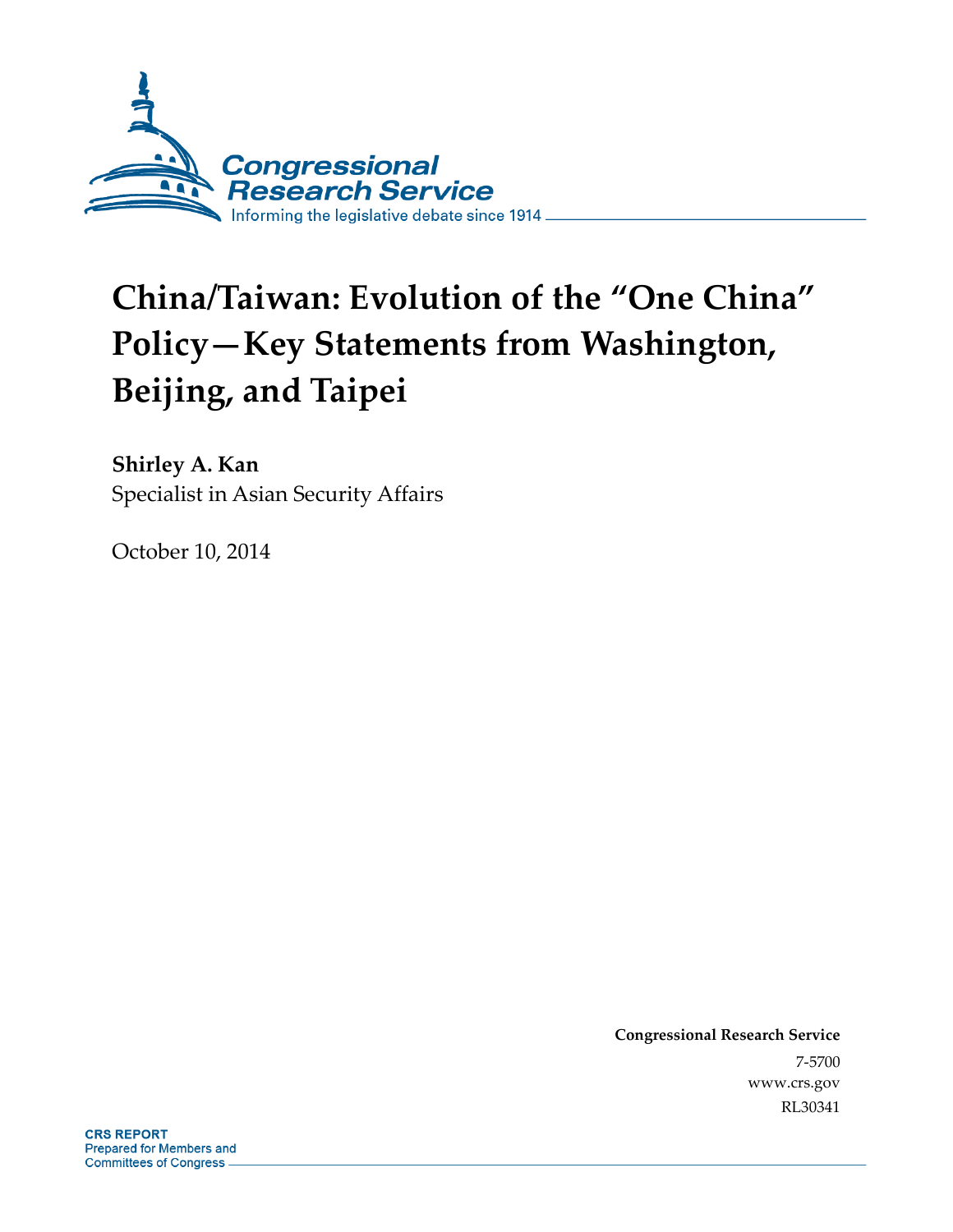## **Summary**

Despite broadly consistent statements, the U.S. "one China" policy concerning Taiwan remains somewhat ambiguous and subject to different interpretations. Apart from questions about what the policy entails, issues have arisen about whether U.S. Presidents have stated clear positions and have changed or should change policy, affecting U.S. interests in security and democracy. This CRS Report, updated through the 113<sup>th</sup> Congress, analyzes the "one China" policy since U.S. Presidents began in 1971 to reach understandings with the People's Republic of China (PRC). Taiwan calls itself the Republic of China (ROC) and does not recognize the PRC. There are three sets of issues: sovereignty over Taiwan; PRC use of force or coercion against Taiwan; and cross-strait dialogue. The United States recognized the ROC until the end of 1978 and has maintained non-diplomatic engagement with Taiwan after recognition of the PRC in 1979. The State Department claims an "unofficial" relationship with Taiwan. The United States did not explicitly state Taiwan's status in the U.S.-PRC Joint Communiques of 1972, 1979, and 1982. The United States "acknowledged" the "one China" position of both sides of the Taiwan Strait.

Since 1971, U.S. Presidents—both secretly and publicly—have articulated a "one China" *policy* in understandings with the PRC. Congressional oversight has watched for any new agreements and any shift in the U.S. stance closer to that of Beijing's "one China" *principle*—on questions of sovereignty, arms sales, or dialogue. Not recognizing the PRC's claim over Taiwan or Taiwan as a sovereign state, U.S. policy has considered Taiwan's status as unsettled. With added conditions, U.S. policy leaves the Taiwan question to be resolved by the people on both sides of the strait: a "peaceful resolution" with the assent of Taiwan's people and without unilateral changes. In short, U.S. policy focuses on the *process* of resolution of the Taiwan question, not any set outcome.

The Taiwan Relations Act (TRA) of 1979, P.L. 96-8, has governed U.S. policy in the absence of a diplomatic relationship or a defense treaty. The TRA stipulates the expectation that the future of Taiwan "will be determined" by peaceful means. The TRA specifies that it is U.S. policy, among the stipulations: to consider any non-peaceful means to determine Taiwan's future "a threat" to the peace and security of the Western Pacific and of "grave concern" to the United States; "to provide Taiwan with arms of a defensive character;" and "to maintain the capacity of the United States to resist any resort to force or other forms of coercion" jeopardizing the security, or social or economic system of Taiwan's people. The TRA provides a congressional role in determining security assistance "necessary to enable Taiwan to maintain a sufficient self-defense capability." President Reagan also offered "Six Assurances" to Taipei in 1982, partly to continue arms sales.

Policy makers have continued to face unresolved issues, while the political and strategic context of the policy has changed dramatically since the 1970s. Since the early 1990s, U.S. interests in the military balance as well as Taiwan's security and democracy have been challenged by the PRC's military buildup (particularly in missiles) and potential coercion, moves perceived by Beijing for Taiwan's *de jure* independence under the Democratic Progressive Party's (DPP's) president (2000-2008), and resistance in Taiwan by the Kuomintang (KMT) party to investing in self-defense. After the KMT's Ma Ying-jeou became President in May 2008, Taipei and Beijing reduced tension and resumed talks—beyond seeking detente. With President Obama since 2009, a rhetorical convergence emerged about "peaceful development" of cross-strait ties. However, disagreements remain about the PRC's goal of political talks for unification, Taiwan's status, Taiwan's self-defense, and U.S. arms sales and other cooperation with Taiwan. On September 23, 2014, 29 Members of the House sent a letter to Secretary of State John Kerry, calling for a new Taiwan Policy Review (after 20 years) to examine expanded engagement with Taiwan.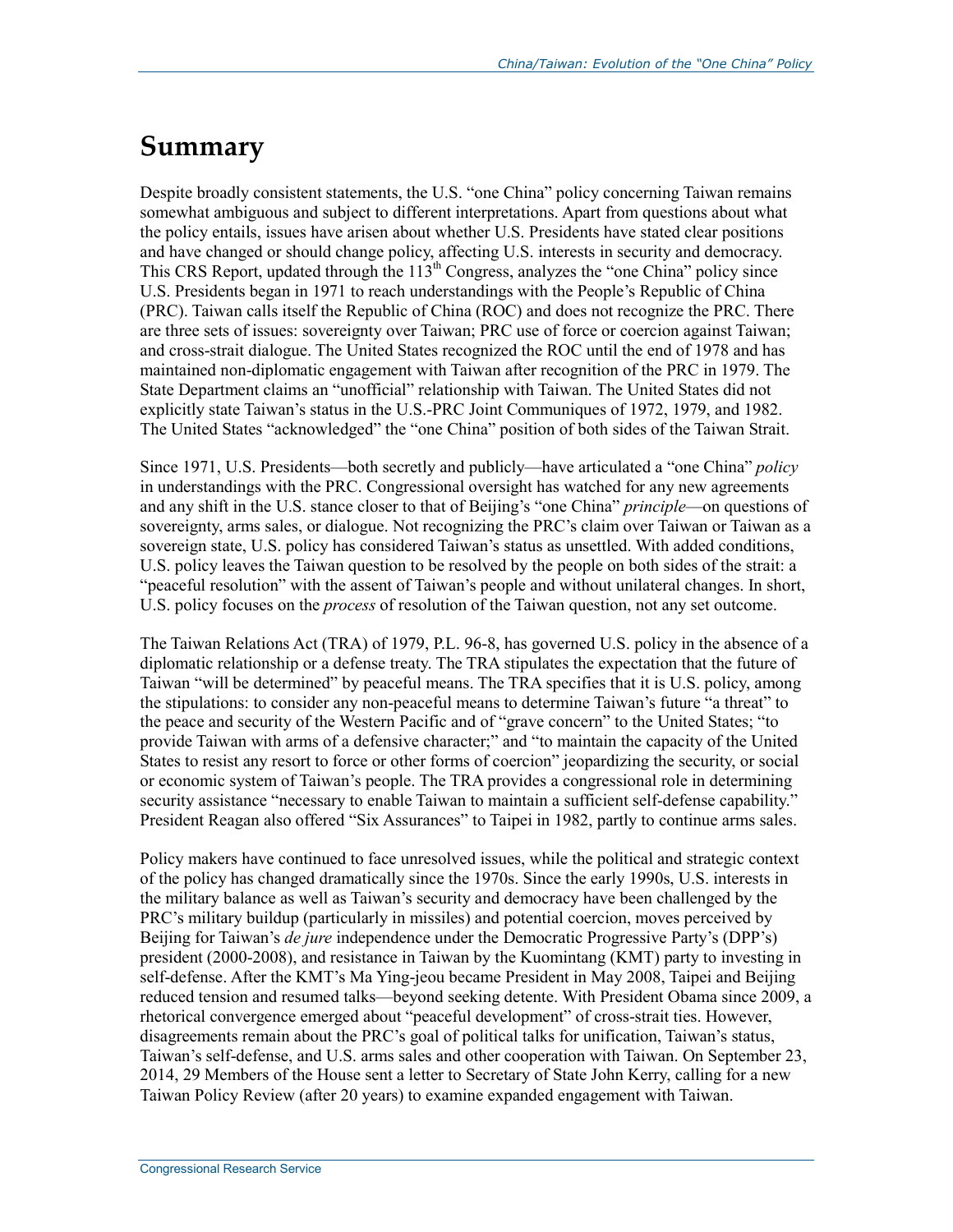## **Contents**

| .32 |
|-----|
|     |
|     |
|     |
|     |
|     |
|     |
|     |
|     |
|     |

## **Tables**

|--|--|--|--|--|--|

## **Contacts**

|--|--|--|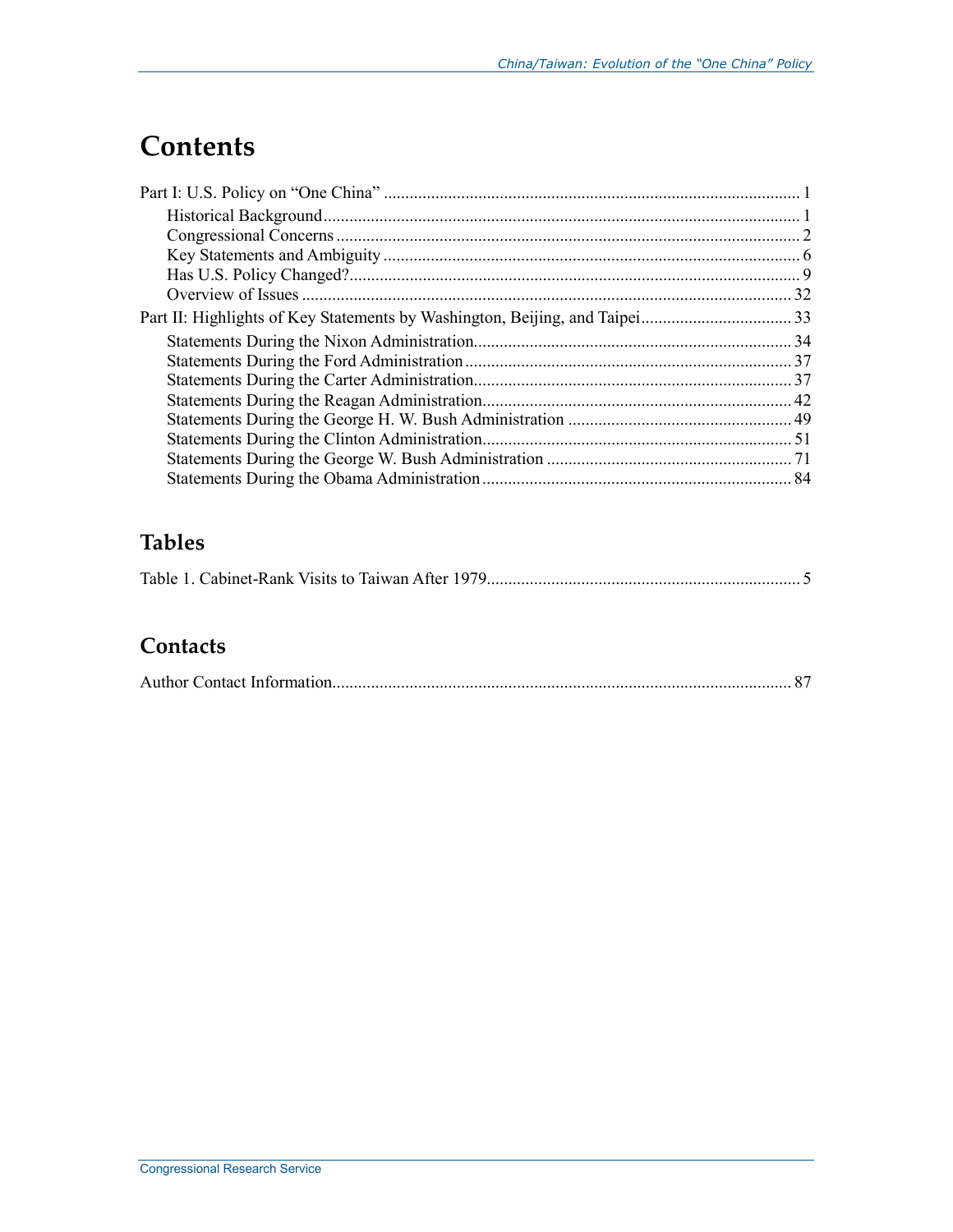## **Part I: U.S. Policy on "One China"**

## **Historical Background**

Taiwan formally calls itself the Republic of China (ROC), tracing its political lineage to the ROC set up in 1912 after the revolution that started on October 10, 1911, in China to overthrow the Qing Dynasty. The ROC uses October 10 to commemorate the national day, celebrated as "Double Ten." The ROC does not recognize the People's Republic of China (PRC) founded in Beijing by the Communist Party of China (CPC) in 1949. The PRC claims that the ROC ceased to exist in 1949 and that Taiwan is a province of "one China." (The Qing Empire had incorporated Taiwan as a full province in 1885-1895, when more settlers moved from China to the island.) The PRC and ROC do not recognize each other or two Chinas. The ROC refers to the other side of the strait as the "mainland." The PRC opposes recognition of the ROC and seeks unification of Taiwan with the mainland as a part of "one China," without renouncing the use of force. In any case, since 1949, the ROC has governed only on Taiwan, and the PRC has ruled mainland China.

Previously called Formosa, Taiwan never has been ruled by the CPC or as a part of the PRC, and until 1945, had never been ruled by the ROC. In Taiwan after World War II, October 25, 1945, or "Retrocession Day," marked the ROC's claim of "recovering" Formosa from Japan. However, upon Japan's surrender, that was the first time that the ROC's military forces had occupied the island of Formosa. When the Qing Empire ceded in perpetuity Formosa to Japan under the Treaty of Shimonoseki of 1895, the ROC was not yet in existence. Moreover, the colony's people did not have a say in self-determination of their status or identity. The Kuomintang (KMT), or Nationalist Party of China, has contended that the ROC claimed Formosa at Japan's surrender in August 1945, with no country challenging the island's status. The ROC under KMT forces led by Chiang Kai-shek retreated to Taipei in 1949, when the Communist forces led by Mao Zedong took over mainland China. Taiwan's people have faced social, ethnic, linguistic, and political issues of whether to identify with Taiwan or China, with two major groups of local "Taiwanese" and "Mainlanders" (people who retreated to Taiwan with the KMT forces and their descendants).

One of the first major powers to support reforms and the new republic of progressive leaders in early  $20<sup>th</sup>$  century China, the United States recognized the ROC from 1913 until the end of 1978.<sup>1</sup> The United States then shifted to recognize the PRC, with its capital in Beijing, under the U.S. "one China" policy. By the early 1970s, the United States had looked to switch the diplomatic recognition to the PRC, while figuring out a framework to sustain engagement with Taiwan. Since 1979, the **Taiwan Relations Act (TRA),** P.L. 96-8, has governed policy toward Taiwan.

Paying particular attention to congressional influence on policy, Part I of this CRS Report discusses the U.S. "one China" *policy* concerning Taiwan since the United States (under President Nixon) began in 1971 to reach understandings with the People's Republic of China (PRC) government in Beijing, which has insisted on its "one China" *principle*. Part II comprehensively reviews the evolution of policies as affected by legislation and articulated in key statements by Washington, Beijing, and Taipei. On an overview of U.S. policy on Taiwan, see CRS Report R41952, *U.S.-Taiwan Relationship: Overview of Policy Issues*. On U.S. security assistance to Taiwan, see CRS Report RL30957, *Taiwan: Major U.S. Arms Sales Since 1990*.

 1 Jonathan Spence, *The Search for Modern China* (W. W. Norton & Company, 1990); President Woodrow Wilson's telegram, dated May 2, 1913, to ROC President Yuan Shih-Kai (TECRO's display, Twin Oaks, October 8, 2014).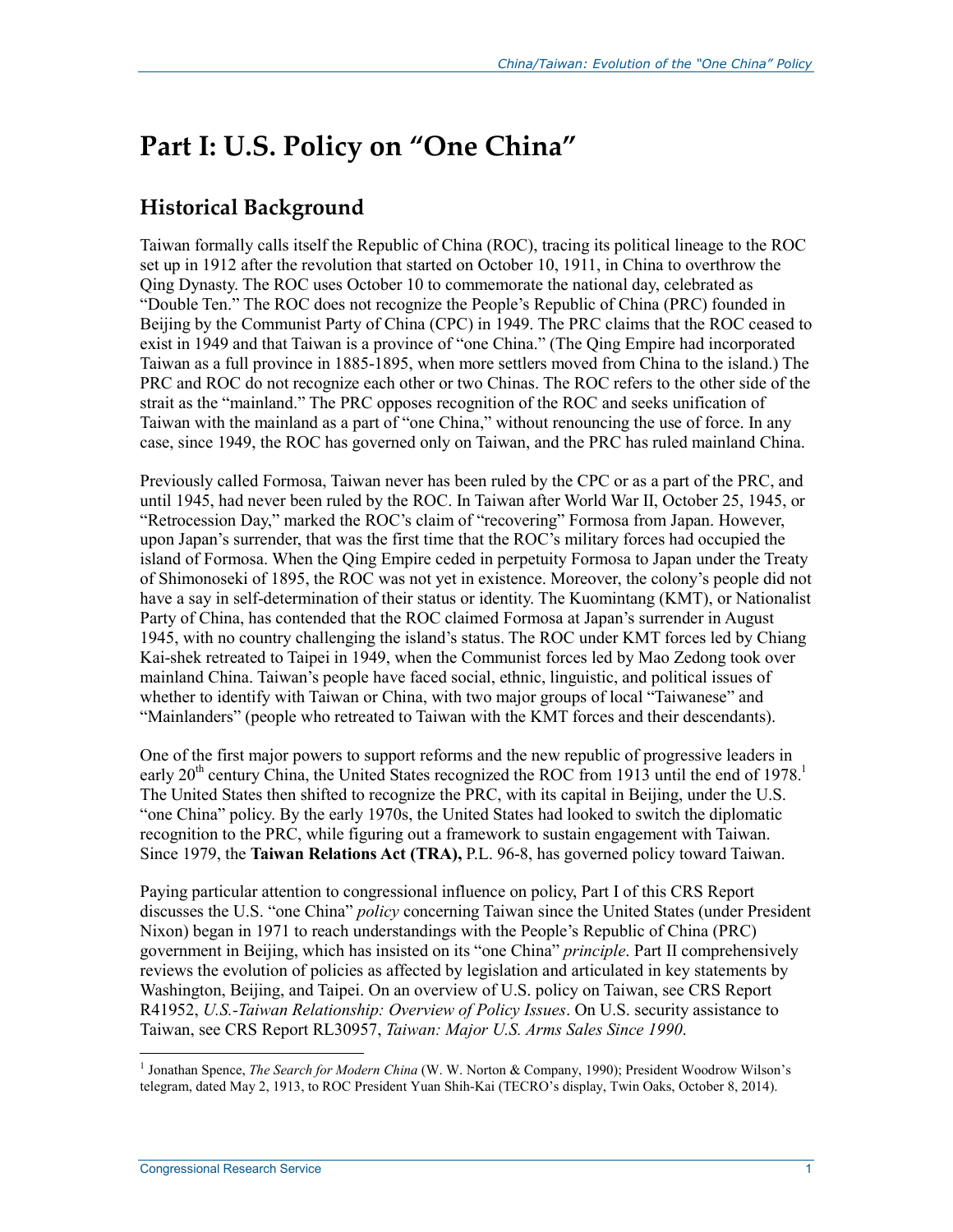### **Congressional Concerns**

Ties or tension across the Taiwan Strait affect international security (with potential U.S. military intervention), U.S.-Taiwan engagement, and U.S.-PRC contacts. In the 1990s, some Members in Congress pushed for **changes** in policy toward Taiwan. Questions about the "one China" policy arose again after Taiwan President Lee Teng-hui characterized cross-strait relations as "special state-to-state ties" on July 9, 1999. Beijing responded vehemently with calls for Lee to retract the perceived deviation from the "one China" position and reiterated long-standing threats to use force if necessary to prevent a declaration of independence by Taiwan. The PRC also opposed U.S. military intervention. The Clinton Administration responded that Lee's statement was not helpful and reaffirmed the "one China" policy.<sup>2</sup> Some questioned whether the TRA requires U.S. defense of Taiwan against an attack from the People's Liberation Army (PLA), China's military.

Senator Jesse Helms, chairman of the Foreign Relations Committee, at a July 21, 1999, hearing, said that Lee "created an opportunity to break free from the anachronistic, Beijing-inspired one-China policy which has imprisoned U.S. policy toward China and Taiwan for years." Representative Benjamin Gilman, chairman of the International Relations Committee, wrote in a September 7, 1999, letter to Clinton that it is a "common misperception" that we conceded officially that Beijing is the capital of the "one China" that includes Taiwan. He wrote, "under no circumstances should the United States move toward Beijing's version of 'one China.'"3

Since 2001, some congressional leaders have stressed **continuity** in maintaining the "one China" policy. During the George W. Bush Administration, leaders of the House and Senate stressed support for Taiwan as a democracy, rather than its independent status. Moreover, Members voiced concerns about cross-strait tension arising from actions taken by both Beijing and Taipei.

Senator Richard Lugar, chairman of the Foreign Relations Committee, wrote in May 2001 that "for many years, successive U.S. administrations have affirmed that there is one China and that the people on Taiwan and the people of China should work out a plan for peaceful unification." He also referred to a debate on the nature of the U.S. obligation to "defend democracy in Taiwan" and to prevent a "forceful military unification of Taiwan and China."<sup>4</sup> Representative Henry Hyde, chairman of the International Relations Committee, spoke in Beijing in December 2002 and dismissed notions that U.S. support for Taiwan was geared toward containing or dividing China. He said that "the bedrock of the very strong support for Taiwan in the U.S. Congress" is the shared experience as democracies. Moreover, Hyde highlighted Taiwan's significance as a model of a "Chinese democracy" that proved democracy is compatible with Chinese culture.<sup>5</sup>

U.S. views were shaped by developments in Taiwan and concern about cross-strait tension. On August 3, 2002, President Chen Shui-bian of the Democratic Progressive Party (DPP) gave a speech using the phrase "one country on each side" of the strait, surprising Washington even

**EXECUTE:**<br><sup>2</sup> Department of State, Press Briefing by James Rubin, July 15, 1999; Secretary of State Madeleine Albright's remarks on visit of Israeli Prime Minister Ehud Barak, July 20, 1999.

<sup>&</sup>lt;sup>3</sup> Senate Foreign Relations Subcommittee on East Asian and Pacific Affairs, hearing chaired by Senator Craig Thomas on "Chinese-Taiwanese Relations," July 21, 1999; Mary Dalrymple, "Taiwanese President's Comment Inspires GOP to Renew Attack on Clinton's 'One China' Policy," *Congressional Quarterly Weekly*, July 24, 1999; and Letter from Representative Benjamin Gilman to President Clinton, September 7, 1999.

<sup>4</sup> Richard Lugar, "Timely Exit for Ambiguity," *Washington Times*, May 17, 2001.

<sup>&</sup>lt;sup>5</sup> Henry Hyde, "Remarks at Tsinghua University," Beijing, December 10, 2002.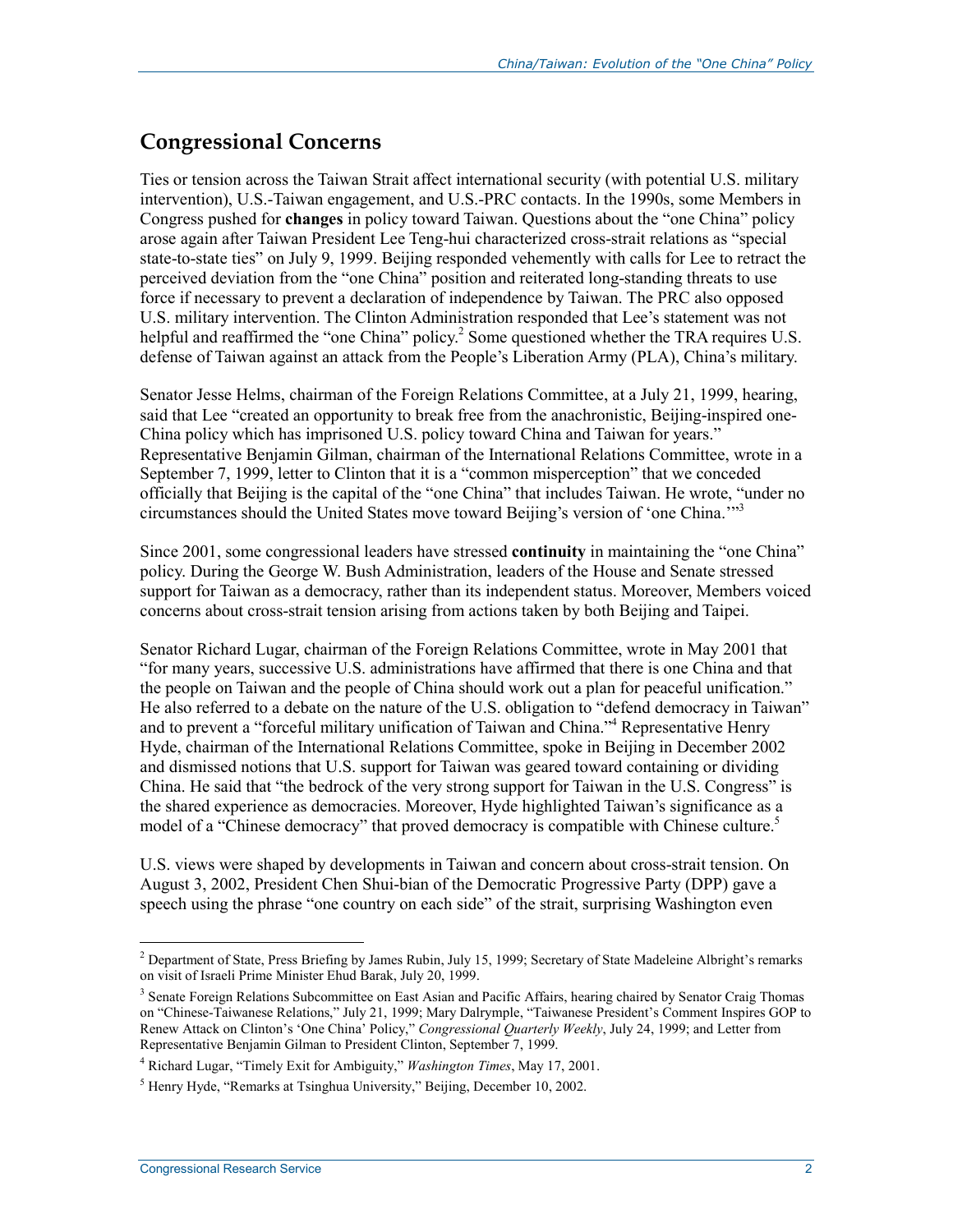before the first anniversary of the terrorist attacks on September 11, 2001. Leading up to the presidential election on March 20, 2004, Chen advocated holding the first referendums (on the same day as the election) and drafting a new constitution with a timetable. Though symbolic steps, Beijing reacted with alarm and warnings.

On the eve of his visit to Washington, PRC Premier Wen Jiabao warned on November 22, 2003, that China would "pay any price to safeguard the unity of the motherland."6 On November 29, President Chen surprisingly announced that he would use one provision in the referendum law passed by the opposition-dominated legislature two days earlier and hold a referendum on China's threats on the day of the presidential election. During his meeting with Premier Wen in the Oval Office on December 9, 2003, President Bush stated that he opposed Chen's efforts to change the status quo, drawing criticisms that Bush sided with Beijing's belligerence. The Taiwan Caucus in the House wrote a letter to President Bush, criticizing his stance as a victory for the authoritarian regime of the PRC at the expense of Taiwan's democratic reforms.7

On the **TRA's 25<sup>th</sup> anniversary**, the House International Relations Committee held a hearing on April 21, 2004. After congratulating President Chen Shui-bian on his re-election in March 2004, the Administration further clarified U.S. policy toward Taiwan and warned of "limitations" in U.S. support for constitutional changes in Taiwan. At that hearing on the TRA, Representative James Leach, chairman of the House International Relations Subcommittee on Asia and the Pacific, stated that Taiwan has the unique situation in which it can have *de facto* selfdetermination only if it does not attempt to be recognized with *de jure* sovereignty. He urged Taiwan's people to recognize that they have greater security in "political ambiguity." He called for continuity, saying that "together with our historic 'one China' policy," the TRA has contributed to ensuring peace and stability in the Taiwan Strait.<sup>8</sup> In his second inaugural address on May 20, Chen responded to U.S. concerns, excluding sovereignty issues and a referendum from his plan for a new constitution by 2008. Leach represented the United States at Chen's inauguration. At a subcommittee hearing on June 2, 2004, Leach praised Chen's address as "thoughtful, statesmanlike, and helpful" as well as "constructive" for dialogue with Beijing.<sup>9</sup> Later, to mark the  $25<sup>th</sup>$  anniversary of the TRA on April 10, 2004, the House voted on July 15, 2004, to pass H.Con.Res. 462 (Hyde) to reaffirm "unwavering commitment" to the TRA.<sup>10</sup>

Some in Congress also had concerns about **challenges** to U.S. interests in reducing tensions and fostering dialogue across the strait. In March 2005, China adopted an "Anti-Secession Law." On March 16, the House passed (424-4) H.Con.Res. 98 (Hyde) to express grave concern about the "Anti-Secession Law," and the House Taiwan Caucus heard a briefing by Taipei's Representative. On April 6, 2005, the House International Relations Subcommittee on Asia and the Pacific held a hearing on China's "Anti-Secession Law." President Chen announced on February 27, 2006, that he will "terminate" the National Unification Council and Guidelines. Senator John Warner, chairman of the Armed Services Committee, told Admiral William Fallon, Commander of the Pacific Command, at a committee hearing on March 7, 2006, that "if conflict were precipitated by

 6 Interview with the *Washington Post*, published November 23, 2003.

<sup>7</sup> Sherrod Brown, Steve Chabot, Dana Rohrabacher, and Robert Wexler, "Congressional Taiwan Caucus Urges President Bush to Reconsider Position on Taiwanese Referendum," December 11, 2003.

<sup>&</sup>lt;sup>8</sup> House International Relations Committee, hearing, "The Taiwan Relations Act: the Next 25 Years," April 21, 2004.

<sup>&</sup>lt;sup>9</sup> House International Relations Subcommittee on East Asia and the Pacific, Hearing on U.S. Policy in East Asia and the Pacific, June 2, 2004.

 $10$  The vote was 400 yeas, 18 nays, 4 present, and 11 not-voting.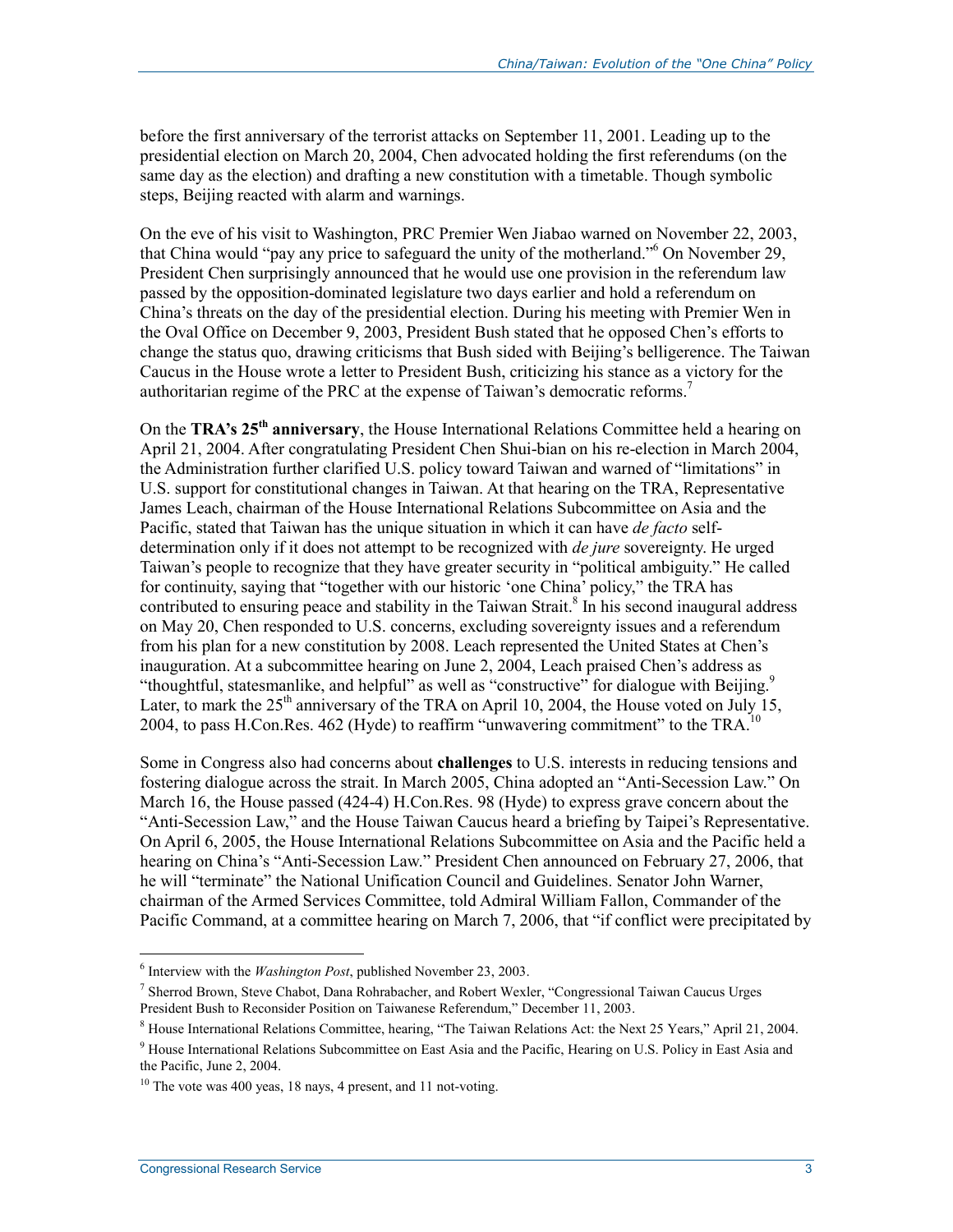just inappropriate and wrongful politics generated by the Taiwanese elected officials, I'm not entirely sure that this nation would come full force to their rescue if they created that problem."<sup>11</sup> In July 2007, Representative Tom Lantos, chairman of the House Foreign Affairs Committee, said that it was impractical for Taiwan to seek membership in the U.N.

A **convergence** emerged rhetorically among the PRC, Taiwan, and the United States on crossstrait "peaceful development" after Ma Ying-jeou became president in Taiwan in May 2008 and cross-strait tension reduced (partly due to a resumption of dialogue). As Taiwan and the PRC became closer, U.S.-Taiwan engagement strengthened. Congressional concerns included issues about whether and how the United States and Taiwan might strengthen political, defense, and economic cooperation, partly to sustain U.S. interests in security, democracy, and prosperity in Taiwan and its international space. On March 24, 2009, the House passed (by voice vote) H.Con.Res. 55 (Berkley), and 30 Senators sent a letter to President Barack Obama to mark the TRA's 30<sup>th</sup> anniversary. On June 16 and October 4, 2011, the House Foreign Affairs Committee, chaired by Representative Ileana Ros-Lehtinen, held hearings on "Why Taiwan Matters." At the latter hearing with an official panel, Ros-Lehtinen stressed adherence to President Reagan's Six Assurances to Taipei. Assistant Secretary of State for East Asian and Pacific Affairs Kurt Campell used his testimony for a rare reaffirmation of the Six Assurances, reiterating in particular the assurance of not having any prior consultation with the PRC on U.S. arms sales to Taiwan. The Administration and Congress supported Taiwan's inclusion in the **Visa Waiver Program (VWP)**.

Congress passed legislation in support of Taiwan's participation in the International Civil Aviation Organization (ICAO). The chairmen of the House Foreign Affairs and Senate Foreign Relations Committees, Representative Ed Royce and Senator Robert Menendez, introduced bills to direct the Secretary of State to develop a strategy to obtain observer status for Taiwan at ICAO. Signed by President Obama, H.R. 1151 (Royce) became P.L. 113-17 on July 12, 2013.

Among other legislation for consideration, Representative Ileana Ros-Lehtinen, chair of the House Foreign Affairs Committee, introduced, on September 14, 2011, the Taiwan Policy Act (H.R. 2918) to enhance ties with Taiwan in comprehensive ways. On August 1, 2013, the House Foreign Affairs Committee approved the Taiwan Policy Act of 2013, H.R. 419 (Ros-Lehtinen).

On March 14, 2014, the House Foreign Affairs Committee held a hearing to mark the **35th anniversary of the enactment of the TRA**. On April 3, the Senate Foreign Relations Subcommittee on East Asian and Pacific Affairs held a hearing on the TRA. In response to Senator Marco Rubio, Assistant Secretary of State for East Asian and Pacific Affairs Daniel Russel did not clearly reaffirm the Six Assurances. After the hearing, Russel clarified to reporters that the Administration remained committed to the Six Assurances as well as the TRA and three Joint Communiques.12 On April 7, the House agreed (by voice vote) to pass **H.R. 3470**, which combines H.Res. 494 (to affirm the TRA) and the Naval Vessel Transfer and Arms Export Control Amendments Act (to authorize the transfer by sale of up to four excess U.S. Navy Perry-class frigates to Taiwan, among other stipulations). On April 9, 52 Senators, led by Senators Menendez and James Inhofe, sent a letter to President Obama to mark the TRA.

<sup>&</sup>lt;sup>11</sup> Senate Armed Services Committee, Hearing on the FY2007 Defense Department Budget, March 7, 2006.

<sup>&</sup>lt;sup>12</sup> House Foreign Affairs Committee, "The Promise of the Taiwan Relations Act," March 14; Senate Foreign Relations Subcommittee on East Asian and Pacific Affairs, "Evaluation U.S. Policy on Taiwan on the 35<sup>th</sup> Anniversary of the Taiwan Relations Act (TRA)," April 3; "U.S. Offers Reassurances on Commitment to Taiwan," *CNA*, April 4, 2014.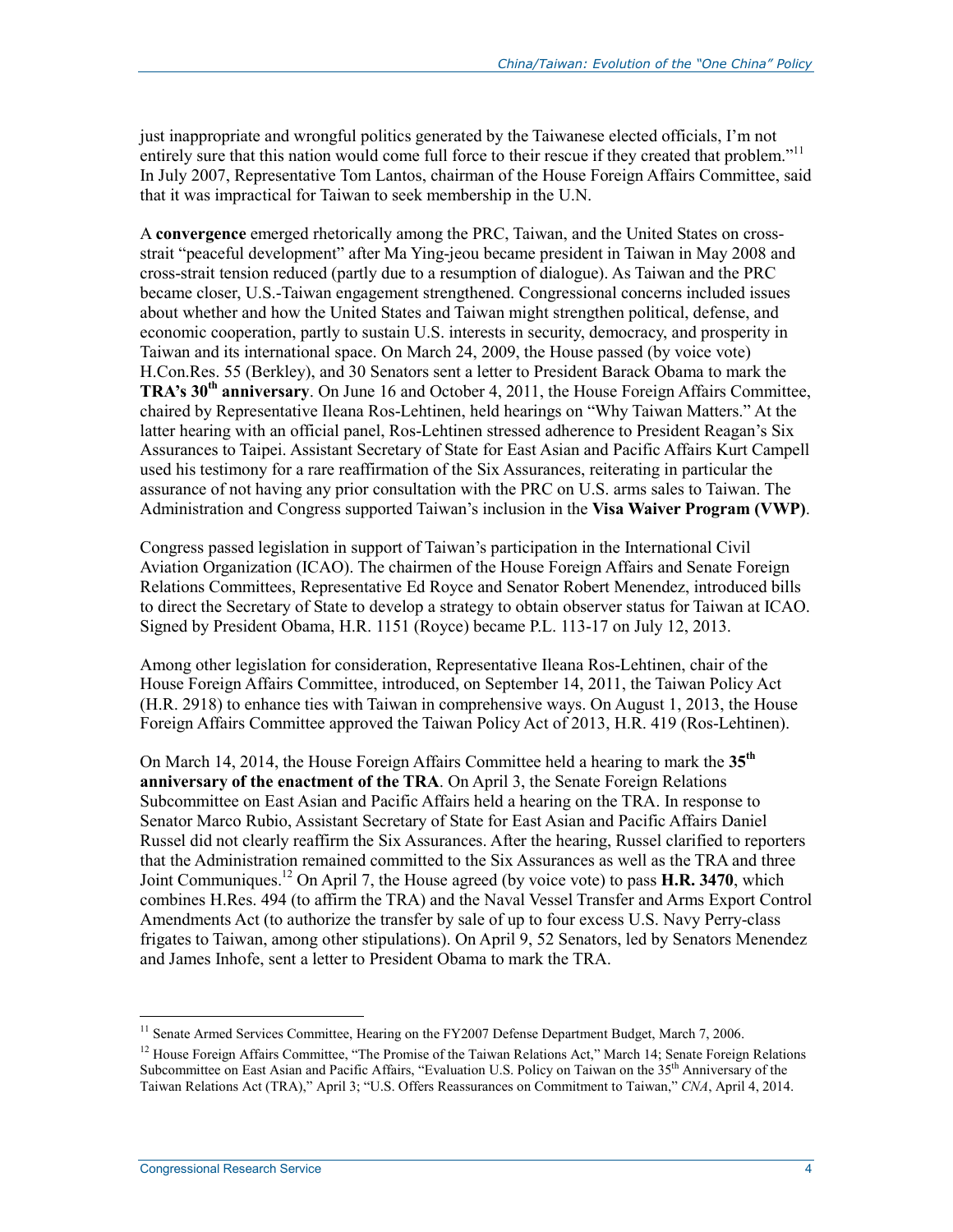Broad policy issues include whether to review U.S. policy in view of significant changes since the last Taiwan Policy Review in 1994. Some observers have said that the improved cross-strait engagement and reduction of tension since 2008 help U.S. attention to shift to expanding cooperation with a rising China. Others have argued that the self-imposed restrictions on the relationship with Taiwan go beyond the TRA (which did not stipulate "unofficial" ties), the reality of official contacts, or the U.S.-PRC joint communiques. They also have concerns that the restrictions undermine critical communication with and denigrate Taiwan, undermining U.S. leverage and interests. An overall issue is whether to pursue further normalization of the relationship and expand engagement with Taiwan, including in the defense, diplomatic, and economic domains. Congress could examine the State Department's restrictions on contacts between Executive Branch officials and Taiwan's officials in the "Guidelines on Relations with Taiwan" to carry out an "unofficial" relationship. A related issue has been whether to resume and continue visits by Cabinet-rank officials to Taiwan.

On September 23, 2014, 20 years after the last and only Taiwan Policy Review of 1994, House Foreign Affairs Committee Chairman Ed Royce led a total of 29 Representatives to send a letter to Secretary of State John Kerry. The Members stated that "in view of the fact that there is now a fully free and democratic Taiwan, we feel strongly that there is a need today to undertake a new and thorough Taiwan Policy Review, laying the basis for further expanding relations with Taiwan and thereby enhancing continued peace and stability in the region."

| 1992 | U.S. Trade Representative (USTR) Carla Hills                |
|------|-------------------------------------------------------------|
| 1994 | Secretary of Transportation Federico Pena                   |
| 1996 | Small Business Administrator Phil Lader                     |
| 1998 | Secretary of Energy Bill Richardson                         |
| 2000 | Secretary of Transportation Rodney Slater                   |
| 2014 | Environmental Protection Agency Administrator Gina McCarthy |
|      |                                                             |

#### **Table 1. Cabinet-Rank Visits to Taiwan After 1979**

 **Source:** U.S.-Taiwan Business Council, sponsor of economic conferences; and AIT.

The Obama Administration's strategic "**rebalancing**" of comprehensive diplomatic, defense, and economic priorities to the Asia-Pacific raised issues about Taiwan's roles and whether the strategy considers Taiwan's security role narrowly in the Taiwan Strait or more broadly in the region. At a hearing in October 2011, Assistant Secretary of State Campbell testified that the United States sought a "rebalancing" of comprehensive priorities to focus more on the Asia-Pacific region. He stated that "a critical part of that overarching strategy is building a comprehensive, durable, and unofficial relationship between the United States and Taiwan." Campbell stressed that "the bedrock of that relationship is our security relationship." After not mentioning Taiwan in an article in *Foreign Policy* on "America's Pacific Century" in October 2011, Secretary of State Hillary Clinton gave a speech on the same subject the next month in Honolulu and added that the United States has a strong relationship with Taiwan as an "important security and economic partner." At a conference of defense ministers in Singapore in June 2012, Defense Secretary Leon Panetta discussed the strategic refocus to Asia and mentioned Taiwan by saying that the United States strongly supports the efforts of both the PRC and Taiwan to improve the cross-strait relationship. He added that "we have an enduring interest in peace and stability across the Taiwan Strait." Assistant Secretary of State for Economic and Business Affairs Jose Fernandez visited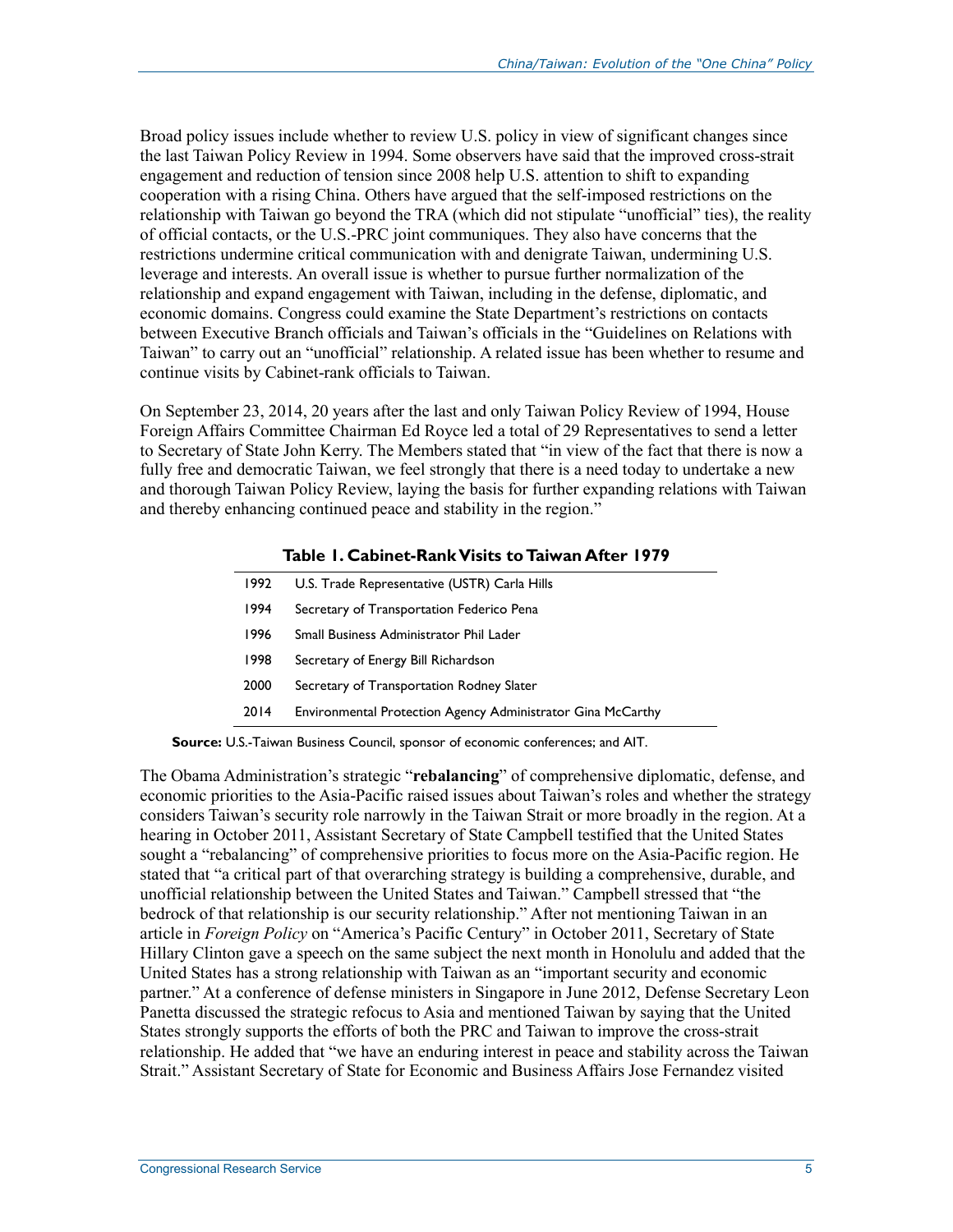Taipei in August, and he spoke about economic exchanges with Taiwan in the context of the rebalancing toward Asia.<sup>1</sup>

**In sum**, Congress has exercised important roles in legislating and overseeing the TRA of 1979, as Congress and the President have recalibrated the U.S. "one China" policy over the decades. Since the early 1990s, U.S. interests in the military balance as well as Taiwan's security and democracy have faced continued **challenges** due to the PRC's military modernization, moves perceived by Beijing as promoting *de jure* independence under the Democratic Progressive Party (DPP)'s president (2000-2008), and resistance in Taiwan by the Kuomintang (KMT) party to raising defense spending and strengthening self-defense. Moreover, since 2000, political polarization in Taiwan has raised the importance of U.S. policy toward Taiwan for fostering U.S. interests there. These interests include sustainable stability, U.S.-PRC engagement, Taiwan's democracy, peace, and prosperity (with a global impact), and economic ties with a major trading partner—ultimately a "peaceful resolution" of the dispute over Taiwan. At the same time, the dominance of partisan politics in Taiwan has reduced U.S. leverage to advance some U.S. priorities. The United States also has monitored how the KMT and DPP in Taipei have handled disputes with the Communist Party of China (CPC) in Beijing over Taiwan's status, "one China," and cross-strait ties.

### **Key Statements and Ambiguity**

Five key documents stand out among U.S. policy statements on Taiwan. Among these, since 1979, the Taiwan Relations Act (TRA) has had bipartisan support in guiding policy with a firm foundation and flexible framework for the maintenance of the relationship with Taiwan.

- Shanghai Communique of 1972
- Normalization Communique of 1979
- Taiwan Relations Act (TRA) (P.L. 96-8) of 1979
- Six Assurances to Taipei of 1982
- August 17 Communique (on arms sales) of 1982.

(See excerpts of these and other statements in Part II of this CRS report.)

Despite apparently consistent formal statements and closed-door assurances since the end of World War II (and the end of Taiwan's status as a colony of Japan that began in 1895), the "one China" question has been left somewhat ambiguous and subject to different interpretations among Washington, Beijing, and Taipei. The concept of "one China" has been complicated by the coexistence of the PRC on the mainland and the ROC on Taiwan since 1949, while they have not recognized each other. Taiwan was never ruled by the CPC or as part of the PRC.

<sup>&</sup>lt;sup>13</sup> House Foreign Affairs Committee, Hearing on "Why Taiwan Matters," October 4, 2011; Secretary of State Hillary Clinton, "America's Pacific Century," Honolulu, HI, November 10, 2011; Secretary of Defense Leon Panetta, Remarks at the Shangri-La Dialogue, Singapore, June 2, 2012; and Assistant Secretary of State for Economic and Business Affairs Jose Fernandez, "The Future of U.S.-Taiwan Economic Relations," Taipei, August 7, 2012.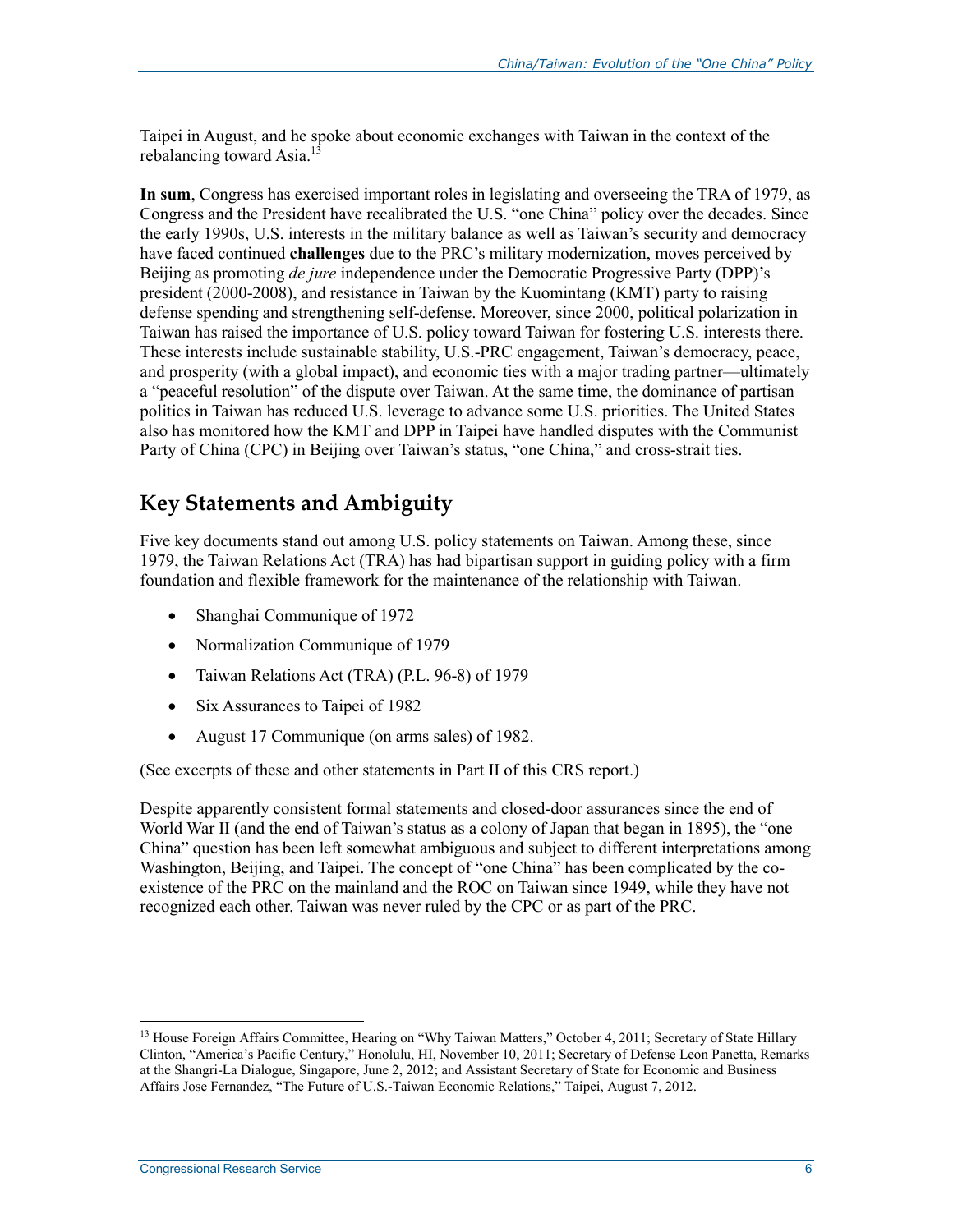#### **Changing Context**

Moreover, the political and strategic context of those key statements has experienced significant changes. After political liberalization began in 1986, Taiwan became a democracy, with a new basis for the government's legitimacy and greater say by voters about Taiwan's status. The PRC's Tiananmen Crackdown of 1989 dramatically proved the limits to liberal change on the mainland. The original strategic rationale for U.S.-PRC rapprochement faded with the end of the Cold War. In May 2000, the DPP's Chen Shui-bian became President of the ROC, ousting the KMT as the ruling party in Taiwan for the first time in 55 years. Under the DPP, the government in Taipei made greater use of the name "Taiwan" (vs. "ROC").<sup>14</sup> The KMT reemphasized "ROC" in 2008 and pursued closer ties with "mainland China." The two sides held the first formal meeting since 1949 between officials in charge of cross-strait affairs on February 11, 2014. Taipei's Mainland Affairs Council (MAC) Minister Wang Yu-chi met with Beijing's Taiwan Affairs Office (TAO) Director Zhang Zhijun in Nanjing, the ROC's capital before KMT forces retreated to Taiwan.

#### **Definitions**

There are complications about the language in the key statements. First, "China" was not defined in the three joint communiques. In the Normalization Communique, the United States recognized the PRC government as the sole legal government of China, but the PRC has never ruled Taiwan and other islands under the control of the ROC government. The PRC's late paramount leader Deng Xiaoping's 1984 proposal of "one China, two systems" sought to define Taiwan as a Special Administrative Region under the PRC after unification. On the other hand, "Taiwan" was defined in Section 15(2) of the TRA essentially to be the islands of Taiwan and the Pescadores, plus the people, entities, and governing authorities there.

#### **Unsettled Status**

Second, there has been disagreement as to whether Taiwan's status actually was resolved or determined. In secret talks in 1972, President Nixon assured PRC Premier Zhou Enlai that the United States viewed the status of Taiwan as "determined" to be part of one China. The PRC's December 1978 statement on normalization of diplomatic relations with the United States said that the Taiwan question "has now been resolved between the two countries." However, the U.S. statement of December 1978 on normalization stated the expectation that the Taiwan question "will be settled" peacefully by the Chinese themselves. The TRA of 1979 also stipulated the U.S. expectation that the future of Taiwan "will be determined" by peaceful means. A Representative who managed the legislation for the TRA as the chairman of the House Foreign Affairs Subcommittee on Asian and Pacific Affairs, Lester Wolff, wrote that "in no sense of the word, through the TRA and/or other relevant documents including the Shanghai Communique, has Congress of the United States ever attempted, except to support self-determination for the people of Taiwan, to determine the final destiny of Taiwan."<sup>15</sup>

<sup>1</sup> <sup>14</sup> Such as: the addition of "Taiwan" in the title of the ROC Yearbook; the addition of "Taiwan" in English on ROC passports beginning on September 1, 2003; changing the title of a government publication, *Taipei Review*, to *Taiwan Review* beginning with the March 2003 issue; and requests to use "Taiwan" instead of "Taipei" in the names of representative offices in the United States and other countries. In April 2007, Taiwan unsuccessfully applied for membership in the World Health Organization under the name "Taiwan."

<sup>15</sup> Lester Wolff, Jon Holstine, John Brady III, *A Legislative History of the Taiwan Relations Act, Vol. 4*, March 2004.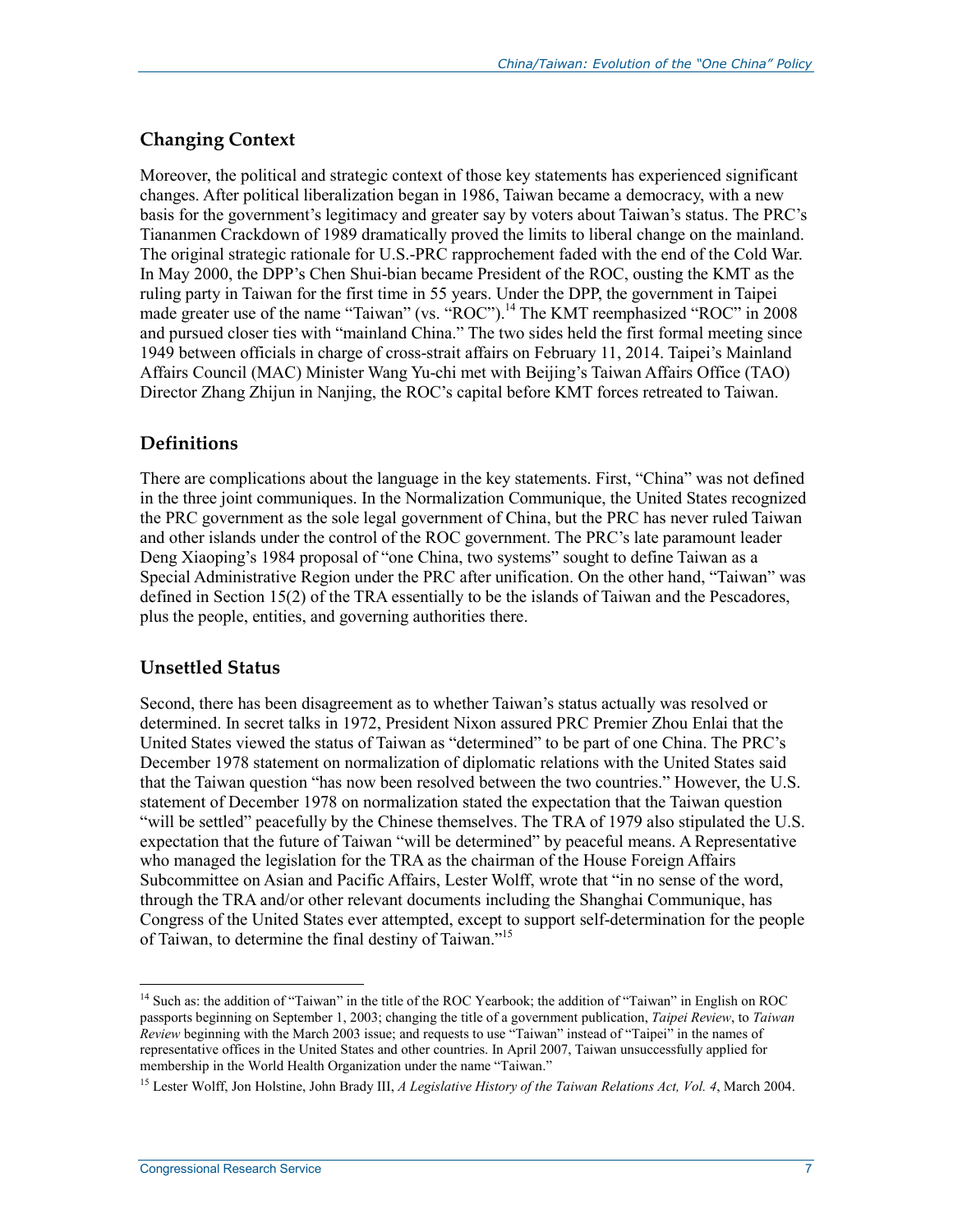President Reagan's 1982 statement on arms sales to Taiwan declared that "the Taiwan question is a matter for the Chinese people, on both sides of the Taiwan Strait, to resolve." Under U.S. policy, "settlement" or "resolution"—not stated as "unification" or "reunification"—of the Taiwan question is left open to be determined peacefully and with a shift to stress a resolution by both sides of the strait (rather than involving the United Nations (U.N.) or another country). In a rare public statement on this U.S. stance, in August 2007, a National Security Council official said that "the position of the United States Government is that the ROC—Republic of China—is an issue undecided ... for many, many years."<sup>16</sup>

#### **Peaceful Settlement**

Third, the questions of the PRC's possible use of force, U.S. arms sales to Taiwan, and possible U.S. help in Taiwan's self-defense were left contentious and critical for U.S. interests. Washington consistently has stated its strong interest that there be a peaceful settlement, but the PRC has not renounced its claimed sovereign right to use force if necessary. Washington has not promised to end arms sales to Taiwan, although the Mutual Defense Treaty of 1954 was terminated on December 31, 1979.<sup>17</sup> In the surprise announcements of December 1978 on diplomatic recognition, the United States stated its interest in a peaceful resolution, but the PRC countered that Taiwan is China's internal affair. President Reagan agreed to the 1982 Communique on reducing U.S. arms sales to Taiwan—premised on the PRC's declared policy of peaceful unification. In the early 1990s, the PLA began to build up its theater missile force and to acquire modern arms, especially from Moscow.

The 1979 TRA states that the United States will provide necessary defense articles and services to Taiwan for its sufficient self-defense, and will consider with "grave concern" any non-peaceful means to determine Taiwan's future. In deciding on that language in 1979, Members of Congress debated whether the wording on U.S. military intentions was clear or ambiguous. Since the mid-1990s, a new debate has arisen over how to deter conflict in the Taiwan Strait, including whether ambiguity or clarity in U.S. statements about a possible military role serves U.S. interests in preventing conflict or provocations from either Beijing or Taipei.<sup>18</sup> There have been issues about whether and how U.S. statements of intentions might be clarified to specify the conditions under which the U.S. military might help to defend Taiwan and the U.S. stance on Taiwan's sovereignty or efforts to change its declared political status.<sup>19</sup> Questions also have persisted about the extent of the U.S. defense commitment to Taiwan, given President Clinton's 1996 deployment of two aircraft carriers near Taiwan, President Bush's initial statement in 2001 of doing "whatever it took to help Taiwan defend herself," and Taiwan's budgetary limitations in self-defense capabilities.

<sup>&</sup>lt;u>.</u> <sup>16</sup> Dennis Wilder, Senior Director for Asian Affairs, NSC, White House, "Press Briefing on the President's Trip to Australia and the APEC Summit," August 30, 2007.

<sup>&</sup>lt;sup>17</sup> Article 10 of the Mutual Defense Treaty allowed for its termination one year after notice is given by either side (on January 1, 1979).

 $18$  In the  $106<sup>th</sup>$  Congress, the House International Relations Committee debated this issue of "ambiguity" and other issues in the markup of H.R. 1838, "Taiwan Security Enhancement Act," on October 26, 1999.

<sup>19</sup> See for example: Joseph Nye, Jr., "A Taiwan Deal," *Washington Post*, March 8, 1998; Heritage Foundation and Project for the New American Century, "Statement on the Defense of Taiwan" by 23 conservatives, including Richard Armitage and Paul Wolfowitz, August 20, 1999; Thomas Christensen, "Clarity on Taiwan," *Washington Post*, March 20, 2000; Richard Bush, "American Ambiguity on Taiwan's Sovereignty Increases the Island's Safety," *Insight Magazine*, December 10, 2002.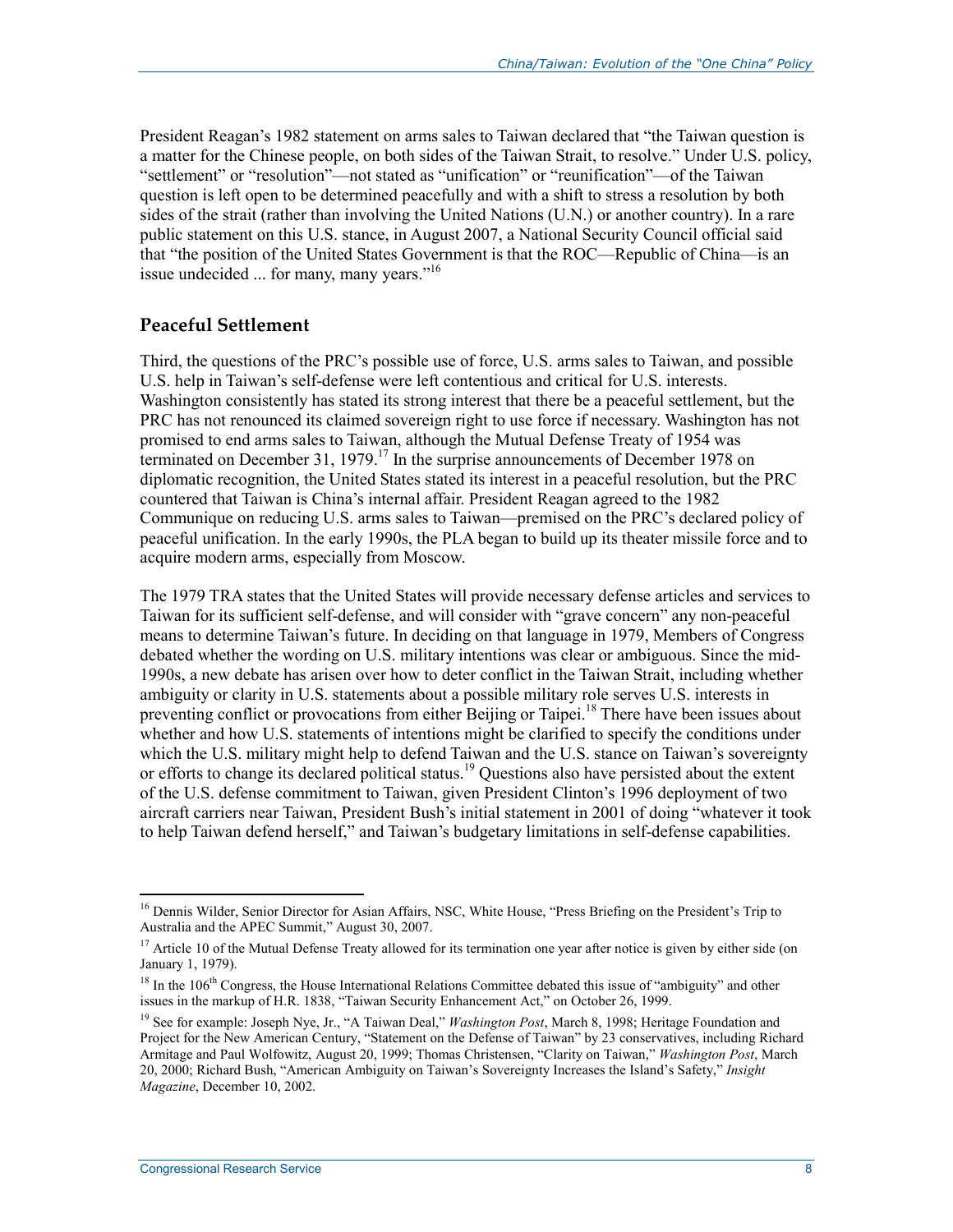### **Has U.S. Policy Changed?**

Apart from questions about the language in the key statements on "one China," policy questions have arisen about whether successive Administrations have changed the U.S. position since 1971 to adapt to changing circumstances and whether such shifts have advanced U.S. interests.<sup>20</sup> Successive Administrations have generally maintained that "long-standing" U.S. policy has been consistent. Some in Congress and others, however, have contended that U.S. policy has changed in some important areas. There also are issues as to whether any elements of the "one China" policy should be reviewed for modification. The "one China" policy has evolved to cover three issue areas: sovereignty, use of force, and cross-strait dialogue.

#### **Issue Area 1: Sovereignty**

One issue area for U.S. policy concerns sovereignty, including Taiwan's juridical status, future unification vs. independence, referendums, a new constitution, and international participation. The U.S. "one China" *policy* has differed from the PRC's *principle* on "one China," and there have been questions about whether U.S. policy is one of support, non-support, or opposition to unification or independence. In short, U.S. policy has stressed the *process* (peaceful resolution, cross-strait dialogue, with the assent of Taiwan's people, and no provocations or unilateral changes by either side) rather than the *outcome* (e.g., unification, independence, confederation). At the same time, the ROC, or Taiwan, has continued to assert its sovereignty, seeking membership or observership in the United Nations or other international organizations.

Even while recognizing the ROC government and its "jurisdiction" over Taiwan, on the eve of the Nixon Administration's contacts with PRC leaders in Beijing, the State Department testified to Congress in 1969 and 1970 that the juridical matter of the status of Taiwan remained undetermined. The State Department also wrote that

In neither [the Japanese Peace Treaty of 1951 nor the Treaty of Peace between the Republic of China and Japan of 1952] did Japan cede this area [of Formosa and the Pescadores] to any particular entity. As Taiwan and the Pescadores are not covered by any existing international

<sup>&</sup>lt;sup>20</sup> While this report discusses U.S. policy since the first understanding with the PRC in 1971, some say that the U.S. position on "one China" dates back to World War II. (See Henry Kissinger, "Storm Clouds Gathering," *Washington Post*, September 7, 1999.) In Taiwan after World War II, October 25, 1945, or "Retrocession Day," marked the Republic of China (ROC)'s claim of "recovering" Taiwan (then called Formosa) from Japan. However, that was the first time that the ROC's forces had been on Formosa to occupy the colony, upon Japan's surrender. When the Qing Empire ceded in perpetuity Formosa to Japan under the Treaty of Shimonoseki of 1895, the ROC was not in existence. Moreover, the colony's people did not have a say in determining their status. The Kuomintang (KMT), or Nationalist Party of China, has contended that the ROC claimed Formosa at Japan's surrender in August 1945, with no country challenging the island's status. (See Stephen Chen, former ROC representative to Washington in 1997-2000, "Taiwan Belongs to the Republic of China," paper given to author in March 2008). Following the ROC government's retreat to Taiwan in 1949 and the start of the Korean War, the U.S. stance shifted on sovereignty over Taiwan. On January 5, 1950, President Harry Truman stated that the United States would not get involved in the civil conflict in China. After the Korean War started, however, President Truman declared on June 27, 1950, that "the occupation of Formosa by Communist forces would be a direct threat to the security of the Pacific area and to United States forces performing their lawful and necessary functions in that area." The President said that he ordered the  $7<sup>th</sup>$  Fleet to prevent any attack on Formosa and also called upon the ROC government on Formosa to cease all air and sea operations against the mainland. President Truman added that "the determination of the future status of Formosa must await the restoration of security in the Pacific, a peace settlement with Japan, or consideration by the United Nations." (Quoted in: Senate Foreign Relations Subcommittee on U.S. Security Agreements and Commitments Abroad, record of hearing on November 24, 1969; and Alan Romberg, *Rein in at the Brink of the Precipice*, Stimson Center, 2003).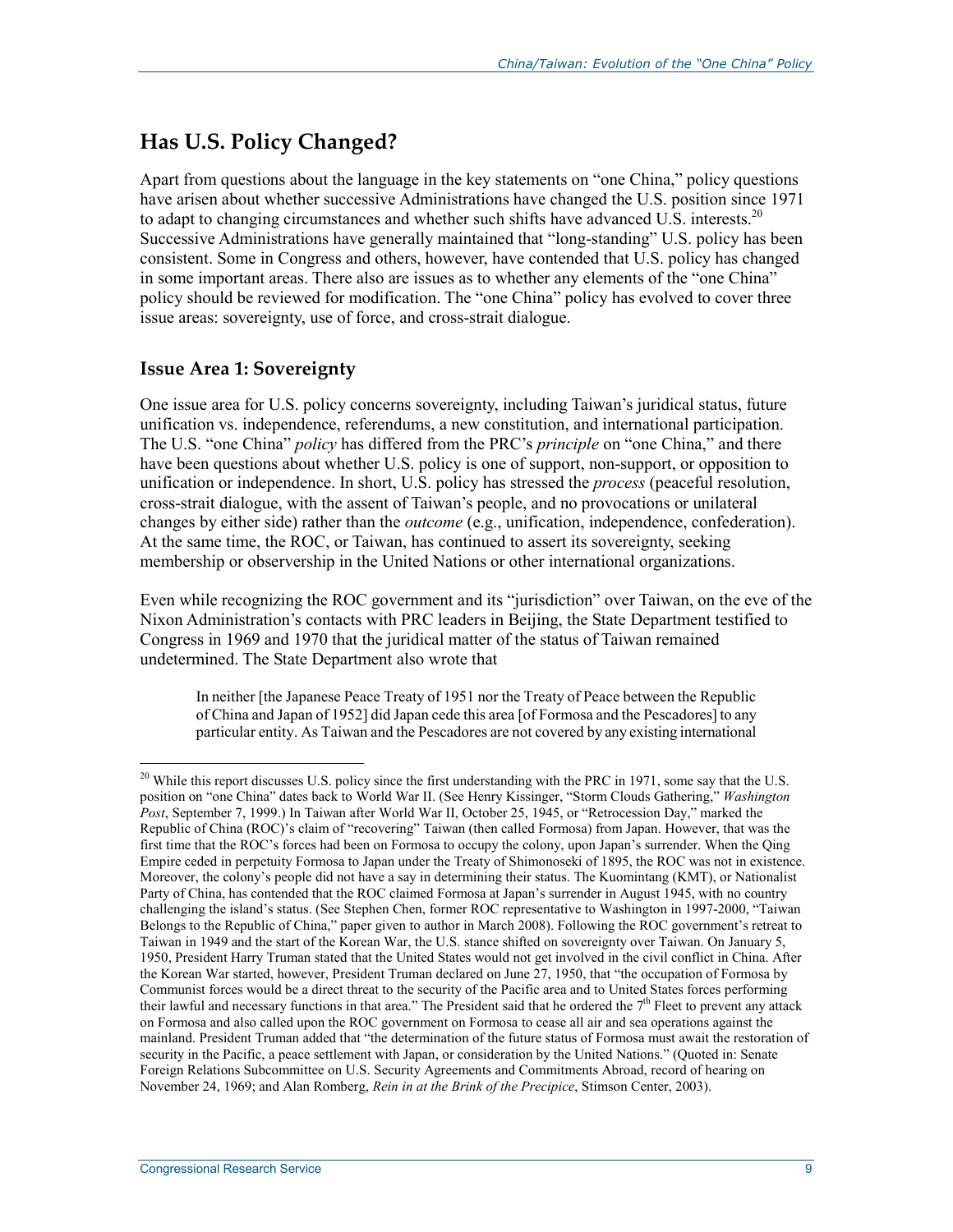disposition, sovereignty over the area is an unsettled question subject to future international resolution. Both the Republic of China and the Chinese Communists disagree with this conclusion and consider that Taiwan and the Pescadores are part of the sovereign state of China. The United States recognizes the Government of the Republic of China as legitimately occupying and exercising jurisdiction over Taiwan and the Pescadores.<sup>21</sup>

However, accounts of President Nixon's secret talks with PRC Premier Zhou Enlai in China in 1972 reported that Nixon made promises on the question of Taiwan in return for diplomatic normalization that went beyond the communique issued at the end. The Carter Administration later called the promises: "Nixon's Five Points."<sup>22</sup> Also, according to Assistant Secretary of State Stanley Roth's March 1999 testimony, Nixon pledged no U.S. support for Taiwan independence (second time after Kissinger's 1971 promise): "We have not and will not support any Taiwan independence movement.<sup>523</sup> With the release on December 11, 2003, of declassified memoranda of conversation of the secret talks between Nixon and Zhou, there was confirmation that Nixon stated as first of Five Principles that "there is one China, and Taiwan is a part of China. There will be no more statements made—if I can control our bureaucracy—to the effect that the status of Taiwan is undetermined."

The United States did not explicitly state its own position on the status of Taiwan in the three U.S.-PRC Joint Communiques. In 1972, while still recognizing the ROC, the Nixon Administration declared that it "acknowledges" that "all Chinese on both sides of the Taiwan Strait" maintain that there is one China and Taiwan is a part of China, and that the United States did not challenge that position. After shifting diplomatic recognition to the PRC, the United States, in 1979 and 1982, again "acknowledged the Chinese position"<sup>24</sup> of one China and Taiwan is part of China. However, the 1982 communique further stated that the United States has no intention of pursuing a policy of "two Chinas" or "one China, one Taiwan," while President Reagan's accompanying statement said that "the Taiwan question is a matter for the Chinese people, on both sides of the Taiwan Strait, to resolve." The TRA did not discuss the "one China" concept. In 1994, the Clinton Administration stated after its Taiwan Policy Review that the United States had "acknowledged" the Chinese position on one China and that "since 1978, each Administration has reaffirmed this policy."

Despite these apparent similarities in U.S. policy statements, some contend that the U.S. position, since originally formulated in 1972, has adopted the PRC's "one China" principle—rather than steadily maintaining neutrality and equal distance from Beijing and Taipei. In 1982, Senator John Glenn criticized both the Carter and Reagan Administrations:

<sup>&</sup>lt;sup>21</sup> Senate Foreign Relations Subcommittee on U.S. Security Agreements and Commitments Abroad, hearings on the Republic of China, November 24, 25, 26, 1969, and May 8, 1970. Also: State Department memorandum on the legal status of Taiwan, July 13, 1971, a copy of which Nat Bellochi, former chairman of AIT, provided.

<sup>22</sup> James Mann, *About Face: A History of America's Curious Relationship with China, From Nixon to Clinton* (New York: Alfred A. Knopf, 1999), p. 46; Harding, Harry, *A Fragile Relationship: The United States and China Since 1972* (Washington: Brookings Institution, 1992), pp. 43-44. According to Holdridge, Nixon reiterated the position against an independent Taiwan that Kissinger told Zhou in July 1971.

<sup>&</sup>lt;sup>23</sup> Senate Foreign Relations Committee, hearing on United States-Taiwan Relations: The  $20<sup>th</sup>$  Anniversary of the Taiwan Relations Act, March 25, 1999, written response to Senator Helms' question about precedents for President Clinton's June 1998 "Three Noes" statement, citing a Memorandum of Conversation, Tuesday, February 22, 1972, 2:10 pm-6:00 pm (declassified version).

<sup>&</sup>lt;sup>24</sup> The Chinese text said "recognized China's position."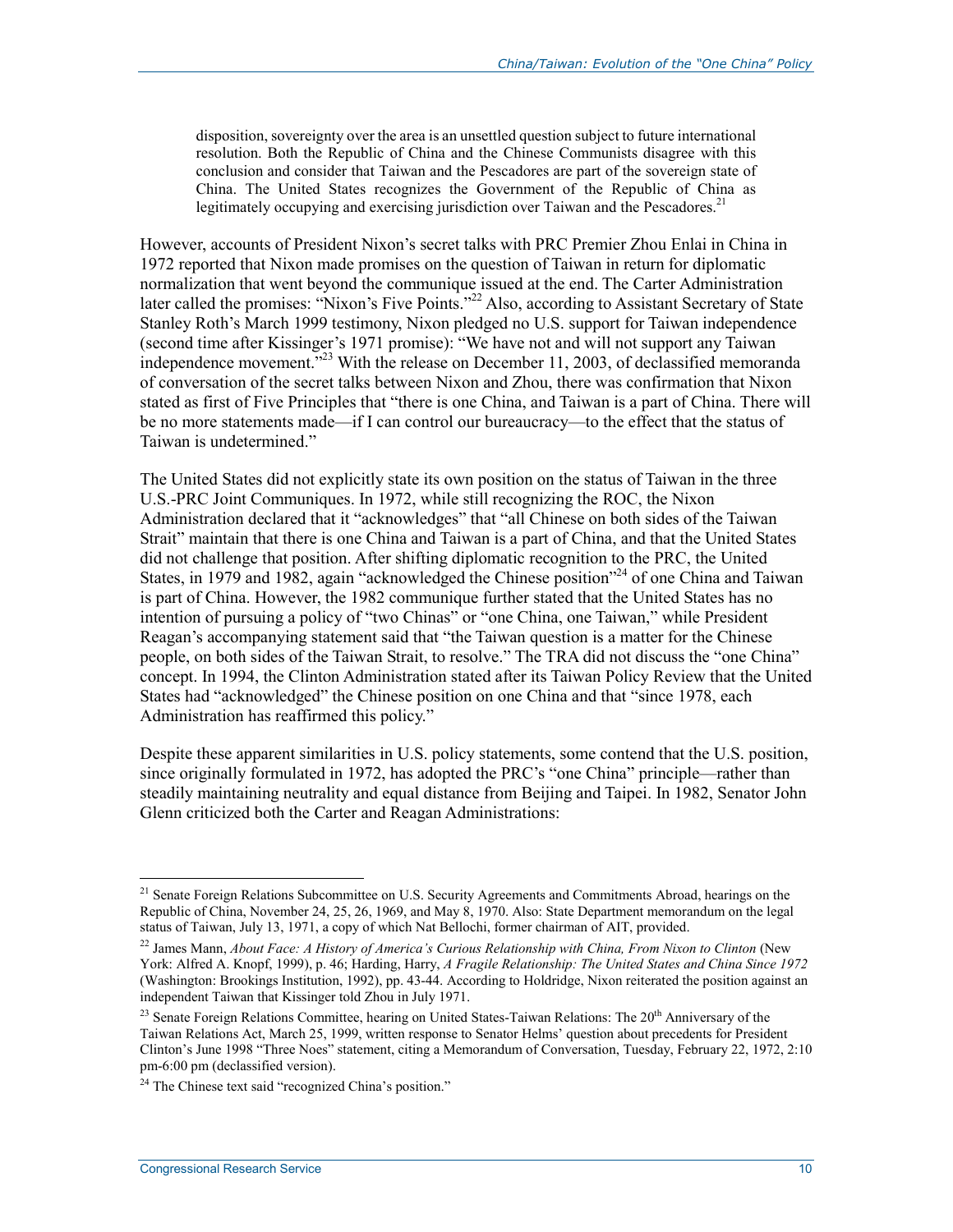The ambiguous formulation agreed upon in the 1979 joint communique went considerably further in recognizing the PRC's claim to Taiwan. Although the word "acknowledged" remained, the object of our acknowledgment shifted noticeably. We no longer just acknowledged that both Chinas asserted the principle that there was one China, but instead acknowledged the Chinese position that there is but one China. By dropping the key phrase "all Chinese on either side of the Taiwan Strait maintain" one could interpret that we had moved from the position of neutral bystander noting the existence of a dispute, to a party accepting the Chinese assertion that there is one China. Clearly, this was the PRC's interpretation.... More recently, Peking's threats to downgrade relations with the United States, unless Washington agreed to end all arms sales to Taiwan, prompted President Reagan to write to China's Communist Party Chairman, Hu Yaobang, in May 1982, and assure him that, "Our policy will continue to be based on the principle that there is but one China.... " We now assert that it is our policy, U.S. policy, that there is but one China, and although not stated, indicate implicitly that Taiwan is a part of that one China. The use of the qualifier "acknowledged" has been dropped altogether.... I do not believe that anyone can dispute that the U.S. policy toward China and Taiwan has changed dramatically over the last 10 years. Let me reiterate one more time, in 1972, we acknowledged that the Chinese on both sides of the Taiwan Strait maintained that there was but one China. Today it is U.S. policy that there is but one China. Despite this remarkable shift over time, the State Department, at each juncture, has assured us that our policy remained essentially unchanged.<sup>25</sup>

#### *President Clinton's "Three Noes"*

In August 1995 (earlier than the first public statements showed in 1997), President Clinton sent a secret letter to PRC President Jiang Zemin to state that the United States: (1) would "oppose" Taiwan independence; (2) would not support "two Chinas" or one China and one Taiwan; and (3) would not support Taiwan's admission to the U.N.<sup>26</sup> The opposition to Taiwan independence seemed to go beyond the promises made by former National Security Advisor Henry Kissinger and President Nixon in 1971 and 1972 of no U.S. support for Taiwan independence. Later, that wording was apparently changed from opposition to a neutral stance of non-support. This letter reportedly formed the basis of what were later known publicly as the "Three Noes."

At the 1997 Clinton-Jiang summit in Washington, the two leaders issued a joint statement which included a U.S. position: "the United States reiterates that it adheres to its 'one China' policy and the principles set forth in the three U.S.-China joint communiques." While that joint statement did not include the "Three Noes," the Administration designated the State Department's spokesperson to say two days later that "we certainly made clear that we have a one-China policy; that we don't support a one-China, one-Taiwan policy. We don't support a two-China policy. We don't support Taiwan independence, and we don't support Taiwanese membership in organizations that require you to be a member state." While in China for a summit in June 1998, President Clinton chose an informal forum to declare: "I had a chance to reiterate our Taiwan policy, which is that we don't support independence for Taiwan, or two Chinas, or one Taiwan-one China. And we don't believe that Taiwan should be a member in any organization for which statehood is a requirement."

<sup>1</sup> <sup>25</sup> Statement of Senator John Glenn on China-Taiwan Policy, July 22, 1982, in: Lester Wolff and David Simon, *Legislative History of the Taiwan Relations Act* (New York: American Association for Chinese Studies, 1982).

<sup>26</sup> Garver, John W., *Face Off: China, the United States, and Taiwan's Democratization* (University of Washington Press, 1997); James Mann, *About Face: A History of America's Curious Relationship with China, From Nixon to Clinton* (New York: Alfred A. Knopf, 1999).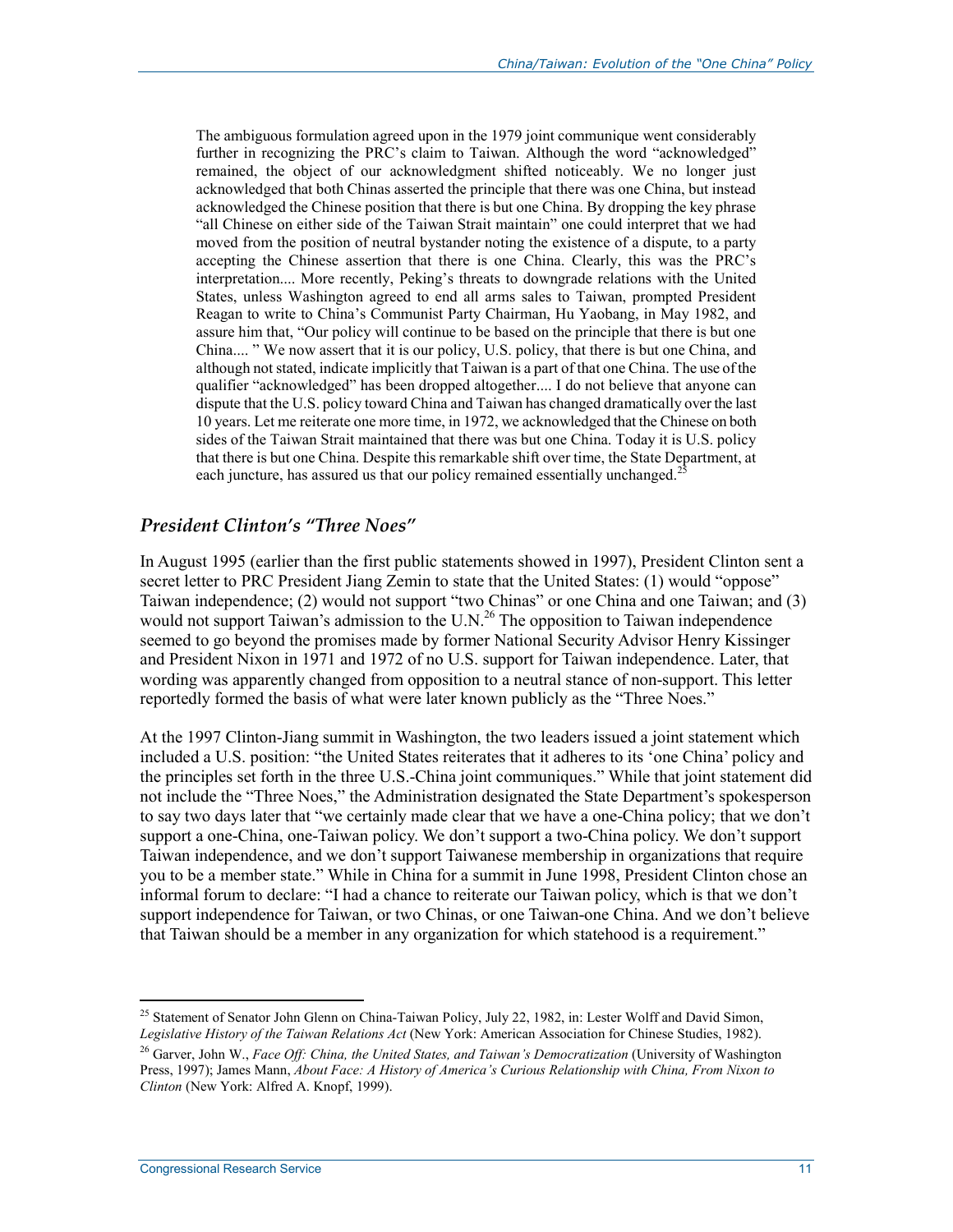Some questioned whether the "Three Noes," especially as it was publicly declared by the U.S. President while in the PRC, was a change in U.S. policy.<sup>27</sup> U.S. non-support for a one China, one Taiwan; or two Chinas can be traced to the private assurances of the Nixon Administration in the early 1970s. However, the Clinton Administration, beginning with its Taiwan Policy Review of 1994, added non-support for Taipei's re-entry into the U.N., which became an issue after Taipei launched its bid in 1993. In response to President Clinton's "Three Noes," concerned Members in both the Senate and the House nearly unanimously passed resolutions in July 1998, reaffirming the U.S. commitment to Taiwan.

The Clinton Administration, nonetheless, argued that the "Three Noes" did not represent a change in policy. Testifying before the Senate Foreign Relations Committee on March 25, 1999, Assistant Secretary of State Stanley Roth stated that "every point made there [in the "Three Noes"] had been made before by a previous Administration and there was no change whatsoever." In a written response to a question from Senator Helms, Roth cited as precedents for the "Three Noes" a 1971 statement by Kissinger, a 1972 statement by Nixon, a 1979 statement by Deputy Secretary of State Warren Christopher, and President Reagan's 1982 Communique.

#### *President Bush on Taiwan's Independence, Referendums, Constitution*

On April 25, 2001, when President George W. Bush stated the U.S. commitment to Taiwan as an obligation to use "whatever it took to help Taiwan defend herself," he also said that "a declaration of independence is not the one China policy, and we will work with Taiwan to make sure that that doesn't happen." Visiting Beijing in February 2002, Bush said that U.S. policy on Taiwan was unchanged, but he emphasized U.S. commitment to the TRA and a peaceful resolution, along with opposition to provocations by either Beijing or Taipei. After Taiwan President Chen Shuibian said on August 3, 2002, that there is "one country on each side" of the Taiwan Strait, the U.S. National Security Council (NSC) stated, in a second response, that "we do not support Taiwan independence." With Jiang Zemin at his side at a summit in Crawford, TX, in October 2002, President Bush himself stated that "we do not support independence."

However, there have been questions about whether the Bush Administration adjusted U.S. policy after President Chen Shui-bian surprised the United States in August 2002 with a speech on "one country on each side" and a call for a holding referendums. Specifically, there was the issue of whether President Bush gave assurances, at closed meetings starting at that summit in October 2002, to PRC President Jiang Zemin and later President Hu Jintao that the United States was "against" or "opposed" (vs. non-support of) unilateral moves in Taiwan toward independence and/or the status of Taiwan independence, in the interest of stability in the Taiwan Strait.<sup>28</sup> A position in "opposition" to Taiwan independence would represent a shift in policy focus from the process to the outcome and go beyond President Nixon's "Five Principles," which expressed the neutral stance of "non-support" for Taiwan independence. But U.S. opposition to Taiwan independence would be consistent with President Clinton's secret letter reportedly sent in 1995 to

<sup>&</sup>lt;sup>27</sup> For example: Stephen J. Yates, "Clinton Statement Undermines Taiwan," Heritage Foundation, July 10, 1998; Ted Galen Carpenter, "Let Taiwan Defend Itself," Policy Analysis, Cato Institute, August 24, 1998; Stephen J. Yates, "Promoting Freedom and Security in U.S.-Taiwan Policy," Heritage Foundation, October 13, 1998; James Lilley and Arthur Waldron, "Taiwan is a 'State,' Get Over It," *Wall Street Journal*, July 14, 1999; Harvey J. Feldman, "How Washington Can Defuse Escalating Tensions in the Taiwan Strait," Heritage Foundation, August 19, 1999.

<sup>&</sup>lt;sup>28</sup> According to the *Far Eastern Economic Review* (April 22, 2004), President Bush met with his AIT officials, Therese Shaheen and Douglas Paal, in the summer of 2003 on policy toward Taiwan, and Bush said "I'm not a nuance guy— 'Do not support.' 'Oppose.' It's the same to me."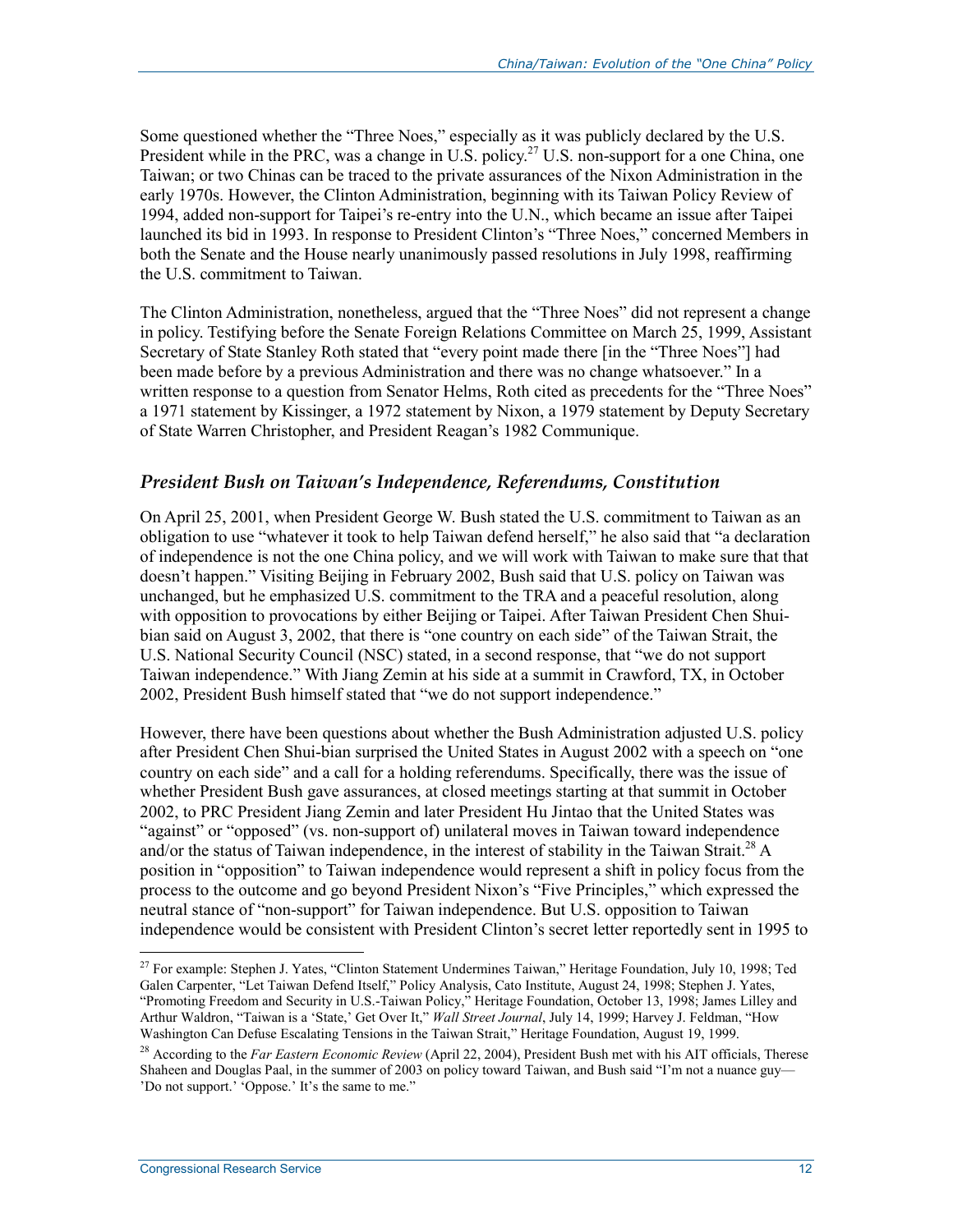PRC leader Jiang Zemin, as the basis for the "Three Noes." U.S. opposition would also conflict with the stance of the government of Taiwan, which, under the DPP, argued that Taiwan is already independent, as evident since the first democratic presidential election in  $1996$ <sup>29</sup>

After Chen, during campaigns for Taiwan's presidential election in March 2004, advocated holding referendums and adopting a new constitution by 2008—moves that could have implications for Taiwan's sovereignty and cross-strait stability, the Bush Administration called on Chen to adhere to his pledges ("Five Noes") in his inaugural address of 2000 (including not promoting a referendum to change the status quo). On September 28, 2003, Chen started his call for a new constitution for Taiwan (with a draft constitution by September 28, 2006; a referendum on the constitution on December 10, 2006; and enactment of the new constitution on May 20, 2008). National Security Advisor Condoleezza Rice said on October 14, 2003, that "nobody should try unilaterally to change the status quo."<sup>30</sup> A White House official said in an interview on November 26, 2003, that "Taiwan shouldn't be moving towards independence; and mainland China shouldn't be moving towards the use of force or coercion."31 Then, Chen announced on November 29—two days after the opposition-dominated legislature passed a restrictive law authorizing referendums—that he would still use one provision to hold a "defensive referendum" on election day.<sup>32</sup> Chen argued that the referendum would be a way for Taiwan's people to express their opposition to the PLA's missile threat and would have nothing to do with the question of unification or independence.

Nonetheless, Administration officials had concerns about the volatile course of current and future political actions in Taiwan (with elections, referendums, and a new constitution), reforms geared for governance vs sovereignty, and unnecessary effects on stability, given U.S. commitments to help Taiwan's self-defense. The Administration added a new, clearer stance on December 1, 2003, when the State Department expressed U.S. "opposition" to any referendum that would change Taiwan's status or move toward independence. On the same day, the Senior Director of Asian Affairs at the NSC, James Moriarty, reportedly was in Taiwan to pass a letter from Bush to Chen with concerns about "provocations."<sup>33</sup> Apparently needing a public, stronger, and clearer U.S. message to Taiwan, Bush appeared next to visiting PRC Premier Wen Jiabao at the White House on December 9, 2003, and stated an opposition to any unilateral decision by China or Taiwan to change the status quo, as well as opposition to efforts by Taiwan's President Chen to change the status quo, in response to a question about whether Chen should cancel the referendum.

<u>.</u>

<sup>&</sup>lt;sup>29</sup> Chen Ming-tong, a Vice Chairman of the Mainland Affairs Council in Taiwan, spoke at a conference of the Global Alliance for Democracy and Peace in Houston, TX, on October 31, 2003, and contended that Taiwan is already a sovereign, democratic country that is in a "post-independence period" and does not need to declare independence. Joseph Wu, Deputy Secretary General of the Presidential Office of Chen Shui-bian, wrote in *Taipei Times* on January 6, 2004, that Taiwan's independence is the "new status quo."

<sup>&</sup>lt;sup>30</sup> Previously, Secretary of State Warren Christopher stated in May 1996—two months after President Clinton deployed two aircraft carriers near Taiwan and days before an inauguration address by Taiwan's President Lee Teng-hui—that "we have emphasized to both sides the importance of avoiding provocative actions or unilateral measures that would alter the status quo or pose a threat to peaceful resolution of outstanding issues."

<sup>&</sup>lt;sup>31</sup> Background interview with Senior White House Official, *Phoenix TV*, November 26, 2003.

 $32$  Article 17 of the referendum law passed on November 27, 2003, in the Legislative Yuan authorizes the president to initiate a referendum on national security issues "if the country suffers an external threat that causes concern that national sovereignty will change."

<sup>33</sup> *Lien-Ho Pao [United Daily News]*, Taipei, December 1, 2003; *New York Times*, December 9, 2003.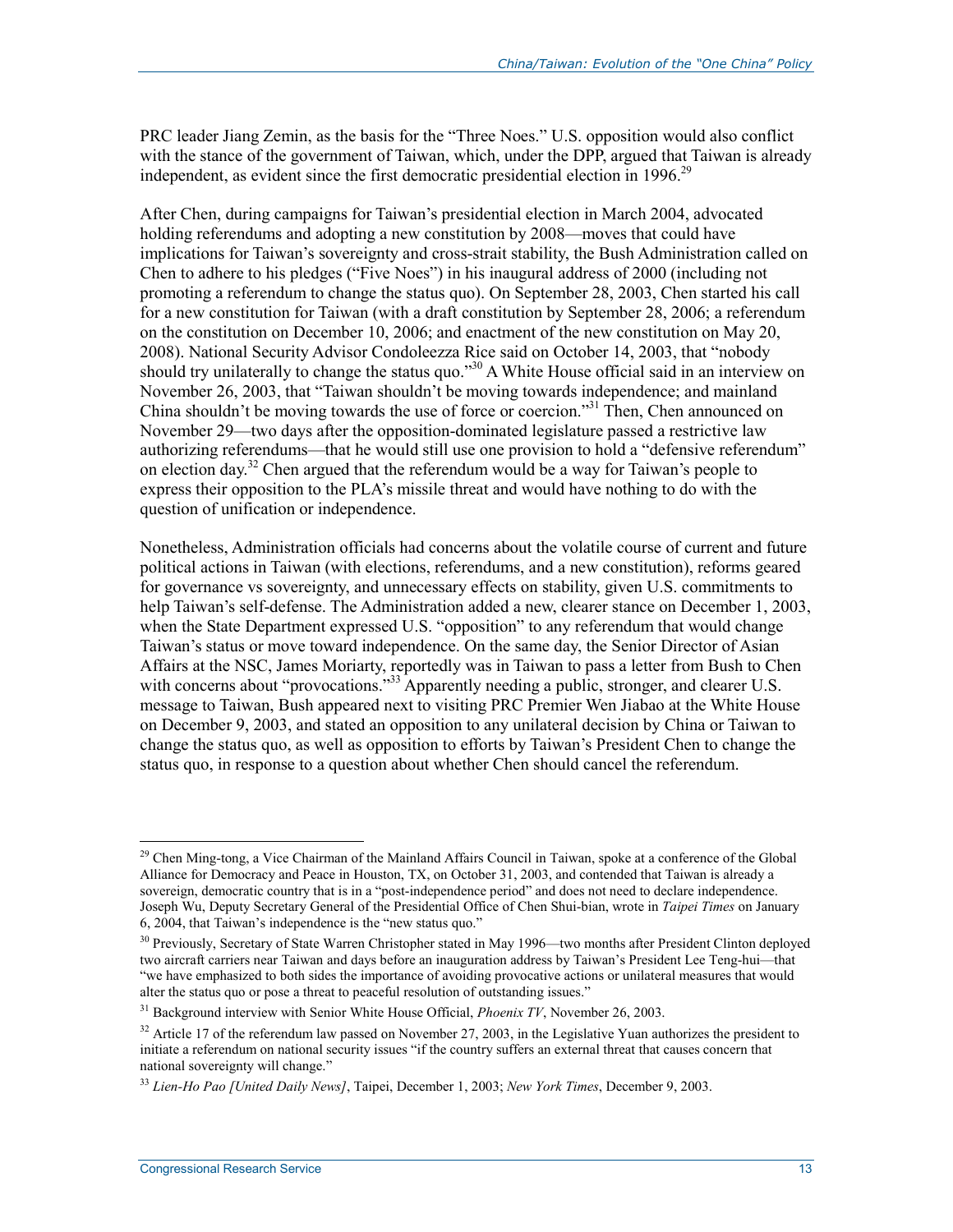However, Bush did not make public remarks against the PRC's threats toward democratic Taiwan. Bush also did not counter Wen's remarks that Bush reiterated "opposition" to Taiwan independence. Bush raised questions about whether he miscalculated the willingness of Chen to back down during his re-election campaign and risked U.S. credibility, since Chen responded defiantly that he would hold the "anti-missile, anti-war" referendums as planned and that his intention was to keep Taiwan's current independent status quo from being changed.<sup>34</sup>

American opinions were divided on the Bush Administration's statements toward Taiwan. Some saw Chen as advancing a provocative agenda of permanent separation from China while trying to win votes, and supported Bush's forceful stance against Chen's plan for referendums.<sup>35</sup> Others criticized President Bush for being one-sided in appeasing a dictatorship at the expense of Taiwan's democracy while failing to warn against and even possibly inviting aggression from Beijing.<sup>36</sup> The co-chairmen of the Congressional Taiwan Caucus in the House wrote a letter to President Bush, criticizing his stance as a victory for the authoritarian regime of the PRC at the expense of Taiwan's democratic reforms.<sup>37</sup> Some critics argued for a new approach, saying that the "one China" policy became "irrelevant" and that there were national security interests in preventing the "unification" of Taiwan with China.<sup>38</sup> In contrast, another opinion advocated the continuation of arms sales to Taiwan with no position on its independence and staying out of any conflict in the Taiwan Strait.<sup>39</sup>

Still, uncertainty remained about the Bush Administration's implementation of U.S. policy on questions such as options to recalibrate policy in exercising leverage over Taipei or Beijing; capacity to maintain the delicate balance in preventing provocations by either side of the strait rather than swerving to one side or another; perceptions in Taipei and Beijing of mixed messages from Washington; the U.S. stance on referendums and a new constitution in Taiwan; definition of "status quo"; deference to democracy in Taiwan; Taiwan's long-standing, de facto independence from China; stronger separate national identity in Taiwan; a proactive U.S. political role (such as urging dialogue, facilitating talks, or mediating negotiations) in addition to proactive pressures on defense; the extent of the U.S. commitment to assist Taiwan's self-defense; the increasing PLA threat; and U.S. worries about Taiwan's defense spending, acquisitions, and the will to fight.<sup>40</sup>

<u>.</u>

<sup>&</sup>lt;sup>34</sup> Chen Shui-bian responded to Bush in a meeting with visiting Representative Dan Burton on December 10, 2003, reported *Taipei Times*, December 11, 2003; and Chen's meeting with author and others at the Presidential Palace, Taipei, December 11, 2003.

<sup>35</sup> *Wall Street Journal*, "The End of Ambiguity," December 10, 2003; Ross Munro, "Blame Taiwan," *National Review*, December 18, 2003; Peter Brookes (Heritage Foundation), "Why Bush Acted on Taiwan," *Far Eastern Economic Review*, December 25, 2003; Michael Swaine, "Trouble in Taiwan," *Foreign Affairs*, March/April 2004.

<sup>&</sup>lt;sup>36</sup> For example, William Kristol, Robert Kagan, Gary Schmitt (Project for the New American Century), "U.S.-China-Taiwan Policy," December 9, 2003; *Washington Post*, "Mr. Bush's Kowtow," editorial, December 10, 2003; and Robert Kagan and William Kristol, "Stand by Taiwan," *Weekly Standard*, December 22, 2003.

<sup>&</sup>lt;sup>37</sup> Sherrod Brown, Steve Chabot, Dana Rohrabacher, and Robert Wexler, "Congressional Taiwan Caucus Urges President Bush to Reconsider Position on Taiwanese Referendum," December 11, 2003.

<sup>&</sup>lt;sup>38</sup> For example, conference at the Heritage Foundation, "Rethinking 'One China'," February 26, 2004; and Thomas Donnelly, "Taiwan: Test Case of the Bush Doctrine," AEI, National Security Outlook, April 2004.

<sup>&</sup>lt;sup>39</sup> Ted Galen Carpenter, "President Bush's Muddled Policy on Taiwan," CATO Institute, Foreign Policy Briefing, March 15, 2004.

 $40$  Based in part on the author's visit to Taiwan, December 5-13, 2003. Also, for critiques in a longer-term context, see for example: Bates Gill (Center for Strategic and International Studies), "Bush Was Correct but Clumsy on Taiwan Policy," *Financial Times*, December 12, 2003; Kenneth Lieberthal (University of Michigan), "Dire Strait: The Risks on Taiwan," *Washington Post*, January 8, 2004.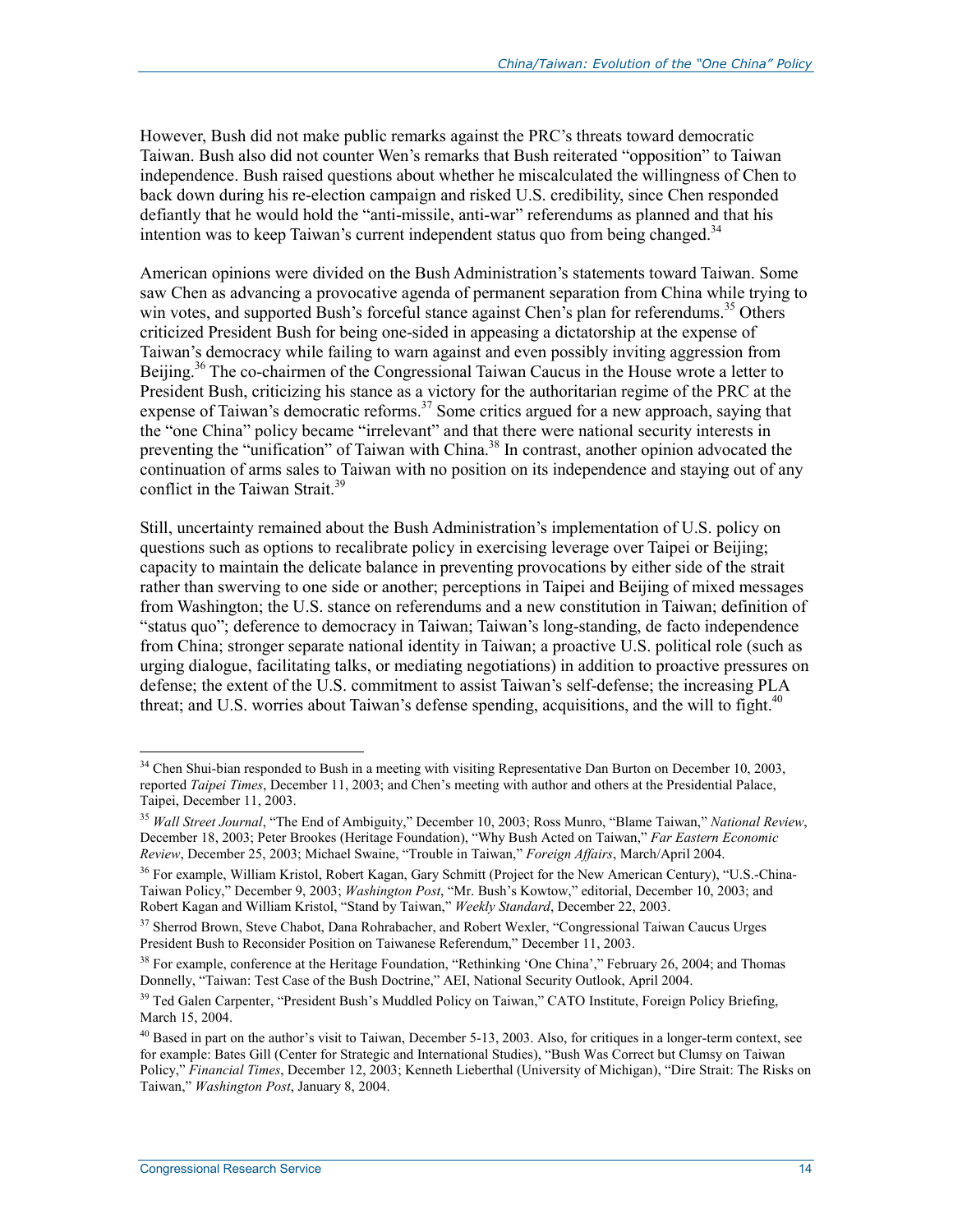On January 16, 2004, Chen gave the wording for the two questions, saying that the referendums will ask citizens (1) whether the government should acquire more missile defense systems if the Chinese Communists do not withdraw missiles and renounce the use of force against Taiwan, and (2) whether the government should negotiate with the Chinese Communists on a framework for cross-strait peace and stability. Chen also promised that if re-elected, he will maintain "the status quo of cross-strait peace."<sup>41</sup> On the election day of March 20, 2004, the two referendums failed to be considered valid when 45% of eligible voters cast ballots (less than the 50% needed).

After the election in March 2004, the White House sent the Senior Director for Asian Affairs, Michael Green, to Taiwan to urge President Chen to exclude sovereignty-related issues from constitutional changes.42 In testimony by Assistant Secretary of State James Kelly on April 21, 2004, the Administration warned Chen of "limitations" in U.S. support for constitutional changes. In his inaugural address on May 20, 2004, Chen responded to a number of U.S. concerns.

In President Chen's second term, President Bush did not support Taiwan's independence or membership in the U.N. and opposed unilateral changes to the "status quo." Leading up to Taiwan's presidential election on March 22, 2008, Bush Administration officials expressed opposition to referendums on Taiwan's membership in the U.N. that were held on the same day.

#### *Visits (or "Transits") by Taiwan's President*

One issue has concerned the appropriate U.S. response to requests from Taiwan's president to enter the United States for visits or transits; to visit Washington, DC; to hold public events; and to meet with Executive Branch officials and Members of Congress. Congress has expressed strong support for granting such visits. Since 1994, the U.S. response has evolved from initially denying Lee Teng-hui entry into the United States to relaxing restrictions on "transits" for stops by Chen Shui-bian, and back to strict conditions for Chen's transits in May 2006.

In May 1994, the Clinton Administration allowed President Lee Teng-hui to make a refueling stop and rest in Hawaii but denied him a visa. In 1995, Lee received a visa to visit Cornell University, his alma mater. (Beijing responded with PLA exercises and missile launches in 1995 and 1996.) The Administration acknowledged that Congress's view was an important factor in the reversal.

In August 2000, the Clinton Administration allowed the newly-elected President Chen Shui-bian to transit in Los Angeles, but, according to Taiwan's Foreign Ministry, Washington and Taipei had an understanding that Chen would not hold public events. Representative Sam Gejdenson organized a meeting between Chen and about 15 Members of Congress (some of whom were in town for the Democratic National Convention), but Chen told them he was "unavailable."<sup>43</sup>

In 2001, in granting President Chen "private and unofficial" transits through New York (May 21- 23) and Houston (June 2-3) en route to and from Latin America, the Bush Administration took a different position on such meetings. As the State Department spokesperson said, "we do believe that private meetings between Members of Congress and foreign leaders advance our national

<sup>1</sup> <sup>41</sup> President of the Republic of China, news releases (in Chinese and English), January 16, 2004. Chen's use of the phrase "the status quo of cross-strait peace" was translated simply as "status quo" in the official English version.

<sup>42</sup> *Far Eastern Economic Review*, May 20, 2004.

<sup>43</sup> *CNA*, August 9, 2000; "Taiwan Leader Stops in Los Angeles," *Washington Post*, August 14, 2000; Sam Gejdenson, "Taiwan Deserves Better: Why We Should Have Met with President Chen," *Washington Times*, August 21, 2000.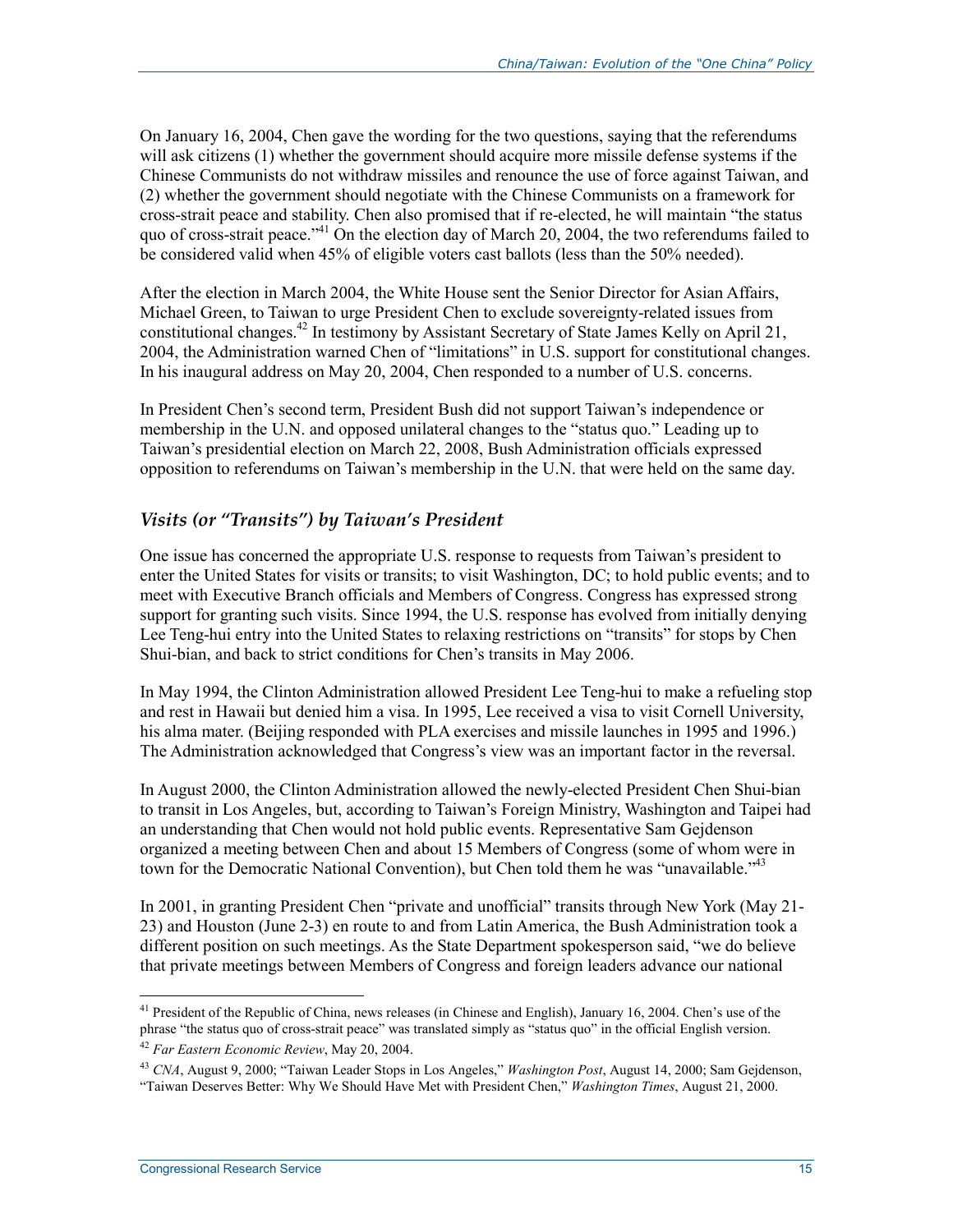interests, so [Chen] may have meetings with Members of Congress."<sup>44</sup> On the night of May 21, 2001, 21 Representatives attended a dinner with Chen in New York, and Representative Tom DeLay later hosted Chen in Houston.

In 2003, while considering his safety, comfort, convenience, and dignity, the Bush Administration again granted President Chen's requests for transits to and from Panama through New York (October 31-November 2) and Anchorage (November 4-5).<sup>45</sup> Some Members of Congress personally welcomed Chen, including 16 Members who were already in New York and met with him. No Administration officials met with Chen, other than AIT officials based in Washington. Deputy Assistant Secretary of State Randall Schriver reportedly canceled a planned meeting with Chen in New York, and Deputy Secretary of State Richard Armitage talked with Chen by phone.<sup>46</sup>

Chen Shui-bian enjoyed extended transits through Honolulu and Seattle in August-September 2004, though these were less high-profile than that in New York. In January 2005, Chen stopped in Guam on the way back to Taiwan from Palau and the Solomon Islands. In September 2005, the Bush Administration allowed Chen to stop one day in Miami on his way to Latin America and in San Francisco on his return to Taiwan. The Congressional Human Rights Caucus, via teleconference, awarded Chen a human rights award while he was in Miami.

However, in May 2006, the Bush Administration was not pleased at repeated statements from President Chen Shui-bian and responded by tightening restrictions on his proposed U.S. stops so that they would be strict transits (with no activities), conditions similar to those for Lee Teng-hui in 1994. Chen requested stops in San Francisco and New York for his visit to Latin America, but President Bush countered with transits in Honolulu and Anchorage, and Chen refused those U.S. cities. Representatives Thomas Tancredo and Dana Rohrabacher sent a letter on May 5, 2006, to Secretary of State Condoleezza Rice, questioning the decision's consistency with legislation; possible linkage to ties with Beijing; use of "humiliating" conditions on the transits; reversal of policy despite President Bush's affirmation of a consistent policy; impact on future U.S. stops; and implication for "playing politics" given the contrast with Deputy Secretary of State Robert Zoellick's high-level meeting in Washington with the opposition KMT chairman, Ma Ying-jeou, two months earlier. In September 2006, the Administration allowed Chen to stop in Guam, but he had to switch to a civilian aircraft instead of his "Air Force One" that flew him to Palau.

In January 2007, the Administration allowed President Chen to stop overnight in San Francisco and to refuel in Los Angeles on his way to and from Nicaragua. In response to restrictions on Chen's transits, Representative Dana Rohrabacher and 14 other Members wrote a letter to House Speaker Nancy Pelosi on January 12, 2007, calling for the removal of all restrictions on bilateral high-level visits with Taiwan. A week later, Representative Tancredo criticized (in extension of remarks) Mexico's ban of Chen's plane from Mexican airspace on his way to Los Angeles, a move similar to U.S. treatment toward Taiwan. In August 2007, the Administration restricted Chen's transits to 50-minute refueling stops in Anchorage on his way to and from Central America, with no overnight stays. For his last U.S. transit in January 2008, the Bush Administration allowed Chen to stop in Anchorage for two hours to refuel and rest.

<sup>&</sup>lt;sup>44</sup> Department of State, press briefing by Richard Boucher, May 14, 2001.

 $45$  Department of State, press briefing by Richard Boucher, October 7, 2003.

<sup>46</sup> *Far Eastern Economic Review*, November 13, 2003.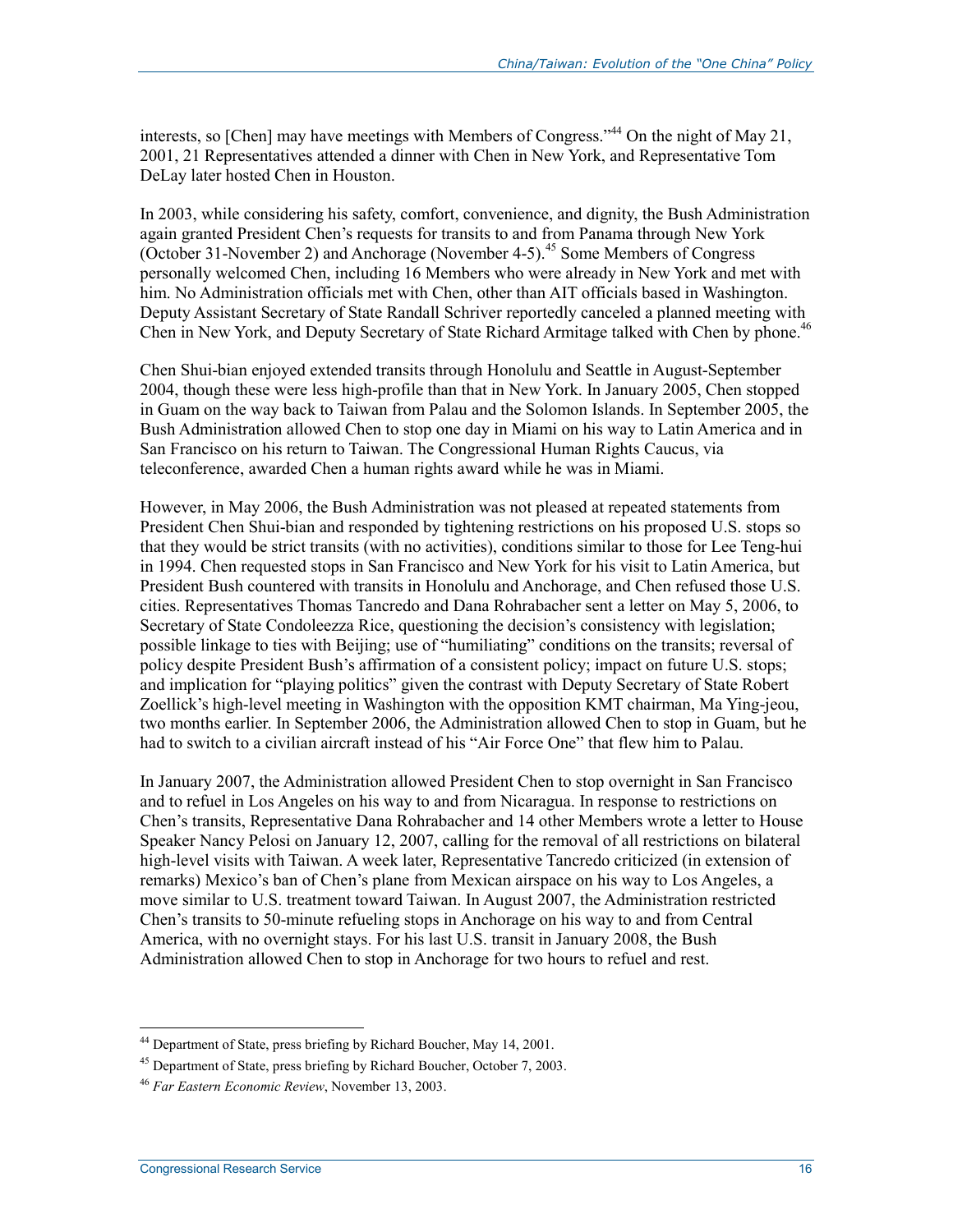After Ma Ying-jeou won the election on March 22, 2008, he expressed a desire to visit the United States before his inauguration in May (after which U.S. policy would allow only transits). But the Bush Administration denied his request. President Ma later "transited" in the United States, where he sometimes met with Members of Congress and joined public activities (in Los Angeles, Austin, and San Francisco in 2008; in San Francisco and Honolulu in 2009; in San Francisco and Los Angeles in 2010; in New York and Los Angeles in 2013; in Los Angeles in January 2014; and Honolulu and San Francisco in June-July 2014).

#### *"International Space" and International Organizations*

The United States, with congressional backing, has voiced some support for Taiwan's quest for "international space" (representation at international organizations), including "meaningful participation" in certain international organizations on transnational issues. Some advocates view such participation as preserving a democratic government's international presence and promoting the interests of Taiwan's people, while others support Taiwan's separate identity or independence. The Clinton Administration's 1994 Taiwan Policy Review promised to support Taiwan's membership in organizations where statehood is not a prerequisite and to support opportunities for Taiwan's voice to be heard in organizations where its membership is not possible.

The focus of Taiwan's international participation was at the World Health Organization (WHO), and the annual meetings in May in Geneva of its governing body, the World Health Assembly (WHA). On May 11, 2001, President Bush wrote to Senator Frank Murkowski, agreeing that the Administration should "find opportunities for Taiwan's voice to be heard in organizations in order to make a contribution, even if membership is impossible," including concrete ways for Taiwan to benefit from and contribute to the WHO. On April 9, 2002, Representatives in the House formed a Taiwan Caucus, and, as its first action, it wrote a letter on April 19, 2002, to the President, seeking support for Taiwan's participation in the WHO. With worldwide attention on the severe acute respiratory syndrome (SARS) epidemic, Secretary of Health and Human Services Tommy Thompson expressed support for Taiwan in a speech at the WHA on May 19, 2003, saying that "the need for effective public health exists among all peoples" and "that's why the United States has strongly supported Taiwan's inclusion in efforts against SARS and beyond."

By the meeting of the WHA in 2005, Taiwan lamented that the United States did not speak up and that the WHO signed a Memorandum of Understanding (MOU) with the PRC to govern the WHO's technical exchanges with Taiwan.<sup>47</sup> Still, the Bush Administration "applauded" the WHO and China for taking steps in 2005 to increase Taiwan's participation in WHO conferences.<sup>48</sup>

Taiwan did not gain observer status at the WHA in May 2008, even as the KMT's Ma Ying-jeou was inaugurated as President after Chen Shui-bian's terms ended. In January 2009, the WHO included Taiwan in the International Health Regulations (IHR) which entered into force in 2007. President Ma shifted Taiwan's focus to the WHA meeting (rather than the WHO). In its required report submitted to Congress on April 1, 2009, the State Department stated that it supported Taiwan's observership in the WHA and welcomed the decrease in politicization over Taiwan's

<sup>1</sup> <sup>47</sup> In May 2007, the Formosan Association of Public Affairs (FAPA) released the "Implementation of the Memorandum of Understanding between the WHO Secretariat and China."

<sup>48</sup> Melody Chen, "Support for WHO Bid Dries Up," *Taipei Times*, May 18, 2005; State Department, "Taiwan: The World Health Assembly," May 19, 2006. In November 2005, Taiwan's Center for Disease Control participated in a WHO conference on bird flu.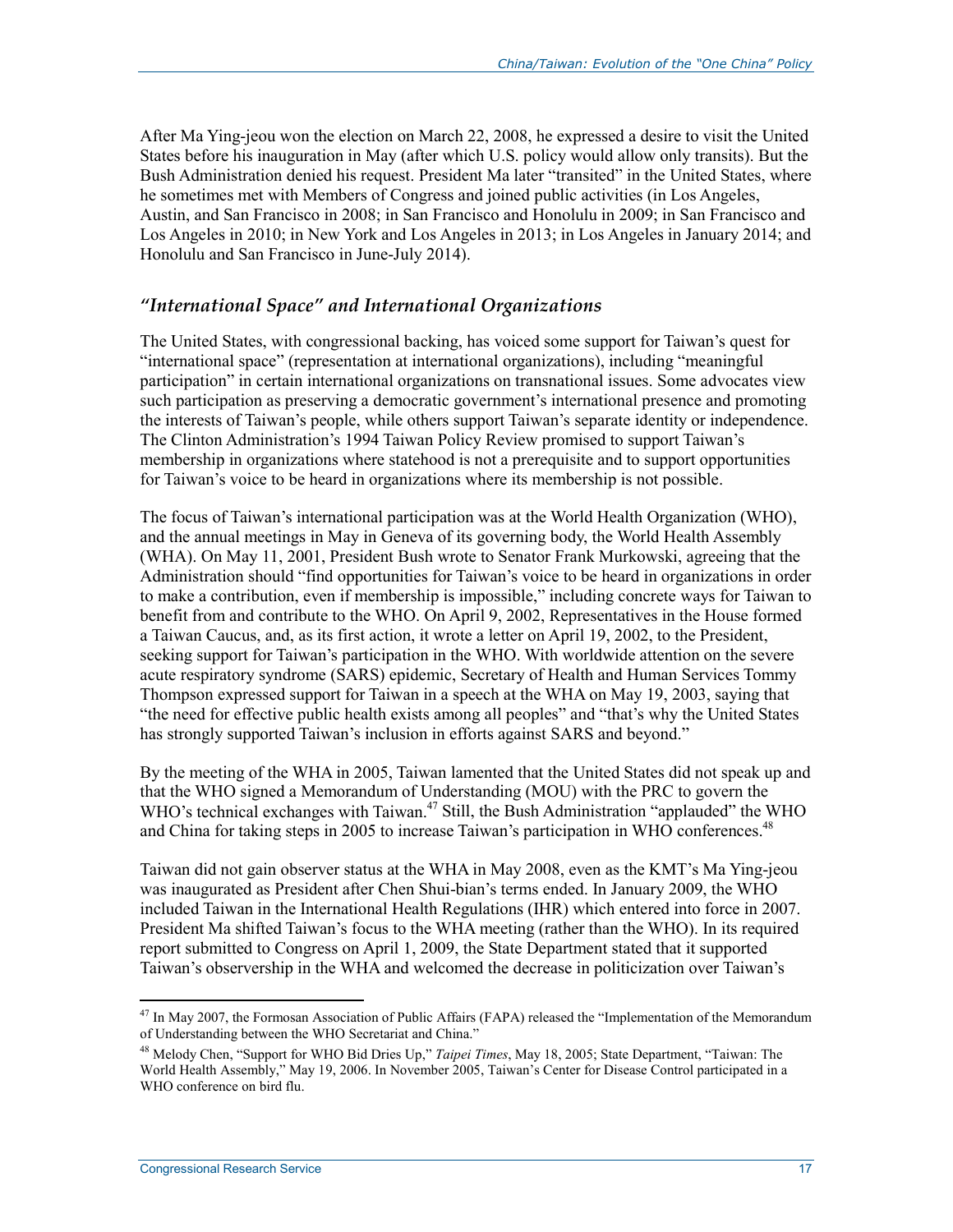participation in the WHO due to improvements in cross-strait ties over the past year. Taiwan's Minister of Health participated for the first time as an observer at the WHA in May 2009.

However, there are concerns that the invitation required the PRC's approval, came under the WHO-PRC MOU, and was ad hoc (only for a KMT President). Indeed, the State Department's report to Congress in April 2010 acknowledged that the WHA invited Taiwan in 2009 after the PRC "agreed to Taiwan's participation." The State Department also expressed support, assessing that Taiwan's participation in the WHA was a "positive development" and could provide a model for Taiwan's participation as an "observer" in other U.N. bodies. In its report to Congress of April 2011, the State Department stated that it worked for Taiwan's observership at the WHA again in 2010 and has sought regular invitations from the WHO to Taiwan every year. However, in May 2011, a secret WHO Memorandum dated September 14, 2010, came to light, showing that the WHO had an "arrangement with China" to implement the IHR for the "Taiwan Province of China." That month in Geneva, Secretary of Health and Human Services Kathleen Sebelius protested to the WHO that no U.N. body has a right to determine unilaterally Taiwan's status.

President Ma decided to be more flexible than his DPP predecessor in pressing Taiwan's bid to rejoin the U.N., which it left in 1971 (as the ROC). On August 14, 2008, Taiwan submitted instead a letter (via some countries with which Taiwan has diplomatic relations) to allow Taiwan to "participate meaningfully" in U.N. specialized agencies.<sup>49</sup> Deputy Assistant Secretary of State David Shear stated in March 2010 that "the United States is a strong, consistent supporter of Taiwan's meaningful participation in international organizations." He also stated that "Taiwan should be able to participate in organizations where it cannot be a member, such as the World Health Organization, the International Civil Aviation Organization, and other important international bodies whose activities have a direct impact on the people of Taiwan." Taiwan has sought status as an observer in the WHO, International Civil Aviation Organization (ICAO), and U.N. Framework Convention on Climate Change (UNFCCC).

#### *Visa Waiver Program (VWP)*

Under President Obama, on December 22, 2011, the State Department nominated Taiwan as a candidate for the Visa Waiver Program (VWP), though there is no diplomatic recognition of Taiwan. On October 2, 2012, the Secretary of Homeland Security designated Taiwan in the VWP, effective on November 1. Taiwan's citizens may travel to the United States for business or tourism for up to 90 days without a visa. Taiwan became the  $37<sup>th</sup>$  country to join the VWP. For implementation of domestic laws, Section  $4(b)(1)$  of the TRA provides that "whenever the laws" of the United States refer or relate to foreign countries, nations, states, governments, or similar entities, such terms shall include and such laws shall apply with respect to Taiwan."

#### *Select Major Legislation*

During the **103rd Congress**, Congress passed and President Clinton signed (on April 30, 1994) the Foreign Relations Authorization Act for FY1994 and FY1995 (P.L. 103-236) that, *inter alia*, directed the State Department to register foreign-born Taiwanese-Americans as U.S. citizens born

<sup>&</sup>lt;sup>49</sup> United Nations General Assembly, A/63/194, "Need to Examine the Fundamental Rights of the 23 Million People of the Republic of China (Taiwan) to Participate Meaningfully in the Activities of the United Nations Specialized Agencies," dated August 22, 2008.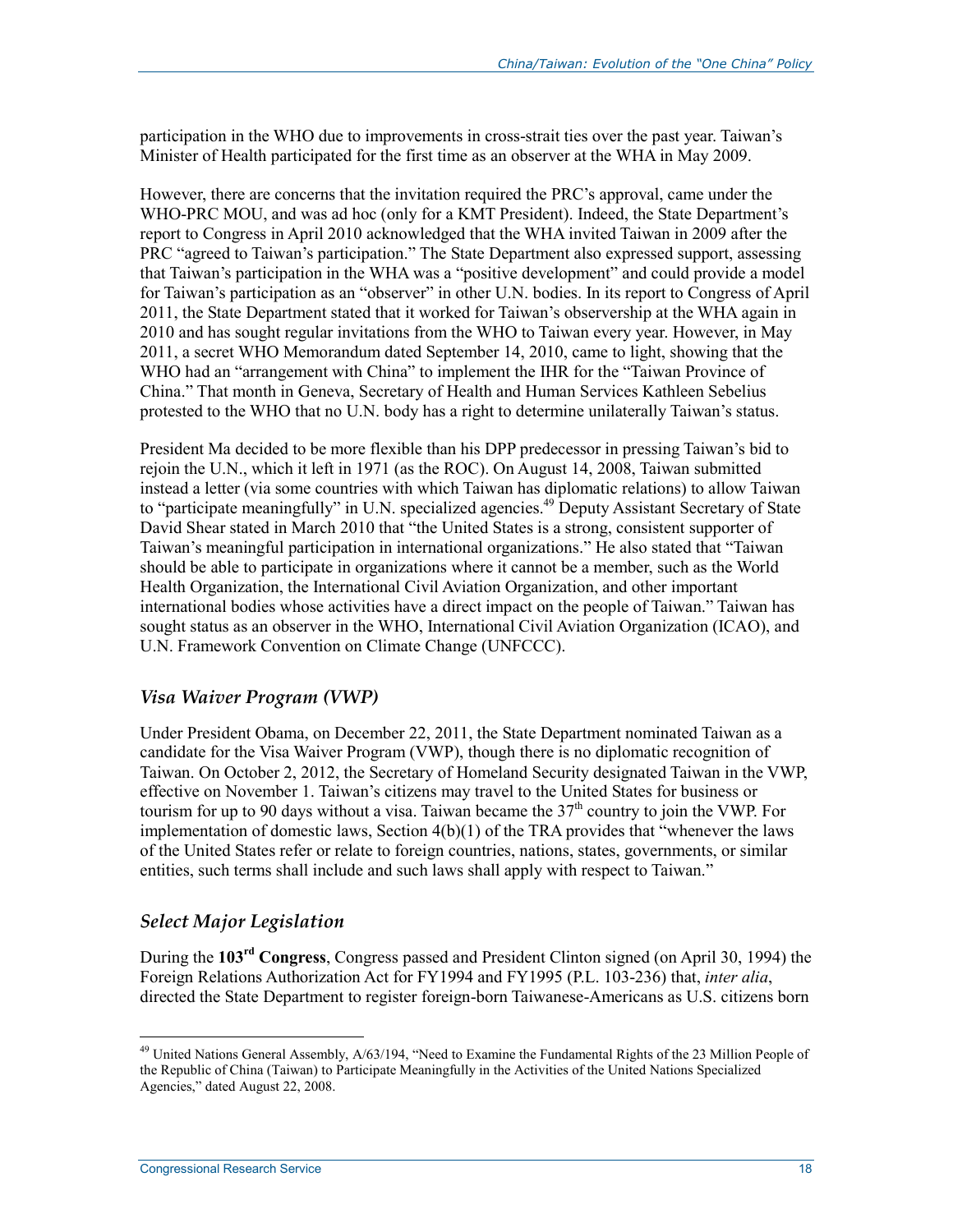in Taiwan (rather than China); and called for the President to send Cabinet-level officials to Taiwan and to show clear U.S. support for Taiwan in bilateral and multilateral relationships.

After the Administration denied President Lee Teng-hui a visa in May 1994, the Senate, from July to October, passed amendments introduced by Senator Brown to ensure that Taiwan's President can enter the United States on certain occasions. Two amendments (for S. 2182 and H.R. 4606) that passed were not retained, but the amendment to the Immigration and Nationality Technical Corrections Act of 1994 was enacted. Upon signing it into law (P.L. 103-416) on October 25, 1994, President Clinton said that he construed Section 221 as expressing Congress's view. Later, Congress overwhelmingly passed the bipartisan H.Con.Res. 53 expressing the sense of Congress that the President should promptly welcome a private visit by President Lee Teng-hui to his alma mater, Cornell University, and a transit stop in Anchorage, Alaska, to attend a conference. The House passed the resolution by 396-0 on May 2, and the Senate passed it by 97-1 on May 9, 1995 (with Senator Johnston voting Nay and Senators Moynihan and Warner not voting).

During the **106th Congress**, in 1999, Congress legislated a requirement for semi-annual reports on such U.S. support, in Section 704 of the Foreign Relations Authorization Act for FYs 2000 and 2001 (P.L. 106-113). Also in 1999, Congress passed legislation (P.L. 106-137) requiring a report by the Secretary of State on efforts to support Taiwan's participation in the WHO. In January 2000, the State Department submitted the report, saying that the United States does not support Taiwan's membership in organizations, such as the U.N. or WHO, where statehood is a requirement for membership, but that it supports any arrangements acceptable to the WHO membership to allow for Taiwan to participate in the work of the WHO. $50$  In October 2000, the House and Senate passed H.Con.Res. 390, expressing the sense of Congress that the State Department's report failed to endorse Taiwan's participation in international organizations and that the United States should fulfill the commitment of the Taiwan Policy Review to more actively support Taiwan's participation in international organizations.

In the 107<sup>th</sup> Congress, on May 17, 2001, Members agreed without objection to H.Con.Res. 135 to welcome President Chen Shui-bian upon his visit. Congress enacted legislation, P.L. 107-10, authorizing the Secretary of State to initiate a U.S. plan to obtain observer status for Taiwan at the annual summit of the WHA in May 2001 in Geneva. Then, Representative Sherrod Brown and Senator Torricelli introduced H.R. 2739 and S. 1932 to amend the law to target the May 2002 meeting. H.R. 2739 was passed and enacted as P.L. 107-158 on April 4, 2002.

As enacted on September 30, 2002, the Foreign Relations Authorization Act for FY2003 (P.L. 107-228) authorized—at the Bush Administration's request—U.S. departments or agencies (including the Departments of State and Defense) to assign or detail employees to the American Institute in Taiwan (AIT), the non-profit corporation (with offices in Washington and Taipei) that has handled the U.S.-Taiwan relationship in the absence of diplomatic ties since 1979 under the TRA. (Personnel at AIT were technically "separated" from government service for a period of time, raising issues about employment status, benefits, recruitment, etc.) The legislation also expressed the sense of Congress that AIT and the residence of its director in Taipei should publicly display the U.S. flag "in the same manner as United States embassies, consulates, and official residences throughout the world."

<sup>&</sup>lt;sup>50</sup> Department of State, "Report Required by P.L. 106-137, Fiscal Year 2000, Taiwan Participation in the World Health Organization (WHO)," January 4, 2000.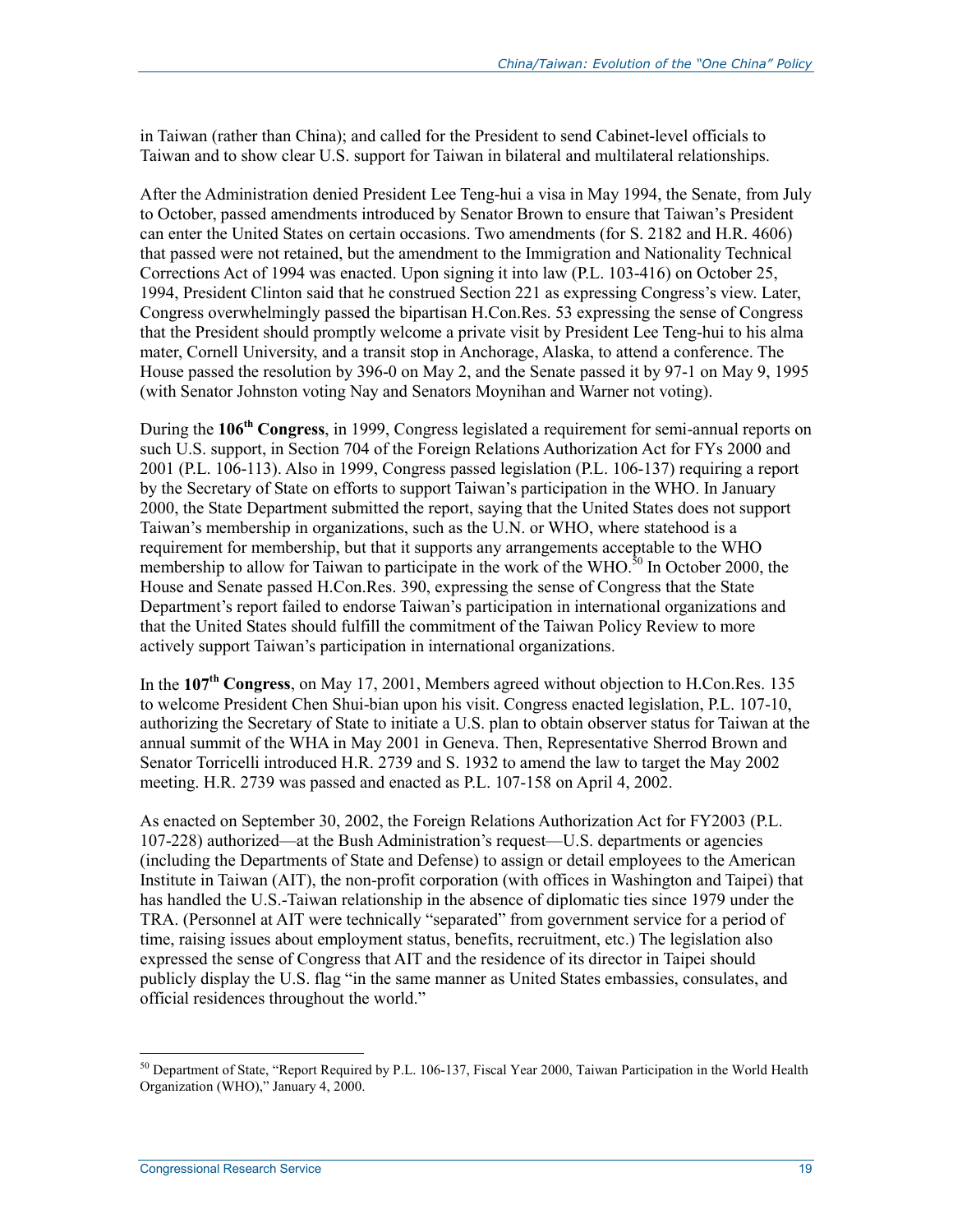In the **108th Congress**, the House and Senate passed S. 243 to authorize the Secretary of State to initiate a U.S. plan to obtain observer status for Taiwan at the WHA in May 2003. Upon signing the bill as P.L. 108-28 on May 29, 2003, President Bush stated that "the United States fully supports the overall goal of Taiwan's participation in the work of the WHO, including observership" but considered the act to be consistent with the "one China" policy. On October 30, 2003, the House passed H.Con.Res. 302 (416-0) to welcome President Chen to the United States.

On April 21 and May 6, 2004, the House and Senate passed H.R. 4019 and S. 2092 in support of Taiwan's efforts to gain observer status in the WHO and to make it an *annual requirement* to have an unclassified report from the Secretary of State on the U.S. plan to help obtain that status for Taiwan. An implication of this change was the end of annual focused congressional statements and votes. In signing S. 2092 into law (P.L. 108-235) on June 14, 2004, President Bush stated that the United States fully supported the participation of Taiwan in the work of the WHO, including observer status. However, he also declared that his Administration shall construe the reporting requirement by using his authority to "withhold information" which could impair foreign relations or other duties of the executive branch.

While the State Department initially stopped short of publicly supporting Taiwan's observership in ICAO, Congress supported that goal. In July 2010, the House passed H.Con.Res. 266 (Berkley) to express the sense of Congress that Taiwan should be accorded observer status in ICAO. In the  $112^{th}$  Congress, in September 2011, the Senate agreed to S.Con.Res. 17 (Menendez) with the same sense of Congress. The House also agreed to S.Con.Res. 17 in September 2012.

In the **113th Congress**, on June 18 and 19, 2013, the House and Senate, respectively, passed H.R. 1151 (Royce) and S. 579 (Menendez), to direct the Secretary of State to develop a strategy to obtain observer status for Taiwan at the triennial ICAO Assembly next held in September-October 2013 in Montreal, Canada. The House passed H.R. 1151 (by 424-0). The Senate passed H.R. 1151 (by unanimous consent) on June 27. President Obama signed the bill into law (P.L. 113-17) on July 12. He issued a statement of support for Taiwan's participation at ICAO, while construing the act to be consistent with the "one China" policy. On August 28, the State Department submitted a report as required by Section 1(c) of the legislation. The State Department told Congress of U.S. support for "observer status" for Taiwan in all of the meetings of ICAO. The report pointed to the ICAO Council, which meets regularly, in contrast to the ICAO Assembly, which meets triennially. The State Department noted that U.S. support for Taiwan in ICAO is consistent with the "one China" policy and the TRA.

#### **Issue Area 2: Use of Force**

The PRC has never renounced its claimed right to use force in what it sees as an internal problem and, moreover, has voiced more explicitly and demonstrated clearly its willingness to use force for political if not military objectives—despite its announced policy of "peaceful unification." Since the early 1990s, the PRC has purchased advanced arms from the Soviet Union/Russia and built up its missile force. In December 1992 and March 1993, top PRC ruler Jiang Zemin and Premier Li Peng warned of "drastic" or "resolute" measures to prevent Taiwan's independence. Jiang reportedly ordered the PLA in January 1993 to win "high-tech local wars" focused on the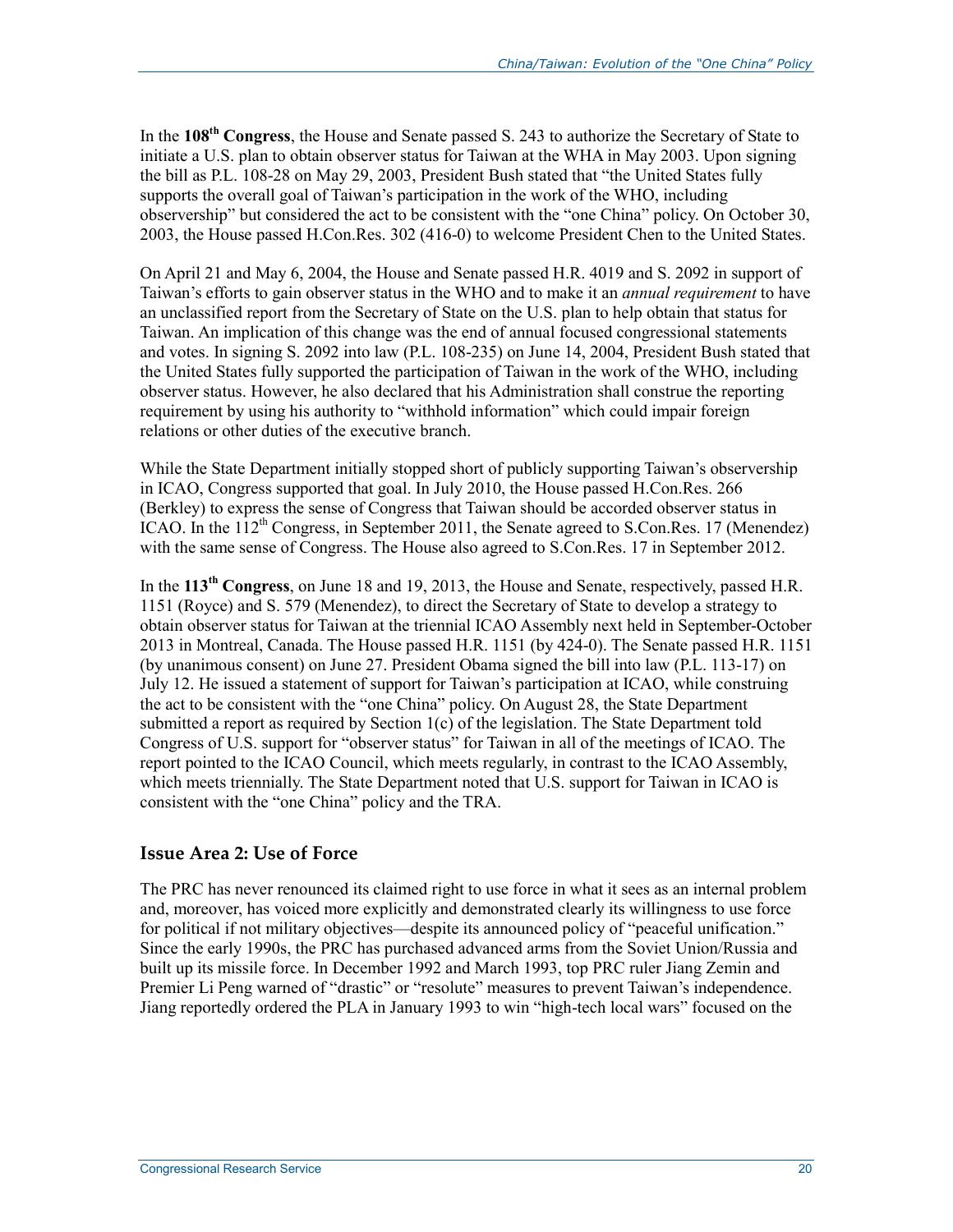Taiwan Strait. Taiwan's Ministry of National Defense reported that the CPC's Central Military Commission (CMC) decided at a meeting in June 1993 to focus the PLA against Taiwan.<sup>51</sup>

In the Taiwan Strait Crisis of 1995-1996, the PRC launched provocative military exercises, including missile "test-firings," to express displeasure with President Lee Teng-hui's private visit to the United States and to intimidate voters before Taiwan's first democratic presidential election. President Clinton deployed two aircraft carrier battle groups near Taiwan in March 1996. The United States believed that the PLA accelerated its buildup since the crisis. The PRC raised tension again in 1999, after Lee said the cross-strait relationship was "special state-to-state ties."

In February 2000, on the eve of another presidential election in Taiwan, the PRC issued its second White Paper on Taiwan, reaffirming the peaceful unification policy but adding a new precondition for the use of force. As one of "*Three Ifs*," the PRC warned that even if Taiwan indefinitely refuses to negotiate a peaceful settlement, the PRC would be compelled to use force to achieve unification. No deadline was issued. The White Paper warned the United States not to sell arms to Taiwan or pursue any form of alliance with Taiwan, including cooperation in missile defense. Before the presidential election in 2004, a PRC official on Taiwan affairs who was a PLA major general issued a threat, on November 18, 2003, to use force against what Beijing perceives as the "open promotion of Taiwan independence." Deputy Secretary of State Richard Armitage responded by saying that "there's an election and campaign going on in Taiwan, and I think one shouldn't over-emphasize comments that are made in the heat of an election" and that the United States "has full faith that the question of Taiwan will be resolved peacefully."<sup>52</sup>

Concerned about the PRC's provocations, President Bush did not support DPP President Chen (2000-2008) nor Taiwan's independence or membership in the U.N. President Bush also opposed referendums on membership in the U.N. during Taiwan's presidential election on March 22, 2008. For that election, President Bush sent two aircraft carriers near Taiwan, whose largely symbolic referendums were nonetheless targets of the PRC's belligerent condemnation. The referendums failed to be valid, and the KMT's Ma Ying-jeou won as president. (See CRS Report RL34441, *Security Implications of Taiwan's Presidential Election of March 2008*, by Shirley Kan.)

#### *Commitment to Help Taiwan's Self-Defense*

Since the 1950s, the United States government, with a critical congressional role, has expressed the consistent position for a peaceful resolution of the Taiwan question. Implementation of U.S. policy included the U.S.-ROC Defense Treaty of 1954 and the **Formosa Resolution**, **P.L. 84-4**. 53

<u>.</u>

<sup>&</sup>lt;sup>51</sup> The PRC's Military Strategic Guideline of 1993 for "Winning Local Wars Under High Technology Conditions" has focused the PLA on preparations for potential operations against Taiwan. See John Lewis and Xue Litai, "Making China's Nuclear War Plan," *Bulletin of the Atomic Scientists*, 2012 (citing Jiang Zemin); and Hsu Shao-hsuan, "PRC's Preparations to Attack Taiwan Accelerate," *Taipei Times*, July 19, 2010. In its 2005 book, *The Science of Military Strategy*, the PLA's Academy of Military Science (AMS) assessed Taiwan's strategic significance that "if Taiwan should be alienated from the mainland, not only our natural maritime defense system would lose its depth, opening a sea gateway to outside forces, but also a large area of water territory and rich reserves of ocean resources will fall into the hands of others."

<sup>52 &</sup>quot;Taiwan Office's Wang Zaixi: Taiwan Independence Means War, Use of Force is Difficult to Avoid," *Xinhua*, November 18, 2003; Richard Armitage, press availability, Exhibit Hall, Washington, DC, November 18, 2003.

 $53$  Congress, in the 1950s, started to debate critical issues about whether to use U.S. military forces to defend the ROC government on the island of Taiwan, whether to include the small off-shore islands close to the mainland in any security coverage, and the role of Congress in such decision-making. After KMT forces, led by Chiang Kai-Shek, retreated to Taiwan in 1949, President Truman stated in January 1950 that the United States would not interfere in (continued...)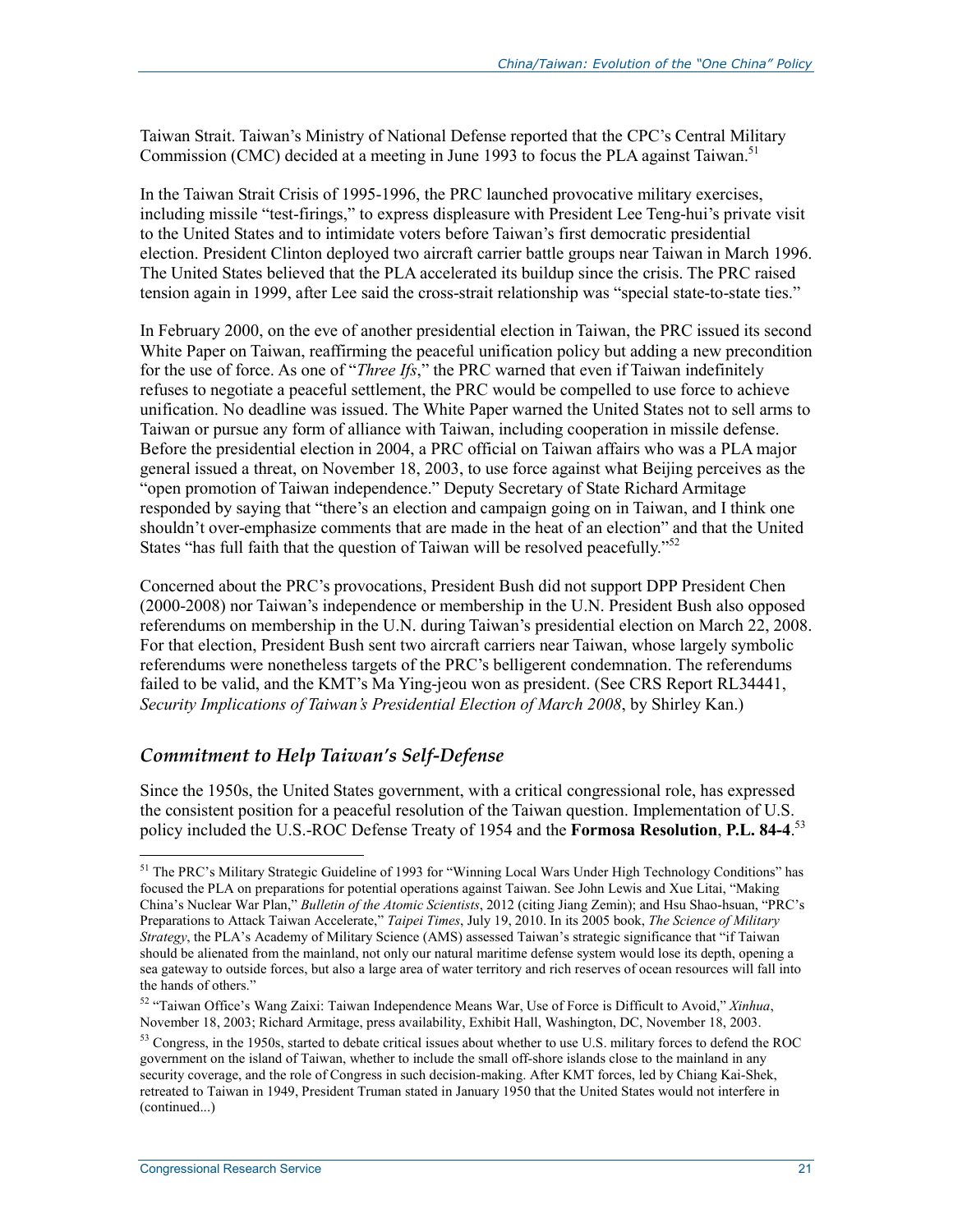After termination of the treaty, Congress passed and President Carter signed the TRA of 1979, adding U.S. commitment to assist Taiwan's self-defense and a potential U.S. role in maintaining peace in the strait. The TRA left the U.S. obligation to help defend Taiwan somewhat ambiguous and did not bind future U.S. decisions. Section 2(b)(4) states that the United States will consider with "grave concern" any non-peaceful means to determine Taiwan's future. The TRA also excluded the islands off the mainland (e.g., Quemoy and Matsu) in its security coverage over Taiwan. Nonetheless, the Section 2(b)(6) of the TRA declares it to be policy to maintain the U.S. capacity to resist any resort to force *or other forms of coercion* that would jeopardize the security, or the social or economic system, of the people on Taiwan [emphasis added].

In 1982, President Reagan signed the Joint Communique on reducing arms sales to Taiwan, but he also stated in public and internal clarifications that U.S. arms sales will continue in accordance with the TRA and with the full expectation that the PRC's approach to the resolution of the Taiwan issue will continue to be peaceful. President George H. W. Bush decided in September 1992 to sell 150 F-16 fighters to Taiwan, citing concerns about the cross-strait military balance.

On March 10 and 11, 1996, the Clinton Administration announced decisions to deploy two aircraft carrier battle groups to waters off Taiwan, after the PRC announced renewed PLA exercises that would include further missile "test-firings" toward Taiwan and Congress introduced legislation on helping to defend the ROC. President Clinton demonstrated that there might be grave consequences, as well as grave concern, to non-peaceful efforts to determine Taiwan's future. However, the Joint Statement at the 1997 Clinton-Jiang summit did not mention the TRA.

In April 2001, President George W. Bush publicly stated the U.S. commitment to Taiwan as an obligation to do "whatever it took to *help* Taiwan defend herself" [emphasis added].<sup>54</sup> Visiting

<sup>(...</sup>continued)

China's civil war to defend Taiwan. After North Korea's attack on South Korea in June 1950, however, Truman ordered the 7<sup>th</sup> Fleet to prevent attacks by both sides across the Taiwan Strait. In March 1953, the ROC asked for a mutual defense treaty, but the United States was concerned about extending any defense commitment to the off-shore islands, changing the "no-defense policy." PLA forces increased activities around the off-shore islands in mid-1953, seizing some small islands. In August 1954, Secretary of State John Foster Dulles announced that there would be a U.S.-ROC Mutual Defense Treaty (signed on December 2, 1954), and PRC bombardment and attacks on off-shore islands started the Taiwan Strait crisis of 1954-1955. (See Ralph Clough, *Island China*, Harvard University Press, 1978; Robert Accinelli, *Crisis and Commitment*, University of North Carolina Press, 1996.) On January 24, 1955, President Eisenhower, in a message to Congress, requested a resolution to authorize the use of force to protect Formosa, the Pescadores, and "related positions and territories." He said that he did not suggest that "the United States enlarge its defensive obligations beyond Formosa and the Pescadores as provided by the treaty now awaiting ratification." He also argued that it was important that Formosa remained in friendly hands and if in unfriendly hands, the situation would create a breach in the "island chain" of the western Pacific for U.S. and allied security. The President cited Communist firing of heavy artillery on Quemoy island that started in September 1954, followed by air attacks against the Tachen islands and seizure of Ichiang island. After significant debate, Congress passed H.J.Res. 159 on January 29, 1955. The **Formosa Resolution** was enacted as P.L. 84-4. The Senate Foreign Relations Subcommittee on U.S. Security Agreements and Commitments Abroad held extensive hearings on November 24, 25, 26, 1969, and May 8, 1970, to review "United States Security Agreements and Commitments Abroad with the Republic of China." Congress later repealed the Formosa Resolution in the Department of State and United States Information Agency (USIA) Appropriations Authorization Act, enacted as P.L. 93-475 on October 26, 1974.

<sup>&</sup>lt;sup>54</sup> Assessments differed on the implications of Bush's interpretation of the U.S. commitment. Congress expressed mixed reactions. Senator Joseph Biden wrote that "we now appear to have a policy of ambiguous strategic ambiguity. It is not an improvement." (*Washington Post*, May 2, 2001.) Senator Richard Lugar contended that the President's statement "reflected a common-sense appraisal of the strategic situation in Asia." (*Washington Times*, May 17, 2001.) The *Wall Street Journal* (April 26, 2001) wrote that Bush sent a message to Beijing that Washington has a "strong national interest in preserving Taiwan's democracy" and there is "now less chance of a miscalculation by China's leaders." Others, including Michael O'Hanlan (*New York Times*, April 27, 2001), said Bush departed from ambiguity, (continued...)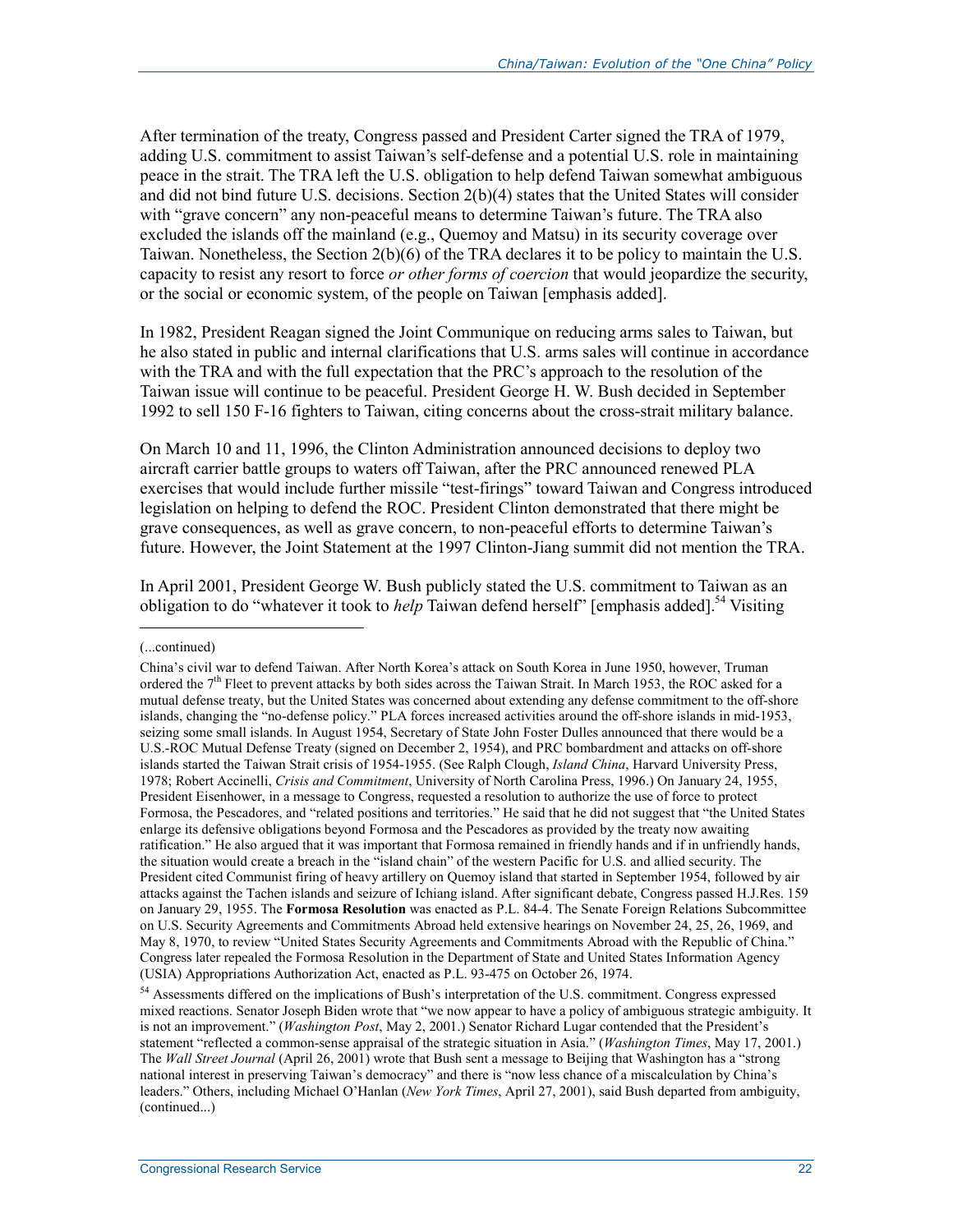two allies then China in February 2002, the President, in Tokyo, cited the U.S. commitment to Taiwan in the context of support for five regional allies (Japan, South Korea, Australia, Philippines, and Thailand)—to applause from the Diet, or Japan's legislature. Then, in Beijing, Bush emphasized U.S. commitments to the TRA and a peaceful settlement of the Taiwan question, while voicing opposition to provocations from either side.

However, indicating concerns about miscalculations of U.S. views in Taiwan, Deputy Assistant Secretary of Defense Richard Lawless told Taiwan's Deputy Defense Minister Chen Chao-min in February 2003 that, while the President said we will do whatever it takes to help Taiwan defend itself, Taiwan "should not view America's resolute commitment to peace and stability in the Taiwan Strait as a substitute for investing the necessary resources in its own defense."55

In November 2003, with concerns about PRC threats and Taiwan President Chen Shui-bian's efforts to hold referendums, Deputy Secretary of State Richard Armitage said that the TRA is not a defense treaty. Armitage added that the TRA guides policy in providing Taiwan "sufficient defense articles for her self-defense" and "also requires the United States to keep sufficient force in the Asia Pacific area to be able to keep the area calm." Armitage reaffirmed that the U.S. commitment to assist Taiwan's self-defense, with no defense treaty, "doesn't go beyond that in the Taiwan Relations Act, and we have good, competent military forces there."56 President Bush appeared with PRC Premier Wen Jiabao in the Oval Office on December 9, 2003, and stated U.S. opposition to any unilateral decisions made by the leader of Taiwan to change the status quo.

In April 2004, Assistant Secretary of State James Kelly further clarified U.S. policy after Chen Shui-bian's re-election in March and warned Taiwan not to dismiss PRC statements as "empty threats" and warned of "limitations" to U.S. support for constitutional changes in Taiwan. At the same time, Assistant Secretary of Defense for International Security Affairs Peter Rodman warned Beijing that its attempt to use force would "inevitably" involve the United States.<sup>57</sup>

In September 2005, the Defense Department further clarified the *mutual obligations* under the TRA and limits to the U.S. ability to assist Taiwan. Deputy Under Secretary of Defense Richard Lawless issued a speech, stressing the TRA's focus on Taiwan's self-defense. He declared that,

inherent in the intent and logic of the TRA is the expectation that Taiwan will be able to mount a viable self-defense. For too long, the Taiwan Relations Act has been referenced as purely a U.S. obligation.... Under the TRA, the U.S. is obligated to "enable" Taiwan to maintain a sufficient self-defense, but the reality is, it is Taiwan that is obligated to have a sufficient self-defense. There is an explicit expectation in the TRA that Taiwan is ready, willing, and able to maintain its self-defense. Taiwan must fulfill its unwritten, but clearly evident obligations under the Taiwan Relations Act by appropriately providing for its own

 $\overline{a}$ 

<sup>(...</sup>continued)

which serves U.S. interests in preserving all options and in discouraging provocations by Taipei. A third argument was that the U.S. defense commitment to Taiwan should be limited to arms sales and that "preserving Taiwan's de facto independence" is not a vital U.S. security interest (Ted Galen Carpenter, "Going Too Far: Bush's Pledge to Defend Taiwan," CATO Institute Foreign Policy Briefing, May 30, 2001).

<sup>55</sup> U.S.-Taiwan Business Council conference, San Antonio, TX, February 2003.

<sup>56</sup> Richard Armitage, press availability, Exhibit Hall, Washington, DC, November 18, 2003.

 $57$  Hearing on "The Taiwan Relations Act: The Next 25 Years," held by the House International Relations Committee, April 21, 2004.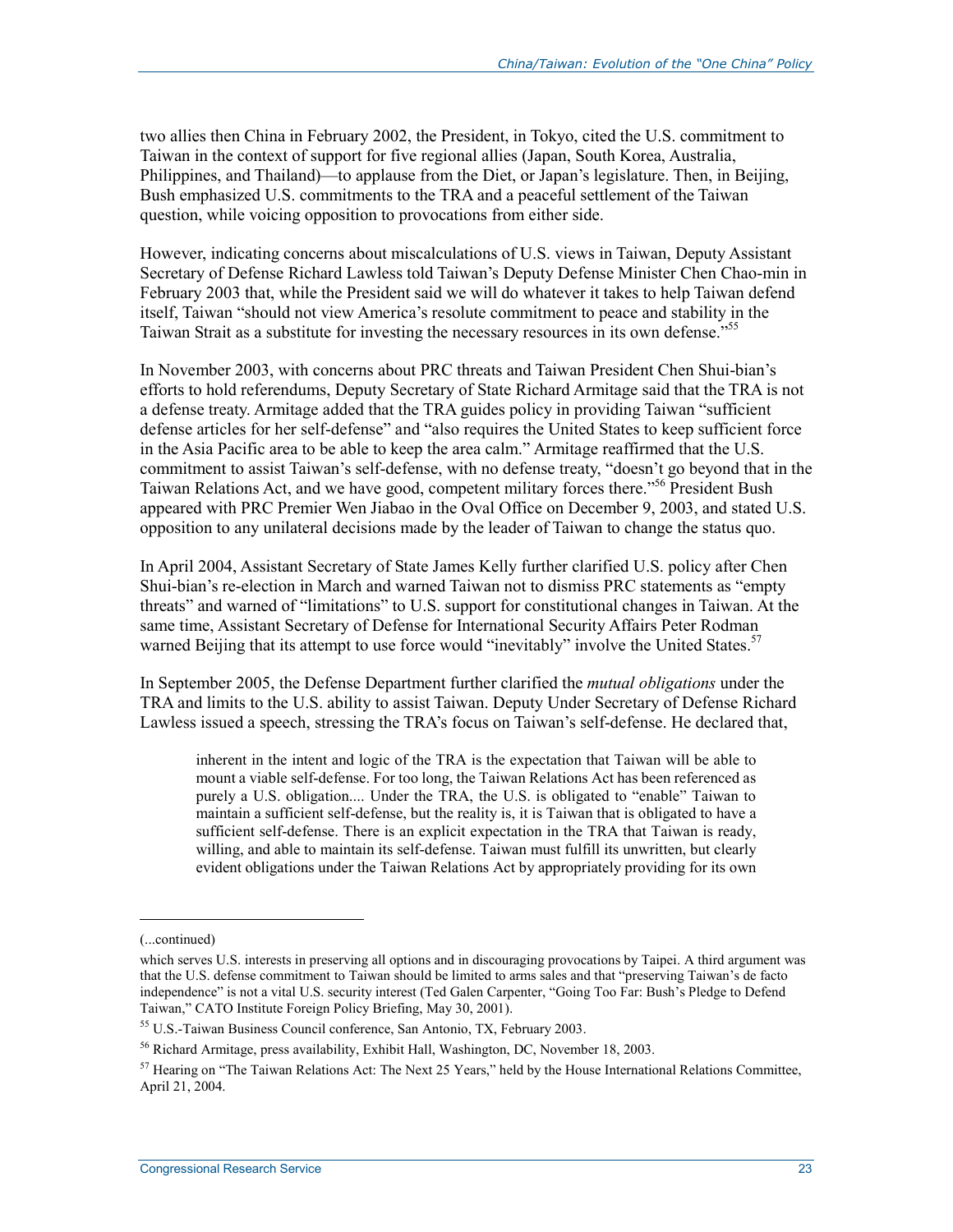defense while not simply relying on the U.S.' capacity to address a threat in the Strait. The TRA requires both parties to do their part to deter aggression or coercion vis-a-vis Taiwan.<sup>58</sup>

Aside from the issue of whether the U.S. strategy on assisting Taiwan's self-defense should be ambiguous or clear in a policy seeking deterrence towards Beijing and Taipei, a third view advocates the removal of any defense commitment (implicit or explicit) while continuing to sell weapons for Taiwan's self-defense.<sup>59</sup>

#### *Arms Sales and Military Cooperation*

Despite the absence of diplomatic and alliance relations, U.S. arms sales to Taiwan have been significant. A related issue has been whether to pursue normalization of ties with Taiwan. After tensions in the Taiwan Strait in 1995-1996, the Pentagon under the Clinton Administration quietly expanded the sensitive military relationship with Taiwan to levels unprecedented since 1979. These broader exchanges reportedly have increased attention to so-called "software" (discussions over strategy, logistics, command and control, and plans in the event of an invasion of Taiwan).

The George W. Bush Administration continued and expanded the closer military ties at different levels. In April 2001, President Bush announced he would drop the 20-year-old annual arms sales talks used with Taiwan's military in favor of normal, routine considerations of Taiwan's requests on an as-needed basis. Then, the Bush Administration granted a visa for ROC Defense Minister Tang Yiau-ming to visit the United States to attend a private conference held by the U.S.-Taiwan Business Council on March 10-12, 2002, in St. Petersburg, FL, making him the first ROC defense minister to come to the United States on a non-transit purpose since  $1979<sup>60</sup>$  Also in 2002, the Bush Administration requested legislation to authorize the assignment of personnel from U.S. departments and agencies to AIT, with implications for the assignment of active-duty military personnel to Taiwan for the first time since 1979. (See the discussion below of the Foreign Relations Authorization Act for FY2003.) One objective was to select from a wider range of personnel, without excluding those on active duty. The first active-duty defense attaché since 1979, an Army Colonel began his duty in Taipei in August 2005 with civilian clothes and a status similar to military attaches assigned to Hong Kong, except that military personnel in Hong Kong may wear uniforms at some occasions.<sup>61</sup> While allowing military representatives in Taiwan, the Administration maintained a ban on visits by U.S. general and flag officers to Taiwan, under the State Department's "Guidelines on Relations with Taiwan."

Although there has been much interest among U.S. academic circles and think tanks in pursuing talks with China on its military buildup and increased U.S. security assistance to Taiwan,  $62$  a

 $58$  A DSCA official, Ed Ross, read the Defense Department's speech on September 19, 2005, in San Diego, CA, at the U.S.-Taiwan Defense Industry Conference of the U.S.-Taiwan Business Council, while Lawless was delayed in Beijing at the Six-Party Talks on North Korea's nuclear weapons.

<sup>59</sup> Ted Galen Carpenter (Cato Institute), *America's Coming War with China: A Collision Course over Taiwan*, 2005.

<sup>60</sup> In December 2001, the ROC Defense Minister, Wu Shih-wen, transited on his way to the Dominican Republic.

<sup>&</sup>lt;sup>61</sup> In addition to Colonel Al Willner, the Defense Security Cooperation Agency (DSCA) assigned Army Colonel Peter Notarianni to oversee security assistance at AIT in Taipei. Department of Defense, notice, "DSCA contract awarded to AIT to support DSCA active-duty military and civil service personnel," September 24, 2005. In the past, from 1951 to 1979, the United States assigned to Taiwan the Military Assistance Advisory Group (MAAG). Ministry of National Defense, *U.S. MAAG – Taiwan: an Oral History*, Taipei: 2008. One of the officers interviewed was retired Colonel Mason Young, Jr., father of Stephen Young who served as AIT Director from 2006 to 2009.

 $62$  See David Lampton and Richard Daniel Ewing, "U.S.-China Relations in a Post-September  $11^{\text{th}}$  World," Nixon (continued...)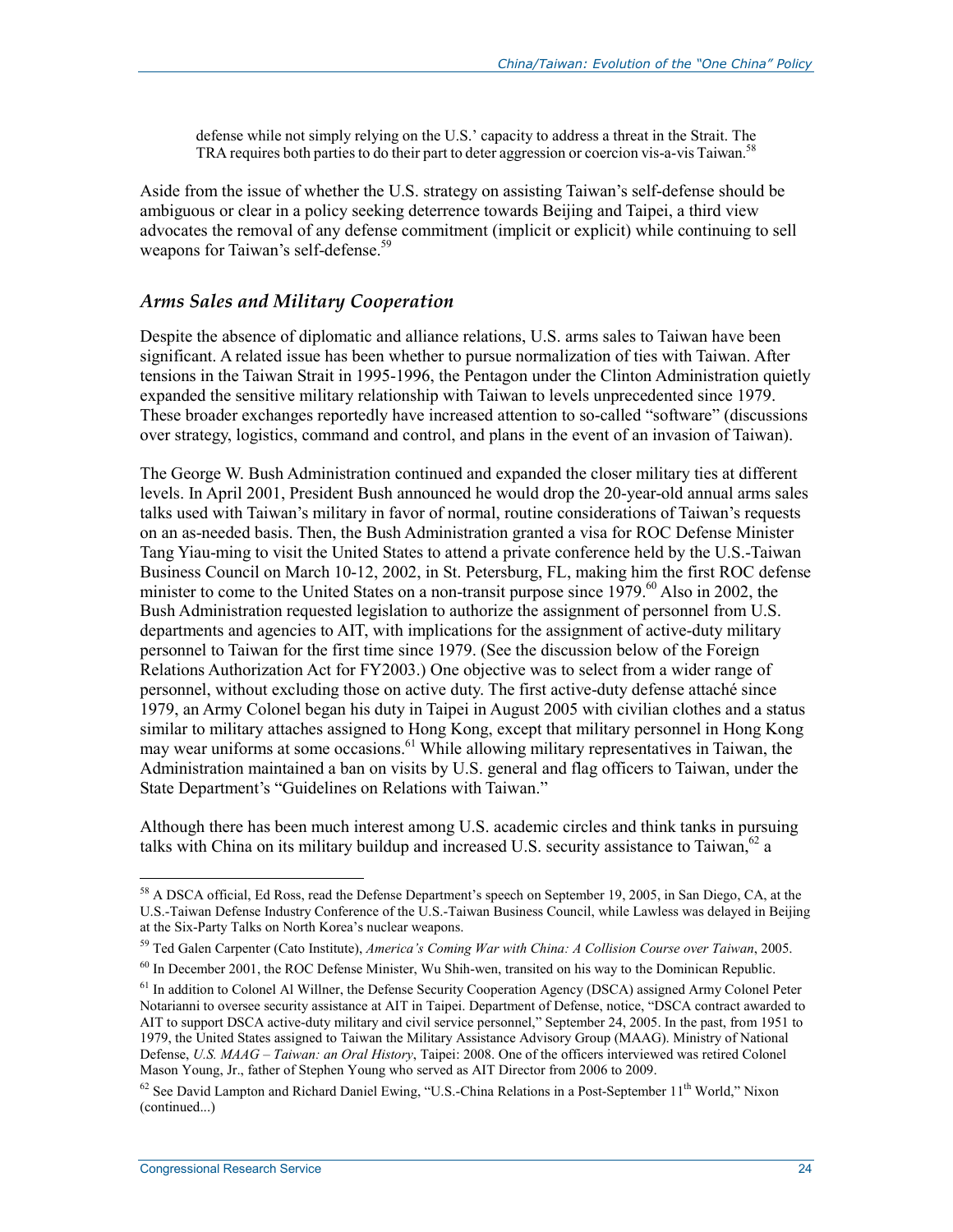catalyst for this debate among policy makers arose out of the U.S.-PRC summit in Crawford, TX, on October 25, 2002. As confirmed to Taiwan's legislature by its envoy to Washington, C.J. Chen, and reported in Taiwan's media, PRC leader Jiang Zemin offered in vague terms a freeze or reduction in China's deployment of missiles targeted at Taiwan, in return for restraints in U.S. arms sales to Taiwan.<sup>63</sup> President Bush reportedly did not respond to Jiang's linkage. Policy considerations include the TRA (under which the United States has based its defense assistance to Taiwan on the threat that it faces), the 1982 Joint Communique (which discussed reductions in U.S. arms sales to Taiwan premised on the PRC's peaceful unification policy), and the 1982 "Six Assurances" to Taiwan (which said the United States did not agree to hold prior consultations with the PRC on U.S. arms sales to Taiwan). On April 21, 2004, Assistant Secretary of State James Kelly testified to the House International Relations Committee that if the PRC meets its stated obligations to pursue a peaceful resolution of the Taiwan issue and matches its rhetoric with a military posture that bolsters and supports peaceful approaches to Taiwan, "it follows" logically that Taiwan's defense requirements will change."

#### *Select Major Legislation*

Since the 1990s, particularly given the PLA's provocative exercises and missile launches in 1995- 1996, Congress has asserted its role vis-a-vis the President in determining arms sales under Section 3(b) of the TRA, and in exercising its oversight of the TRA, including Section 2(b)(6) on the U.S. capacity to resist any resort to force or other forms of coercion against Taiwan.

In the **103rd Congress**, Congress passed and President Clinton signed the Foreign Relations Authorization Act for FY1994-FY1995 (P.L. 103-236) that, *inter alia*, declared that Section 3 of the TRA (i.e., on arms sales) takes primacy over statements (i.e., the 1982 joint communique).

During the 104<sup>th</sup> Congress, in early 1996, Congress became increasingly concerned about provocative PLA exercises held the previous summer and again on the eve of Taiwan's presidential election in March 1996 (with "test-firings" of M-9 short-range ballistic missiles to target areas close to the two Taiwan ports of Kaohsiung and Keelung). Introduced by Representative Chris Cox on March 7, passed by the House on March 19, and passed by the Senate on March 21, 1996, H.Con.Res. 148 expressed the sense of Congress that the United States should assist in defending the ROC. On March 13, 1996, during markup of H.Con.Res. 148 in the House International Relations Subcommittee on Asia and the Pacific, Delegate Eni Faleomavaega noted that House and Senate resolutions prompted the Clinton Administration to deploy the USS *Independence* and USS *Nimitz* carriers. The resolution cited Section 3(c) of the TRA, which directs the President to inform Congress promptly of any threat to the security or the social or economic system of the people on Taiwan and to determine the U.S. response along with Congress. However, on March 14, 1996, Assistant Secretary of State for East Asian and Pacific Affairs Winston Lord told the subcommittee that "however serious, the present situation does not constitute a threat to Taiwan of the magnitude contemplated by the drafters of the Taiwan

<sup>(...</sup>continued)

Center, August 2002; David Shambaugh's remarks at conference held by the Carnegie Endowment, Stanford University, Center for Strategic and International Studies, and National Committee on U.S.-China Relations, on "Taiwan and U.S. Policy: Toward Stability or Crisis?," October 9, 2002; Michael Swaine, "Reverse Course? The Fragile Turnaround in U.S.-China Relations," Carnegie Endowment Policy Brief, February 2003; and David Lampton, "The Stealth Normalization of U.S.-China Relations," *National Interest*, Fall 2003.

<sup>63</sup> *Chung-Kuo Shih-Pao [China Times]*, November 22, 2002; *Taipei Times*, November 23, 2002.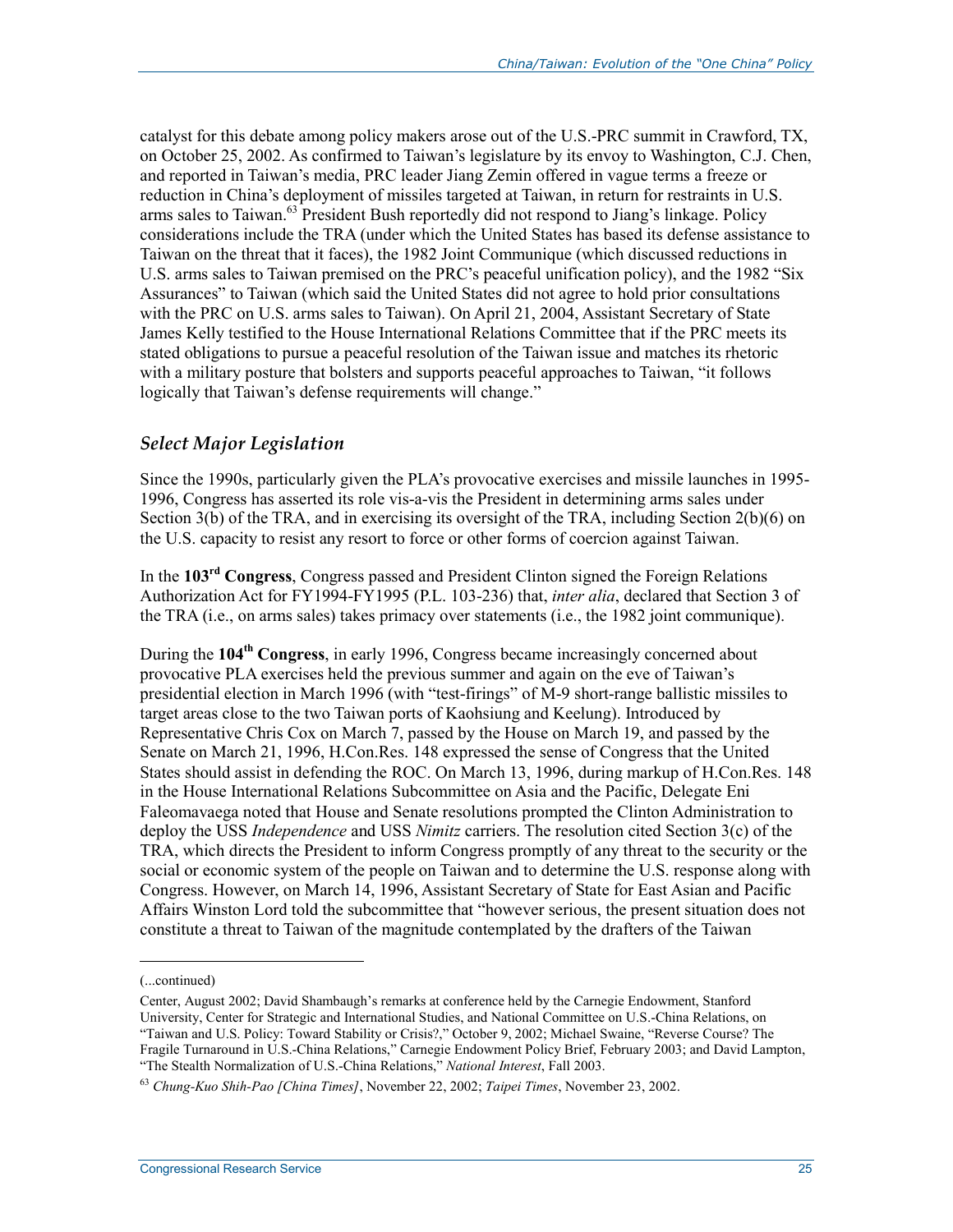Relations Act" and that "if warranted by circumstances, we will act under Section 3(c) of the TRA, in close consultation with the Congress."

In the **105<sup>th</sup> Congress**, the FY1999 National Defense Authorization Act (NDAA) (P.L. 105-261) required the Secretary of Defense to study the U.S. missile defense systems that could protect and could be transferred to "key regional allies," defined in the conference report as Japan, South Korea, and Taiwan.<sup>64</sup> In addition, the conference report (H.Rept. 105-746 of the FY1999 Defense Appropriations Act, P.L. 105-262) required a report from the Pentagon on the security situation in the Taiwan Strait, in both classified and unclassified forms.<sup>65</sup>

In the **106<sup>th</sup> Congress**, the FY2000 NDAA (P.L. 106-65) enacted a requirement for the Pentagon to submit annual reports on PRC military power and the security situation in the Taiwan Strait.

In asserting its role in decision-making on arms sales to Taiwan, Congress passed language, introduced by Senator Lott, in the FY2000 Foreign Operations Appropriations Act (in Div. B of P.L. 106-113), requiring the Secretary of State to consult with Congress to devise a mechanism for congressional input in determining arms sales to Taiwan. Again, in the FY2001 Foreign Operations Appropriations Act (§581 of P.L. 106-429), Congress passed the Taiwan Reporting Requirement, requiring the President to consult on a classified basis with Congress 30 days prior to the next round of arms sales talks. (Those consultations took place on March 16, 2001.)

In addition to examining arms sales, Congress looked closer at U.S. military deployments. The Consolidated Appropriations Act for FY2000 (P.L. 106-113) required a report on the operational planning of the Defense Department to implement the TRA and any gaps in knowledge about PRC capabilities and intentions affecting the military balance in the Taiwan Strait.<sup>66</sup>

In the  $107<sup>th</sup>$  Congress, the NDAA for FY2002 (P.L. 107-107), enacted December 28, 2001, authorized the President to transfer (by sale) the four Kidd-class destroyers to Taiwan (§1011), under Section 21 of the AECA. Also, Section 1221 of the act required a section in the annual report on PRC military power (as required by P.L. 106-65) to assess the PLA's military acquisitions and any implications for the security of the United States and its friends and allies. The scope of arms transfers to be covered was not limited to those from Russia and other former Soviet states, as in the original House language  $(H.R. 2586)^{67}$ 

The Foreign Operations Appropriations Act for FY2002 (P.L. 107-115), as enacted on January 10, 2002, brought unprecedented close coordination between the executive and legislative branches on arms sales to Taiwan. Section 573 required the Departments of State and Defense to provide detailed briefings (not specified as classified) to committees (including those on appropriations) within 90 days of enactment and not later than every 120 days thereafter during FY2002. The briefings were to cover U.S.-Taiwan discussions on potential sales of defense articles or services.

<sup>&</sup>lt;sup>64</sup> Department of Defense, "Report to Congress on Theater Missile Defense Architecture Options for the Asia-Pacific Region," May 1999.

<sup>65</sup> Department of Defense, "Report to Congress Pursuant to the FY99 Appropriations Bill, The Security Situation in the Taiwan Strait," February 1, 1999.

<sup>66</sup> Department of Defense, "Report to Congress on Implementation of the Taiwan Relations Act," December 2000.

 $67$  Still, the Pentagon's report, issued on July 12, 2002, discussed China's military acquisitions from states of the former Soviet Union, and not other countries (e.g., Israel).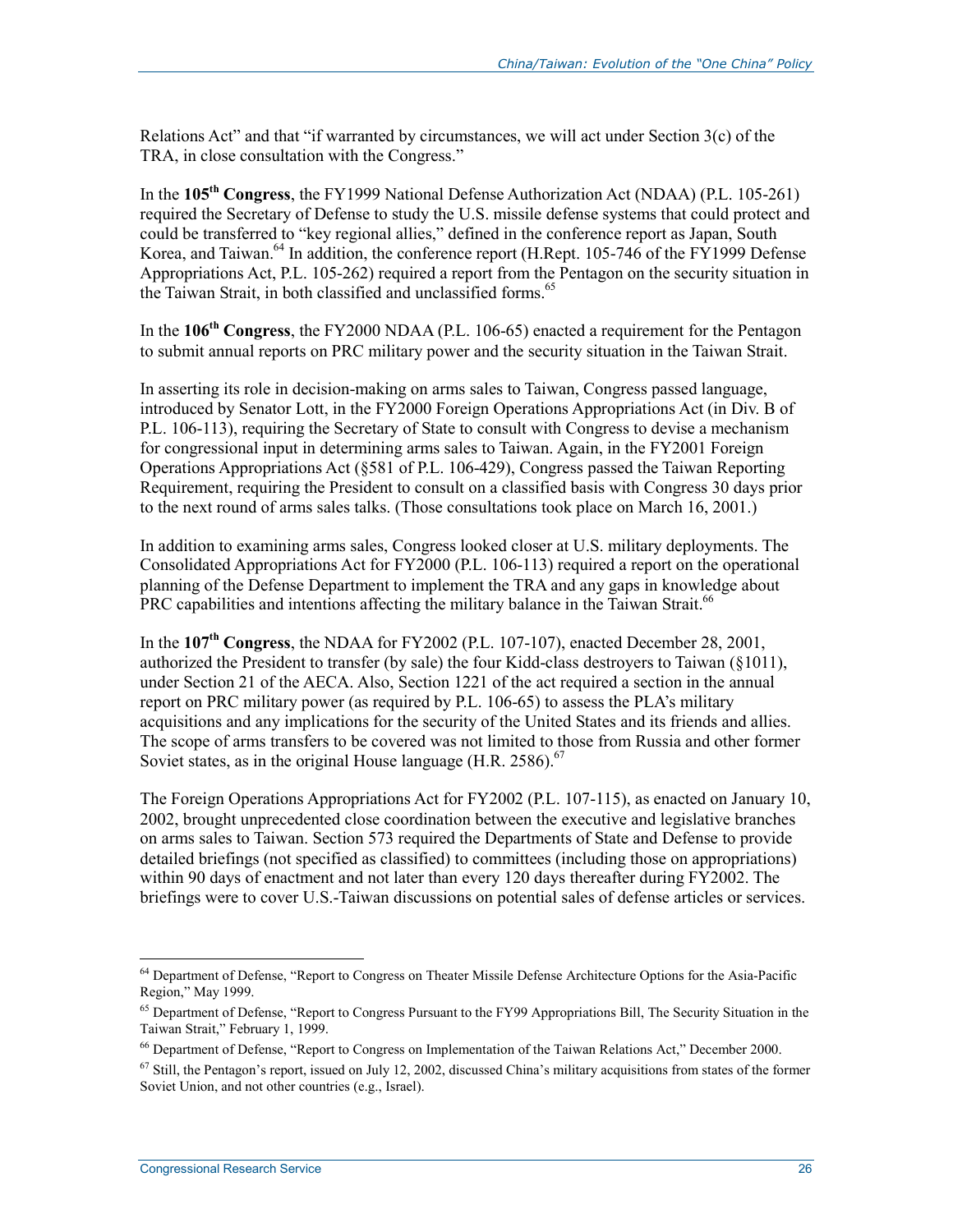Some Members in the House and Senate called for ensuring regular and high-level consultations with Taiwan and a role for Congress in determining arms sales to Taiwan, after President Bush announced on April 24, 2001, that he would drop the annual arms talks process with Taiwan in favor of normal, routine considerations on an "as-needed" basis. Enacted as P.L. 107-228, the Foreign Relations Authorization Act for FY2003 authorized—at the Bush Administration's request—the Department of State and other departments or agencies (including the Department of Defense) to detail employees to AIT (Section 326); required that Taiwan be "treated as though it were designated a major non-NATO ally" (Section 1206); required consultations with Congress on U.S. security assistance to Taiwan every 180 days (Section 1263); and authorized the sale to Taiwan of the four Kidd-class destroyers (Section 1701). Section 326, amending the Foreign Service Act of 1980, had significant implications for the assignment of government officials to Taiwan, including active-duty military personnel for the first time since 1979.

In signing the bill into law on September 30, 2002, President Bush issued a statement that included his view of Section 1206 (on a "major non-NATO ally"). He said that "Section 1206 could be misconstrued to imply a change in the 'one China' policy of the United States when, in fact, that U.S. policy remains unchanged. To the extent that this section could be read to purport to change United States policy, it impermissibly interferes with the President's constitutional authority to conduct the Nation's foreign affairs." Nonetheless, the Acting Under Secretary of Defense for Acquisition, Technology, and Logistics, Michael Wynne, submitted a letter to Congress on August 29, 2003, that designated Taiwan as a "major non-NATO ally."

The House-passed FY2003 NDAA contained Section 1202 seeking to require the Defense Secretary to implement a comprehensive plan to conduct combined training and exchanges of senior officers with Taiwan's military and to "enhance interoperability" with Taiwan's military. The language was similar to that of Section 5(b) in the Taiwan Security Enhancement Act (TSEA) proposed in the 106<sup>th</sup> Congress. The Senate's version did not have the language. As enacted on December 2, 2002, P.L. 107-314 contained a revised section (1210) requiring a Presidential report 180 days after the act's enactment on the feasibility and advisability of conducting combined operational training and exchanges of senior officers with Taiwan's military. (Military exchanges may take place in the United States, but U.S. flag/general officers may not visit Taiwan.)<sup>68</sup>

In the **110th Congress**, the House Foreign Affairs Committee approved, on September 26, 2007, H.Res. 676 (Ros-Lehtinen) that noted the Bush Administration's lack of response to Taiwan's interest in buying F-16C/D fighters and that urged the Administration to determine security assistance "based solely" upon the legitimate defense needs of Taiwan (citing Section 3(b) of the TRA). The House passed H.Res. 676 on October 2, 2007. The House also passed H.R. 6646 on September 23, 2008. Some Members suspected that Bush had a "freeze" on arms sales to Taiwan until notifications to Congress on October 3, 2008.

In the **111th Congress**, Senator John Cornyn introduced on July 23, 2009, an amendment to the NDAA for FY2010 to require President Obama to report on an assessment of Taiwan's air force, in examining Taiwan's need for new F-16C/D fighters. In conference, the Senate Armed Services Committee receded on the section to require in the legislation for a Presidential report on Taiwan's air force and U.S. options. Still, the conference report (H.Rept. 111-288) directed the Defense Secretary to submit an assessment to Congress on Taiwan's air defense. The bill was enacted as P.L. 111-84 on October 28, 2009. Secretary Gates submitted an unclassified study to

<sup>&</sup>lt;u>.</u> <sup>68</sup> Department of State, "Guidelines on Relations with Taiwan," memo, February 2, 2001.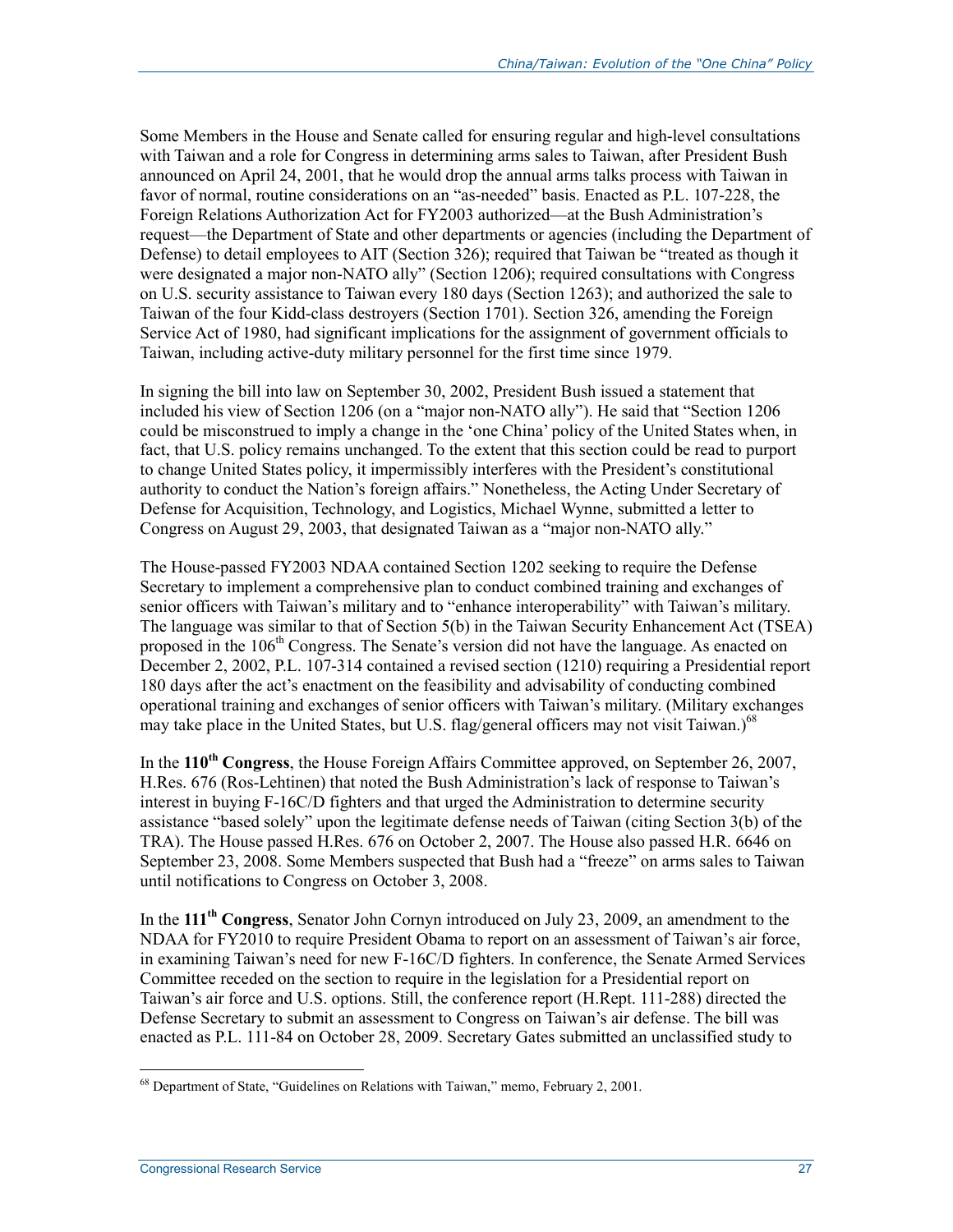Congress in February 2010. The Obama Administration later submitted on September 22, 2011, the Defense Department's comprehensive, classified report on Taiwan's air power.

In the **112th Congress**, Members passed the NDAA for FY2013 (P.L. 112-239) with Section 1281 to express the sense of Congress that the President should take steps to address Taiwan's shortfall in fighters, whether through the sale of F-16C/D aircraft or other aircraft of similar capability. The conference report for the FY2013 NDAA required a briefing on Taiwan's air force by April 15.

In the 113<sup>th</sup> Congress, the House, on June 14, 2013, passed H.R. 1960 (McKeon), the FY2014 NDAA, with Section 1265 to direct the President to sell 66 F-16C/D fighters (approved as language offered by Representative Gerald Connolly for amendments en bloc). The Senate Armed Services Committee's report of June 20 (S.Rept. 113-44) for the FY2014 NDAA, S. 1197, extended the deadline to July 15, 2013, for the Defense Department to brief on Taiwan's air power and requested a classified report on Taiwan's air force by December 1. The briefing took place on July 17. The House-Senate agreement on the NDAA of December 10 did not include Section 1265, while calling on the President to continue to take steps to enable Taiwan's air force to contribute to a "sufficient" self-defense capability. The Defense Department delivered a classified report on Taiwan's air force to Congress on January 3, 2014.

On April 7, 2014, the House agreed by voice vote to pass H.R. 3470, which incorporated H.Res. 494 and was renamed the Taiwan Relations Act Affirmation and Naval Vessel Transfer Act of 2014. (H.Res. 494 (Royce) would affirm the importance of the TRA on its  $35<sup>th</sup>$  anniversary of enactment.) In other congressional action, Representatives Randy Forbes and Colleen Hanabusa introduced on April 28 the Asia-Pacific Region Priority Act, H.R. 4495, with Section 204 to require a report by April 1, 2016, from the Defense Secretary on the posture and readiness of Taiwan's navy and to express the sense of Congress that the U.S. Navy should invite Taiwan to participate in the RIMPAC exercise. The reporting requirement was incorporated as Section 1236 of H.R. 4435, the FY2015 NDAA, which the House passed on May 22. Also, Section 1240A states that the President shall sell no fewer than 66 F-16C/D fighters to Taiwan. In addition, Representative Forbes introduced language in the House Armed Services Committee's report on H.R. 4435 (H.Rept. 113-446 from the markup by the Subcommittee on Strategic Forces) to direct the Missile Defense Agency to report by October 1, 2014, on any benefits and associated costs and security requirements of integrating Taiwan's early warning radar with U.S. missile defense and sensor systems to improve U.S. missile defense capabilities. The Senate Armed Services Committee introduced on June 2 its bill for the FY2015 NDAA, S. 2410 (Levin), with Section 1212 to express the sense of the Senate that both the PRC and Taiwan should have the opportunity to participate in (not just observe) the HA/DR parts of RIMPAC and other exercises.

#### **Issue Area 3: Dialogue**

President Nixon in 1972, President Carter in 1978, and President Reagan in 1982 publicly stated the U.S. expectation that "the Chinese" themselves will settle the Taiwan question. Reagan also gave "Six Assurances" to Taiwan. The assurances, made just before the United States and the PRC issued the August 17, 1982, Joint communique, included assurances that Washington will not mediate between Taipei and Beijing, and will not pressure Taipei to negotiate with Beijing.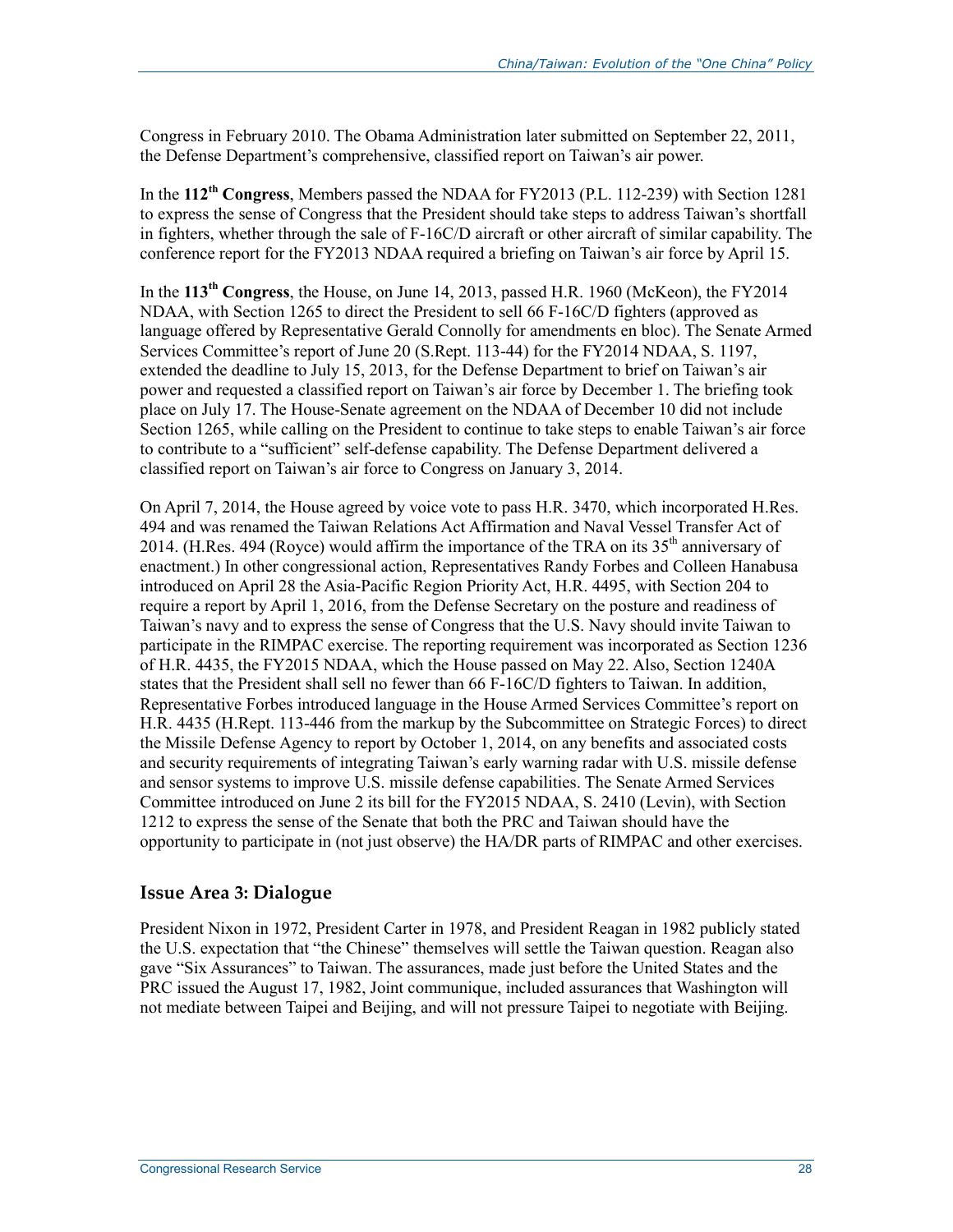#### *Urging Cross-Strait Dialogue*

One policy question concerns the extent of U.S. encouragement of cross-strait dialogue and the U.S. role in any talks or negotiations to resolve the Taiwan question. As Taipei and Beijing's economic relationship grew to significant levels by the early 1990s and the two sides began to talk directly through quasi-official organizations, the Clinton Administration increasingly voiced its support for the cross-strait dialogue, encouraging Taipei in particular. Like a bystander, the State Department said in its Taiwan Policy Review of 1994 that "the United States applauds the continuing progress in the cross-strait dialogue." After talks broke off and military tensions flared, however, the Administration, after 1996, privately and publicly urged both sides to hold this dialogue as an added part of a more proactive U.S. policy. In July 1996, National Security Advisor Anthony Lake visited China and planned a meeting (later canceled) with Wang Daohan, head of the PRC's organization for cross-strait talks. At the 1997 U.S.-PRC summit, President Clinton urged for a peaceful resolution "as soon as possible" and that "sooner is better than later."

In March 1999, Assistant Secretary of State Stan Roth raised the possibility of "interim agreements" between Beijing and Taipei, after several prominent former Clinton Administration officials made similar proposals. Roth's mention of possible "interim agreements" raised concerns in Taipei that it was a proposal by the Clinton Administration to pressure Taipei into negotiating with Beijing. Roth's remarks came in the context of suggestions to reduce cross-strait tensions issued by former or future Clinton Administration officials. In January 1998, a delegation of former officials led by former Defense Secretary William Perry had visited Beijing and Taipei, reportedly passing a message from the PRC that it was willing to resume talks with Taiwan. The February 21, 1998, *Washington Post* reported that the delegation was part of the Administration's effort to have a "track two" dialogue with Beijing and Taipei and to encourage resumption of cross-strait talks. At a February 1998 conference in Taipei, Kenneth Lieberthal (a University of Michigan professor who later joined the NSC as the Senior Director for Asian Affairs in August 1998) had proposed a 50-year "interim arrangement" in which the PRC (as "China") would renounce the use of force against Taiwan, and the ROC (as "Taiwan, China") would agree not to declare independence (*Reuters*, March 1, 1998).

In the March 8, 1998, *Washington Post*, Joseph Nye (former Assistant Secretary of Defense for International Security Affairs) had proposed a "three-part package" that would include a clarification that Washington would not recognize or defend Taiwan independence but also would not accept the use of force against Taiwan, and a "one country, three systems" approach. Also in March 1998, former National Security Advisor Anthony Lake had visited Taiwan and reportedly encouraged resumption of cross-strait talks. In *Foreign Affairs* (July/August 1998), Chas Freeman (former Assistant Secretary of Defense for International Security Affairs) had urged Washington to encourage Beijing and Washington to defer negotiations on their long-term relationship for a certain period, such as 50 years, and to reevaluate arms sales to Taiwan. In February-March 1999, Perry had led another delegation, including retired Admiral Joseph Prueher (later nominated in September 1999 to be ambassador to Beijing), and the group made suggestions to the PRC and Taiwan on how to reduce cross-strait tensions, according to *Notes from the National Committee* (Winter/Spring 1999). Later, on September 5, 1999, Deputy Assistant Secretary of State Susan Shirk reportedly mentioned "one country, three systems" as a possible approach for "one China."

#### *Three Pillars and "Assent" of Taiwan's People*

In July 1999, the Clinton Administration's stance on cross-strait dialogue culminated in the President's articulation of a new phrase: that U.S. policy has "three pillars" (one China, peaceful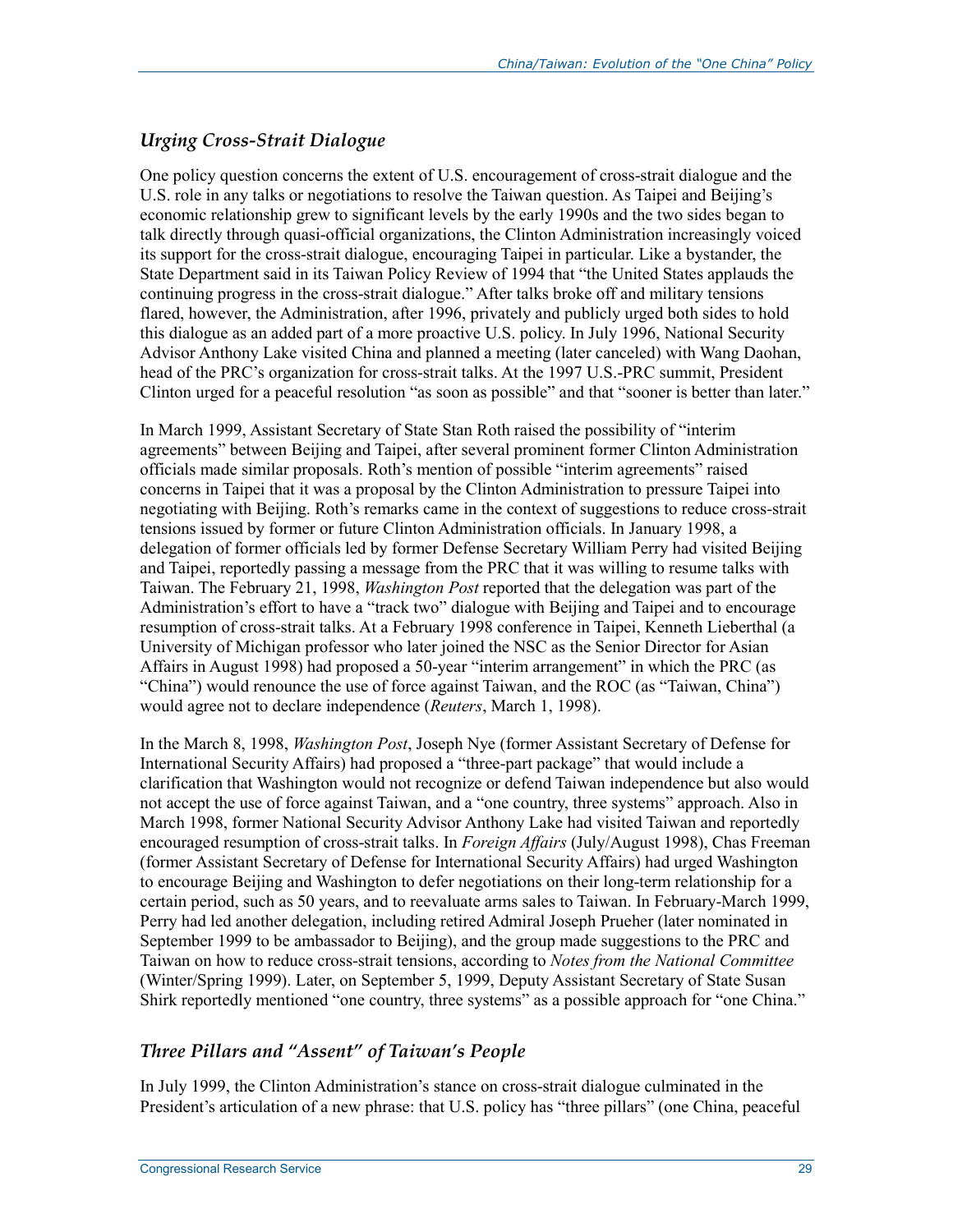resolution, and cross-strait dialogue). Nonetheless, recognizing Taiwan's newly established status as a democracy, President Clinton in February 2000 added the U.S. expectation that the crossstrait dispute be resolved not only peacefully but also "with the assent" of Taiwan's people.

#### *Re-emphasis of the "Six Assurances"*

The George W. Bush Administration began after Chen Shui-bian of the DPP became President in May 2000. The Administration indicated that it would not pressure Taipei to hold cross-strait dialogue, re-emphasizing the "Six Assurances" given to Taipei by President Reagan in 1982. At a hearing in March 2001, Secretary of State Colin Powell assured Senator Jesse Helms that the "Six Assurances" remained U.S. policy and that the Administration would not favor consulting the PRC on arms sales to Taiwan.<sup>69</sup> On June 12, 2001, Assistant Secretary of State James Kelly testified to the House International Relations Subcommittee on East Asia and the Pacific that U.S. arms sales to Taiwan make a peaceful cross-strait resolution more likely. He said that "the central question is how cross-strait relations can move from a focus on the military balance toward a focus on ways to begin resolving differences between Taipei and Beijing." While calling for a resumption of direct dialogue, economic cooperation, and mutual understanding, Kelly also said that "the PRC cannot ignore the elected representatives of the people of Taiwan." While visiting Taiwan at about the same time that PRC Vice Premier Qian Qichen signaled a new receptive policy toward the ruling DPP in Taiwan, Richard Bush, chairman of AIT, said on January 28, 2002, that "the United States favors and encourages dialogue but has no intention of serving as a mediator in this dispute or of pressuring Taiwan to negotiate." He added that "it does not seem constructive for one side to set pre-conditions for a resumption of dialogue that the other side even suspects would be tantamount to conceding a fundamental issue before discussion begins."

In March 2002, Assistant Secretary of State Kelly told attendees at a conference that the Bush Administration would continue to uphold the "Six Assurances," meaning no U.S. mediation and no pressure on Taiwan to go to the bargaining table.<sup>70</sup> In testimony at a hearing in April 2004, after Chen Shui-bian's re-election in the March election, Kelly again reaffirmed the "Six Assurances," but explicitly warned that "a secure and self-confident Taiwan is a Taiwan that is more capable of engaging in political interaction and dialogue with the PRC, and we expect Taiwan will not interpret our support as a blank check to resist such dialogue." He urged both Beijing and Taipei to pursue dialogue "as soon as possible" and "without preconditions."<sup>71</sup>

Moreover, the George W. Bush Administration started by emphasizing deterrence and approved Taiwan's requests for major arms in 2001. In 2004, National Security Advisor Condoleezza Rice did urge Beijing to resume cross-strait talks and offered a vague U.S. role "to further dialogue if it is helpful."<sup>72</sup> Though the Administration repeatedly stated that Beijing should talk to the dulyelected leaders in Taipei, the Administration continued the approach of non-mediation in any talks. In 2005, in answer to Representative Leach about a U.S. role as "facilitator," Deputy Assistant Secretary of State Randall Schriver vaguely testified that good U.S. relations with

<sup>&</sup>lt;sup>69</sup> Senate Foreign Relations Committee, Hearing on U.S. Foreign Policy, March 8, 2001.

<sup>70</sup> U.S.-Taiwan Business Council, defense industry conference, St. Petersburg, FL, March 10-12, 2002.

 $^{71}$  House International Relations Committee, "The Taiwan Relations Act: The Next 25 Years," April 21, 2004.

<sup>72</sup> Philip Pan, "Rice Rebuffs China on Taiwan Arms Sales," *Washington Post*, July 9, 2004.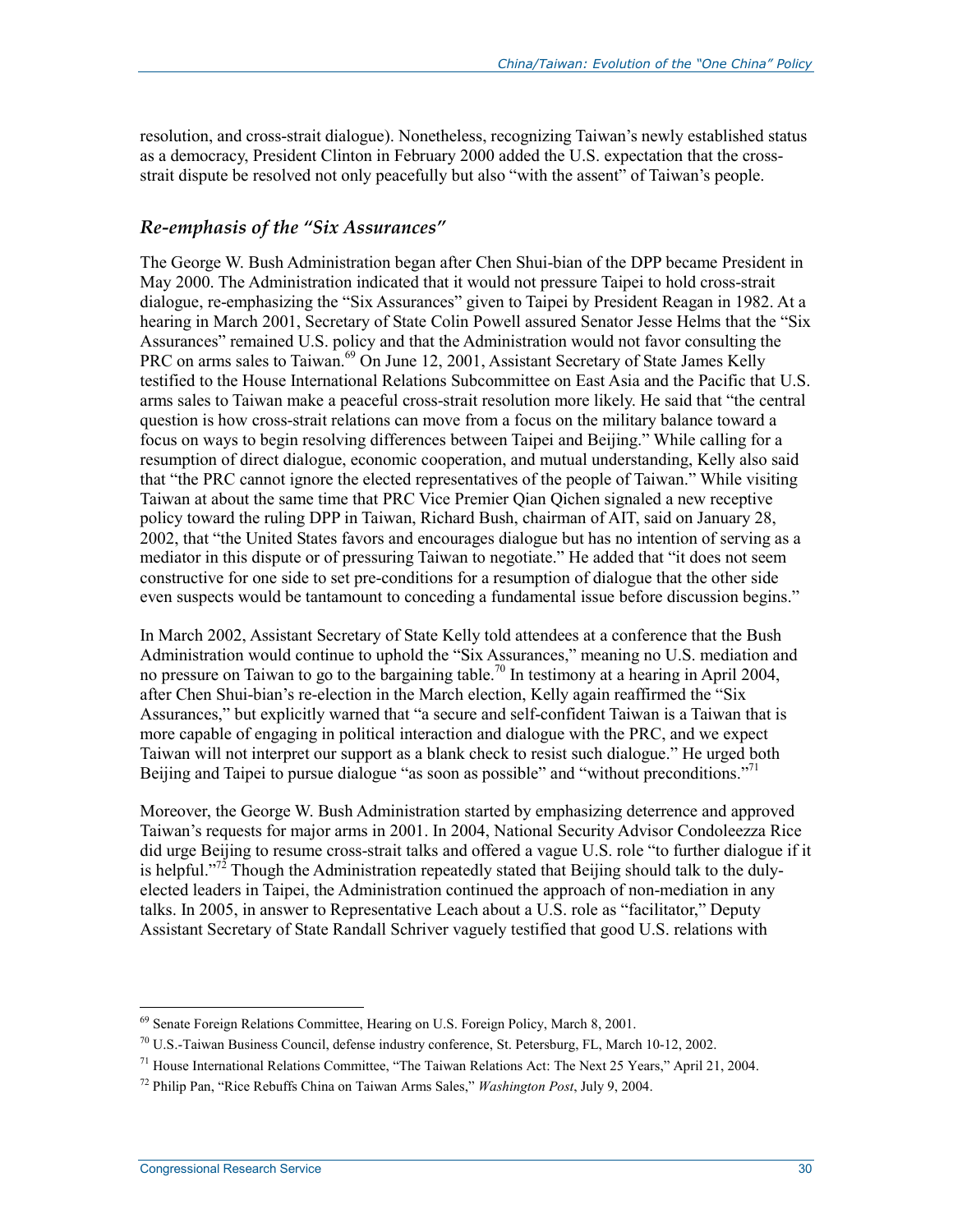Beijing and Taipei allow Washington to "assist the two sides in getting to the negotiating table on mutually agreeable terms."<sup>73</sup>

#### *Obama Administration and Convergence on "Peaceful Development"*

In 2005, the KMT and CPC agreed on a party-to-party platform of cross-strait "peaceful development." After the KMT's Ma Ying-jeou became president in Taiwan in 2008, CPC General Secretary Hu Jintao issued a policy toward Taiwan of "peaceful development." A related issue was whether the United States should encourage or play another role in the increasing cross-strait dialogues that would include confidence-building measures (CBMs). In September 2009, Deputy Secretary of State James Steinberg stated that the Administration "encouraged" the PRC and Taiwan to explore CBMs that would lead to closer ties and greater stability across the strait. His encouragement of CBMs raised expectations of an active U.S. role and injected new U.S. pressure in a sensitive domestic debate in Taiwan over whether such CBMs were premature and would serve Taiwan's security interests. President Obama held a summit in Beijing in November 2009 with Hu Jintao, and they issued the first U.S.-PRC Joint Statement in 12 years since the Clinton-Jiang Joint Statement of 1997. In the statement, the United States did not use "encouragement" of cross-strait CBMs. In the 2009 Joint Statement, the United States declared that it welcomed the "peaceful development" of relations across the Taiwan Strait and looked forward to efforts by both sides to increase dialogues and interactions in economic, political, and other fields, and develop more positive and stable cross-strait relations.<sup>74</sup> AIT Chairman Ray Burghardt clarified at a news conference in Taipei on November 24, 2009, that the Joint Statement should not be interpreted as putting pressure on Taiwan to negotiate with the PRC.

The Obama Administration also reaffirmed the Six Assurances to Taipei. As discussed above, Assistant Secretary of State Kurt Campbell testified at a hearing of the House Foreign Affairs Committee in October 2011. Campbell testified that the "Taiwan Relations Act plus the so-called Six Assurances and Three Communiques form the foundation of our overall approach."

#### *Select Major Legislation*

As enacted on September 30, 2002, the Foreign Relations Authorization Act for FY2003 (P.L. 107-228), reaffirmed President Clinton's February 2000 condition for settling Taiwan's status and expressed the sense of Congress that any resolution of the Taiwan question must be peaceful and "include the assent of the people of Taiwan."

<sup>&</sup>lt;sup>73</sup> Responses for the record of a hearing on China's "Anti-Secession Law" and developments across the Taiwan Strait held by the House International Relations Subcommittee on Asia and the Pacific, April 6, 2005. Lamenting a "graveyard of missed opportunities" in cross-strait ties, a former AIT Chairman, Richard Bush, thoroughly assessed this question of possible U.S. roles and concluded that greater involvement to encourage direct dialogue makes sense and that the role should be limited to "intellectual facilitation" to clarify policy stances and objectives of each side. (Richard Bush, *Untying the Knot: Making Peace in the Taiwan Strait*, Brookings Institution, 2005.)

<sup>74</sup> James Steinberg, "Administration's Vision of the U.S.-China Relationship," September 24, 2009; White House, "U.S.-China Joint Statement," November 17, 2009.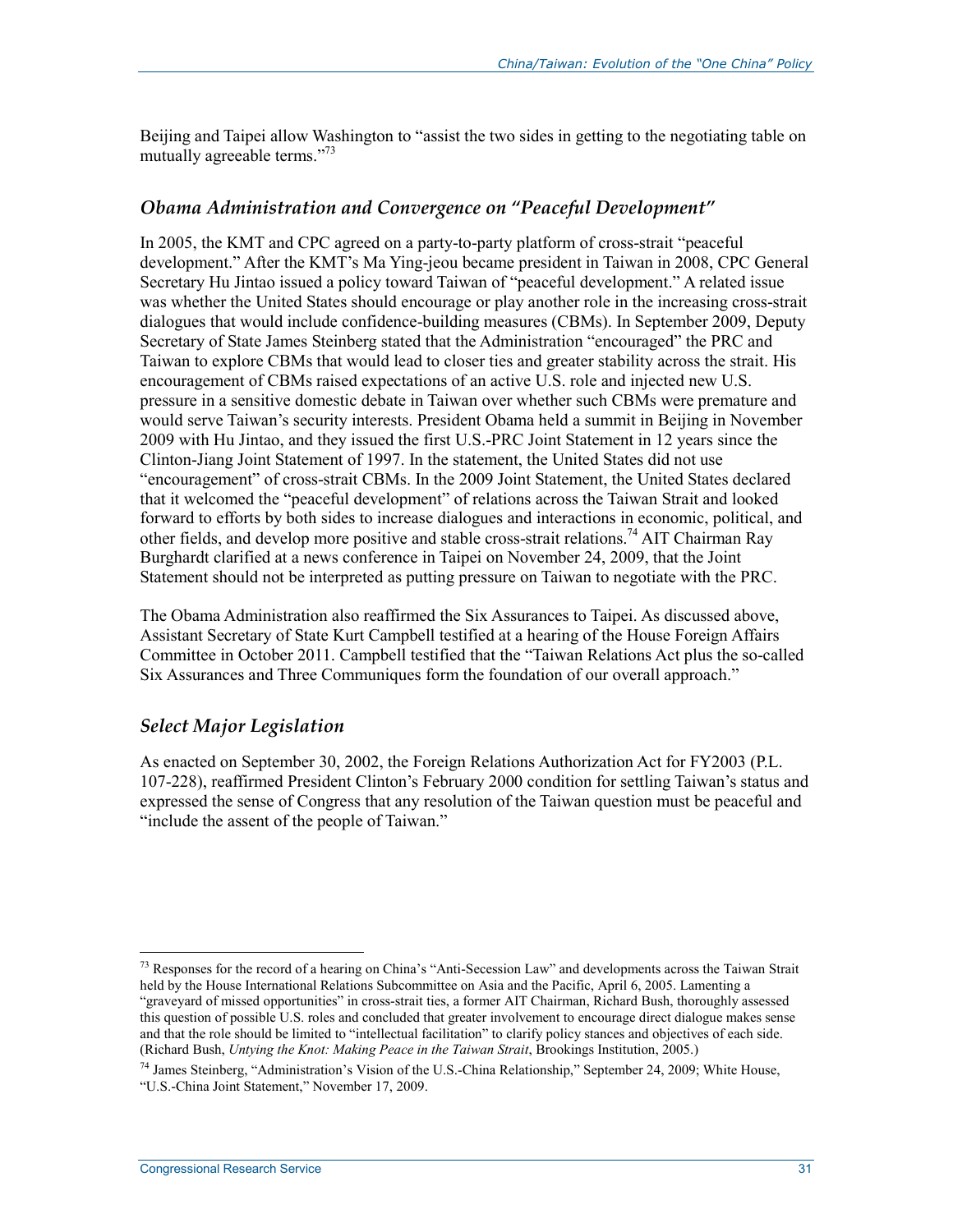### **Overview of Issues**

In short, since 1971, U.S. Presidents—both secretly and publicly—have continued to articulate a "one China" *policy* in understandings with the PRC. Nonetheless, policy makers have continued to face unresolved issues, while the political and strategic context of the policy has changed dramatically since the early 1970s. Congressional oversight of successive Presidents has watched for any new agreements with Beijing and any shift in the U.S. stance closer to that of Beijing's "one China" *principle*—on questions of sovereignty, arms sales, or dialogue. Since the 1990s, successive Administrations also have shown more explicit opposition—through arms sales, force deployments, deeper U.S.-Taiwan military ties, and public statements—to PRC efforts to use force or coercion to determine Taiwan's future. Not recognizing the PRC's claim over Taiwan or Taiwan as a sovereign state, U.S. policy has considered Taiwan's status as unsettled. U.S. policy leaves the Taiwan question to be resolved by the people on both sides of the strait: a "peaceful resolution" with the assent of Taiwan's people and without unilateral changes. In other words, U.S. policy focuses on the *process* of resolution of the Taiwan question, not any set outcome.

This approach, however, encounters challenges from Taiwan as it denies being an ambiguous non-entity and asserts a sovereign status, as the ROC under the KMT or Taiwan under the DPP. Even as the United States has opposed a unilateral change from Beijing or Taipei to the status quo, the meaning of "status quo" remains a question. Some say that instead of a "status quo," the situation in the Taiwan Strait has changed significantly, including the shifting military balance to favor the PRC and the rapid rapprochement and extensive engagement—beyond détente between the PRC and Taiwan under the CPC and KMT's dialogues, particularly since 2008.

There has been no comprehensive review of U.S. policy since 1994. Some said that a U.S. strategy or a policy review might be needed to seek positive objectives and sustain U.S. security, political, and economic interests with Taiwan or with the PRC.<sup> $\frac{7}{5}$ </sup> For a hearing on January 13, 2009, on Hillary Clinton's confirmation to be Secretary of State, the Senate Foreign Relations Committee asked a question for the record about whether the Administration would hold another Taiwan Policy Review, but she did not answer the question. Still, Admiral Robert Willard, Commander of the Pacific Commander (PACOM) in Honolulu, initiated in January 2010 reviews of approaches toward the PRC and toward Taiwan (among other concerns like North Korea) by "Strategic Focus Groups (SFGs)," narrower efforts than a review by the Obama Administration.

In any examination of U.S. policy or strategy, whether through recalibrations or review, Congress and the Administration face critical issues under the rubric of the "one China" policy, including:

<u>.</u>

<sup>75</sup> See Randall Schriver, "Taiwan Needs Six New Assurances," *Taipei Times*, August 22, 2007, and "In Search of a Strategy," *Taiwan Business Topics*, American Chamber of Commerce-Taipei, September 2007. On a debate over whether a policy review is needed, particularly after the KMT's Ma Ying-jeou became president in May 2008, and whether to reduce or strengthen the relationship with Taiwan, see Robert Sutter, "Cross-Strait Moderation and the United States—Policy Adjustments Needed," PacNet Newsletter #17, March 5, 2009; and Richard Bush and Alan Romberg, "Cross-Strait Moderation and the United States – A Response to Robert Sutter," PacNet Newsletter #17A, March 12, 2009 (Pacific Forum CSIS); Robert Sutter, "Taiwan's Future: Narrowing Straits," NBR Analysis, May 2011; controversial academic articles with a theme of abandoning Taiwan in *Foreign Affairs* by Bruce Gilley, "Not So Dire Straits: How the Finlandization of Taiwan Benefits U.S. Security," January/February 2010; responses in May/June 2010; Charles Glaser, "Will China's Rise Lead to War? Why Realism Does Not Mean Pessimism," March/April 2011; and a response by Daniel Blumenthal, "Rethinking U.S. Foreign Policy Towards Taiwan," *Foreign Policy*'s Shadow Government blog, March 2, 2011; Joseph Prueher, Charles Freeman III, Timothy Keating, David Michael Lampton, James Shinn, et al., "A Way Ahead with China," University of Virginia, January 2011.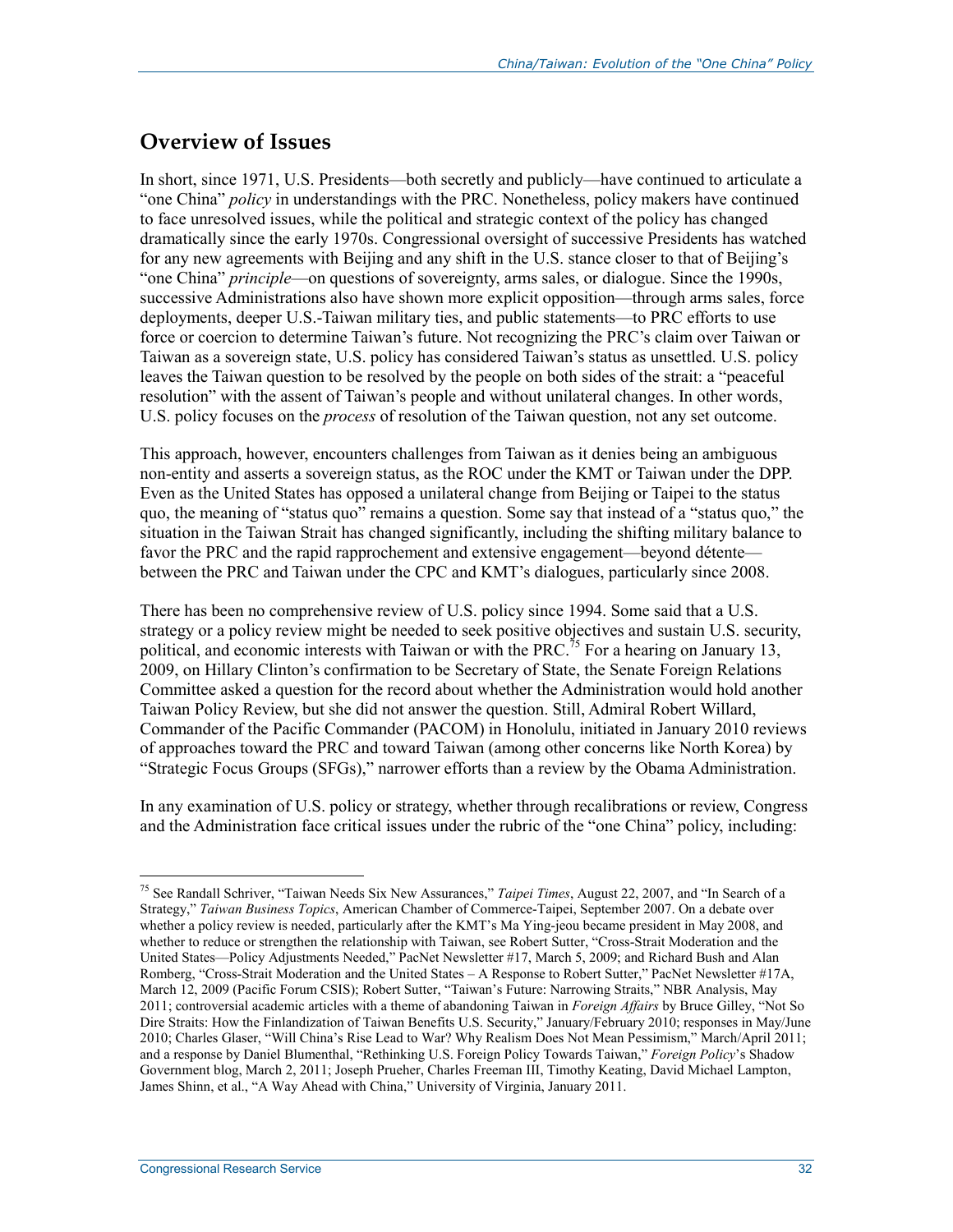- Is the Administration adhering to the TRA in making available defense articles and defense services in such quantity as might be necessary to enable Taiwan to maintain a "sufficient" self-defense capability?
- How are internal as well as cross-strait political, economic, and military trends serving or undermining U.S. interests and leverage over Beijing and Taipei?
- What are the implications for U.S. interests and policies of the significant engagement (including the CPC-KMT cooperation) across the Taiwan Strait?
- What are likely outcomes (e.g., unsettled status, unification, independence, confederation, commonwealth), and what are impacts on U.S. interests?
- What are the implications of strategies conducted by Beijing and Taipei?
- Are policy elements of diplomacy and deterrence balanced?
- Should Washington change any assurances or positions?
- Should U.S. policy positions (support, non-support, opposition) be clarified to deter provocations from Beijing or Taipei (e.g., on use of force or coercion)?
- Should the United States proactively deepen its role (e.g., facilitation, mediation) to encourage cross-strait negotiation and/or appoint a special envoy/coordinator?
- How should defense policies be carried out to increase U.S. leverage in Taiwan, strengthen its self-defense, deter conflict, and counter coercion?
- What is the extent of the U.S. commitment to help Taiwan's self-defense?
- How might the United States support Taiwan in its participation in international organizations and preservation of international space—distinct from the PRC?
- How well are U.S. policies coordinated with those of allies, including European countries in NATO, Japan, South Korea, Philippines, and Australia?

## **Part II: Highlights of Key Statements by Washington, Beijing, and Taipei**

In Part II below, this CRS Report provides excerpts from key statements on "one China" as articulated by Washington, Beijing, and Taipei, in addition to the three Joint Communiques and the TRA, since the United States first reached understandings with the PRC in 1971. Based on unclassified citations and consultations, the highlights also give a comprehensive look at significant statements and contexts in Washington, Beijing, as well as Taipei. This compilation identifies new, major (not all) elements in the policies of the governments. The statements also include accounts of presidential assurances. The three perspectives on "one China" are placed in chronological order under successive U.S. Administrations. The texts are placed in italics.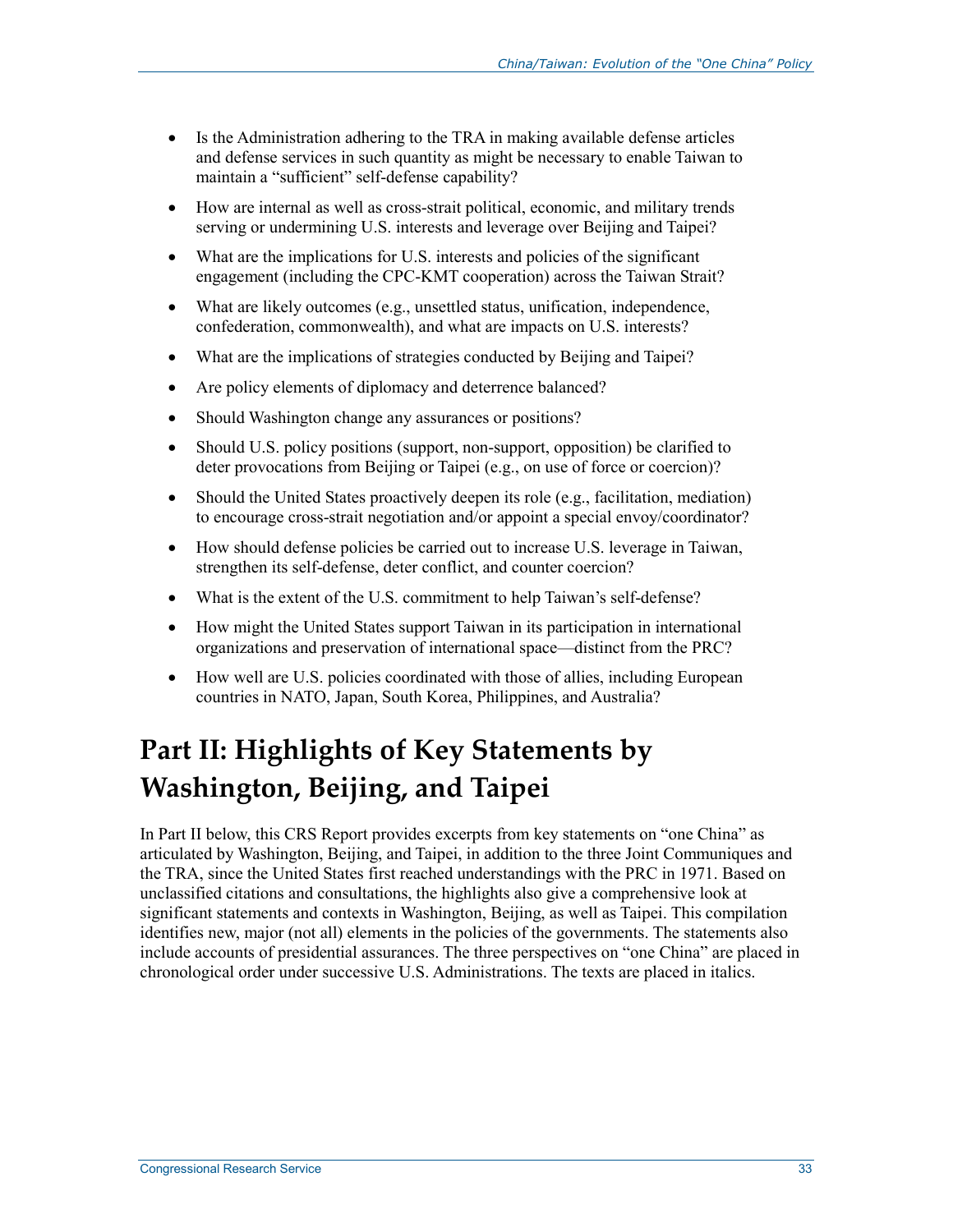# **Statements During the Nixon Administration**

# **Kissinger's Secret Talks with PRC Premier Zhou Enlai76**

July 9, 1971

*Our military presence in Taiwan at this moment is composed of two elements, the two-thirds of it which is related to activities in other parts of Asia [the Vietnam War] and the one-third of it which is related to the defense of Taiwan. We are prepared to remove that part related to activities other than to the defense of Taiwan, that's two-thirds of our force ... within a specified brief period of time after the ending of the war in Indochina. We are prepared to begin reducing our other forces on Taiwan as our relations improve, so that the military questions need not be a principal obstacle between us. I may say, incidentally, that these are personal decisions of President Nixon which have not yet been discussed with our bureaucracy or with Congress, and so should be treated with great confidence.* 

*As for the political future of Taiwan, we are not advocating a "two Chinas" solution or a "one China, one Taiwan" solution.*

[On Zhou Enlai's question of whether the United States would support the Taiwan independence movement]: *We would not support this.*

# **Secretary of State William Rogers on Dual Representation at the U.N.**

August 2, 1971*<sup>77</sup>*

<sup>76</sup> Holdridge, John, *Crossing the Divide: An Insider's Account of Normalization of U.S.-China Relations* (Rowman & Littlefield Publishers, 1997), p. 90. See also James Mann, *About Face: A History of America's Curious Relationship with China, From Nixon to Clinton* (New York: Alfred A. Knopf, 1999), p. 33 (citing a declassified chronology from the Central Intelligence Agency (CIA) by Richard Solomon, *U.S.-PRC Political Negotiations, 1967-84, An Annotated Chronology*, December 1985, released to Mann (a *Los Angeles Times* reporter) under the Freedom of Information Act). Mann reports that what Kissinger pledged to Zhou went beyond previous U.S. promises and contradicted the official U.S. position that sovereignty over Taiwan was "an unsettled question subject to future international resolution." At a Senate Foreign Relations Committee hearing on March 25, 1999, Assistant Secretary of State Stanley Roth also cited Kissinger's promise as recorded in the CIA's chronology in his written response to Senator Helms' question about precedents for President Clinton's June 1998 "Three Noes" statement. Also see Patrick Tyler, *A Great Wall* (New York: PublicAffairs, 1999), p. 98. On February 27, 2002, the National Security Archive released declassified copies of U.S. documents on U.S.-PRC rapprochement in 1970-1971, including transcripts of National Security Adviser Henry Kissinger's secret meetings in China. Quotations are from the White House Memorandum, dated July 29, 1971, written by Winston Lord for Kissinger on his conversations with Zhou on July 9.

<sup>77</sup> James C.H. Shen (ROC Ambassador to the United States in 1971-1978), *The U.S. and Free China: How the U.S. Sold Out Its Ally*, Acropolis Books, 1983). Shen reported that "President Chiang wasn't satisfied but said he would go along." Kissinger's trip to Beijing in July 1971 complicated intense diplomatic efforts, starting from the 1950s, by the State Department to safeguard the ROC's seat at the U.N. (in the General Assembly and the Security Council). On August 2, 1971, Secretary of State William Rogers announced U.S. support for dual representation at the U.N. General Assembly, which changed policy from opposition to the seating of the PRC to preservation of representation of the ROC. See also Department of State, "Chinese Representation in the United Nations," *Foreign Relations of the United States, 1969-1976, Volume V, United Nations, 1969-1972*; Nancy Bernkopf Tucker, *China Confidential* (Columbia University Press, 2001); and Jay Taylor, *The Generalissimo: Chiang Kai-shek and the Struggle for Modern China* (Harvard University Press, 2009). A vote at the United Nations in October 1971 allowed the PRC to join the U.N. as the only representative of China. The General Assembly's **Resolution 2758** of October 25, 1971, however, did not mention Taiwan's status in expelling Chiang Kai-shek's representatives.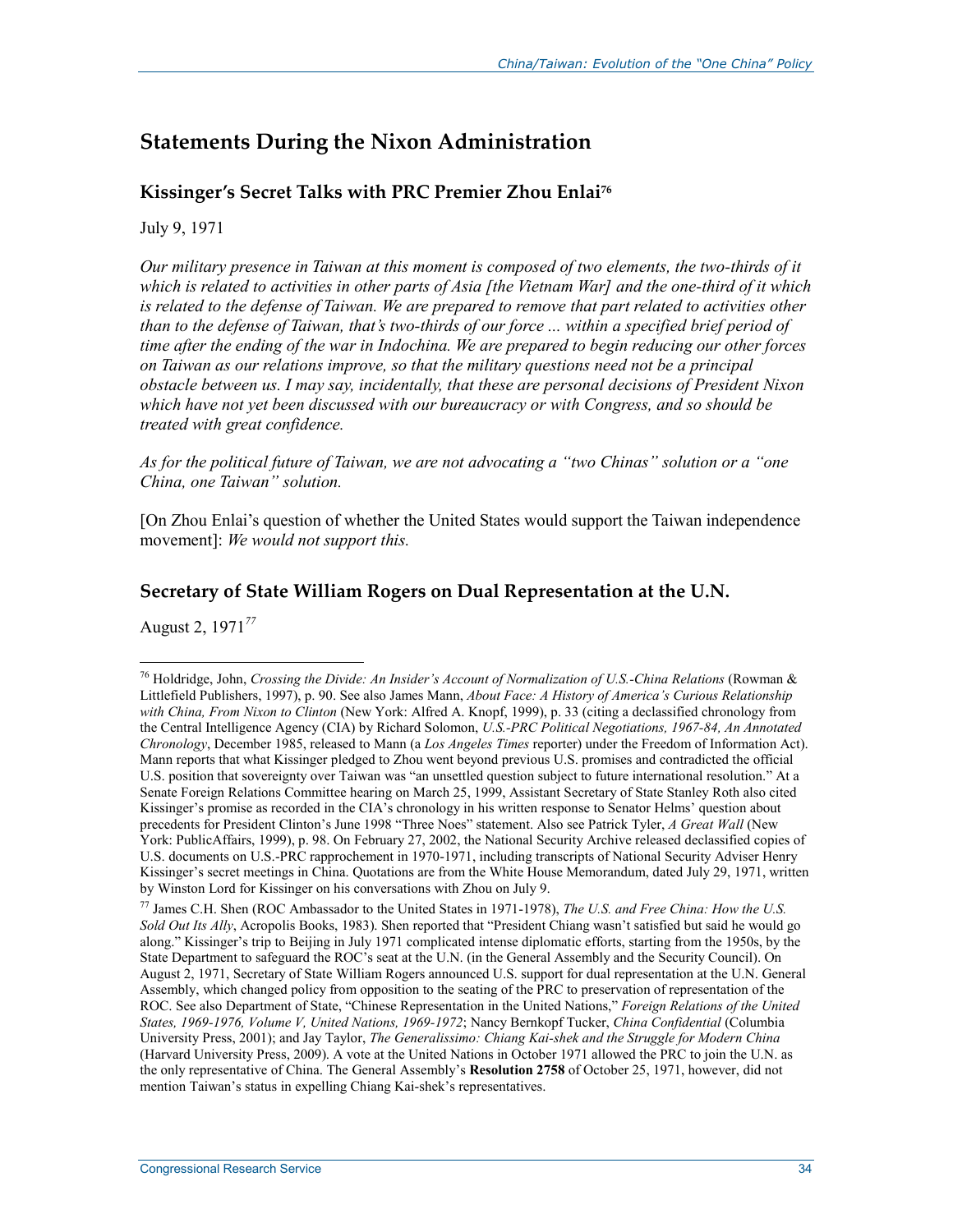*Representation in an international organization need not prejudice the claims or views of either government. Participation of both in the United Nations need not require that result. Rather it would provide governments with increased opportunities for contact and communication. It would also help promote cooperation on common problems which affect all of the member*  nations regardless of political differences. The United States accordingly will support action at *the General Assembly this fall calling for seating the People's Republic of China. At the same time, the United States will oppose any action to expel the Republic of China or otherwise deprive it of representation in the United Nations.* 

# **Nixon's "Five Principles" in Secret Talks with Zhou Enlai**

February 22, 197278

*Principle one. There is one China, and Taiwan is a part of China. There will be no more statements made—if I can control our bureaucracy—to the effect that the status of Taiwan is undetermined.* 

*Second, we have not and will not support any Taiwan independence movement.* 

*Third, we will, to the extent we are able, use our influence to discourage Japan from moving into Taiwan as our presence becomes less, and also discourage Japan from supporting a Taiwan independence movement. I will only say here I cannot say what Japan will do, but so long as the U.S. has influence with Japan—we have in this respect the same interests as the Prime Minister's government—we do not want Japan moving in on Taiwan and will discourage Japan from doing so.* 

*The fourth point is that we will support any peaceful resolution of the Taiwan issue that can be worked out. And related to that point, we will not support any military attempts by the Government on Taiwan to resort to a military return to the Mainland.* 

*Finally, we seek the normalization of relations with the People's Republic. We know that the issue of Taiwan is a barrier to complete normalization, but within the framework I have previously*  described, we seek normalization and we will work toward that goal and will try to achieve it.

# **Nixon on Withdrawing U.S. Military Forces from Taiwan**

February 24, 1972<sup>79</sup>

*With regard to Taiwan, I do not believe a permanent American presence—whatever happens in our meetings—is necessary to American security.... My goal is the withdrawal of our remaining forces, not just two-thirds, but all forces, including the remaining one-third.... It must be* 

<sup>1</sup> <sup>78</sup> White House, Memorandum of Conversation, February 22, 1972, 2:10pm-6:00pm. On December 11, 2003, the National Security Archive, an organization in Washington, DC, was able to release the declassified Top Secret Memoranda of Conversation on President Nixon's meetings in Beijing in February 1972, which led to the Shanghai Communique. On the American side, only President Nixon, National Security Advisor Henry Kissinger, and two NSC staff, John Holdridge and Winston Lord, were in the meetings.

<sup>&</sup>lt;sup>79</sup> White House, Memorandum of Conversation, February 24, 1972, 5:15pm-8:05pm, classified as Top Secret until release as declassified documents on December 11, 2003.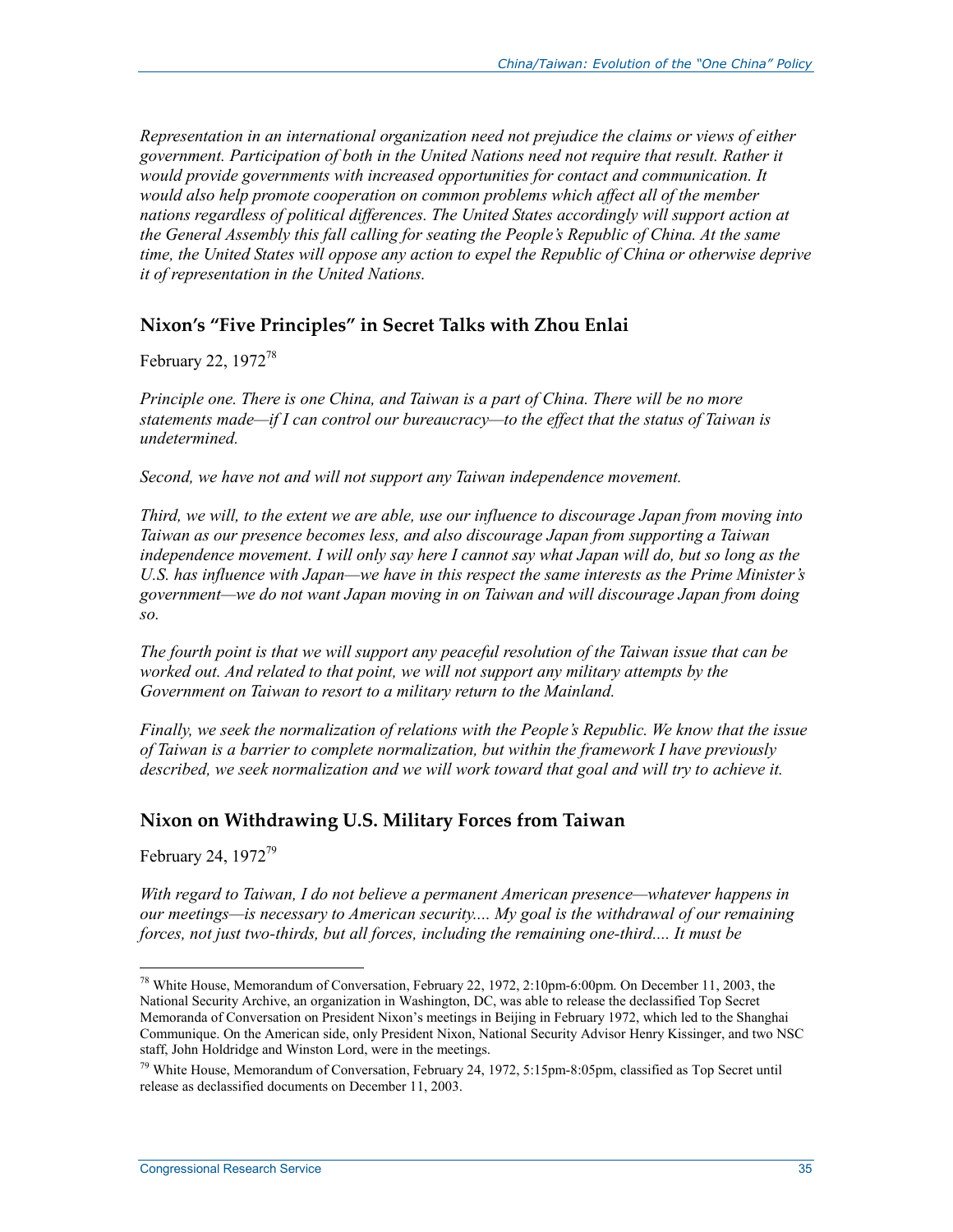*consistent with ... the so-called Nixon Doctrine. Under that Doctrine, we are cutting our forces in Korea.... Two-thirds will go, hopefully as soon as we can finish our Vietnam involvement. My plan also is one which reduces the one-third and withdraws it during the period I have the power to act. But I cannot do it before January of next year. It has to be over a period of four years. Now if someone asks me when I return, do you have a deal with the Prime Minister that you are going to withdraw all American forces from Taiwan, I will say "no." But I am telling the Prime Minister that it is my plan....*  $80$ 

# **U.S.-PRC Joint Communique (Shanghai Communique)**

February 27, 1972

*The Chinese reaffirmed its position: The Taiwan question is the crucial question obstructing the normalization of relations between China and the United States; the Government of the People's Republic of China is the sole legal government of China; Taiwan is a province of China which has long been returned to the motherland; the liberation of Taiwan is China's internal affair in which no other country has the right to interfere; and all U.S. forces and military installations must be withdrawn from Taiwan. The Chinese Government firmly opposes any activities which aim at the creation of "one China, one Taiwan," "one China, two governments," "two Chinas," and "independent Taiwan" or advocate that "the status of Taiwan remains to be determined."*

*The U.S. side declared: The United States acknowledges*<sup>81</sup> *that all Chinese on either side of the Taiwan Strait*<sup>82</sup> *maintain there is but one China and that Taiwan is a part of China. The United States Government does not challenge that position. It reaffirms its interest in a peaceful settlement of the Taiwan question by the Chinese themselves. With this prospect in mind, it affirms the ultimate objective of the withdrawal of all U.S. forces and military installations from Taiwan. In the meantime, it will progressively reduce its forces and military installations on Taiwan as the tension in the area diminishes.*

 $80$  As part of his response, Zhou Enlai remarked to Nixon that "you hope for and will not hinder a peaceful liberation [of Taiwan]." Nixon did not correct Zhou.

<sup>&</sup>lt;sup>81</sup> The Chinese text used "*ren shi*" ("to acknowledge"). The Chinese term was changed in the 1979 communique to "recognize."

 $82$  Holdridge (p. 89), then a senior staff member for East Asia at the NSC under Henry Kissinger, wrote that "it was helpful that both the CCP [Chinese Communist Party] and the Kuomintang [(KMT) or Nationalist Party] regarded Taiwan as part of China, for by accepting this point and affirming our interest in the settlement of the sovereignty question 'by the Chinese themselves' we would affront neither side." Holdridge (p. 93) also recounted that the wording of "all Chinese" was originally formulated as "all people," and the State Department objected to the word "people," because some on Taiwan regarded themselves as "Taiwanese" and did not agree that Taiwan was a part of China.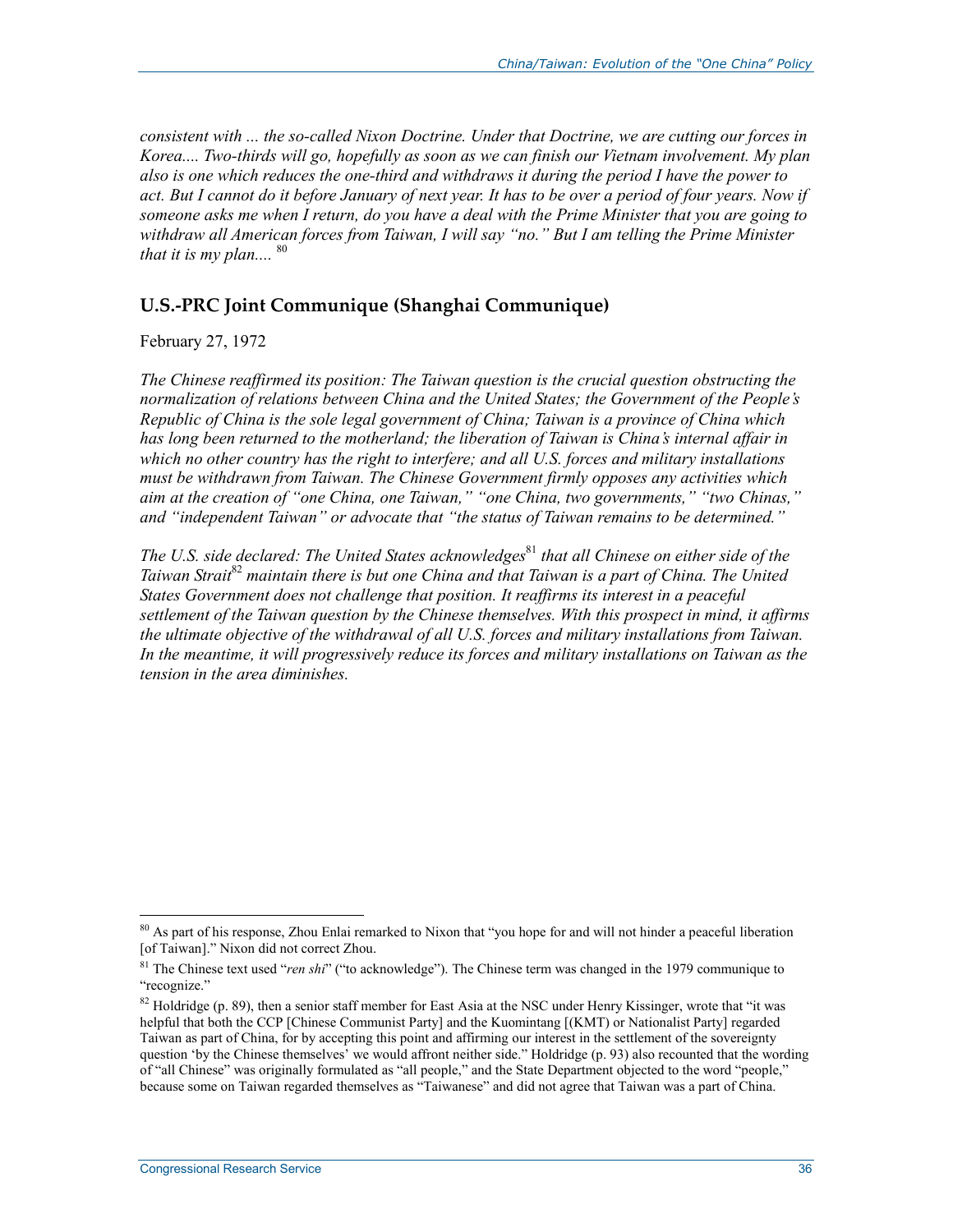# **Mao Zedong on Use of Force83**

November 12, 1973

*As for the question of our relations with Taiwan, that is quite complex. I do not believe in a peaceful transition.... They are a bunch of counter-revolutionaries [the Nationalists on Taiwan]. How could they cooperate with us? I say that we can do without Taiwan for the time being, and let it come after "100 years."*

# **Statements During the Ford Administration**

# President Ford's Address to a Joint Session of Congress<sup>84</sup>

August 12, 1974

*To the People's Republic of China, whose legendary hospitality I enjoyed, I pledge continuity in our commitment to the principles of the Shanghai communique. The new relationship built on those principles has demonstrated that it serves serious and objective mutual interests and has become an enduring feature of the world scene.*

# **Statements During the Carter Administration**

# **U.S. Statement on Diplomatic Recognition of the PRC85**

December 15, 1978

1

*As of January 1, 1979, the United States of America recognizes the People's Republic of China as the sole legal government of China.* 

In the future, the American people and the people of Taiwan will maintain commercial, cultural *and other relations without official government representation and without diplomatic relations.* 

<sup>83</sup> Tyler, p. 172, citing Henry Kissinger, Memorandum of Conversation with Mao Zedong, Chairman Mao's residence, November 12, 1973. One year later, in a meeting with Deng Xiaoping in Beijing, Tyler writes that Kissinger stated his understanding that Mao had said that the leadership would ultimately have to solve the Taiwan question by force and it could take 100 years. Deng said that "100 years" was symbolic. Kissinger was concerned about a military solution to the Taiwan question shortly after U.S.-PRC normalization.

<sup>84</sup> *Public Papers of the Presidents, Gerald Ford, 1974*.

<sup>&</sup>lt;sup>85</sup> In great secrecy, the White House made its final decision to normalize the relationship with the PRC. President Carter, along with National Security Advisor Zbigniew Brzezinski and his aide, Michel Oksenberg, did not consult with Congress on the timing and final wording of the communique. Congress was surprised to be informed hours before the December 15, 1978, announcement. See Patrick Tyler, "The (Ab)normalization of U.S.-Chinese Relations," *Foreign Affairs*, September/October 1999; Cyrus Vance, *Hard Choices* (New York: Simon and Schuster, 1983); Robert G. Sutter (CRS), "Executive-Legislative Consultations on China Policy, 1978-79," Foreign Affairs Committee Print, June 1980. In a speech at Stanford University in honor of Michel Oksenberg on May 6, 2002, Carter said he became President in 1977 determined to establish a full diplomatic relationship with China. He said he kept negotiations instructions to his envoy, Leonard Woodcock, secret from the State Department, and only Secretary of State Cyrus Vance went to the White House, which sent direct communications to Woodcock. For a critique, see George H.W. Bush, "Our Deal with Peking: All Cost, No Benefit," *Washington Post*, December 24, 1978.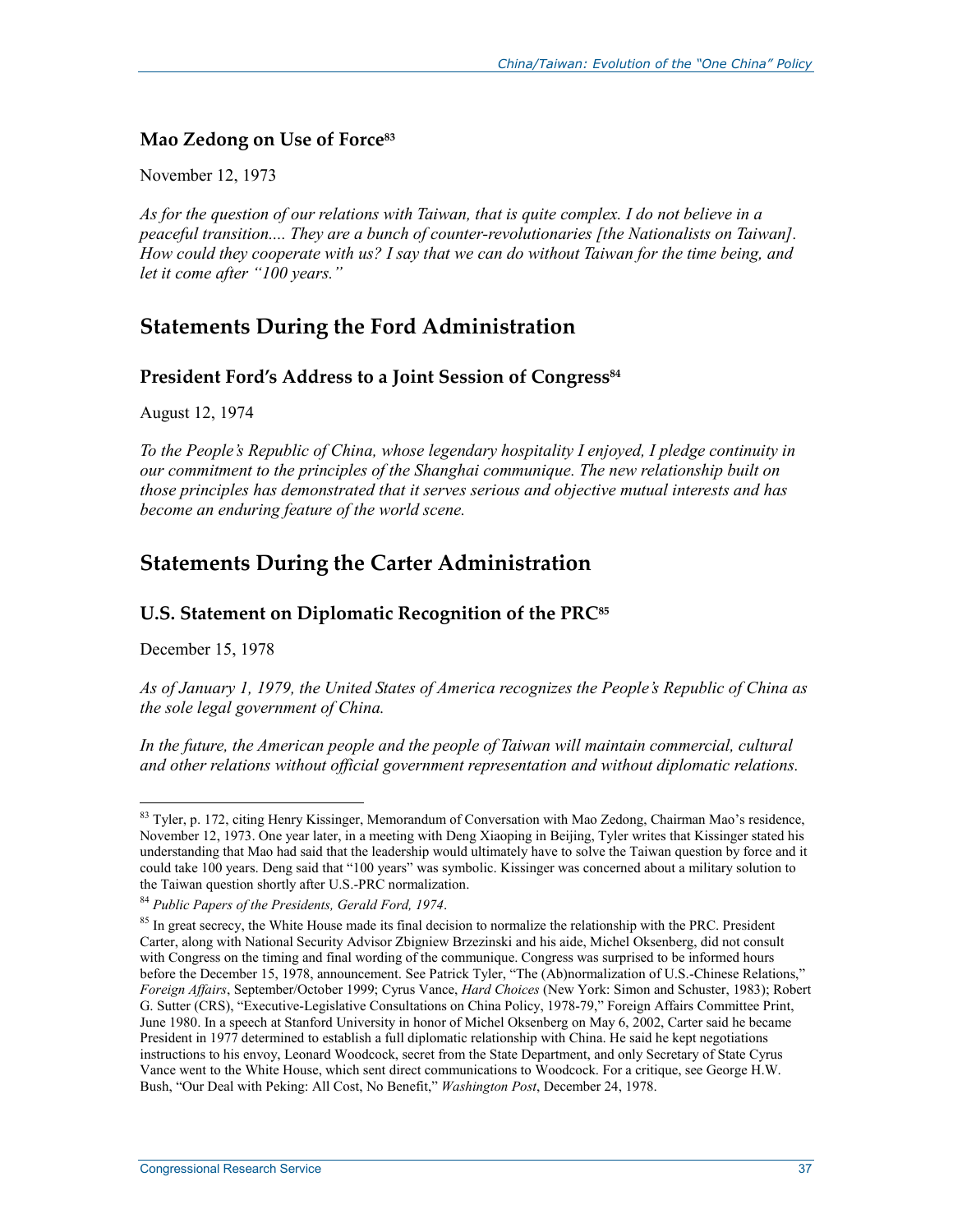*The Administration will seek adjustments to our laws and regulations to permit the maintenance of commercial, cultural, and other non-governmental relationships in the new circumstances that will exist after normalization. The United States is confident that the people of Taiwan face a peaceful and prosperous future. The United States continues to have an interest in the peaceful resolution of the Taiwan issue and expects that the Taiwan issue will be settled peacefully by the Chinese themselves.*<sup>86</sup>

# **PRC Statement on Establishing China-U.S. Diplomatic Relations<sup>87</sup>**

December 16, 1978

*As is known to all, the Government of the People's Republic of China is the sole legal government of China and Taiwan is a part of China. The question of Taiwan was the crucial issue obstructing the normalization of relations between China and the United States. It has now been resolved between the two countries in the spirit of the Shanghai Communique and through their joint efforts, thus enabling the normalization of relations so ardently desired by the people of the two countries. As for the way of bringing Taiwan back to the embrace of the motherland and reunifying the country, it is entirely China's internal affair.*

# **ROC President Chiang Ching-kuo's Statement88**

December 29, 1978

1

*The Republic of China is an independent sovereign state with a legitimately established government based on the Constitution of the Republic of China. It is an effective government, which has the wholehearted support of her people. The international status and personality of the Republic of China cannot be changed merely because of the recognition of the Chinese Communist regime by any country of the world. The legal status and international personality of the Republic of China is a simple reality which the United States must recognize and respect.*

<sup>86</sup> President Carter announced the new policy, despite the International Security Assistance Act (P.L. 95-384) enacted on September 26, 1978. Congress passed it with Senator Robert Dole's amendment, saying that it is the sense of Congress that it be consulted on any proposed policy changes affecting the U.S.-ROC Mutual Defense Treaty. Senator Jacob Javits later wrote that the President made his announcement "with only the briefest notice to congressional leaders," and regarding the abrogation of the defense treaty, "the President's action ignored a specific amendment adopted by the Congress only two months before, in the International Security Assistance Act of 1978, calling for 'prior consultation' on 'any proposed policy changes affecting the continuation in force' of that treaty." ("Congress and Foreign Relations: the Taiwan Relations Act," *Foreign Affairs*, Fall 1981).

<sup>&</sup>lt;sup>87</sup> "Statement of the Government of the People's Republic of China in Connection with the Establishment of China-U.S. Diplomatic Relations," printed in Harding.

<sup>88 &</sup>quot;President Chiang Ching-kuo's Five Principles on U.S.-ROC Relations in the Post-Normalization Period," December 29, 1978, printed in Martin L. Lasater, *The Taiwan Issue in Sino-American Strategic Relations* (Boulder: Westview Press, 1984). Lasater notes that Chiang informed U.S. Deputy Secretary of State Warren Christopher that future U.S.- ROC ties must rest on five underlying principles of reality, continuity, security, legality, and governmentality. The statement was summarized by James Soong, Deputy-Director of the ROC's Government Information Office.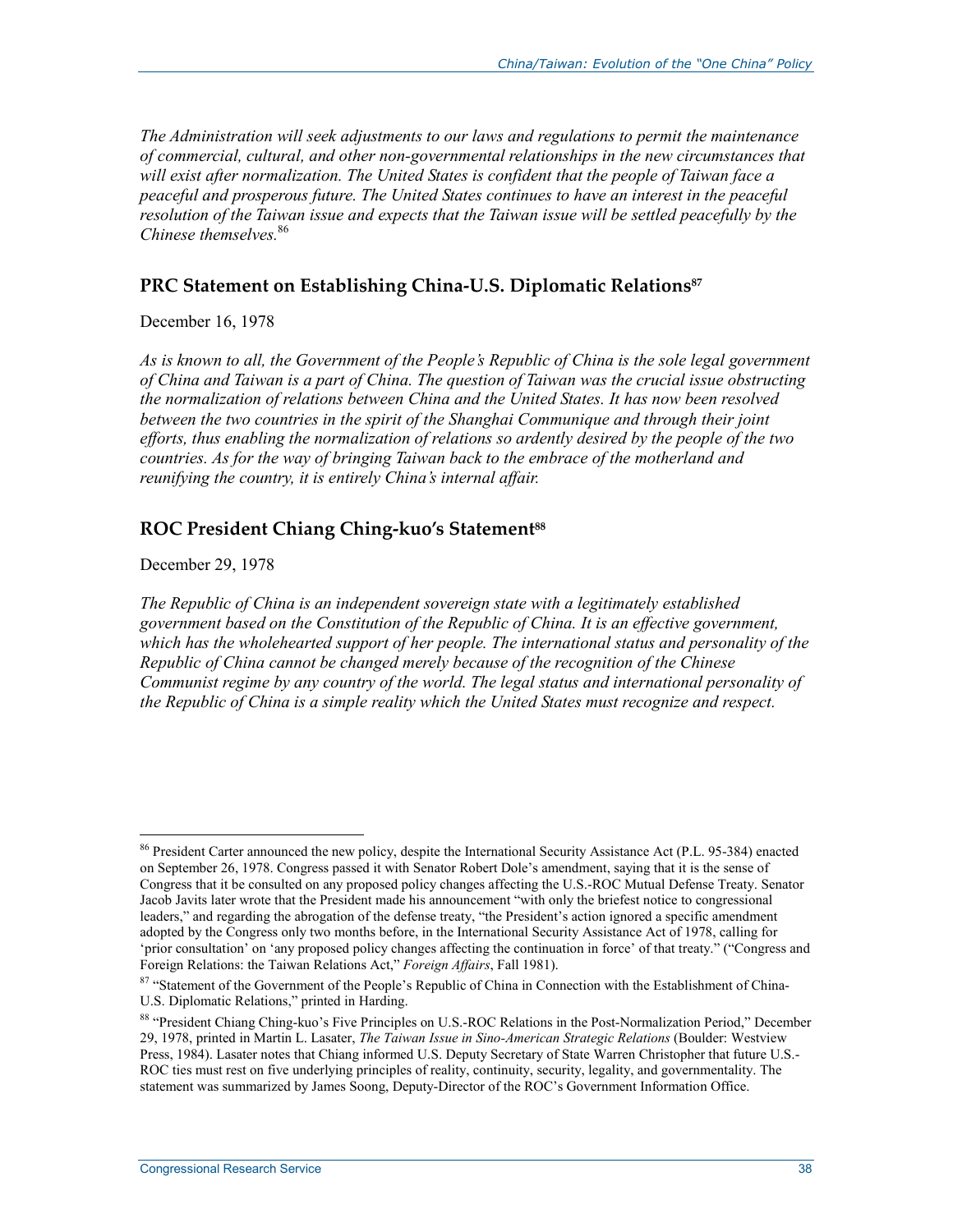# PRC's New Year's Message to Compatriots in Taiwan<sup>89</sup>

January 1, 1979

*Taiwan has been an inalienable part of China since ancient times.... Taiwan's separation from the motherland for nearly 30 years has been artificial and against our national interests and aspirations, and this state of affairs must not be allowed to continue....* 

*Unification of China now fits in with the direction of popular feeling and the general trend of development. The world in general recognizes only one China, with the Government of the People's Republic of China as the sole legal government. The recent conclusion of the China-Japan Treaty of Peace and Friendship and the normalization of relations between China and the United States show still more clearly that no one can stop this trend....* 

*We place great hopes on the 17 million people on Taiwan and also the Taiwan authorities. The Taiwan authorities have always taken a firm stand of one China and opposed an independent Taiwan. This is our common stand and the basis for our cooperation....* 

*The Chinese Government has ordered the People's Liberation Army [PLA] to stop the bombardment of Quemoy and other islands as of today. A state of military confrontation between the two sides still exists along the Taiwan Strait. This can only create artificial tension. We hold that first of all this military confrontation should be ended through discussion between the Government of the People's Republic of China and the Taiwan authorities so as to create the necessary prerequisites and a secure environment for the two sides to make contacts and exchanges in whatever area....*

# **U.S.-PRC Joint Communique on the Establishment of Diplomatic Relations (Normalization Communique)**

January 1, 1979

1

*The United States of America recognizes the Government of the People's Republic of China as the sole legal Government of China. Within this context, the people of the United States will maintain cultural, commercial, and other unofficial relations with the people of Taiwan.*

*The Government of the United States of America acknowledges*<sup>90</sup> *the Chinese*<sup>91</sup> *position that there is but one China and Taiwan is part of China.*

<sup>89 &</sup>quot;Text of NPC Standing Committee Message to Taiwan Compatriots," *New China News Agency*, December 31, 1978. This policy of "unification" replaced the earlier one of "liberation" of Taiwan. The PRC later elaborated on this policy of peaceful unification in Marshal Ye Jianying's "Nine-Point Proposal" of September 30, 1981.

<sup>90</sup> In the Chinese text, the word for "acknowledge" is "*cheng ren*" (recognize), a change from "*ren shi*" (acknowledge), used in the 1972 Shanghai Communique. During debate on the TRA in February 1979, Senator Jacob Javits noted the difference and said that "it is very important that we not subscribe to [the Chinese position on one China] either way." Deputy Secretary of State Warren Christopher responded that "we regard the English text as being the binding text. We regard the word 'acknowledge' as being the word that is determinative for the U.S." (Wolff and Simon, pp. 310-311).

<sup>&</sup>lt;sup>91</sup> Instead of "all Chinese on either side of the Taiwan Strait" in the 1972 Shanghai communique, the Normalization communique used "the Chinese position" (in the English text) and "China's position" (in the Chinese text).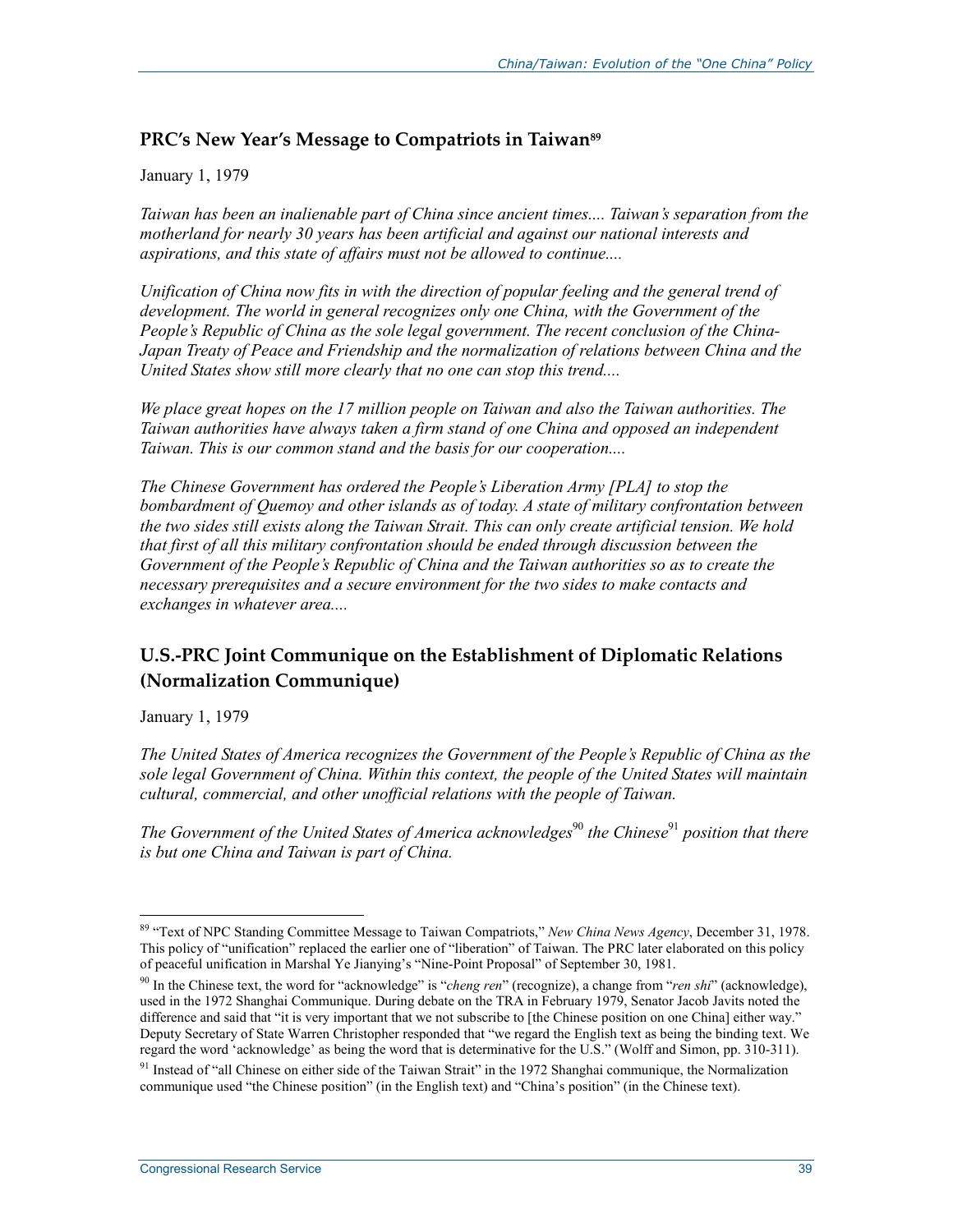# **Taiwan Relations Act (TRA),** P.L. 96-8

Enacted April 10, 1979

1

*Section 2(b) It is the policy of the United States* 

*(1) to preserve and promote extensive, close, and friendly commercial, cultural, and other relations between the people of the United States and the people on Taiwan, as well as the people on the China mainland and all other peoples of the Western Pacific area;*<sup>92</sup>

*(2) to declare that peace and stability in the area are in the political, security, and economic interests of the United States, and are matters of international concern;* 

*(3) to make clear that the United States decision to establish diplomatic relations with the People's Republic of China rests upon the expectation that the future of Taiwan will be determined by peaceful means;* 

*(4) to consider any effort to determine the future of Taiwan by other than peaceful means, including by boycotts or embargoes, a threat to the peace and security of the Western Pacific area and of grave concern to the United States;*<sup>93</sup>

*(5) to provide Taiwan with arms of a defensive character; and* 

*(6) to maintain the capacity of the United States to resist any resort to force or other forms of coercion that would jeopardize the security, or the social or economic system, of the people on Taiwan.*<sup>94</sup>

 $92$  A key issue for Congress was to consider the character of the relationship with Taiwan. While the "Normalization" Communique" and the Administration called for "unofficial" U.S. relations with Taiwan, Members objected to the use of that word. Congress omitted any adjective for the relationship and AIT, and the TRA does not specify the relationship as official or unofficial. In discussing the legislative history of the unprecedented law, Senator Jacob Javits wrote that "no one really knew what the limits of 'officiality' were." ("Congress and Foreign Relations: the Taiwan Relations Act," *Foreign Affairs*, Fall 1981).

<sup>93</sup> On this language in the TRA, the House report and statements of key Members of Congress (such as Rep. Zablocki, chairman of the House Foreign Affairs Committee) clarified the expectation that there would be a "prompt response" by the United States to a use of force against Taiwan, but the TRA would not specify in advance what the situation or response might be. Members also stated the expectation that the President would promptly inform Congress of anticipated dangers to Taiwan, and the President and Congress would both determine the appropriate U.S. response according to the Constitution. Some Members, such as Rep. Dodd, considered the language on "grave concern" to be "strong" and "unambiguous," but Rep. Quayle noted that "of grave concern" is a "very ambiguous term we read every day in the newspapers." Thus, he added language that became Section 2(b)(6) of the TRA. (Wolff and Simon, pp. 77-91).

<sup>&</sup>lt;sup>94</sup> Senator Jacob Javits wrote that Members of Congress debated the appropriate characterization of U.S. concern for Taiwan's security. Congress "did not seek to reconstruct a defense agreement with Taiwan," and majorities in the House and Senate agreed with the Administration in opposing Senator Charles Percy's amendment to characterize "coercion" against Taiwan as a threat to the "security interests" of the United States, because such language would "unnecessarily convey an intention to reenact the security agreement itself, thus violating one of the understandings with Beijing." Nonetheless, Javits wrote that Congress legislated a broad definition of the threats that Taiwan could face, going beyond language for resisting "armed attacks" generally put into defense treaties. He was "particularly concerned with other dangers which in fact seemed more realistic than an outright invasion from across the straits." ("Congress and Foreign Relations: the Taiwan Relations Act," *Foreign Affairs*, Fall 1981).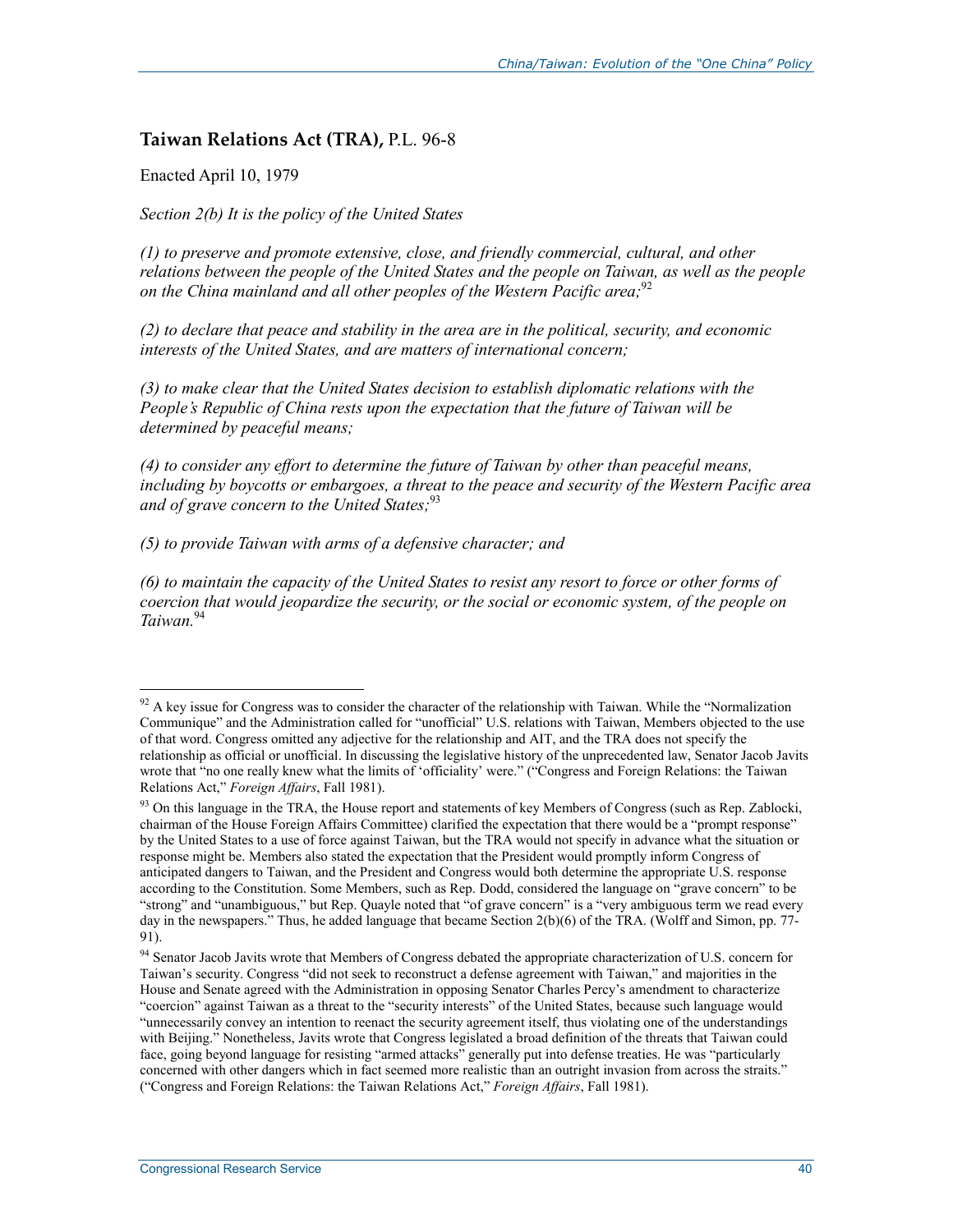*Sec. 3(a) In furtherance of the policy set forth in section 2 of this Act, the United States will make available to Taiwan such defense articles and defense services in such quantity as may be necessary to enable Taiwan to maintain a sufficient self-defense capability.* 

*(b) The President and the Congress shall determine the nature and quantity of such defense articles and services based solely upon their judgment of the needs of Taiwan, in accordance with procedures established by law. Such determination of Taiwan's defense needs shall include review by United States military authorities in connection with recommendations to the President and the Congress.* 

*(c) The President is directed to inform the Congress promptly of any threat to the security or the social or economic system of the people on Taiwan and any danger to the interests of the United States arising therefrom. The President and the Congress shall determine, in accordance with constitutional processes, appropriate action by the United States in response to any such danger.* 

*Sec. 4(b)(1) Whenever the laws of the United States refer or relate to foreign countries, nations, states, governments, or similar entities, such terms shall include and such laws shall apply with respect to Taiwan.*<sup>95</sup>

*Sec. 15(2) The term "Taiwan" includes, as the context may require, the islands of Taiwan and the Pescadores,*<sup>96</sup> *the people on those islands, corporations and other entities and associations created or organized under the laws applied on those islands, and the governing authorities on Taiwan recognized by the United States as the Republic of China prior to January 1, 1979, and any successor governing authorities (including political subdivisions, agencies, and instrumentalities thereof).97*

 $95$  According to an author of the language, Section  $4(b)(1)$  treats Taiwan as a state for purposes limited to domestic U.S. laws (not international law), and without it, the United States could not sell Taiwan weapons or enriched uranium for nuclear power reactors, for example. (Author's consultation with Harvey Feldman, who wrote "President Reagan's Six Assurances to Taiwan and Their Meaning Today," Heritage Foundation, October 2, 2007.)

<sup>&</sup>lt;sup>96</sup> Congress considered the security implications for the United States of whether the definition of "Taiwan" includes the offshore islands of Quemoy and Matsu (only a few miles off the mainland). The House report (p. 16) on the TRA noted that the definitions are "illustrative, not limiting." Nonetheless, Rep. Zablocki (chairman of the House Foreign Affairs Committee) explained that his committee excluded Quemoy and Matsu from the definition. He noted that these islands had been "deliberately left out of the mutual defense treaty," and "we should not be expanding the U.S. security commitment beyond what was in the treaty." He noted that "Quemoy and Matsu are considered by both Taipei and by Peking to be part of mainland China." He concluded that "as far as the reference in the committee report is concerned, it does not extend our security commitment in its referral to Quemoy and Matsu." (Wolff and Simon, pp. 282-283.)

 $97$  On the legislative history of the TRA, see also commentaries by Representative Dante Fascell and Senators Alan Cranston, John Glenn, Jesse Helms, Richard Lugar, John McCain, and Claiborne Pell, in William Bader and Jeffrey Bergner (editors), *The Taiwan Relations Act: A Decade of Implementation*, Hudson Institute and SRI International, 1989. Bader was the Chief of Staff of the Senate Foreign Relations Committee in 1978-1981. See also William Bader, "U.S. Has Law That Governs Relations with Taiwan," *Financial Times*, April 7, 2011.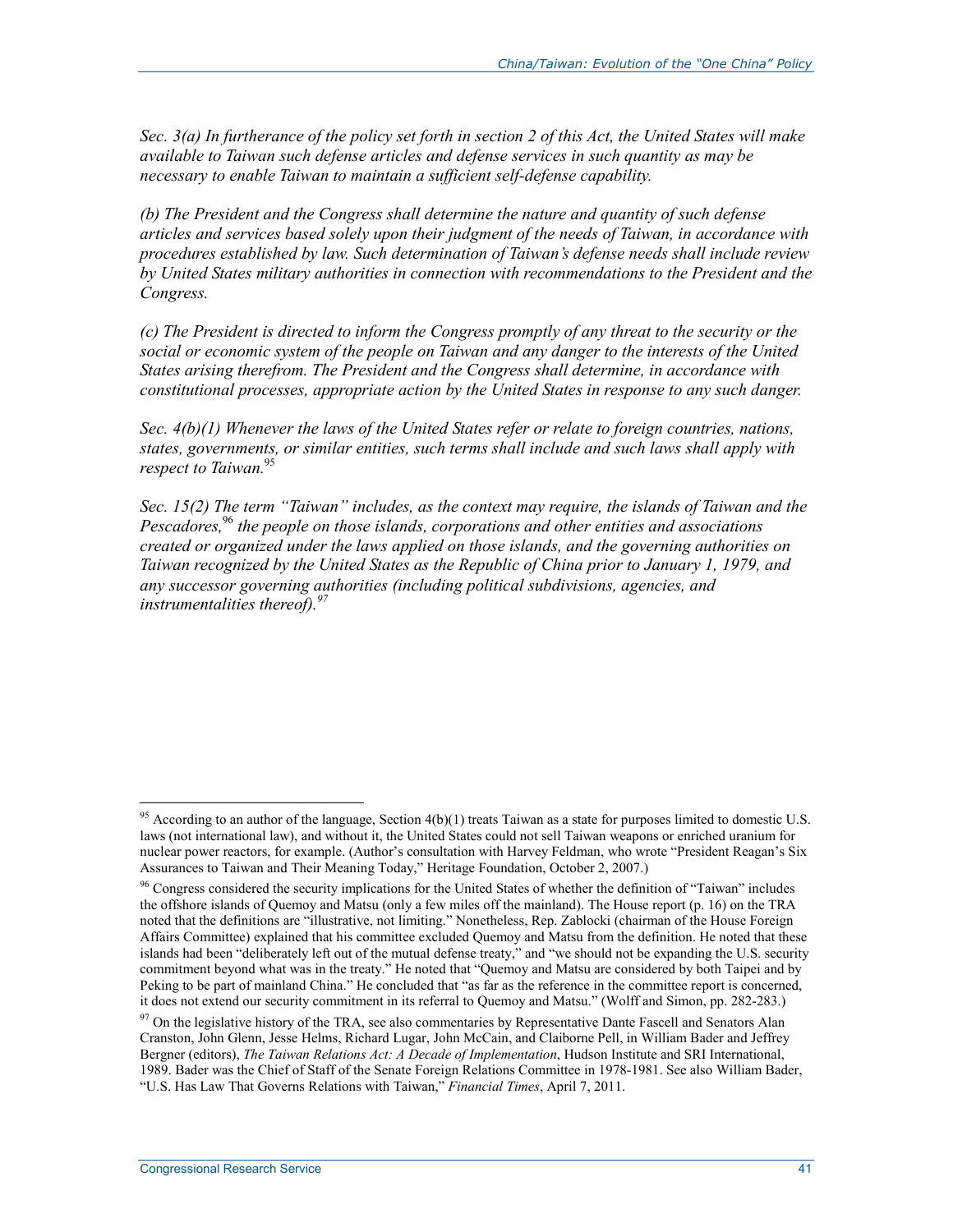# **Statements During the Reagan Administration**

# **PRC Leader Ye Jianying's Nine-Point Proposal98**

September 30, 1981

*Now, I would take this opportunity to elaborate on the policy concerning the return of Taiwan to the motherland for the realization of peaceful unification [proclaimed on New Year's Day 1979]:* 

- *1. In order to bring an end to the unfortunate separation of the Chinese nation as early as possible, we propose that talks be held between the Communist Party of China and the Kuomintang [Nationalist Party] of China on a reciprocal basis so that the two parties will cooperate for the third time to accomplish the great cause of national unification. The two sides may first send people to meet for an exhaustive exchange of views.*
- *2. It is the urgent desire of the people of all nationalities on both sides of the strait to communicate with each other, reunite with their relatives, develop trade and increase mutual understanding. We propose that the two sides make arrangements to facilitate the exchange of mail, trade, air and shipping services, and visits by relatives and tourists as well as academic, cultural, and sports exchanges, and reach an agreement thereupon.*
- *3. After the country is reunified, Taiwan can enjoy a high degree of autonomy as a special administration region, and it can retain its armed forces. The central government will not interfere with local affairs in Taiwan.*
- *4. Taiwan's current socio-economic system will remain unchanged, so will its way of life and its economic and cultural relations with foreign countries. There will be no encroachment on the proprietary rights and lawful right of inheritance over private property, houses, land and enterprises, or on foreign investments.*
- *5. People in authority and representative personages of various circles in Taiwan may take up posts of leadership in national political bodies and participate in running the state.*
- *6. When Taiwan's local finance is in difficulty, the central government may subsidize it as is fit for the circumstances.*
- *7. For people of all nationalities and public figures of various circles in Taiwan who wish to come and settle on the mainland, it is guaranteed that proper arrangements will be made for them, that there will be no discrimination against them, and that they will have the freedom of entry and exit.*

<sup>98 &</sup>quot;Ye Jianying Explains Policy Concerning Return of Taiwan to Motherland and Peaceful Unification," *Xinhua [New China News Agency]*, September 30, 1981, in *FBIS*. According to the Chinese report, Ye spoke as the chairman of the Standing Committee of the National People's Congress (the PRC's legislature). However, Ye enjoyed significant stature in the Chinese leadership largely because he was a Marshal, the highest rank in the PLA. Harding (pp. 113, 155) wrote that Chinese Premier Zhao Ziyang later described the plan to President Reagan at a meeting in Cancun in October 1981, seeking reductions in and an end to U.S. arms sales to Taiwan.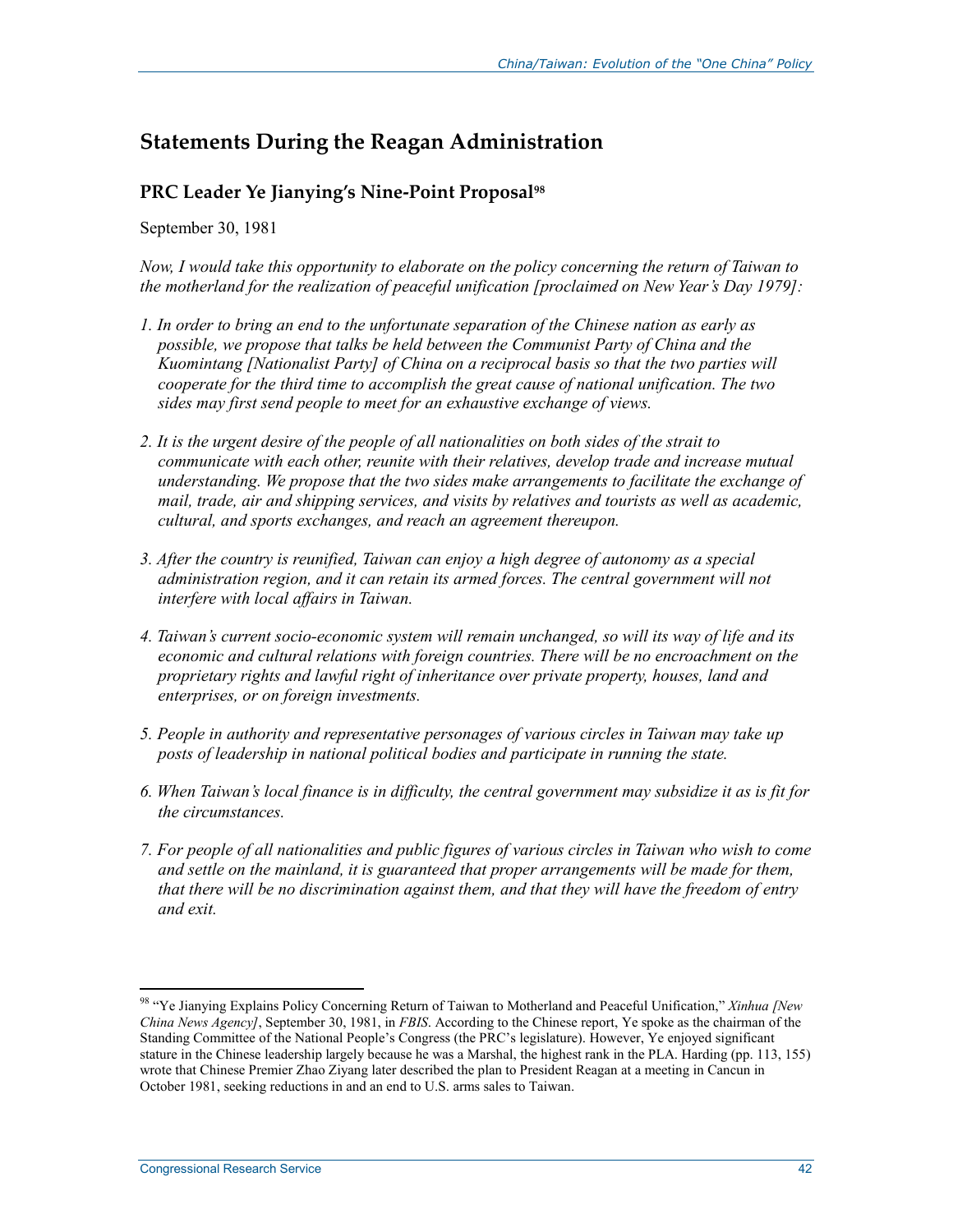- *8. Industrialists and businessmen in Taiwan are welcome to invest and engage in various economic undertakings on the mainland, and their legal rights, interests, and profits are guaranteed.*
- *9. The unification of the motherland is the responsibility of all Chinese. We sincerely welcome people of all nationalities, public figures of all circles, and all mass organizations in Taiwan to make proposals and suggestions regarding affairs of state through various channels and in various ways.*

*Taiwan's return to the embrace of the motherland and the accomplishment of the great cause of national unification is a great and glorious mission history has bequeathed on our generation.... We hope that the Kuomintang authorities will stick to their one-China position and their opposition to "two Chinas" and that they will put national interests above everything else, forget previous ill will and join hands with us in accomplishing the great cause of national unification and the great goal of making China prosperous and strong, so as to win glory for our ancestors, bring benefit to our posterity, and write a new and glorious page in the history of the Chinese nation!*

# **Letter from President Ronald Reagan to Deng Xiaoping99**

April 5, 1982

*Clearly, the Taiwan issue had been a most difficult problem between our governments.... The United States firmly adheres to the positions agreed upon in the Joint Communique on the establishment of diplomatic relations between the United States and China. There is only one China. We will not permit the unofficial relations between the American people and the people of Taiwan to weaken our commitment to this principle.* 

# President Reagan's "Six Assurances" to Taiwan<sup>100</sup>

July 14, 1982

In negotiating the third Joint Communique with the PRC, the United States:

*1. has not agreed to set a date for ending arms sales to Taiwan;* 

*2. has not agreed to hold prior consultations with the PRC on arms sales to Taiwan;* 

*3. will not play any mediation role between Taipei and Beijing;* 

<sup>&</sup>lt;sup>99</sup> Printed in Lasater.

<sup>&</sup>lt;sup>100</sup> "ROC Statement on the August 17 Communique," August 17, 1982. A slightly different version of the Six Assurances was reported by Steve Lohr, "Taiwan Expresses Regret Over Communique," *New York Times*, August 18, 1982. Also see Alan Romberg, *Rein In At the Brink of the Precipice* (Stimson Center, 2003). James Lilley, as Director of AIT, conveyed the Six Assurances in the form of a blind memo with no letterhead or signature to President Chiang Ching-kuo through ROC Vice Foreign Minister Fredrick Chien, who translated them from English to a Chinese text. Lilley explained that the Six Assurances were a sign to Taiwan that it was not being abandoned by the Reagan Administration. (James Lilley, *China Hands*, Public Affairs, 2004.) Chien wrote his translated Chinese version in *Chien Fu's Memoirs, Volume II* (Taipei, 2005). He wrote the fifth assurance as "the United States cannot support the PRC's position regarding sovereignty over Taiwan." Also: author's consultation with a U.S. official, June 2007.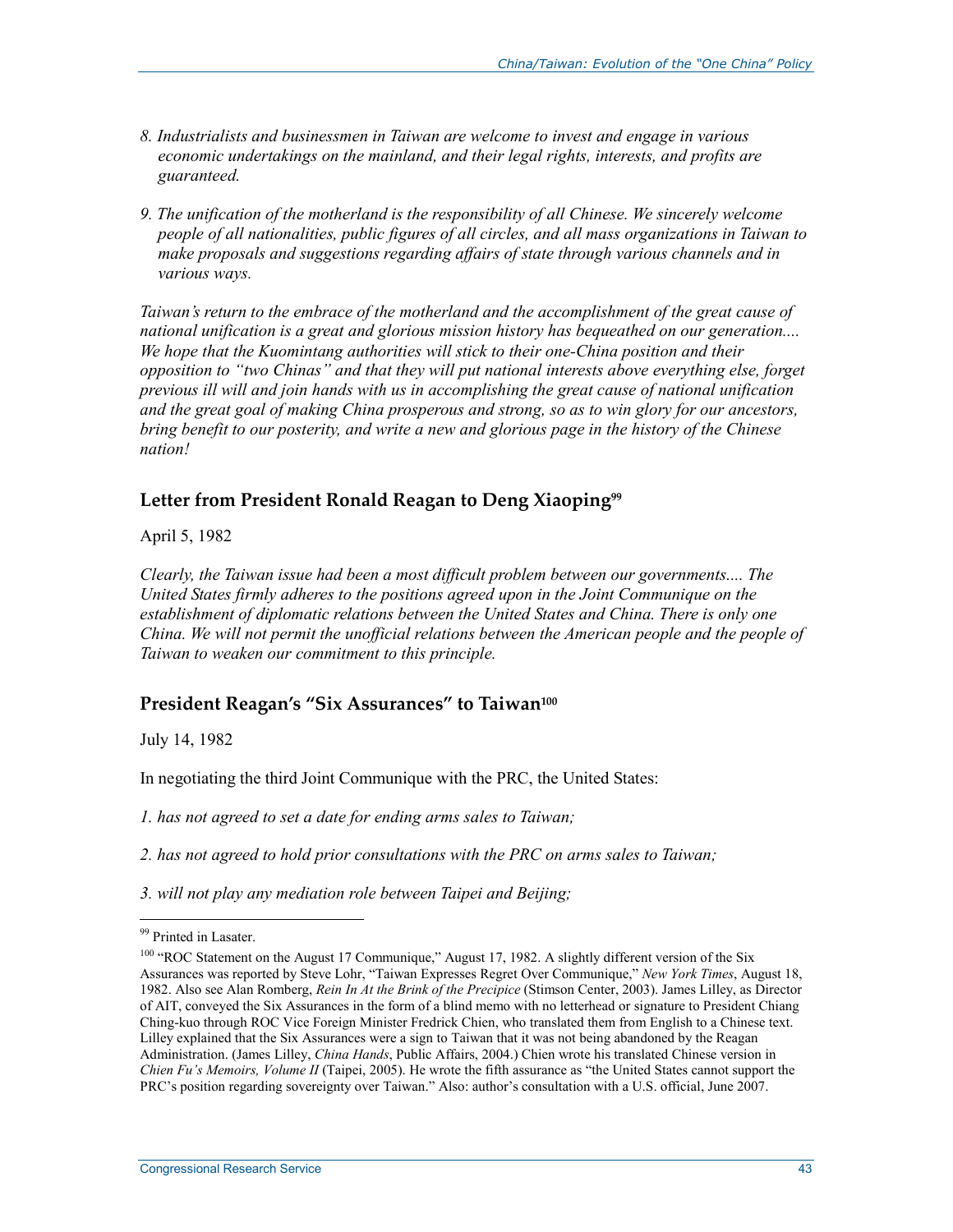- *4. has not agreed to revise the Taiwan Relations Act;*
- *5. has not altered its position regarding sovereignty over Taiwan;*
- *6. will not exert pressure on Taiwan to negotiate with the PRC.*

#### **Message from President Reagan to Taiwan President101**

July 26, 1982

*I want to point out that this decision [on a joint communique] is based on a PRC decision only to use peaceful means to resolve the Taiwan issue. On this point, the U.S. will not only pay attention to what the PRC says, but also will use all methods to achieve surveillance of PRC military production and military deployment. The intelligence attained would be brought to your attention. If there is any change with regard to their commitment to peaceful solution of the Taiwan issue, the U.S. commitments would become invalidated.* 

### **U.S.-PRC Joint Communique on Arms Sales (1982 Communique)102**

August 17, 1982<sup>103</sup>

1

*In the Joint Communique on the Establishment of Diplomatic Relations on January 1, 1979, issued by the Government of the United States of America and the Government of the People's Republic of China, the United States of America recognized the Government of the People's* 

<sup>101</sup> Feldman, Harvey, "Reagan's Commitment to Taiwan: the Real Meaning of the Taiwan Communique," *Washington Times*, April 24, 2001; "Taiwan, Arms Sales, and the Reagan Assurances," *American Asian Review*, Fall 2001. According to Feldman, James Lilley, Director of AIT, delivered a "non-paper" from President Reagan to ROC President Chiang Ching-kuo, which included this clarification of U.S. commitments. Lilley delivered this message in addition to the "Six Assurances" given on July 14, 1982. Feldman noted to CRS that he obtained the wording from Chien Fu, then the ROC's Vice Foreign Minister, who translated from a Chinese translation of an English text.

<sup>102</sup> *Public Papers of the Presidents of the United States, Ronald Reagan*. Also, in *The Reagan Diaries* (published in 2007), President Reagan wrote in his entry for August 17, 1982, that "Press and TV with a leak from State Dept. has gone crazy declaring our joint communique with P.R.C. of China is a betrayal of Taiwan. Truth is we are standing with Taiwan and the P.R.C. made all the concessions." Earlier, on January 11, 1982, Reagan had written in his diary that "press running wild with talk that I reversed myself on Taiwan because we're only selling them F5Es & F104s [fighters]. I think the China Lobby in State Dept. is selling this line to appease the PRC which doesn't want us to sell them anything. The planes we're offering are better than anything the PRC has. Later on if more sophistication is needed we'll upgrade & sell them F5Gs."

<sup>&</sup>lt;sup>103</sup> The Senate Judiciary Subcommittee on Separation of Powers held hearings on September 17 and 27, 1982, and subsequently communicated with the State Department to investigate "apparent conflicts" between the Reagan Administration's 1982 Communique and the TRA, and to seek clarifications on policy toward Taiwan from Secretary of State George Shultz. He answered that "a determination of Taiwan's defense needs and of the sufficiency of its selfdefense capability requires an assessment of the nature of the military threat confronting it. This necessarily requires an assessment of the military capacity of the PRC and its policy towards Taiwan." Among extensive responses, Shultz also replied that U.S. arms sales do not violate China's sovereignty; that the United States takes no position on the question of Taiwan's sovereignty; and that the communique is not an international agreement. Lawyers for the Departments of State and Justice testified that the August 17, 1982, communique "sets forth parallel and interrelated statements of policy by the United States and China." Moreover, they stated that "it is not an international agreement and thus imposes no obligations on either party under international law. Its status under domestic law is that of a statement by the President of the United States of a policy which he intends to pursue. Like any other Presidential policy, it must be executed in full compliance with all relevant laws."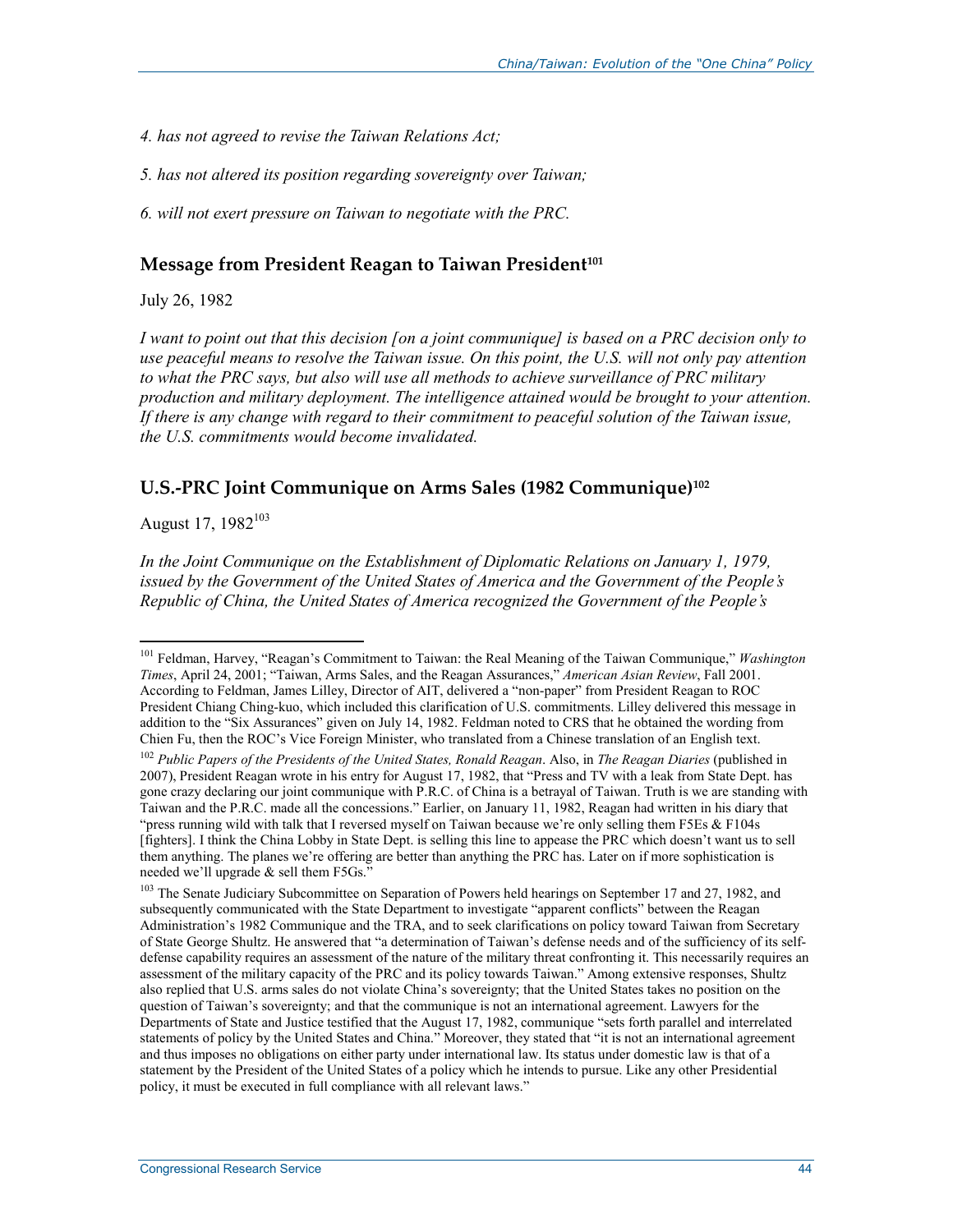*Republic of China as the sole legal government of China, and it acknowledged the Chinese position*<sup>104</sup> *that there is but one China and Taiwan is part of China.*

*The question of United States arms sales to Taiwan was not settled in the course of negotiations between the two countries on establishing diplomatic relations.* 

*The Chinese government reiterates that the question of Taiwan is China's internal affair. The Message to the Compatriots in Taiwan issued by China on January 1, 1979, promulgated a fundamental policy of striving for peaceful unification of the Motherland. The Nine-Point Proposal put forward by China on September 30, 1981 represented a further major effort under this fundamental policy to strive for a peaceful solution to the Taiwan question.* 

*The United States Government attaches great importance to its relations with China, and reiterates that it has no intention of infringing on Chinese sovereignty and territorial integrity, or interfering in China's internal affairs, or pursuing a policy of "two Chinas" or "one China, one Taiwan."*<sup>105</sup> *The United States Government understands and appreciates the Chinese policy of striving for a peaceful resolution of the Taiwan question as indicated in China's Message to Compatriots in Taiwan issued on January 1, 1979 and the Nine-Point Proposal put forward by China on September 30, 1981. The new situation which has emerged with regard to the Taiwan question also provides favorable conditions for the settlement of United States-China differences over the question of United States arms sales to Taiwan.* 

*Having in mind the foregoing statements of both sides, the United States Government states that it does not seek to carry out a long-term policy of arms sales to Taiwan, that its arms sales to Taiwan will not exceed, either in qualitative or in quantitative terms, the level of those supplied in recent years since the establishment of diplomatic relations between the United States and China, and that it intends to reduce gradually its sales of arms to Taiwan, leading over a period of time to a final resolution. In so stating, the United States acknowledges China's consistent position regarding the thorough settlement of this issue.*<sup>106</sup>

# **President Reagan's Statement on U.S. Arms Sales to Taiwan107**

August 17, 1982

1

*Regarding future U.S. arms sales to Taiwan, our policy, set forth clearly in the communique [issued on the same day], is fully consistent with the Taiwan Relations Act. Arms sales will continue in accordance with the act and with the full expectation that the approach of the Chinese* 

<sup>104</sup> The Chinese text says that the United States "recognized" ("*cheng ren*") "China's" ("*zhongguo de*") position, repeating the formulation of the 1979 communique.

<sup>&</sup>lt;sup>105</sup> In response to a question at the Senate Foreign Relations Committee hearing of March 25, 1999, Assistant Secretary of State Stanley Roth cited this phrase as a precedent for President Clinton's June 1998 statement in China that the United States does not support Taiwan independence, as part of the "Three Noes."

<sup>&</sup>lt;sup>106</sup> U.S. arms sales to Taiwan was an unresolved issue. James Lilley wrote that President Reagan refused to end arms sales, while he agreed to concede a limit on such sales. The final wording vaguely referred to a "final resolution" of the issue. (See James Lilley, *China Hands*, Public Affairs: 2004.) Later, Congress passed the Foreign Relations Authorization Act for FY1994 and FY1995 (P.L. 103-236, enacted on April 30, 1994), affirming that §3 of the TRA (on arms sales) takes primacy over policy statements (1982 Joint Communique), among other stipulations.

<sup>107 &</sup>quot;Statement on United States Arms Sales to Taiwan," August 17, 1982, *Public Papers of the Presidents of the United States, Ronald Reagan*.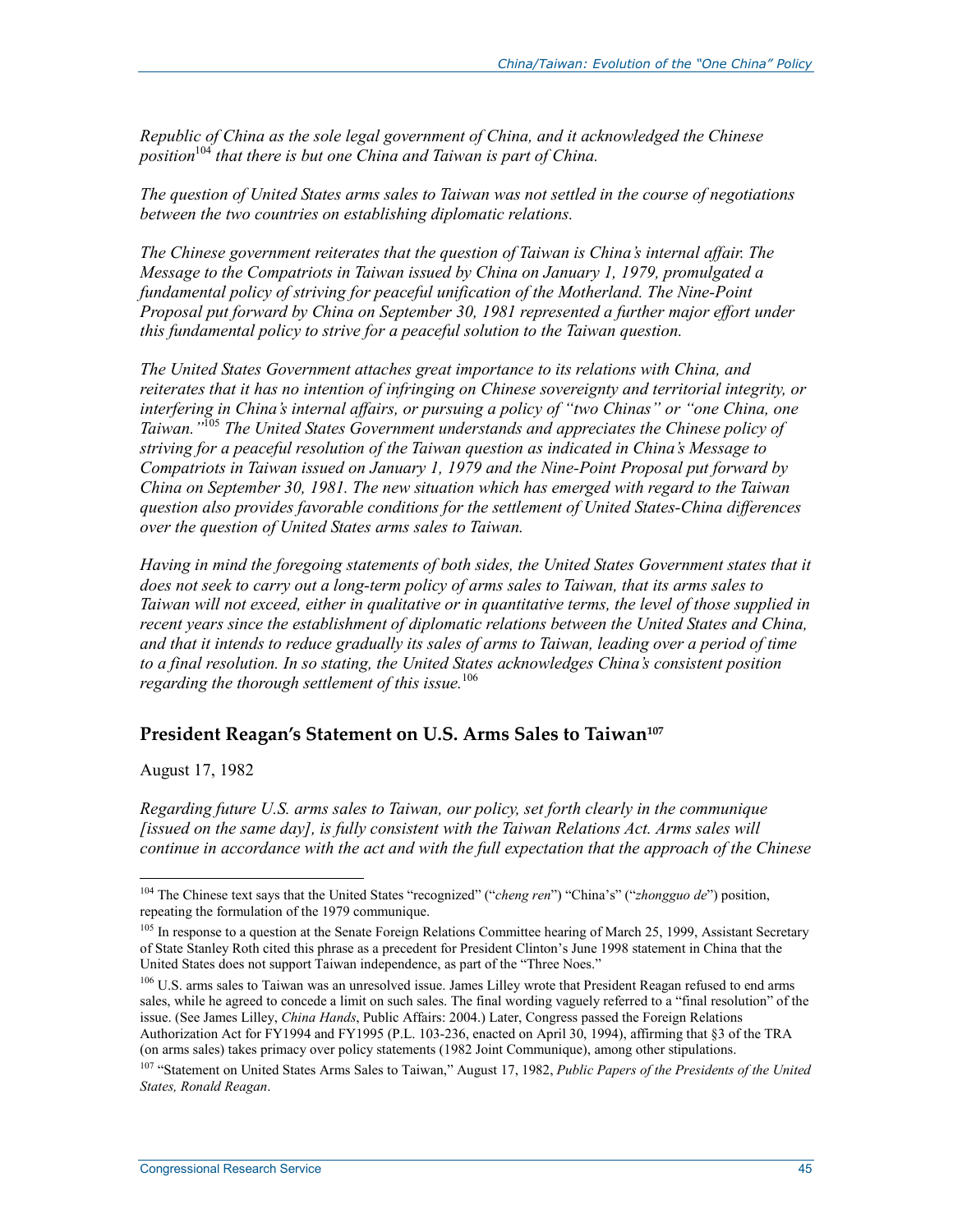*Government to the resolution of the Taiwan issue will continue to be peaceful. We attach great significance to the Chinese statement in the communique regarding China's "fundamental" policy, and it is clear from our statements that our future actions will be conducted with this peaceful policy fully in mind. The position of the United States Government has always been clear and consistent in this regard. The Taiwan question is a matter for the Chinese people, on both sides of the Taiwan Strait, to resolve. We will not interfere in this matter or prejudice the free choice of, or put pressure on, the people of Taiwan in this matter. At the same time, we have an abiding interest and concern that any resolution be peaceful. I shall never waver from this fundamental position.*

### **Reagan's Secret Memorandum on the 1982 Communique108**

August 17, 1982

*The U.S. willingness to reduce its arms sales to Taiwan is conditioned absolutely upon the continued commitment of China to the peaceful solution of the Taiwan-PRC differences. It should be clearly understood that the linkage between these two matters is a permanent imperative of U.S. foreign policy. In addition, it is essential that the quantity and quality of the arms provided Taiwan be conditioned entirely on the threat posed by the PRC. Both in quantitative and qualitative terms, Taiwan's defense capability relative to that of the PRC will be maintained.*

### **PRC's Statement on the Communique109**

August 17, 1982

*In the joint communique, the Chinese Government reiterates in clear-cut terms its position that "the question of Taiwan is China's internal affair." The U.S. side also indicates that it has no intention of infringing on Chinese sovereignty and territorial integrity, or interfering in China's internal affairs, or pursuing a policy of "two Chinas" or "one China, one Taiwan."*

<sup>&</sup>lt;u>.</u> 108 First publicly disclosed by James Mann, in *About Face* (Alfred Knopf, 1999). According to Mann, President Reagan's secret memorandum (on the August 17, 1982, communique) clarified U.S. policy as maintaining the military balance between the PRC and Taiwan. A version of the text, as provided by an unnamed former U.S. official, was published in Robert Kaiser, "What We Said, What They Said, What's Unsaid," *Washington Post*, April 15, 2001. According to Alan Romberg's *Rein In at the Brink of the Precipice* (Stimson Center, 2003), Charles Hill, then Executive Secretary of the State Department, confirmed that Secretary of State George Shultz was told by President Reagan that his intention was to solidify the stress on a peaceful resolution and the importance of maintaining the cross-strait military balance for that objective. Reagan also intended his written clarification to reassure Republicans in Congress, such as Senator Jesse Helms, that Taiwan would not be disadvantaged by the communique. Partial text of the memo was published by James Lilley, in *China Hands* (Public Affairs, 2004). Also, author's consultation with Lilley. 109 Harding.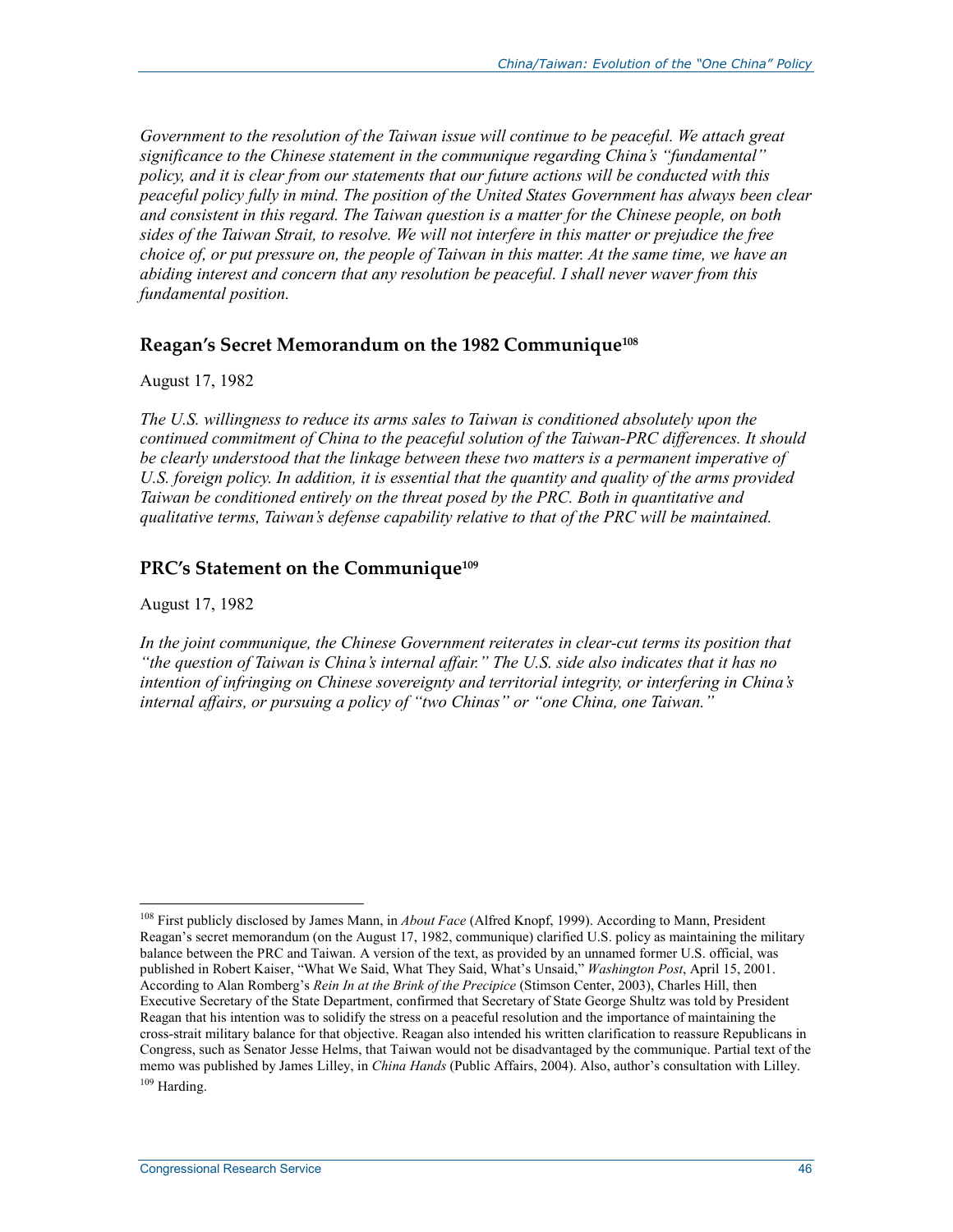# **Assistant Secretary of State Holdridge and "Six Assurances"110**

August 18, 1982

*[On the August 17, 1982, communique], let me recapitulate and emphasize a few key features; then I'll take your questions. First, the document must be read as a whole, since the policies it sets forth are interrelated [original emphasis].* 

*Second, as I have previously noted, the communique contains a strong Chinese statement that its fundamental policy is to seek to resolve the Taiwan question by peaceful means (Para 4) [original emphasis]....* 

*Third, the U.S. statements concerning future arms sales to Taiwan (Para 6) are based on China's statements as to its fundamental peaceful policy for seeking a resolution to the Taiwan question and on the "new situation" created by those statements (Para 5) [original emphasis]....* 

*Fourth, we did not agree to set a date certain for ending arms sales to Taiwan and the statements of future U.S. arms sales policy embodied in the Communique do not provide either a time frame for reductions of U.S. arms sales or for their termination....We see no mediation role for the U.S. nor will we attempt to exert pressure on Taiwan to enter into negotiations with the PRC.... There has been no change in our long-standing position on the issue of sovereignty over Taiwan. The communique (Para 1) in its opening paragraph simply cites that portion of the joint communique on the establishment of diplomatic relations between the U.S. and the P.R.C. in which the U.S. "acknowledged the Chinese position on this issue" (i.e., that there is but one China and Taiwan is a part of China).... It has been reported in the press that the Chinese at one point suggested that the Taiwan Relations Act be revised. We have no plans to seek any such revisions.... [Para 9] should not be read to imply that we have agreed to engage in prior consultations with Beijing on arms sales to Taiwan. [original emphasis]* 

# **PRC Leader Deng Xiaoping on Taiwan as a "Special Administrative Region"**

June 26, 1983<sup>111</sup>

1

*After reunification with the motherland, the Taiwan special administrative region will assume a unique character and may practice a social system different from that of the mainland. It will enjoy independent judicial power, and there will be no need to go to Beijing for final adjudication. What is more, it may maintain its own army, provided it does not threaten the mainland. The mainland will not station anyone in Taiwan. Neither troops nor administrative personnel will go there. The party, governmental, and military systems of Taiwan will be administered by the Taiwan authorities themselves. A number of posts in the central government will be made available to Taiwan.* 

<sup>&</sup>lt;sup>110</sup> House Foreign Affairs Committee, Hearing on "China-Taiwan: United States Policy," Statement of John Holdridge, Assistant Secretary of State for East Asian and Pacific Affairs, August 18, 1982. On July 15, 1998, Assistant Secretary of State Stanley Roth submitted answers to questions posed at a hearing of the Senate Foreign Relations Committee on May 14, 1998, concerning "U.S. Interests at the June U.S.-China Summit." Roth responded to Senator Craig Thomas' question on abiding by the "Six Assurances" by reaffirming the Administration's "commitment to the principles articulated by then-Assistant Secretary Holdridge in his 1982 testimony to the House Foreign Affairs Committee." <sup>111</sup> Deng Xiaoping, "An Idea for the Peaceful Reunification of the Chinese Mainland and Taiwan" (an excerpt from a talk with Professor Winston Yang of Seton Hall University, South Orange, NJ), *Selected Works of Deng Xiaoping*.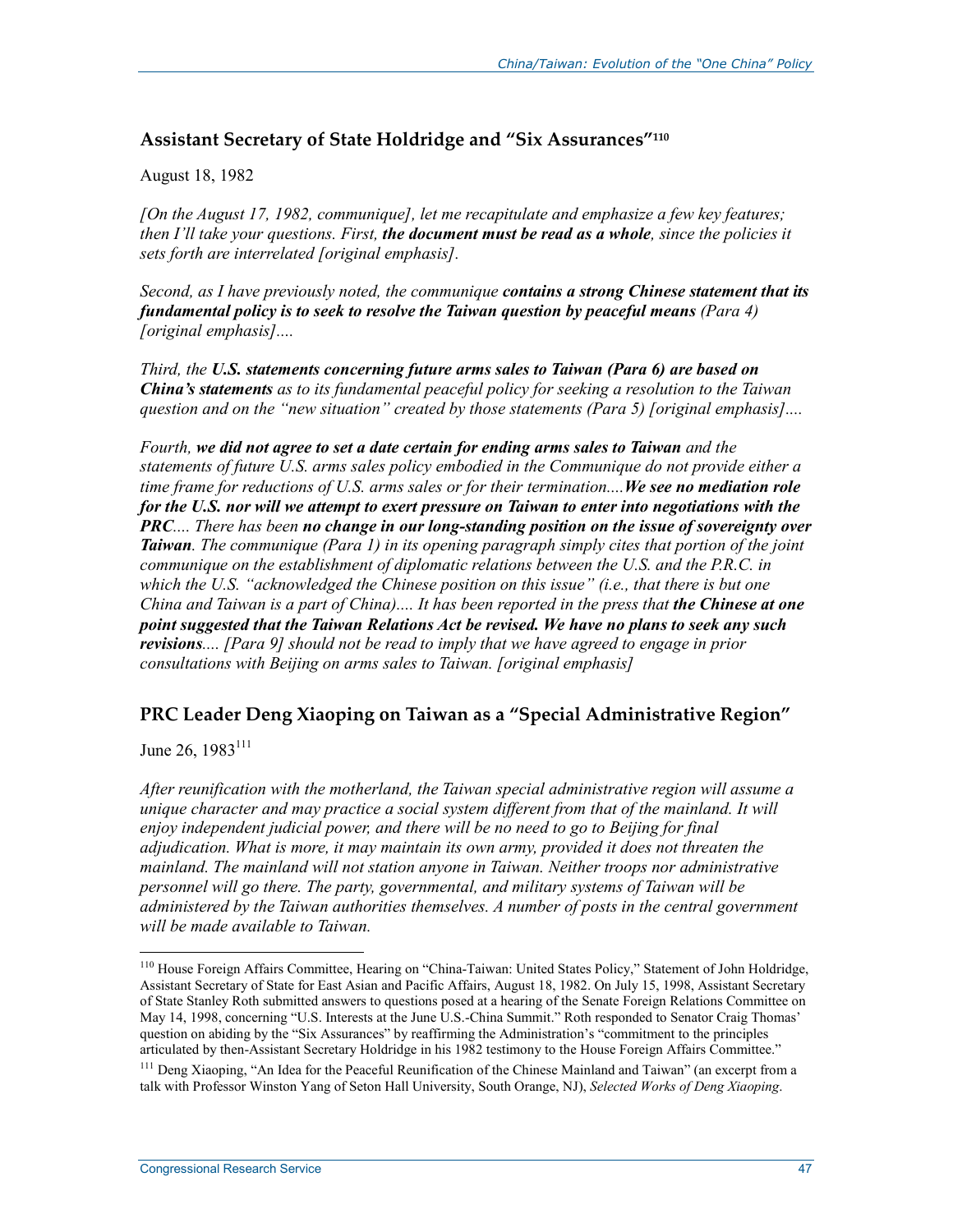# **PRC Leader Deng Xiaoping on "One China, Two Systems"112**

February 22, 1984

*There are many disputes in the world that always require solutions. I have had the belief for many years that, no matter what solutions are used to solve these problems, don't use means of war, but use peaceful ways. Our proposal for unification between the mainland and Taiwan is fair and reasonable. After unification, Taiwan will still be allowed to engage in its capitalism, while the mainland implements socialism, but there will be one unified China. One China, two systems. The Hong Kong problem will also be treated the same: one China, two systems.*<sup>113</sup>

# **Deng Xiaoping on Use of Force and Unification in "1,000 Years"114**

June 22, 1984

*If we cannot resolve peacefully [the Hong Kong and Taiwan questions], then can only use force to resolve, but this would be disadvantageous to all sides. Achieving national unification is the nation's wish, if not unified in 100 years, then unified in 1,000 years. In how to resolve this problem, I think it would only be through "one country, two systems."*

# **Deng Xiaoping on "Peaceful Coexistence" and Taiwan's Military115**

October 31, 1984

1

*We proposed "one country, two systems" to resolve the problem of national unification, and that is a kind of peaceful coexistence. We resolved the Hong Kong problem, permitting Hong Kong to preserve the capitalist system with no change for 50 years. This principle also applies to the Taiwan problem. Taiwan differs from Hong Kong and would be able to keep its military. … Taiwan could keep its capitalism, and Beijing would not assign people to Taiwan.* 

<sup>112</sup> Deng's talk on "A New Way to Stabilize the World Situation," translated from *Deng Xiaoping Lun Guofang He Jundui Jianshe* [Deng Xiaoping Discusses National Defense and Military Construction], Junshi Kexue Chubanshe [Military Science Press], May 1992. During PRC-British talks on the future of Hong Kong, Deng conveyed his proposal for a "one country, two systems" formula in a meeting with former U.S. National Security Advisor Zbigniew Brzezinski, who visited China as part of a delegation from Georgetown University's Center for Strategic and International Studies. The meeting and Deng's decision of "effecting two systems within one country" was reported in *Wen Wei Po* (a PRC newspaper in Hong Kong), February 24, 1984; translated in *FBIS*, February 28, 1984. Deng's formula has been often translated as "one country, two systems," rather than the original "one China, two systems." Deng's remarks were also published in Chinese in *Deng Xiaoping's Selected Works*.

<sup>113</sup> Mann (pp. 153-154) writes that after the conclusion of negotiations over Hong Kong, Deng launched a secret, intensive effort to settle with the Reagan Administration on the future of Taiwan. When British Prime Minister Margaret Thatcher signed the Hong Kong agreement in December 1984, Deng passed a message through her to Reagan, asking that the same formula of "one country, two systems" be applied to Taiwan. However, the message was not conveyed, but some Americans lobbied for the proposal. In the end, the Administration decided not to settle on Taiwan's future.

<sup>114</sup> Deng's remarks in Chinese published in *Deng Xiaoping's Selected Works*.

<sup>115</sup> Deng's remarks in Chinese published in *Deng Xiaoping's Selected Works*.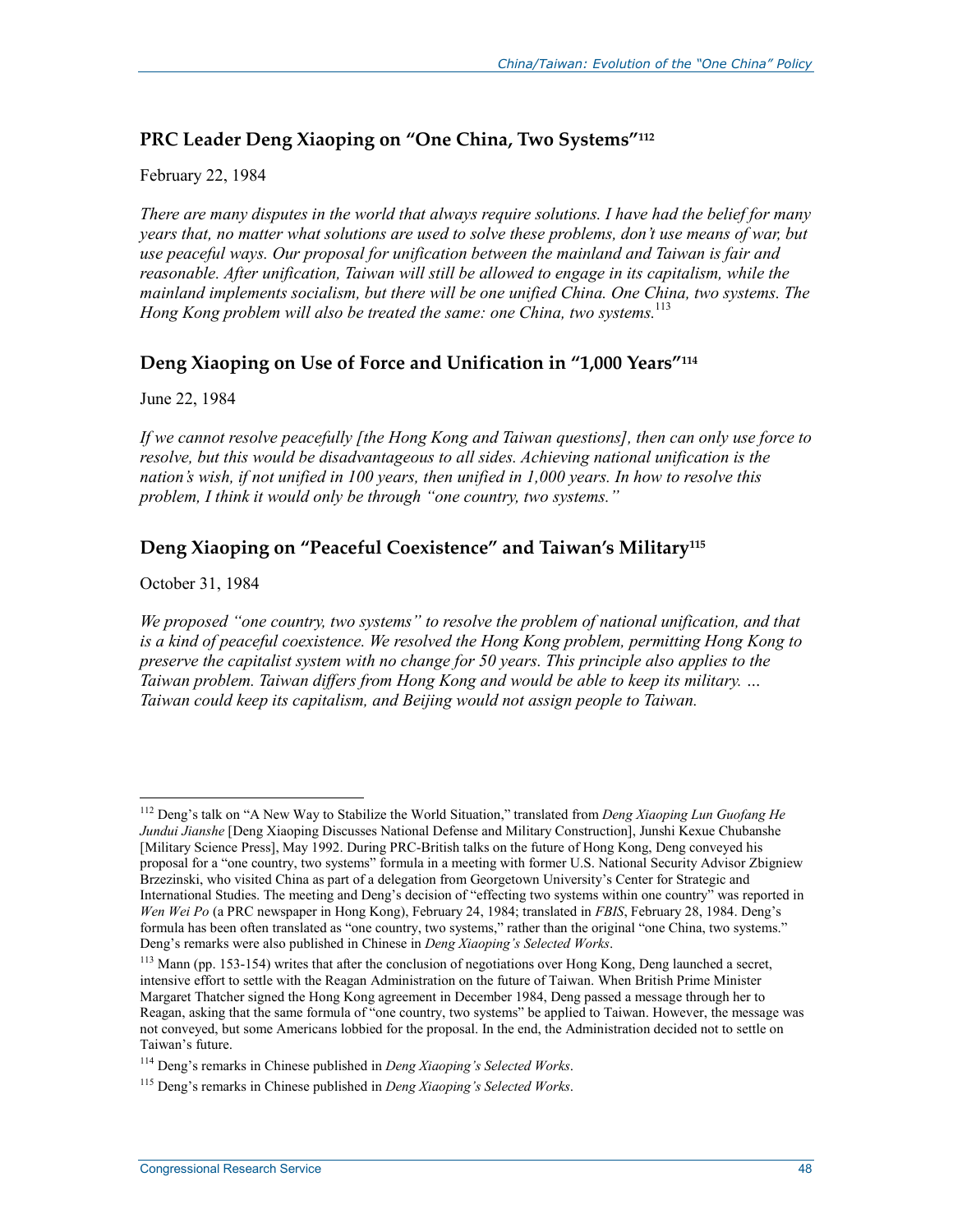# **Statements During the George H. W. Bush Administration**

# **Toast at the Welcoming Banquet in Beijing116**

February 25, 1989

*We remain firmly committed to the principles set forth in those three joint communiques that form the basis of our relationship. And based on the bedrock principle that there is but one China, we have found ways to address Taiwan constructively without rancor. We Americans have a long, historical friendship with Chinese people everywhere. In the last few years, we've seen an encouraging expansion of family contacts and travel and indirect trade and other forms of peaceful interchange across the Taiwan Strait, reflecting the interests of the Chinese people themselves. And this trend, this new environment, is consistent with America's present and longstanding interest in a peaceful resolution of the differences by the Chinese themselves.* 

# **Taiwan's National Unification Guidelines; Policy on the PRC117**

March 14, 1991

*[Unification is] to establish a democratic, free, and equitably prosperous China.... It should be achieved in gradual phases under the principles of reason, peace, parity, and reciprocity.... [In the short term,] to enhance understanding through exchanges between the two sides of the Strait and eliminate hostility through reciprocity; and to establish a mutually benign relationship by not endangering each other's security and stability while in the midst of exchanges and not denying the other's existence as a political entity while in the midst of effecting reciprocity.*

# **Taiwan on the Meaning of "One China"118**

August 1, 1992

*Both sides of the Taiwan Strait agree that there is only one China. However, the two sides of the Strait have different opinions as to the meaning of "one China." To Peking, "one China" means the "People's Republic of China (PRC)," with Taiwan to become a "Special Administration Region" after unification. Taipei, on the other hand, considers "one China" to mean the Republic of China (ROC), founded in 1911 and with de jure sovereignty over all of China. The ROC, however, currently has jurisdiction only over Taiwan, Penghu, Kinmen, and Matsu. Taiwan is part of China, and the Chinese mainland is part of China as well.*

<sup>&</sup>lt;u>.</u> <sup>116</sup> *Public Papers of the Presidents, George Bush*.

<sup>117</sup> Text published in: Mainland Affairs Council, Executive Yuan, Republic of China, "Consensus Formed at the National Development Conference on Cross-Strait Relations," February 1997. The Guidelines were adopted by the National Unification Council on February 23, 1991, and by the Executive Yuan (Cabinet) on March 14, 1991. These guidelines asserted the principle of "one China, two political entities," recognized the PRC's jurisdiction over the mainland, and called for eventual unification on the basis of "parity" between the two sides. Then, on May 1, 1991, Taiwan terminated the 1948 National Mobilization for Suppression of the Communist Rebellion, thus ending the civil war against the Communists and recognizing the political authority of the PRC on the mainland.

<sup>118</sup> Text published in: Mainland Affairs Council, Executive Yuan, Republic of China, "Consensus Formed at the National Development Conference on Cross-Strait Relations," February 1997. "The Meaning of 'One China'" was adopted by the National Unification Council.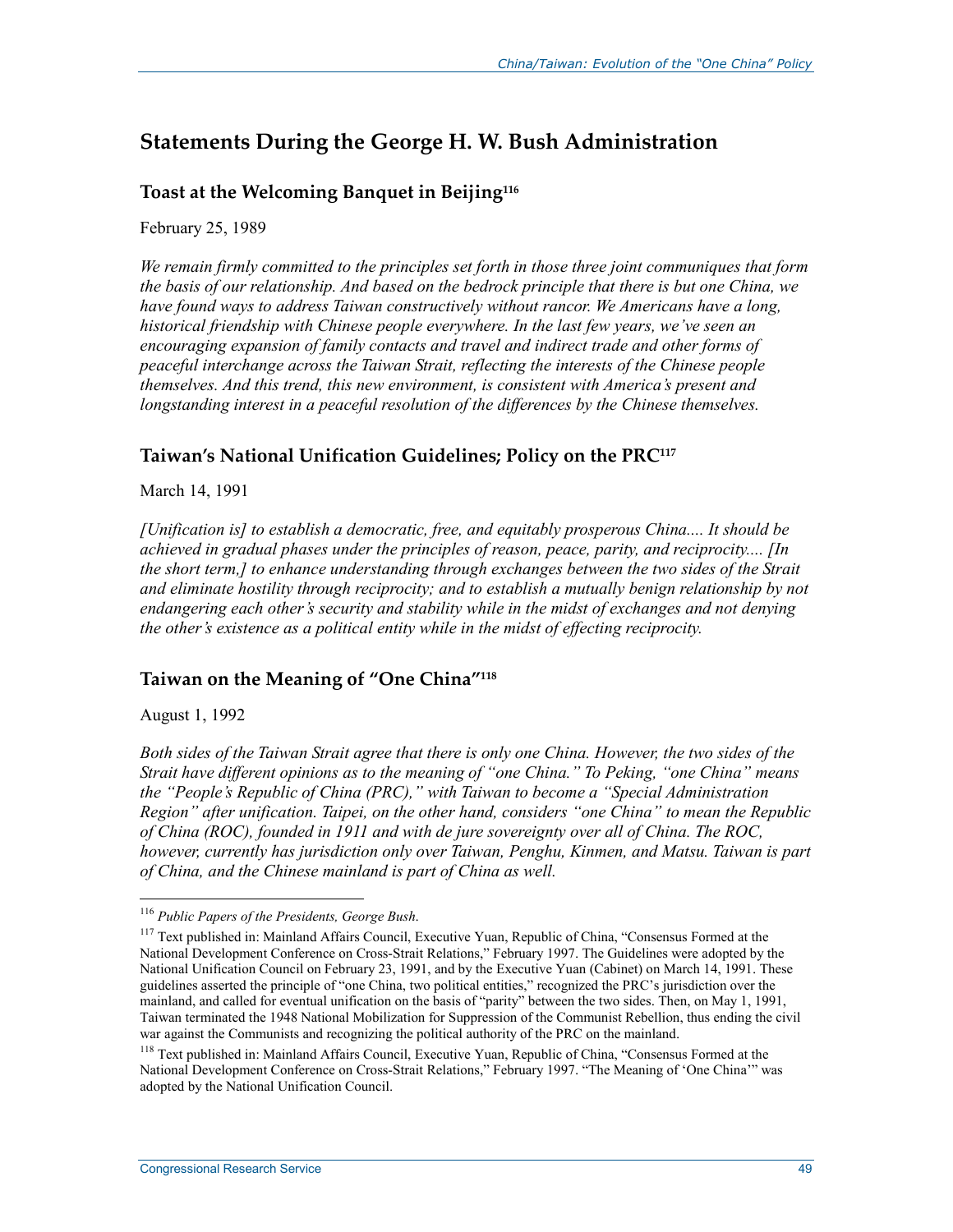# President Bush on the Sale of F-16s to Taiwan<sup>119</sup>

#### September 2, 1992

*I'm announcing this afternoon that I will authorize the sale to Taiwan of 150 F-16A/B aircraft, made right here in Fort Worth.... This sale of F-16s to Taiwan will help maintain peace and stability in an area of great concern to us, the Asia-Pacific region, in conformity with our law. In the last few years, after decades of confrontation, great strides have been made in reducing tensions between Taipei and Beijing. During this period, the United States has provided Taiwan with sufficient defensive capabilities to sustain the confidence it needs to reduce those tensions. That same sense of security has underpinned Taiwan's dramatic evolution toward democracy.* 

*My decision today does not change the commitment of this Administration and its predecessors to the three communiques with the People's Republic of China. We keep our word: our one-China policy, our recognition of the PRC as the sole legitimate government of China. I've always stressed that the importance of the 1982 communique on arms sales to Taiwan lies in its promotion of common political goals: peace and stability in the area through mutual restraint.*

# **"One China, Different Interpretations" ("1992 Consensus")120**

November 3, 1992

1

Taipei's SEF: *On November 3, a responsible person of the Communist Chinese ARATS said that it is willing to "respect and accept" SEF's proposal that each side "verbally states" its respective principles on "one China."*<sup>121</sup>

<sup>119</sup> Remarks to General Dynamics Employees in Fort Worth, Texas, September 2, 1992, *Administration of George Bush, 1992 (Public Papers of the Presidents)*. In addition to this arms sale decision, the Bush Administration also broke new ground in high-level exchanges with Taiwan. In Taiwan from November 30-December 3, 1992, U.S. Trade Representative Carla Hills was the first U.S. Cabinet official to visit since de-recognition in 1979.

<sup>&</sup>lt;sup>120</sup> Beijing's Association for Relations Across the Taiwan Strait (ARATS) and Taipei's Strait Exchange Foundation (SEF) met in Hong Kong, October 28-30, 1992. Through these quasi-official organizations, the two sides agreed to disagree on the meaning of "one China," namely, "PRC" in Beijing and "ROC" in Taipei. However, years later, it became a semantic dispute. The CPC in Beijing and KMT in Taipei have argued that the two sides reached a "1992 Consensus," re-phrased by KMT official Su Chi for more ambiguity. The DPP has disagreed. On August 28, 2001, AIT Director Raymond Burghardt said that the two sides had exchanged faxes which constituted an agreement to hold talks, adding "I'm not sure why you could call that a consensus. I call it an agreement." In his National Day address of October 10, 2004, Chen suggested that the "1992 meeting" be the basis to resume cross-strait dialogue. On March 26, 2008, according to National Security Advisor Stephen Hadley, CPC General Secretary and PRC President Hu Jintao talked with President Bush on the phone, and Hu agreed to restore cross-strait "consultation" on the basis of the "1992 Consensus," explicitly entailing both sides recognizing one China but agree to differ on its definitions. *Xinhua*'s report in English also used this detailed phrase, but *Xinhua*'s report in Chinese referred only to the "1992 Consensus." In an interview reported in Chinese by *United Daily News* in Taipei on December 23, 2010, KMT President Ma Ying-jeou said that the CPC "recognized" the "1992 Consensus" and challenged the DPP to do so. Ma repeatedly used "1992 Consensus" rather than "One China, Different Interpretations." Ma went further to say that the DPP was the only one of four parties (which he called the ROC, mainland, the United States, and the DPP) not to accept the "1992 Consensus." However, the CPC's Taiwan Affairs Office (TAO) said on December 29 that both sides reached the "1992 Consensus," and the TAO did not refer to "one China, different interpretations." Moreover, the TAO still welcomed DPP members to visit the PRC. Also, contrary to Ma's characterization of U.S. policy as recognizing the "1992 Consensus," the State Department told Taiwan's *Liberty Times* on December 28 that: "Questions relating to establishing the basis for dialogue between Taiwan and the People's Republic of China are matters for the two parties to resolve. The U.S. takes no position on the substance of such questions. Our interest is that any resolution of cross-strait issues be peaceful."

<sup>121</sup> Press release in Chinese by the SEF, Taipei, November 3, 1992, printed in a book by a KMT politician: Su Chi, *The*  (continued...)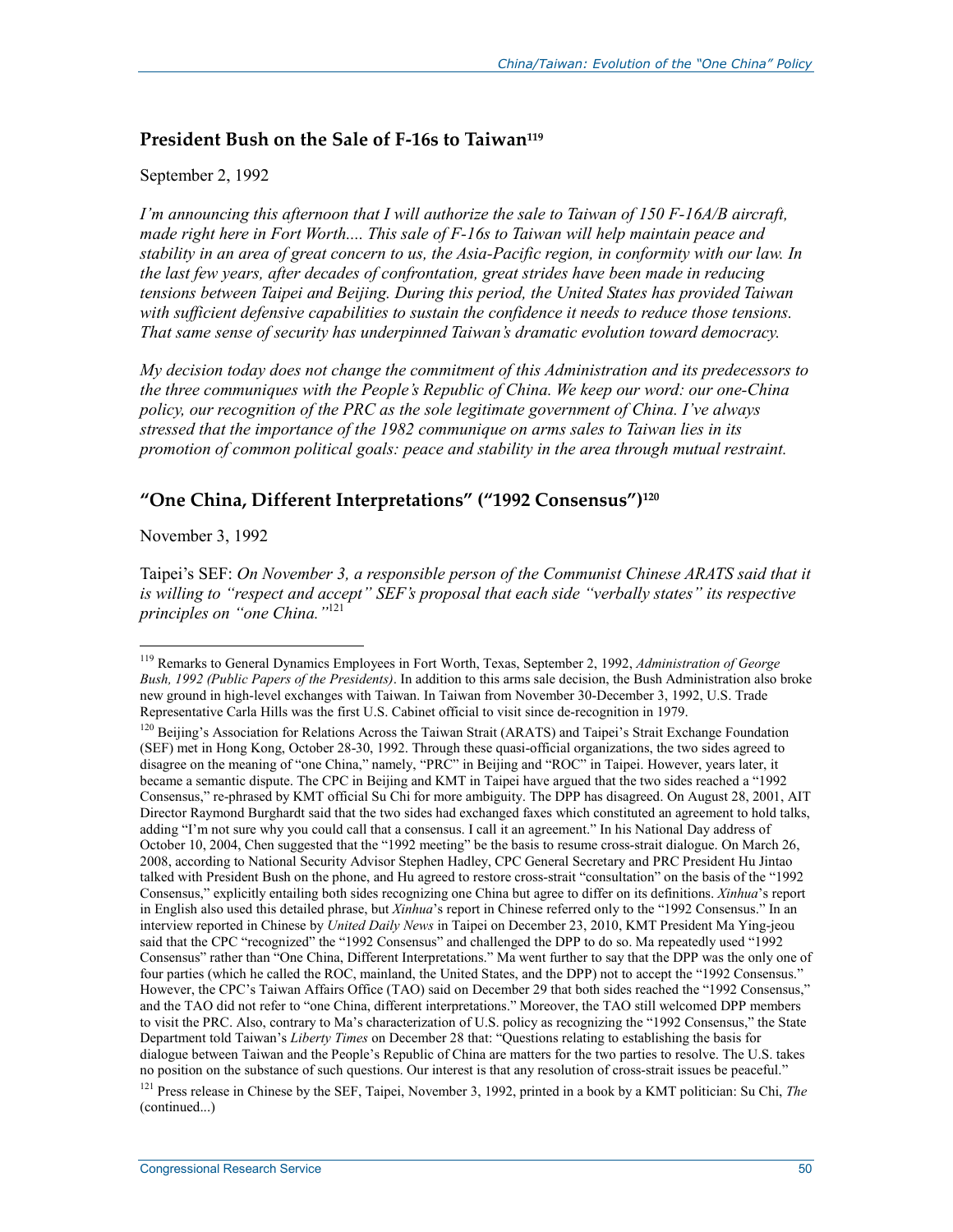Beijing's ARATS: *At this working-level consultation in Hong Kong, SEF representatives suggested that each side use respective verbal announcements to state the one China principle. On November 3, SEF sent a letter, formally notifying that "each side will make respective statements through verbal announcements." ARATS fully respects and accepts SEF's suggestion.*<sup>122</sup>

# **Statements During the Clinton Administration**

#### **PRC Premier Li Peng Warns Taiwan123**

March 15, 1993<sup>124</sup>

*We advocate that both sides hold talks as soon as possible on bringing hostility between the two sides of the Taiwan Strait to an end and gradually fulfilling peaceful unification.... The forces advocating Taiwan independence on and off the island have resurged in recent years. Certain international forces have also deliberately created obstacles to impede China's peaceful unification. They cannot but arouse serious concern by the Chinese Government and all the Chinese people. We are resolutely opposed to any form of two China's or one China and one Taiwan; and we will take all necessary drastic measures to stop any activities aimed at making Taiwan independent and splitting the motherland.*

<sup>(...</sup>continued)

*Historical Record of the Consensus of "One China, Different Interpretations"* (Taipei: National Policy Foundation, 2002). Also in "Strait Group Agrees to State Positions 'Orally'," *Central News Agency*, Taipei, November 18, 1992.

<sup>&</sup>lt;sup>122</sup> *Renmin Ribao [People's Daily]*, Beijing, November 6, 1992. ARATS sent a letter to the SEF on November 16, 1992, reiterating this agreement. The letter also stated that "both sides of the strait support the one China principle and seek national unification. However, negotiations on routine matters across the strait do not involve the political meaning of 'one China'." The letter in Chinese is printed in a book by a KMT politician: Su Chi, *The Historical Record of the Consensus of "One China, Different Interpretations"* (Taipei: National Policy Foundation, a KMT think tank, 2002). Also reported in *Renmin Ribao*, November 21, 1992.

<sup>&</sup>lt;sup>123</sup> PRC Premier Li Peng, Government Work Report to the First Session of the  $8<sup>th</sup>$  National People's Congress, Beijing, *Central Television Program*, March 15, 1993; translated in *FBIS*, March 15, 1993. According to analysis by *FBIS Trends* (March 31, 1993), by saying "both sides" (not the Communist Party and the Nationalist Party), Li changed the formulation in his report from previous years, signaling greater PRC concern about pro-independence activities in Taiwan and urgency to hold unification talks, "as soon as possible." The analysis also noted that, when warning of "all necessary drastic measures," Li echoed the "unusually harsh language" used by General Secretary Jiang Zemin in December 1992. Also, according to the *Beijing Review* (January 4-10, 1993), Jiang warned that Beijing would take "resolute measures" to prevent Taiwan independence, while reiterating a policy of peaceful unification.

<sup>&</sup>lt;sup>124</sup> PRC concern apparently increased after the first fully democratic legislative election was held in Taiwan on December 19, 1992. The ruling Nationalist Party (KMT) won 96 out of 161 seats, while the Democratic Progressive Party (DPP) gained 50 seats. The DPP advocated a "Republic of Taiwan," instead of "Republic of China."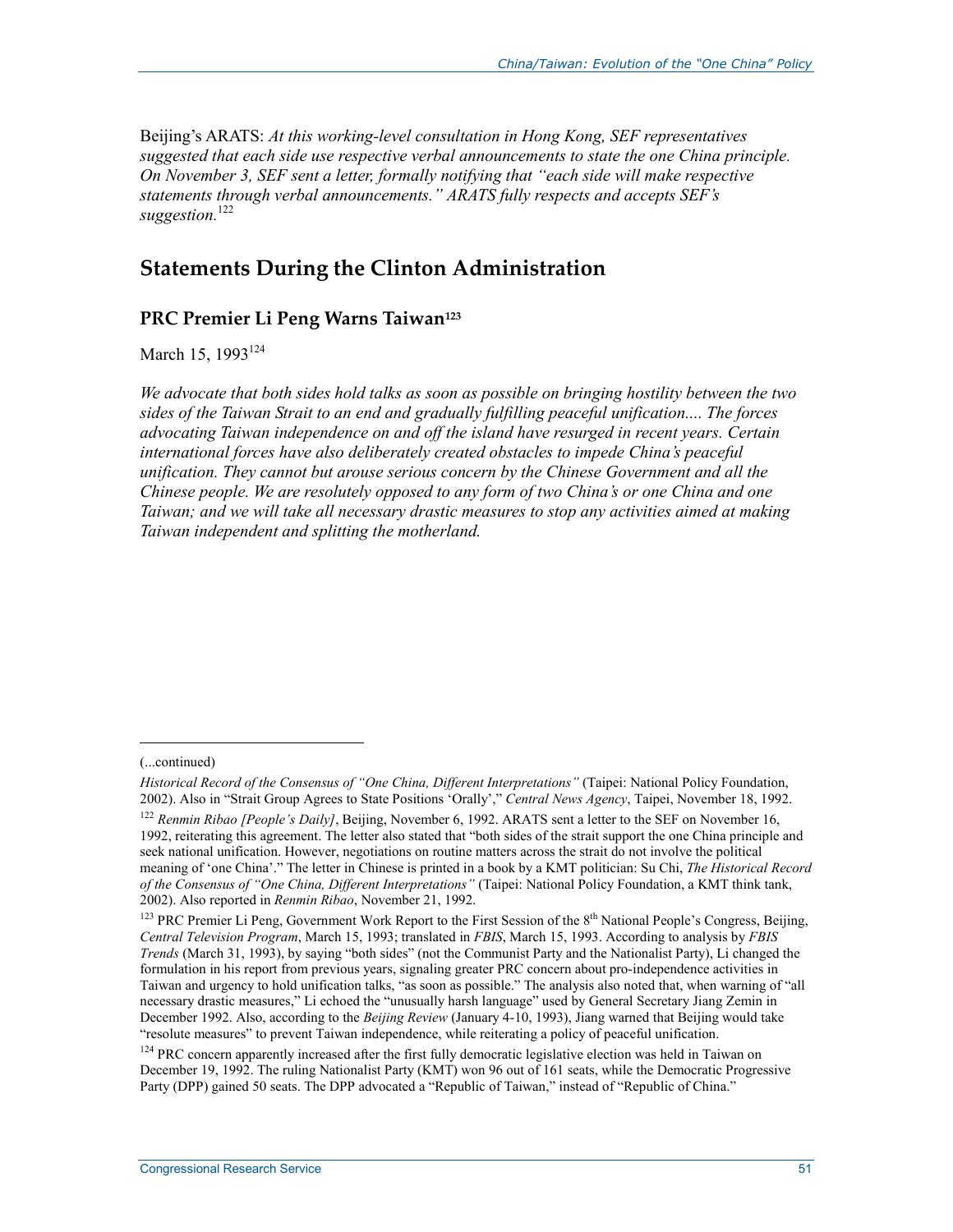# **Mainland-Taiwan "Koo-Wang" Talks (Singapore)125**

April 27-29, 1993

PRC (Wang Daohan): *There are many questions that need to be solved because contacts between the two sides of the strait began only after a separation of more than 40 years. We have said repeatedly that as long as both sides sit down to talk, we can discuss any question. Proper methods for solving problems will be found as long as the two organizations observe the spirit of mutual respect, consult on equal footing, seek truth from facts, and seek common ground while reserving differences.*<sup>126</sup>

Taiwan (Koo Chen-fu): *There exist not only the same geographical, historical, and cultural origins between the two sides, but also a "blood is thicker than water" sentiment shared by our people. President Lee Teng-hui's proclamation that: "Taiwan's relationship with the entire Chinese people cannot be severed" could not have said it more clearly.*<sup>127</sup>

Taiwan: *The subjects discussed in the Koo-Wang Talks were planned by the government in accord with the goals of the short-term phase in the Guidelines for National Unification.... The Koo-Wang Talks were obviously in no way political.... During the talks, SEF delegates steadfastly upheld the principle of parity in such matters as meeting procedures, conference site, seating, as*  well as the topics and scope of discussion. This made it impossible for the other side to slight the *fact that the ROC is an equal political entity.*<sup>128</sup>

<sup>&</sup>lt;sup>125</sup> The PRC and Taiwan held their first quasi-official talks and signed their first agreements since 1949. The PRC's Association for Relations Across the Taiwan Strait (ARATS) and Taiwan's Straits Exchange Foundation (SEF) met in Singapore and agreed to institutionalize contacts. ARATS Chairman Wang Daohan and SEF Chairman Koo Chen-fu agreed that the talks were not political, but were non-governmental, economic, practical, and functional.

<sup>126</sup> *Xinhua (New China News Agency)*, Beijing, April 27, 1993, translated in FBIS, April 27, 1993.

<sup>&</sup>lt;sup>127</sup> Dr. Koo's Arrival Address at Singapore Airport, April 26, 1993, "A Resume of the Koo-Wang Talks," Straits Exchange Foundation, December 1993.

<sup>&</sup>lt;sup>128</sup> Mainland Affairs Council, ROC, "Our Views on the Koo-Wang Talks," May 1993.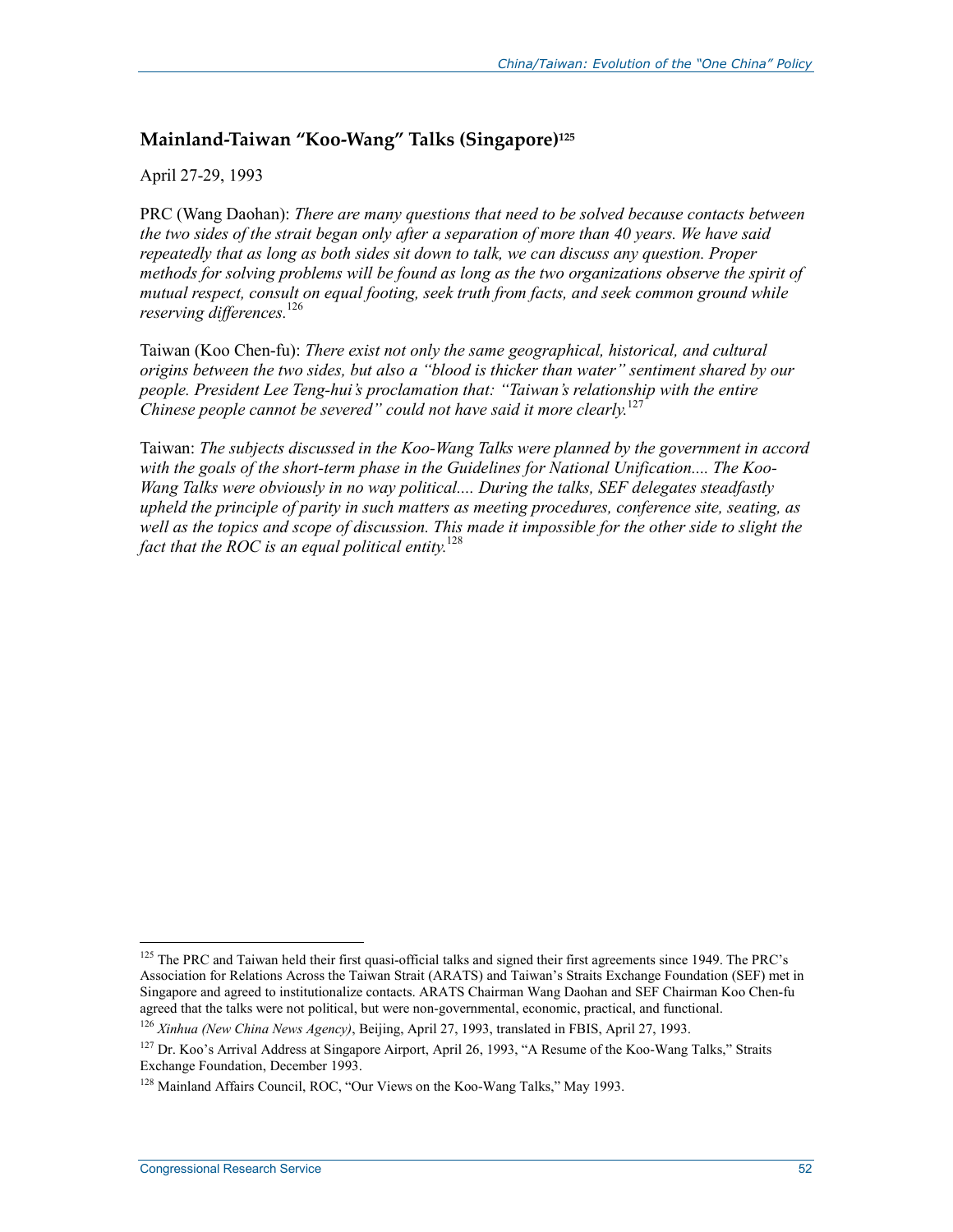# **ROC (Taiwan)'s Bid to Gain Parallel Representation at the U.N.129**

### August-September 1993<sup>130</sup>

*[In 1991], we accepted the fact that the nation was divided and that, prior to the unification of China, the political authority of both the ROC government and the Chinese communists exist. Both the ROC government and the Chinese communists exercise political authority in the areas under their de facto control. Each is entitled to represent the residents of the territory under its de facto control and to participate in the activities of the international community.... It is now the fixed policy and goal of the government and the opposition parties in the ROC to participate in the United Nations....*

# PRC's White Paper on Taiwan and on Military Option<sup>131</sup>

#### August 31, 1993

1

*There is only one China in the world, Taiwan is an inalienable part of China, and the seat of China's central government is in Beijing. This is a universally recognized fact as well as the premise for a peaceful settlement of the Taiwan question. The Chinese government is firmly against any words or deeds designed to split China's sovereignty and territorial integrity. It opposes "two Chinas," "one China, one Taiwan," "one country, two governments," or any attempt or act that could lead to "independence of Taiwan." The Chinese people on both sides of the strait all believe that there is only one China and espouse national unification. Taiwan's status as an inalienable part of China has been determined and cannot be changed. "Selfdetermination" for Taiwan is out of the question.* 

*Peaceful unification is a set policy of the Chinese Government. However, any sovereign state is entitled to use any means it deems necessary, including military ones, to uphold its sovereignty and territorial integrity. The Chinese Government is under no obligation to undertake any commitment to any foreign power or people intending to split China as to what means it might use to handle its own domestic affairs.* 

<sup>&</sup>lt;sup>129</sup> Jason Hu, Director of the ROC's Government Information Office, "The Case For Taipei's U.N. Representation," speech at the Atlantic Council on September 17, 1993. Hu said that Taiwan's bid was submitted in a letter sent by seven South American countries to the U.N. Secretary General on August 6, 1993. He said that the bid was flexible on the name to use at the U.N. See also Fredrick F. Chien (ROC Foreign Minister), "UN Should Welcome Taiwan," *Far Eastern Economic Review,* August 5, 1993; "Divided China in the United Nations: Time for Parallel Representation" (advertisement), *New York Times*, September 17, 1993; and "Republic of China on Taiwan Observes 82<sup>nd</sup> Anniversary: New Goals Include Participation in the United Nations" (advertisement), *Washington Post*, October 7, 1993.

<sup>130</sup> On April 27-29, 1993, the landmark "Koo-Wang talks" had been held in Singapore between Koo Chen-fu (chairman of Taiwan's Strait Exchange Foundation (SEF)) and Wang Daohan (chairman of the PRC's Association for Relations Across the Taiwan Strait (ARATS)), the first meeting between quasi-officials in cross-strait dialogue. Later in 1993, according to Mann (p. 290), the State Department drafted a policy review to restore high-level dialogue with Beijing and submitted it to the White House in July 1993. As part of renewed engagement with China, President Bill Clinton invited PRC President Jiang Zemin to attend the first "summit" of leaders in the Asia Pacific Economic Cooperation (APEC) forum in Seattle, WA, in November 1993. The *Far Eastern Economic Review* (October 7, 1993) reported that Taipei was concerned that Washington agreed with Beijing that Taiwan, despite its status in APEC equal to other members, would not be represented by Lee Teng-hui, but by Vincent Siew, head of economic planning.

<sup>131 &</sup>quot;The Taiwan Question and the Unification of China," *Xinhua [New China News Agency]*, August 31, 1993.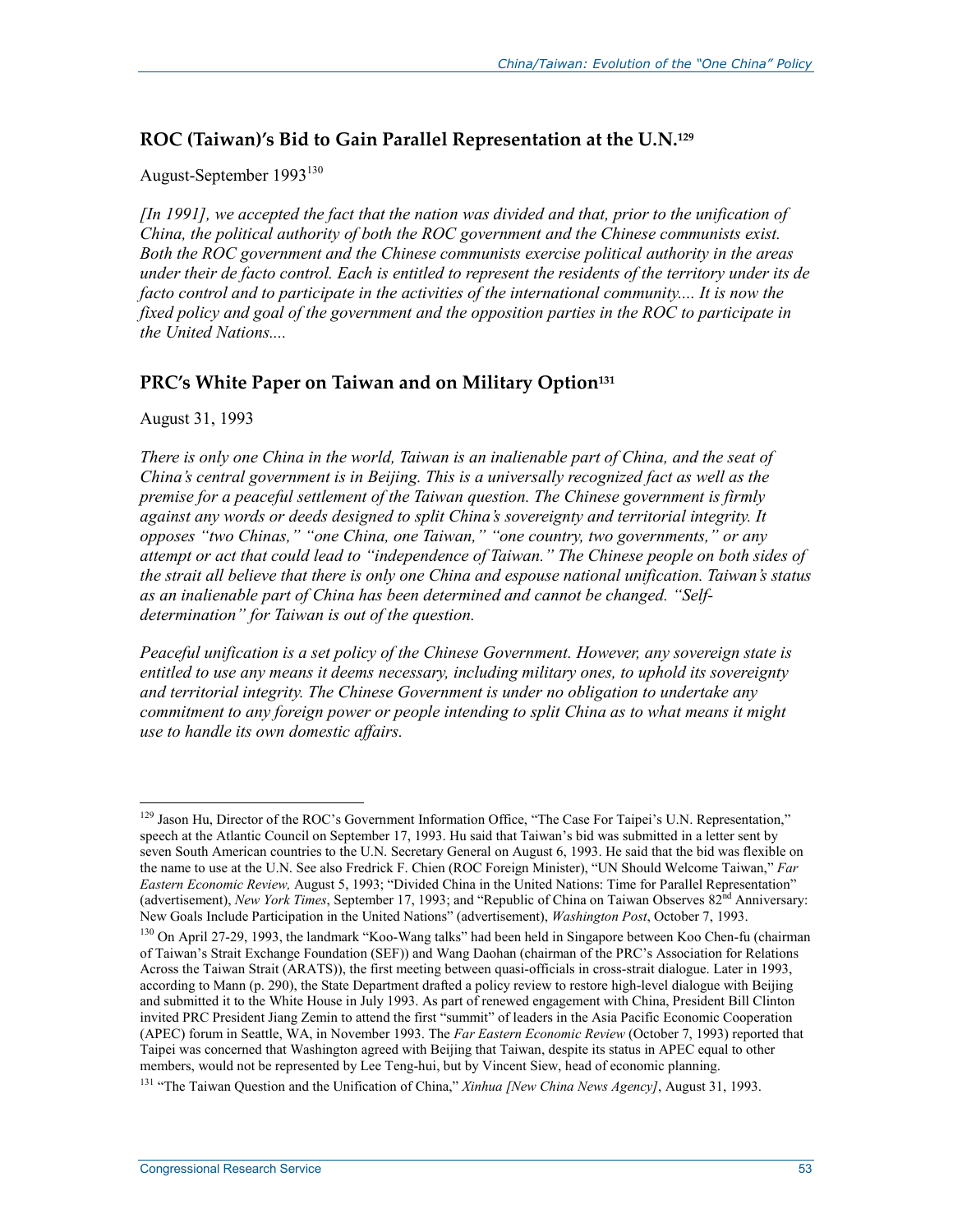*It should be pointed out that the Taiwan question is purely an internal affair of China and bears no analogy to the cases of Germany and Korea which were brought about as a result of international accords at the end of the Second World War.*

# **Taiwan's White Paper on Cross-Strait Relations132**

#### July 5, 1994

*It is an incontrovertible historical fact that the ROC has always been an independent sovereign state in the international community since its founding in 1912. However, relations between the two sides of the Taiwan Strait are not those between two separate countries, neither are they purely domestic in nature. In order to ensure that cross-strait relations develop toward benign interaction, the ROC government has formulated the concept of a "political entity" to serve as the basis of interaction between the two sides. The term "political entity" has extensive meaning, it can refer to a country, a government, or a political organization. At the current stage of cross-Strait interaction, only when we set aside the "sovereignty dispute" will we untie the knots that have bound us for more than the past 40 years and progress smoothly toward unification....* 

*The ROC Government is firm in its advocacy of "one China" and is opposed to "two Chinas" or "one China, one Taiwan." But at the same time, given that division and divided rule on the two sides of the Taiwan Strait is a long-standing political fact, the ROC Government also holds that the two sides should be fully aware that each has jurisdiction over its respective territory and that they should coexist as two legal entities in the international arena. As for their relationship with each other, it is that of two separate areas of one China and is therefore "domestic" or "Chinese" in nature....* 

*The ROC Government takes "one China, two equal political entities" as the structure for handling cross-strait relations and hopes that cross-strait relations will develop in the direction of being peaceful, pragmatic, and sensible. .. The CPC [Communist Party of China] should dismiss any misgivings it has concerning the ROC Government's determination to achieve unification. What the CPC authorities should give urgent consideration to is how, given the fact that the country is divided under two separate governments, we can actively create favorable conditions for unification and gradually bring the two different "political entities" together to form "one China." ... At the same time, the Chinese people cannot strive for unification just for the sake of unification; instead, unification should be realized under a reasonable and benign political, economic, and social system and way of living. Therefore, we hold that the two sides of the strait should go all out to build a democratic, free, equally wealthy, and united China....* 

<sup>&</sup>lt;sup>132</sup> Mainland Affairs Council, Executive Yuan (Cabinet), Republic of China, "Explanation of Relations Across the Taiwan Strait," July 5, 1994, translated in *FBIS*, July 11, 1994.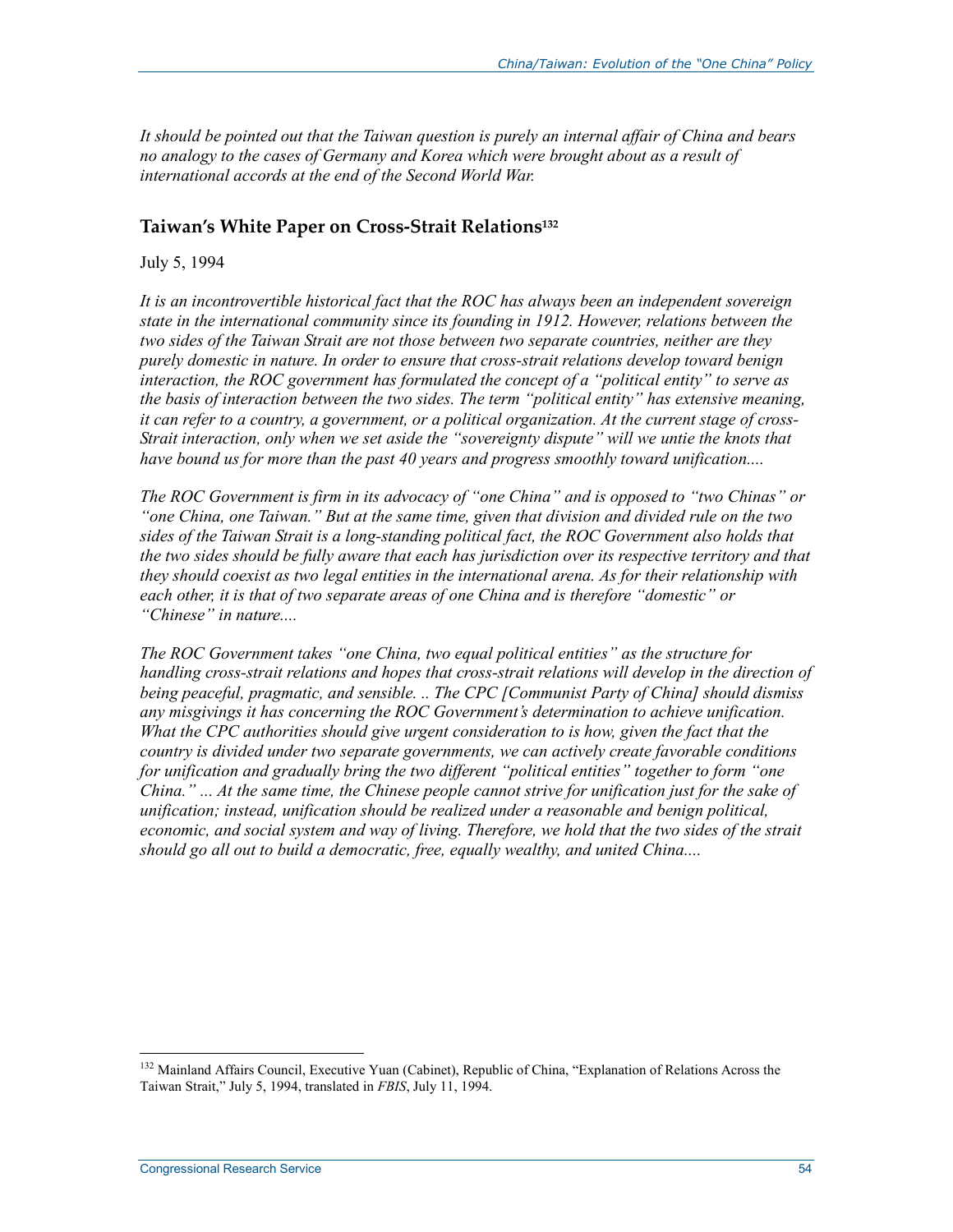### **Washington's 1994 Taiwan Policy Review133**

### September 7, 1994<sup>134</sup>

1

*U.S. policy toward Taiwan is governed, of course, by the Taiwan Relations Act of 1979. Three communiques with the People's Republic of China (the Shanghai Communique of 1972, the Normalization Communique of 1979, and the Joint Communique of 1982) also constitute part of the foundation. In the joint communique shifting diplomatic relations to the PRC 15 years ago, the United States recognized "the Government of the People's Republic of China as the sole legal Government of China." The document further states that "Within this context, the people of the United States will maintain cultural, commercial, and other unofficial relations with the people of Taiwan." The United States also acknowledged "the Chinese position that there is but one China and Taiwan is part of China." These formulations were repeated in the 1982 communique. Since 1978, each Administration has reaffirmed this policy.* 

*The policy has been essential in maintaining peace, stability, and economic development on both sides of the Taiwan Strait and throughout the region.... We have made absolutely clear our expectation that cross-strait relations will evolve in a peaceful manner. We neither interfere in nor mediate this process. But we welcome any evolution in relations between Taipei and Beijing that is mutually agreed upon and peacefully reached....* 

In the end, it is only the two parties themselves, Taiwan and the PRC, that will be able to resolve *the issues between them. In this regard, the United States applauds the continuing progress in cross-strait dialogue....* 

<sup>134</sup> The review came after Congress passed and the President signed (on April 30, 1994) the Foreign Relations Authorization Act for FY1994 and FY1995 (P.L. 103-236) which directed the State Department to register foreignborn Taiwanese-Americans as U.S. citizens born in Taiwan (rather than China); called for the President to send Cabinet-level officials to Taiwan and to show clear U.S. support for Taiwan in bilateral and multilateral relationships; and declared that §3 of the TRA (on arms sales) takes primacy over statements of U.S. policy (the 1982 communique). In addition, in May 1994, the State Department had allowed Taiwan President Lee Teng-hui to make a refueling stop and rest in an airport in Hawaii but denied him a visa to enter the United States. In response, the Senate, from July to October, passed amendments introduced by Senator Brown to ensure that Taiwan's President can enter the United States on certain occasions. Two amendments (for S. 2182 and H.R. 4606) that passed were not retained, but the amendment to the Immigration and Nationality Technical Corrections Act of 1994 was enacted. Upon signing the bill into law (P.L. 103-416) on October 25, 1994, President Clinton, nonetheless, said that he would construe §221 as expressing Congress's view. Also, on October 5, 1994, the Senate passed S.Res. 270 (Murkowski) calling for further steps, beyond those in the Taiwan Policy Review, to upgrade the relationship with the "Republic of China on Taiwan." For a Taiwanese-American critique of the review, see the *Taiwan Communique*, issue 63, November 1994.

<sup>&</sup>lt;sup>133</sup> Announced on September 7, 1994, and described in the Clinton Administration's only public statement on the Taiwan Policy Review, which was given by Assistant Secretary of State for East Asian and Pacific Affairs Winston Lord, "Taiwan Policy Review," testimony before a hearing of the Senate Foreign Relations Committee, September 27, 1994 (in *U.S. Department of State Dispatch*, October 17, 1994). Lord noted that "the lengthy, detailed inter-agency policy review that we have conducted is the first of its kind launched by any Administration of either political party since we shifted recognition to Beijing in 1979." While opposing legislation to specifically allow visits by top leaders of Taiwan, the Administration decided to send high-level economic and technical officials to visit Taiwan, establish a sub-cabinet level economic dialogue with Taiwan, allow Taiwan's office in the United States to change its name to Taipei Economic and Cultural Representative Office (TECRO), and support Taiwan's membership in international organizations where statehood is not a requirement and Taiwan's voice to be heard in organizations where its membership is not allowed. On September 25, 2014, on Capitol Hill, at an event to mark the  $20<sup>th</sup>$  anniversary of the policy review (sponsored by Project 2049 Institute), Robert Suettinger (who was at the NSC) and Winston Lord recounted that the review took an extended time of one year, resulted in the President's Action Memorandum, and was briefed to the PRC and Taiwan on September 7, 1994. Both Taipei and Beijing protested to Washington.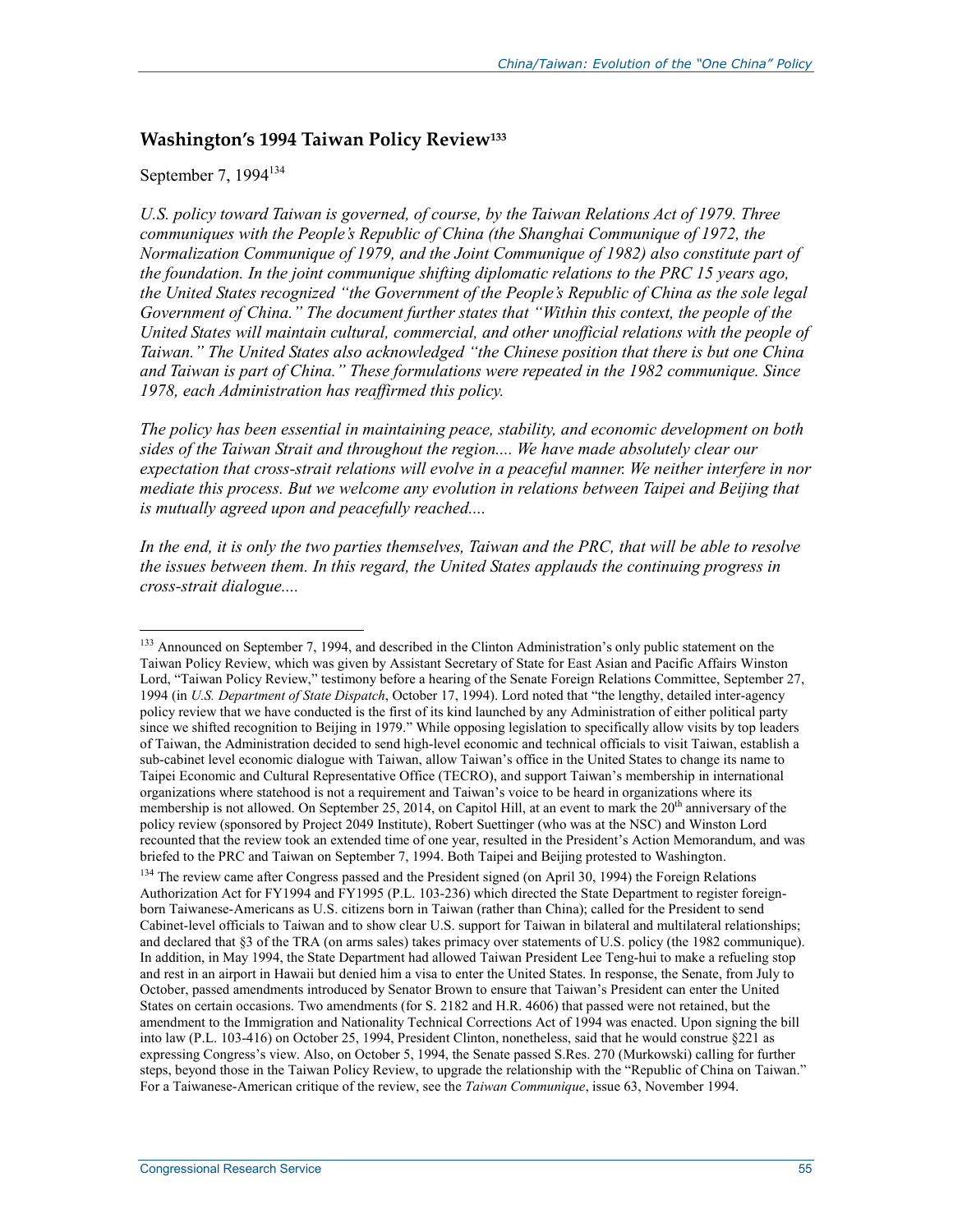We will continue to provide material and training to Taiwan to enable it to maintain a sufficient *self-defense capability, as mandated by the Taiwan Relations Act....* 

*Within this framework, the President has decided to enhance our unofficial ties with Taiwan.... the Administration strongly opposes Congressional attempts to legislate visits by top leaders of the "Republic of China" to the U.S....* 

*Recognizing Taiwan's important role in transnational issues, we will support its membership in organizations where statehood is not a prerequisite, and will support opportunities for Taiwan's voice to be heard in organizations where its membership is not possible.* 

*We do not seek and cannot impose a resolution of differences between Taiwan and the People's Republic of China. Nor should we permit one to manipulate us against the other.*

### **PRC President Jiang Zemin's "Eight Points"135**

January 30, 1995

- *1. We must firmly oppose any words or actions aimed at creating an "independent Taiwan" and the propositions "split the country and rule under separate regimes," two Chinas over a certain period of time," etc., which are in contravention of the principle of one China.*
- *2. We do not challenge the development of non-governmental economic and cultural ties by Taiwan with other countries.... However, we oppose Taiwan's activities in "expanding its living space internationally," which are aimed at creating "two Chinas" or "one China, one Taiwan." ...*
- *3. It has been our consistent stand to hold negotiations with the Taiwan authorities on the peaceful unification of the motherland.... I suggest that, as the first step, negotiations should be held and an agreement reached on officially ending the state of hostility between the two sides in accordance with the principle that there is only one China....*
- *4. We should strive for the peaceful unification of the motherland, since Chinese should not fight fellow Chinese. Our not undertaking to give up the use of force is not directed against our compatriots in Taiwan but against the schemes of foreign forces to interfere with China's unification and to bring about the "independence of Taiwan." ...*
- *5. Great efforts should be made to expand the economic exchanges and cooperation between the two sides of the Taiwan Strait...*
- *6. People on both sides of the Taiwan Strait should inherit and carry forward the fine traditions of Chinese culture.*

<sup>&</sup>lt;sup>135</sup> Jiang Zemin, "Continue to Promote the Unification of the Motherland," January 30, 1995. As part of the context of his speech, Jiang looked to the 100<sup>th</sup> anniversary of the Treaty of Shimonoseki, signed between China and Japan on April 17, 1895, which ceded Taiwan to Japan as a colony until the end of World War Two. Jiang also cited the transfer of control to the PRC of Hong Kong in 1997 and Macau in 1999, and said that "now it is high time to accomplish the unification of the motherland."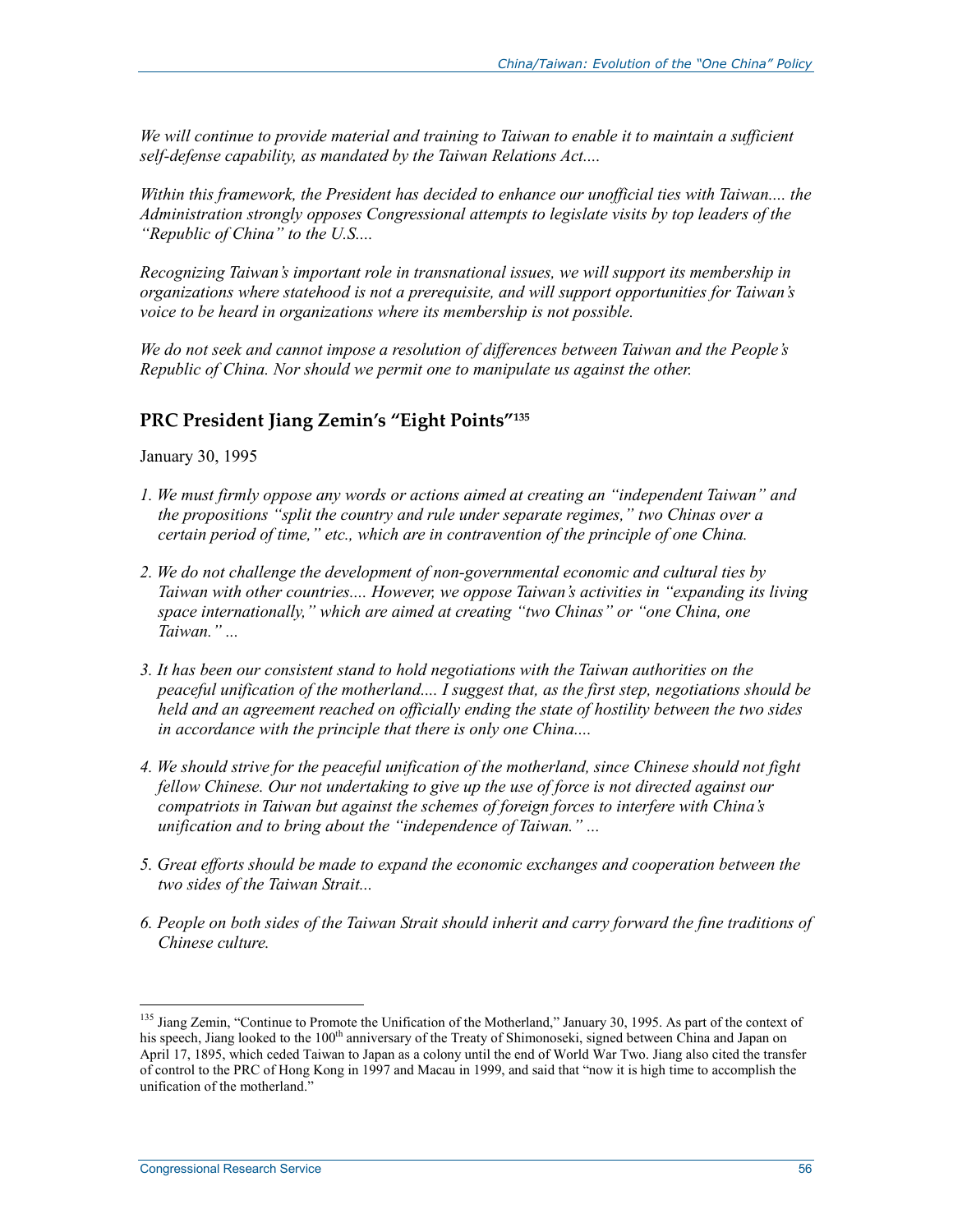- *7. The 21 million compatriots in Taiwan, whether born there or in other provinces, are all Chinese... We also hope that all political parties in Taiwan will adopt a sensible, forwardlooking, and constructive attitude and promote the expansion of relations between the two sides....*
- *8. Leaders of Taiwan authorities are welcome to pay visits in appropriate capacities. We are also ready to accept invitations from the Taiwan side to visit Taiwan.... The affairs of the Chinese people should be handled by ourselves, something that does not take an international occasion to accomplish....*

# **Taiwan President Lee Teng-hui's "Six Point" Response136**

April 8, 1995

*1. The fact that the Chinese mainland and Taiwan have been ruled by two political entities in no way subordinate to each other had led to a state of division between the two sides and separate governmental jurisdictions, hence, the issue of national unification.... Only by facing up to this reality can both sides build greater consensus on the "one China" issue and at the earliest possible date.* 

*2. In Taiwan, we have long taken upon ourselves the responsibility for safeguarding and furthering traditional Chinese culture, and advocate that culture be the basis for exchanges between both sides to help promote the nationalistic sentiment for living together in prosperity and to foster a strong sense of brotherliness....* 

*3. We will continue to assist the mainland in developing its economy and upgrading the living standards of its people based upon our existing investments and trade relations. As for trade and transportation links with the mainland, the agencies concerned have to make in-depth evaluations as well as careful plans since these are very complicated issues....* 

*4. I have indicated on several occasions that if leaders on both sides could meet with each other on international occasions in a natural manner, this would alleviate the political confrontation between both sides and foster a harmonious atmosphere for developing future relations.... It is our firm belief that the more international organizations both sides join on an equal footing, the more favorable the environment will become for the growth of bilateral relations and for the process of peaceful unification....* 

*5. We believe the mainland authorities should demonstrate their goodwill by publicly renouncing the use of force and refrain from making any military move that might arouse anxiety or suspicion on this side of the Taiwan Strait, thus paving the way for formal negotiations between both sides to put an end to the state of hostility....* 

*6. Hong Kong and Macau are integral parts of the Chinese nation ... Post-1997 Hong Kong and post-1999 Macau are naturally a matter of great concern to us. In this regard, the ROC government has reiterated its determination to maintain normal contact with Hong Kong and Macau, further participate in affairs related to Hong Kong and Macau, and provide better services to our compatriots there....*

<sup>&</sup>lt;u>.</u> <sup>136</sup> Lee Teng-hui, "Address to the National Unification Council," April 8, 1995.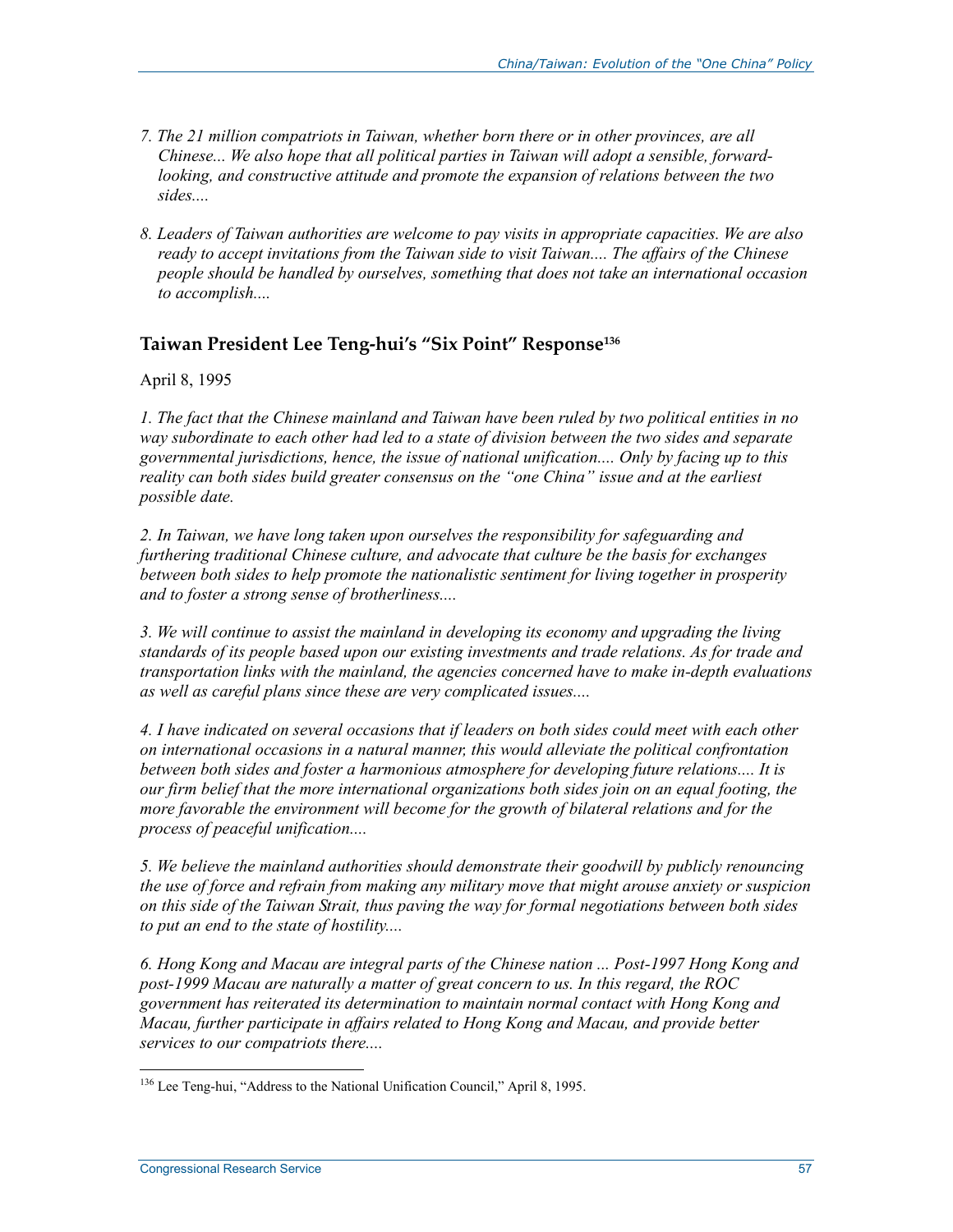# **U.S. Visa For Lee Teng-hui's Private Visit to Cornell University137**

### May 22, 1995

*President Clinton has decided to permit Lee Teng-hui to make a private visit to the United States in June for the express purpose of participating in an alumni reunion event at Cornell University,*  as a distinguished alumnus. The action follows a revision of Administration guidelines to permit *occasional private visits by senior leaders of Taiwan, including President Lee.* 

*President Lee will visit the U.S. in a strictly private capacity and will not undertake any official activities. It is important to reiterate that this is not an official visit. The granting of a visa in this case is consistent with U.S. policy of maintaining only unofficial relations with Taiwan. It does not convey any change in our relations with or policies towards the People's Republic of China,*  with which we maintain official relations and recognize as the sole legal government of China.

*We will continue to abide by the three communiques that form the basis of our relations with China. The United States also acknowledges the Chinese position that there is but one China, and Taiwan is a part of China....*

### **Clinton's Secret Letter to Jiang Zemin and "Three Noes"138**

August 1995

<u>.</u>

At a meeting in Brunei in August 1995, Secretary of State Warren Christopher reportedly delivered a letter from President Clinton to Chinese President Jiang Zemin. In the letter, which has not been made public, Clinton is said to have assured Jiang that the United States would (1) "oppose" Taiwan independence; (2) would not support "two Chinas," or one China and one Taiwan; and (3) would not support Taiwan's admission to the United Nations.

<sup>&</sup>lt;sup>137</sup> Department of State's announcement by spokesperson, Nicholas Burns, May 22, 1995. Congress's view was an important factor acknowledged by the Administration in its reversal of policy to grant the visa. Congress had overwhelmingly passed the bipartisan H.Con.Res. 53 expressing the sense of Congress that the President should promptly welcome a visit by Lee Teng-hui to his alma mater, Cornell University, and a transit stop in Anchorage, Alaska, to attend a conference. The House passed the resolution by 396-0 on May 2, and the Senate passed it by 97-1 on May 9, 1995. Some analysts believe that another factor was the contrast posed by the Administration's March 1995 decision to grant visits to Gerry Adams (leader of Sinn Fein, the political wing of the Irish Republican Army (IRA)), to the United States, including meetings with Clinton in the White House—despite objections from London.

<sup>&</sup>lt;sup>138</sup> Garver, p. 79; Mann, p. 330. These promises apparently formed the basis for the Administration's later public statements issued in 1997 and 1998, including one by President Clinton in China, that became known as the "Three Noes." However, "opposing" Taiwan independence was changed to a more neutral stance of "not supporting" it. Clinton's letter was sent after the People's Liberation Army (PLA) launched its first test-firing of M-9 short-range ballistic missiles toward Taiwan in July 1995, as part of the PRC's reaction to Lee Teng-hui's visit to Cornell University in June 1995.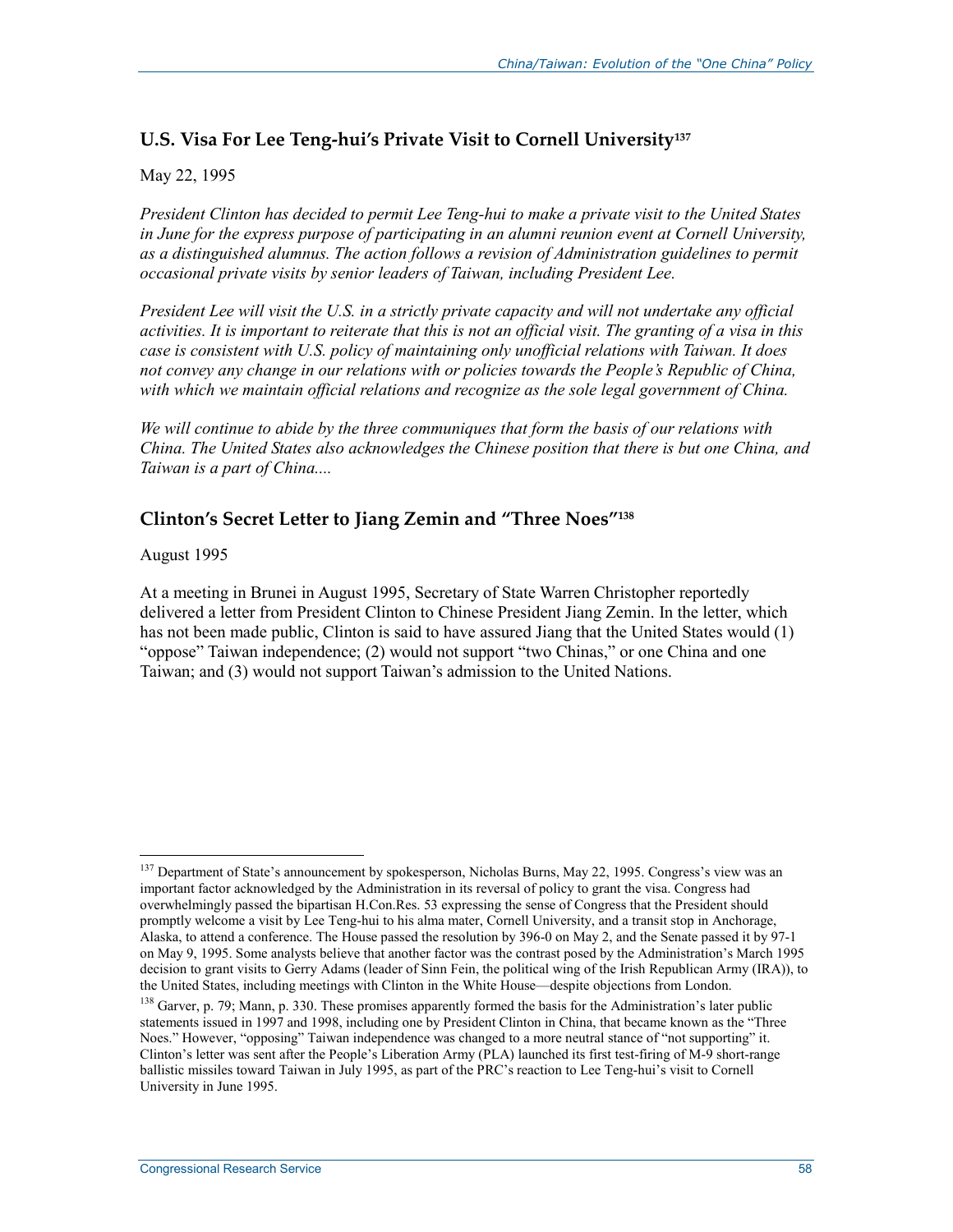### **U.S. State Department and 1995-1996 Taiwan Strait Crisis139**

#### March 14, 1996

*Our fundamental interest on the Taiwan question is that peace and stability be maintained and that the PRC and Taiwan work out their differences peacefully. At the same time, we will strictly avoid interfering as the two sides pursue peaceful resolution of differences.* 

*The Taiwan Relations Act (TRA) of 1979 forms the legal basis of U.S. policy regarding the security of Taiwan.... However serious, the present situation does not constitute a threat to Taiwan of the magnitude contemplated by the drafters of the Taiwan Relations Act. The PRC pressure against Taiwan to date does not add up to a "threat to the security or the social or economic system" of Taiwan.... We will continue to work closely with you, and if warranted by circumstances, we will act under Section 3(c) of the TRA, in close consultation with the Congress.* 

*Overall U.S. China policy, including the Taiwan question, is expressed in the three joint communiques with the PRC as follows:* 

- *—The United States recognizes the Government of the PRC as "the sole legal Government of China."*
- *—The U.S. acknowledges the Chinese position that "there is but one China and Taiwan is part of China." In 1982, the U.S. assured the PRC that it has no intention of pursuing a policy of "two Chinas" or "one China, one Taiwan."*
- *—Within this context, the people of the U.S. will maintain cultural, commercial, and other unofficial relations with the people of Taiwan.*
- *—The U.S. has consistently held that resolution of the Taiwan issue is a matter to be worked out peacefully by the Chinese themselves.*

# **President Clinton's Meeting with Japanese Prime Minister140**

April 17, 1996

<u>.</u>

Clinton: *Yes, we discussed Taiwan and China extensively, as well as the recent tension in the strait. It is obvious that our partnership is designed to try to preserve the peace for all peoples in* 

<sup>&</sup>lt;sup>139</sup> Assistant Secretary of State for East Asian and Pacific Affairs Winston Lord, Testimony before the House International Relations Subcommittee on Asia and the Pacific, hearing on "Crisis in the Taiwan Strait: Implications for U.S. Foreign Policy," March 14, 1996. The PRC followed its July 1995 missile test-firings with more military exercises and additional missile test-firings in March 1996—to intimidate voters in Taiwan on the eve of their first democratic presidential election. After introduction of H.Con.Res. 148 on March 7, 1996, the Clinton Administration announced on March 10 and 11 the decisions to deploy two carrier battle groups east of Taiwan to underscore the American commitment to regional peace and stability. However, the Administration did not agree with Congress on the need to formally consult with Congress on the U.S. response to the PLA actions, under Section 3(c) of the TRA.

<sup>&</sup>lt;sup>140</sup> "The President's News Conference with Prime Minister Ryutaro Hashimoto of Japan in Tokyo," April 17, 1996, *Public Papers of United States Presidents, William Clinton*. The two leaders issued a Joint Declaration on Security to strengthen the alliance.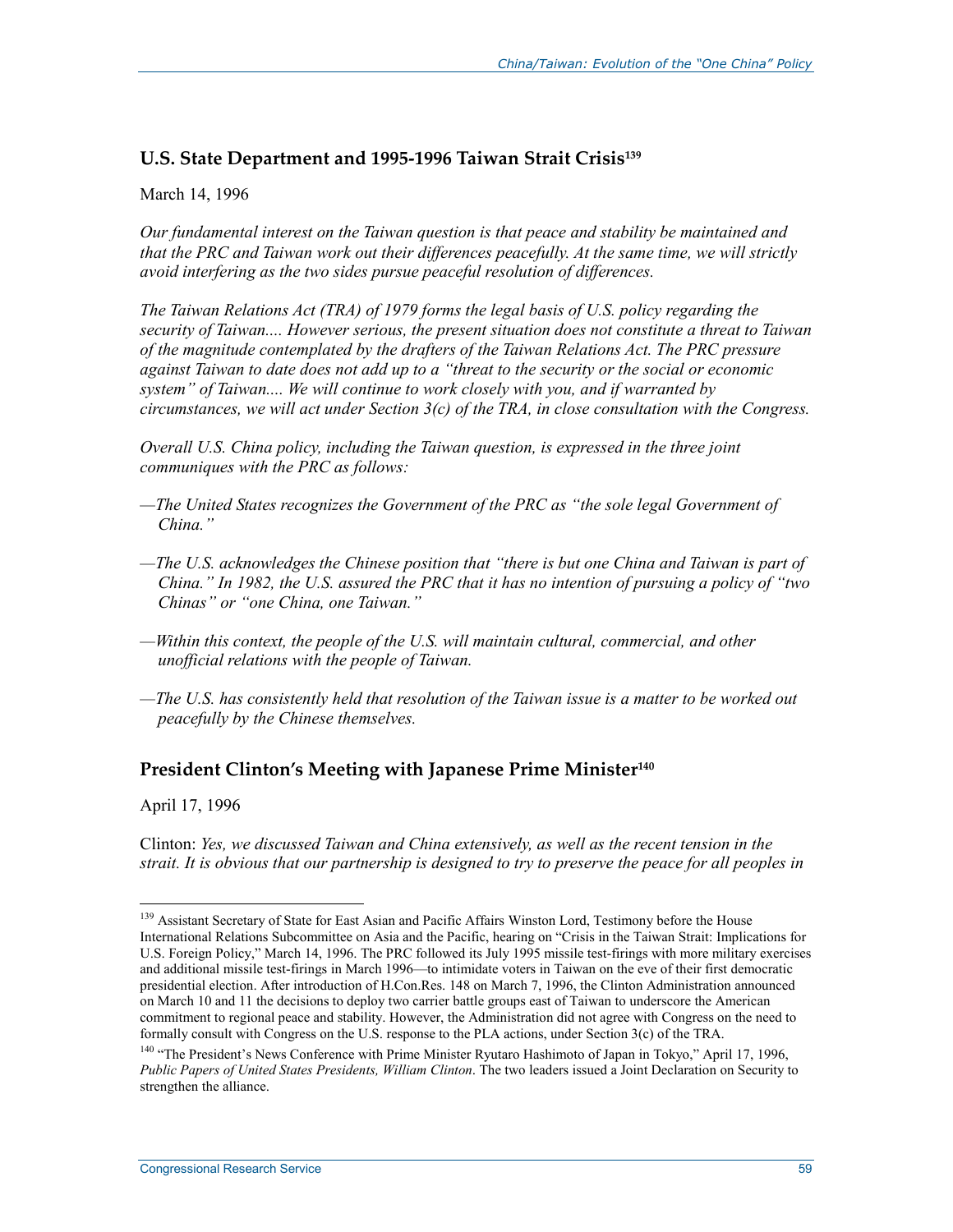*this region. And I believe that I can say we both agree that, while the United States clearly observes the so-called one China policy, we also observe the other aspects of the agreement we made many years ago, which include a commitment on the part of both parties to resolve all their differences in a peaceable manner. And we have encouraged them to pursue that. Therefore, we were concerned about those actions in the Taiwan Strait.*

# **Secretary of State Christopher on Relations with China141**

May 17, 1996

*Since 1972, the foundation for deepening engagement between our nations has been the "one China" policy that is embodied in the three joint communiques between the United States and the People's Republic of China....* 

*The United States strongly believes that resolution of the issues between the PRC and Taiwan must be peaceful. We were gravely concerned when China's military exercises two months ago raised tensions in the Taiwan Strait. Our deployment of naval forces to the region was meant to avert any dangerous miscalculations. We are encouraged that both sides have now taken steps to reduce tensions.* 

*On the eve of the inauguration next Monday of Taiwan's first democratically elected President, it*  is timely to reflect on the enduring value of our "one China" policy for both the PRC and Taiwan *and on our common interest and responsibility to uphold it. I want to tell you publicly today what we have been saying privately to the leaders in Beijing and Taipei in recent weeks.* 

*To the leadership in Beijing, we have reiterated our consistent position that the future relationship between Taiwan and the PRC must be resolved directly between them. But we have reaffirmed that we have a strong interest in the region's continued peace and stability and that our "one China" policy is predicated on the PRC's pursuit of a peaceful resolution of issues between Taipei and Beijing.* 

*To the leadership in Taiwan, we have reiterated our commitment to robust unofficial relations,*  including helping Taiwan maintain a sufficient self-defense capacity under the terms of the *Taiwan Relations Act. We have stressed that Taiwan has prospered under the "one China" policy. And we have made clear our view that as Taiwan seeks an international role, it should pursue that objective in a way that is consistent with a "one China" policy.* 

*We have emphasized to both sides the importance of avoiding provocative actions or unilateral measures that would alter the status quo or pose a threat to peaceful resolution of outstanding* 

<sup>&</sup>lt;sup>141</sup> Department of State, "American Interests and the U.S.-China Relationship," Address by Secretary of State Warren Christopher to the Asia Society, the Council on Foreign Relations, and the National Committee on U.S.-China Relations, New York, May 17, 1996. Christopher ended with a signal of President Clinton's new willingness to hold regular summits with the PRC President. Then in July 1996, National Security Advisor Anthony Lake traveled to China to pursue the "strategic dialogue." Briefing reporters on July 3, 1996, a National Security Council official said Lake was scheduled to meet Wang Daohan, chairman of the Association for Relations Across the Taiwan Strait (ARATS), in order to do "what we can there to advance the resumption and to promote the resumption of cross-strait dialogue and to reinforce our position that the differences between Taiwan and China need to be resolved peacefully." This item on Lake's agenda signaled a new, proactive U.S. stance on cross-strait relations and raised questions in Beijing and Taipei of U.S. involvement. The meeting was canceled after Lake's arrival in China.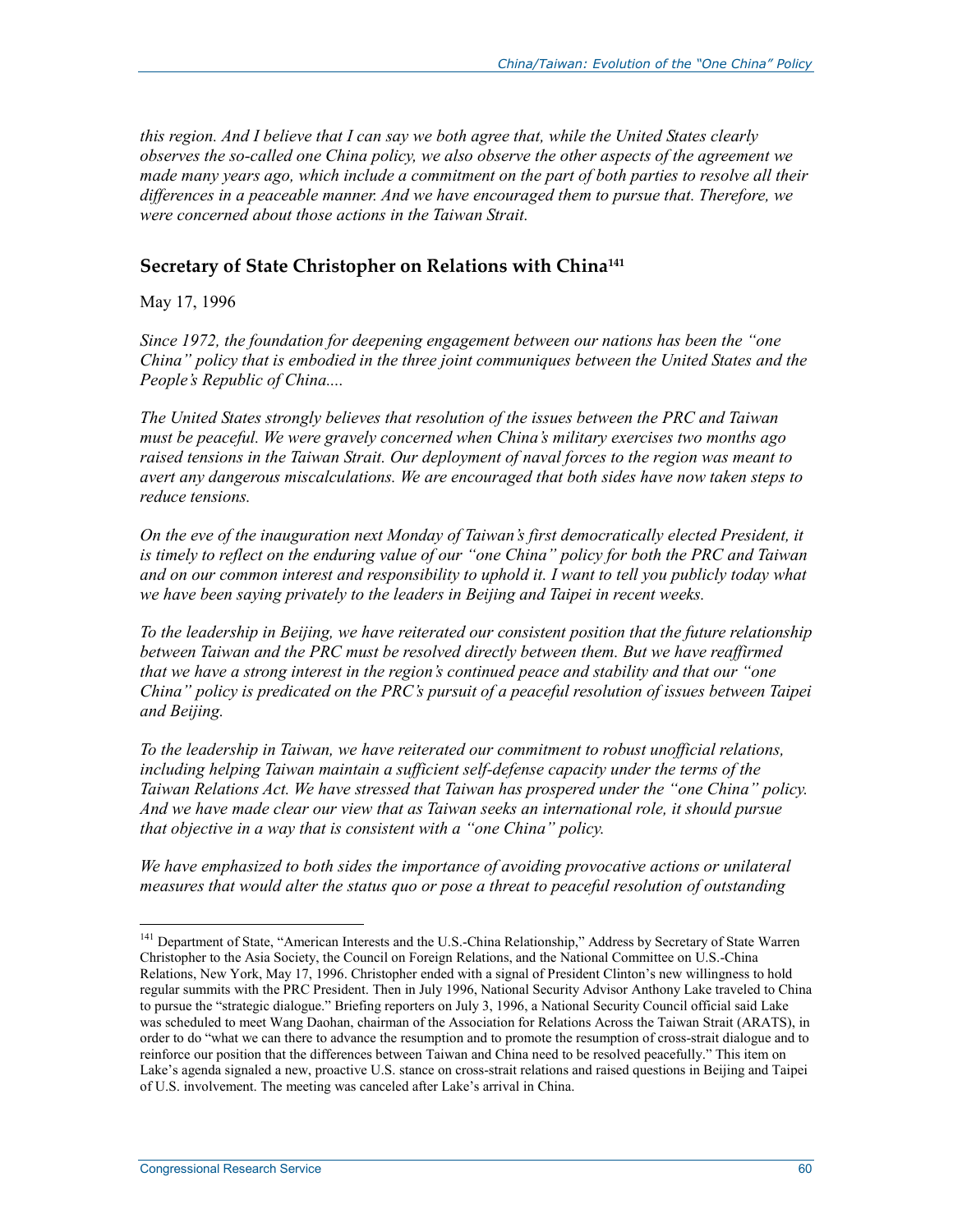*issues. And we have strongly urged both sides to resume the cross-strait dialogue that was interrupted last summer.*

### Taiwan's First Direct Presidential Election and Inaugural Address<sup>142</sup>

May 20, 1996

*The Republic of China has always been a sovereign state. Disputes across the Strait center around system and lifestyle; they have nothing to do with ethnic or cultural identity. Here in this country, it is totally unnecessary or impossible to adopt the so-called course of "Taiwan independence." For over 40 years, the two sides of the Strait have been two separate jurisdictions due to various historical factors, but it is also true that both sides pursue eventual national unification....*

### **Taiwan's Multi-Party National Development Conference143**

December 23-28, 1996

*The Republic of China has been a sovereign state since 1912. Following the establishment of the Chinese communist regime in 1949, both sides of the Taiwan Strait became co-equal political entities....* 

*The development of relations with the mainland must be based on safeguarding the survival and development of the Republic of China....* 

*The Republic of China is a sovereign state that must actively promote foreign relations and raise its profile at international activities in its pursuit of national survival and development. Taiwan is not a part of the "People's Republic of China," and the ROC government opposes dealing with the cross-strait issue through the "one country, two systems" scheme.* 

*The government should reduce the possibility of confrontation with the mainland by establishing sound mainland policies, and should actively make use of regional and global security and cooperation mechanisms to assure the security of Taiwan.* 

*At this point, ROC accession to such international bodies as the World Trade Organization, the International Monetary Fund, and the World Bank, should continue to be actively pursued.* 

<u>.</u>

<sup>142 &</sup>quot;The President [Lee Teng-hui's] Inaugural Speech (Excerpt),"May 20, 1996, printed in *Consensus Formed at the National Development Conference on Cross-Strait Relations*, Mainland Affairs Council, Executive Yuan, Republic of China, February 1997. With a tense military environment brought by China's military exercises that included missile test-firings, Lee Teng-hui won a landslide victory of 54 percent of the votes in Taiwan's first democratic presidential election on March 23, 1996. Pro-independence candidate Peng Ming-min received 21 percent, and pro-unification Lin Yang-kang won 15 percent of the votes.

<sup>&</sup>lt;sup>143</sup> Consensus Formed at the National Development Conference on Cross-Strait Relations, Mainland Affairs Council, Executive Yuan, Republic of China, February 1997. Called by President Lee Teng-hui in his inaugural speech in May 1996, delegates from the three major political parties (Nationalist Party, Democratic Progressive Party, and New China Party) attended the conference. The conference took place as Taiwan looked to the transfer of Hong Kong as a British colony to a Special Administration Region of the PRC in July 1997.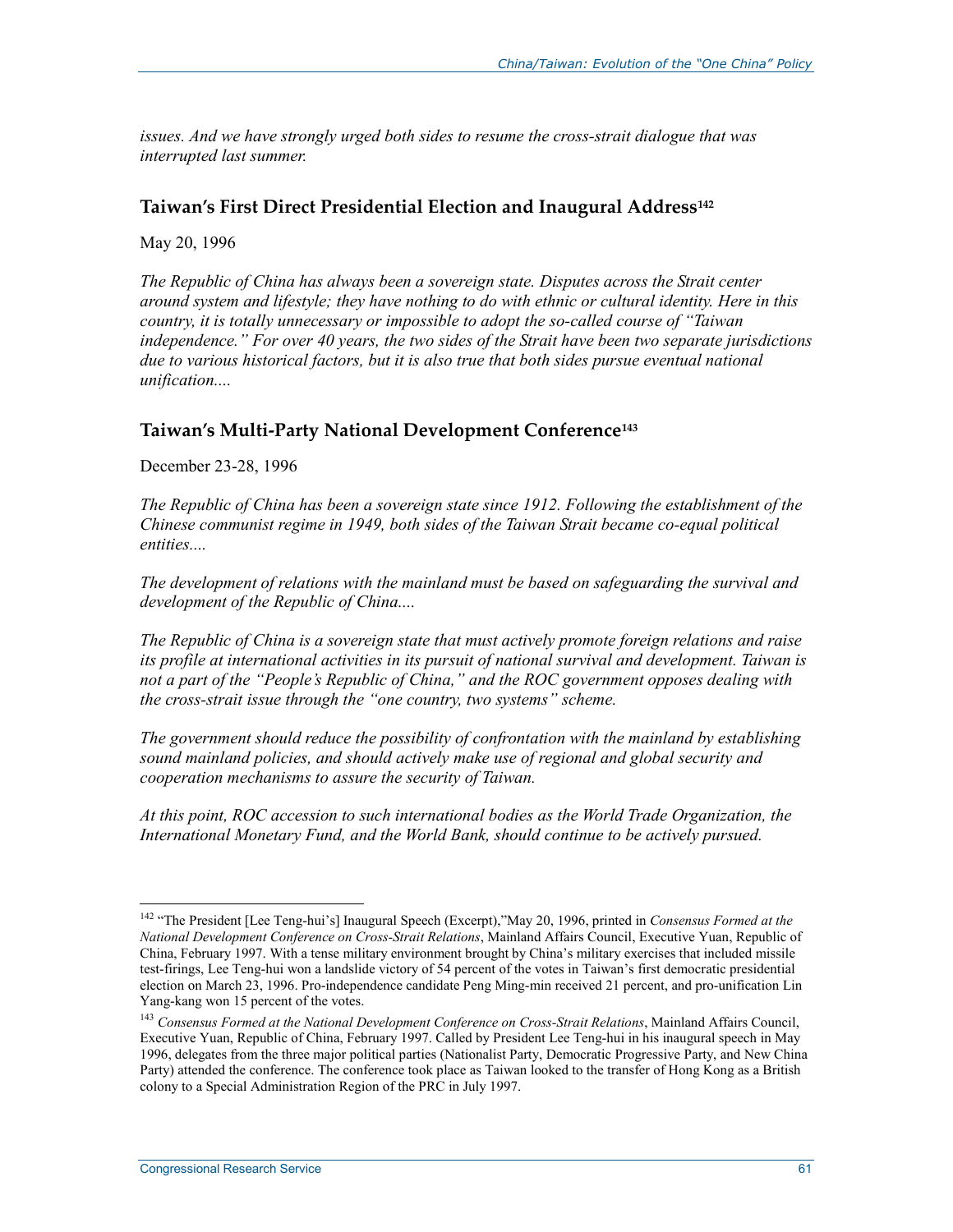*ROC admission to the United Nations should be actively pursued as a long-term objective through flexible responses to changes in the international situation.*

### **President Clinton's Statements at the 1997 Summit**

October 29, 1997

*A key to Asia's stability is a peaceful and prosperous relationship between the People's Republic of China and Taiwan. I reiterated America's longstanding commitment to a one China policy. It has allowed democracy to flourish in Taiwan and provides a framework in which all three relationships can prosper—between the United States and the PRC, the United States and Taiwan, and Taiwan and the People's Republic of China. I told President Jiang that we hope the People's Republic and Taiwan would resume a constructive cross-strait dialogue and expand cross-strait exchanges. Ultimately, the relationship between the PRC and Taiwan is for the Chinese themselves to determine—peacefully.*<sup>144</sup>

*First of all, I think the most important thing the United States can do to facilitate a peaceful resolution of the differences is to adhere strictly to the one China policy we have agreed on, to make it clear that within the context of that one China policy, as articulated in the communiques and our own laws, we will maintain friendly, open relations with the people of Taiwan and China; but that we understand that this issue has to be resolved and resolved peacefully, and that if it is resolved in a satisfactory way, consistent with statements made in the past, then Asia will be stronger and more stable and more prosperous. That is good for the United States. And our own relations with China will move on to another stage of success. I think the more we can encourage that, the better off we are. But I think in the end, since so much investment and contact has gone on in the last few years between Taiwan and China, I think the Chinese people know how to resolve this when the time is right, and we just have to keep saying we hope the time will be right as soon as possible. Sooner is better than later.*<sup>145</sup>

# **1997 Clinton-Jiang Summit and U.S.-China Joint Statement146**

October 29, 1997

1

*China stresses that the Taiwan question is the most important and sensitive central question in China-U.S. relations, and that the proper handling of this question in strict compliance with the principles set forth in the three China-U.S. joint communiques holds the key to sound and stable growth of China-U.S. relations. The United States reiterates that it adheres to its "one China" policy and the principles set forth in the three U.S.-China joint communiques.*

<sup>&</sup>lt;sup>144</sup> President Clinton's opening statement, Press Conference by President Clinton and President Jiang Zemin, Old Executive Office Building, Washington, DC, October 29, 1997.

<sup>&</sup>lt;sup>145</sup> President Clinton's answer to a question about whether he sees any U.S. role in securing a permanent peaceful environment in the Taiwan Strait (after reference to U.S. roles in brokering peace in Bosnia and the Middle East), Press Conference by President Clinton and President Jiang Zemin, Old Executive Office Building, Washington, DC, October 29, 1997.

<sup>&</sup>lt;sup>146</sup> White House, "Joint U.S.-China Statement," October 29, 1997. In preparing for the summit, the PRC desired to have a "fourth communique" with further U.S. assurances on Taiwan. Also, Mann wrote that the PRC wanted the joint statement to make public the "Three Noes" that President Clinton had promised President Jiang in a private letter in 1995. The Joint Statement did not mention the TRA.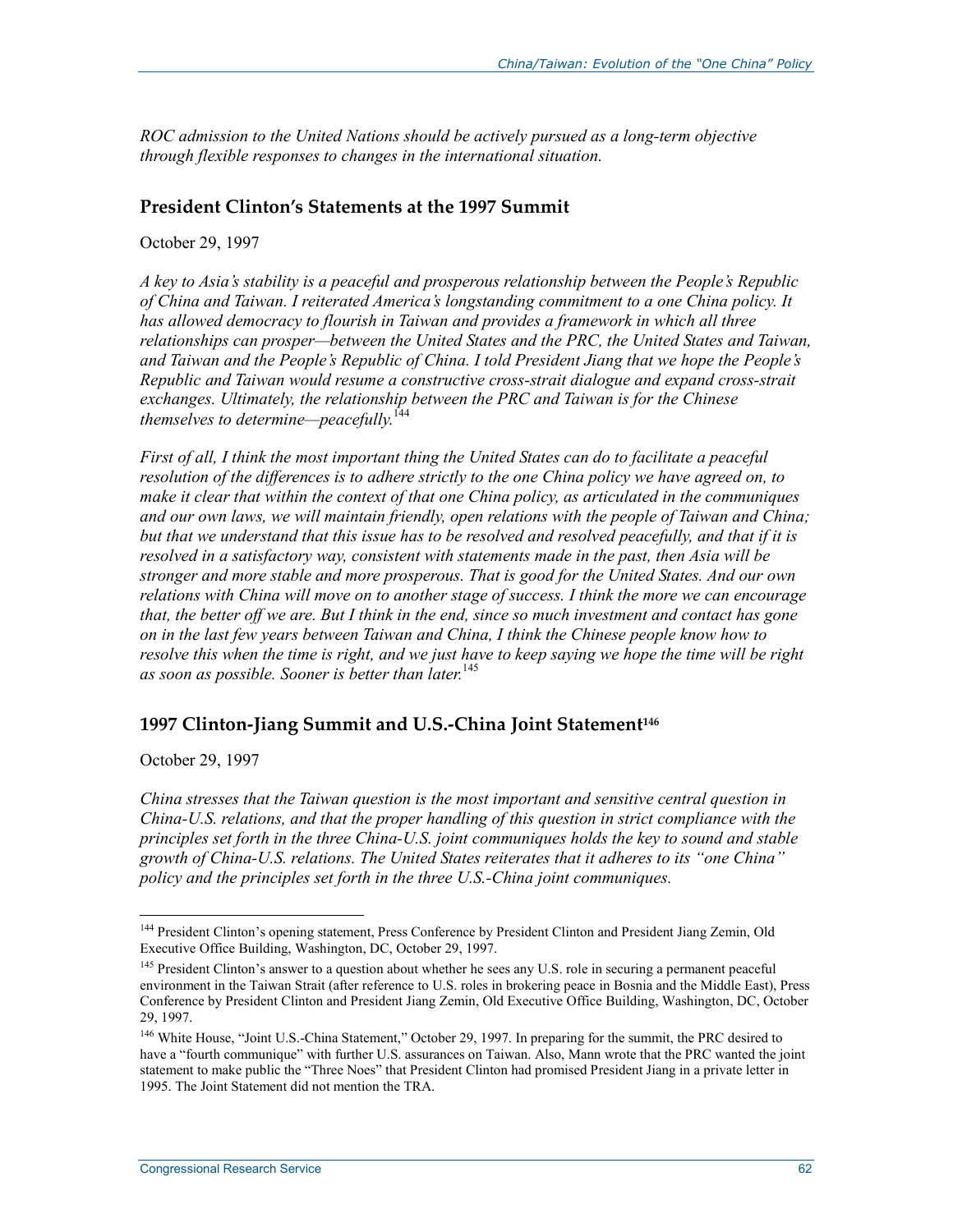### **1997 Summit and the State Department on the "Three Noes"147**

October 31, 1997

*We certainly made clear that we have a one-China policy; that we don't support a one-China, one-Taiwan policy. We don't support a two-China policy. We don't support Taiwan independence, and we don't support Taiwanese membership in organizations that require you to be a member state. We certainly made that very clear to the Chinese.*

# **1998 Clinton-Jiang Summit in Beijing148**

June 27, 1998

President Jiang: *The Taiwan question is the most important and the most sensitive issue at the core of China-U.S. relations. We hope that the U.S. side will adhere to the principles set forth in the three China-U.S. joint communiques and the joint China-U.S. statement, as well as the relevant commitments it has made in the interest of a smooth growth of China-U.S. relations.*

President Clinton: *I reaffirmed our longstanding one China policy to President Jiang and urged the pursuit of cross-strait discussions recently resumed as the best path to a peaceful resolution. In a similar vein, I urged President Jiang to assume a dialogue with the Dalai Lama in return for the recognition that Tibet is a part of China and in recognition of the unique cultural and religious heritage of that region.* 

<sup>&</sup>lt;sup>147</sup> Department of State, Press Briefing by James Rubin, October 31, 1997. For the first time, the Administration publicly stated the "Three Noes," which were not put in writing in the U.S.-China Joint Statement. Rubin made that statement in response to a question about specific assurances on Taiwan that President Clinton gave to President Jiang during the 1997 summit. Clinton reportedly had passed a secret letter to Jiang in August 1995 with an earlier version of the "Three Noes."

<sup>&</sup>lt;sup>148</sup> White House, Office of the Press Secretary, "Press Availability by President Clinton and President Jiang," Beijing, PRC, June 27, 1998.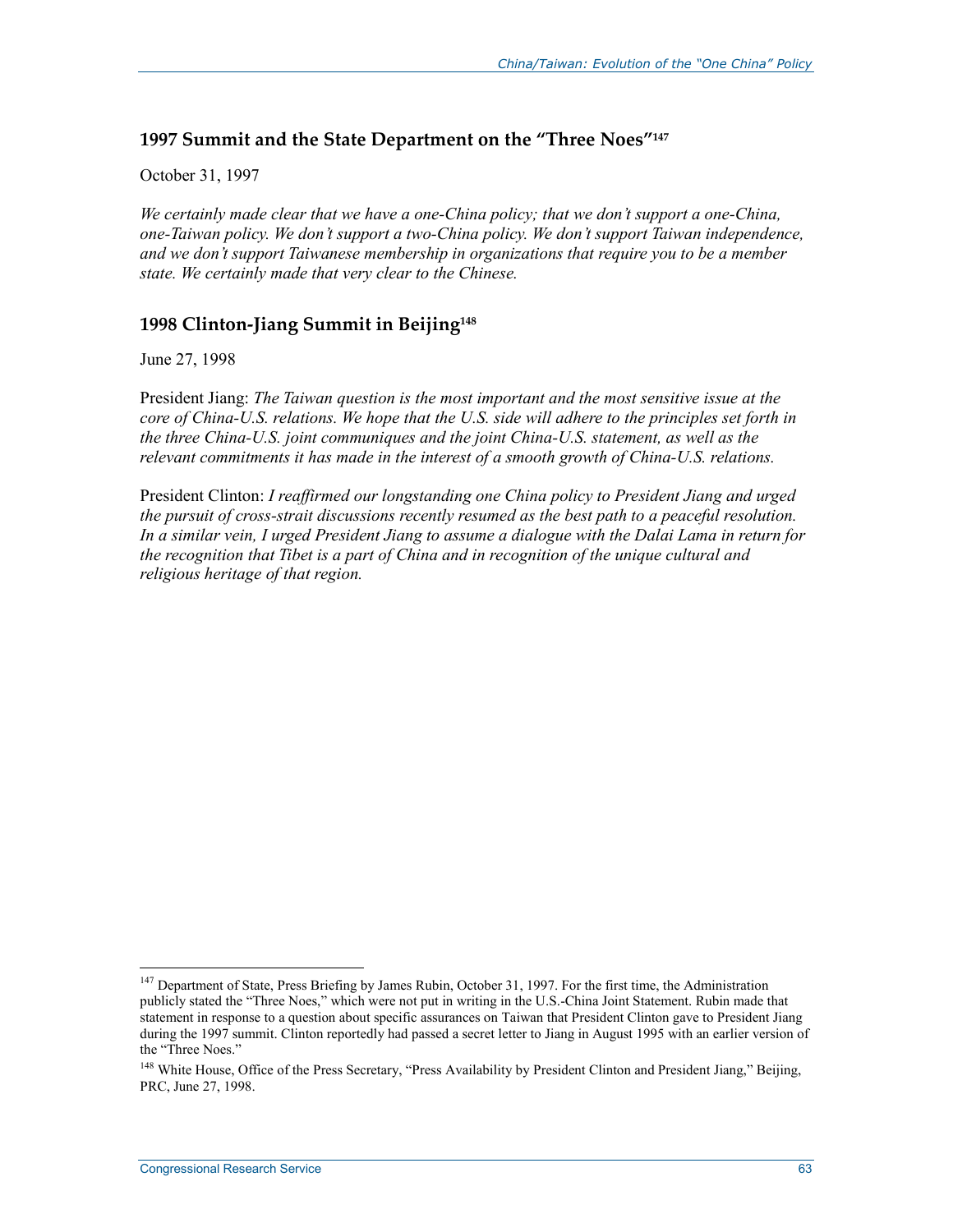### **1998 Summit and Clinton's Statement on the "Three Noes"149**

June 30, 1998<sup>150</sup>

*I had a chance to reiterate our Taiwan policy, which is that we don't support independence for Taiwan, or two Chinas, or one Taiwan-one China. And we don't believe that Taiwan should be a member in any organization for which statehood is a requirement. So I think we have a consistent policy. Our only policy has been that we think it has to be done peacefully. That is what our law says, and we have encouraged the cross-strait dialogue. And I think eventually it will bear fruit if everyone is patient and works hard.*

#### **Taiwan's Lee Teng-hui on "One Divided China"151**

August 3, 1998

<u>.</u>

*The path to a democratic China must begin with a recognition of the present reality by both sides of the Taiwan Strait. And that reality is that China is divided, just as Germany and Vietnam were in the past and as Korea is today. Hence, there is no "one China" now. We hope for this outcome in the future, but presently it does not exist. Today, there is only "one divided China," with Taiwan and the mainland each being part of China. Because neither has jurisdiction over the other, neither can represent the other, much less all of China.*

<sup>&</sup>lt;sup>149</sup> White House, Office of the Press Secretary, "Remarks by the President and the First Lady in Discussion on Shaping China for the  $21^{st}$  Century," Shanghai, China, June 30, 1998. The Administration maintains that the "Three Noes" represented no change in U.S. policy. Nonetheless, President Clinton chose to issue this statement verbally and at an informal "roundtable discussion," rather than at the summit in Beijing with President Jiang on June 27, 1998. In testimony to the Senate Foreign Relations Committee on March 25, 1999, Assistant Secretary of State Stanley Roth cited Kissinger's 1971 promise as the origins of U.S. policy of non-support for Taiwan's independence and argued that President Clinton's June 1998 "Three Noes" statement represented no change in U.S. policy toward Taiwan.

<sup>&</sup>lt;sup>150</sup> On the eve of President Clinton's trip to China, Deputy Assistant Secretary of State Susan Shirk testified before the House International Relations Subcommittee on Asia and the Pacific on May 20, 1998, stating that "there will be no fourth communique; nor will our relationship with Taiwan be diluted or sacrificed in any way." Deputy Assistant Secretary of Defense Kurt Campbell also assured Congress that "there will be no fourth communique and there will be no document that harms Taiwan's interest." The House, on June 9, 1998, passed (411-0) H.Con.Res. 270 (Solomon), resolving that it is the sense of Congress that "the United States abides by all previous understandings of a 'one China' policy and its abiding interest in a peaceful resolution of the Taiwan Strait issue." The House also resolved that the President should seek at the summit a public renunciation by the PRC of any use of force or threat to use force against Taiwan. After the President stated the "Three Noes" in China, the Senate passed (92-0) S.Con.Res. 107 (Lott) on July 10, 1998, affirming its expectation that the future of Taiwan will be determined by peaceful means, but did not include language on the people of both sides of the strait determining their own future. The House, on July 20, 1998, passed (390-1) H.Con.Res. 301 (DeLay) affirming its expectation that the "future status of Taiwan will be determined by peaceful means, and that the people of both sides of the Taiwan Strait should determine their own future ... "

<sup>151</sup> Lee Teng-hui, "U.S. Can't Ignore Taiwan," *Wall Street Journal*, August 3, 1998.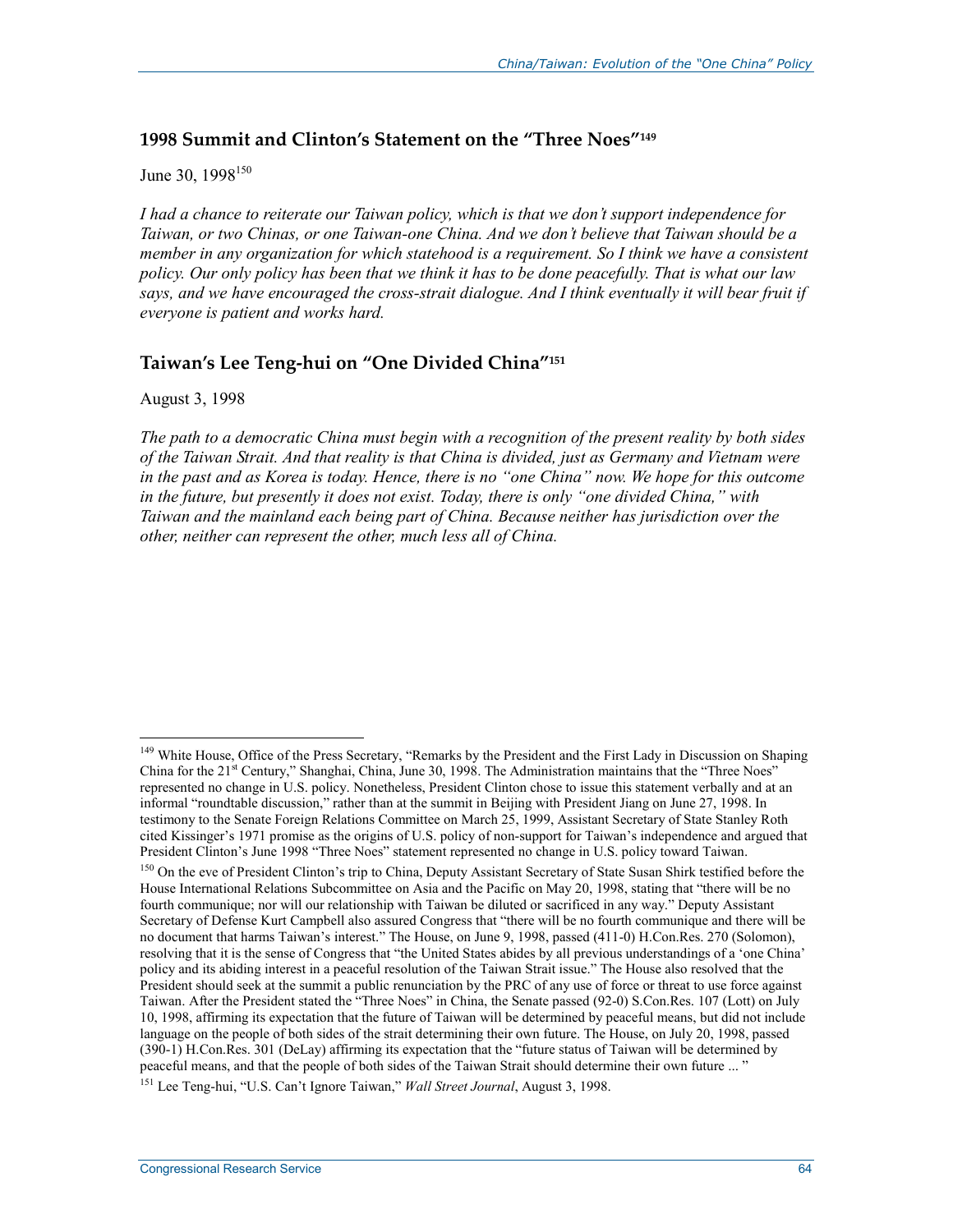# **Second "Koo-Wang Talks" (Shanghai)152**

October 14, 1998

Taiwan: *It has been nearly 50 years since the two sides of the Taiwan Strait became two equal entities under divided rule and not subordinate to each other. A "divided China" is not only a historical fact, but also a political reality.*<sup>153</sup>

Taiwan: *China's unification hinges upon the democratization of the Chinese mainland. Only when the Chinese mainland has achieved democracy can the two sides of the Taiwan Strait talk about unification.*<sup>154</sup>

PRC: *Mr. Wang said that Taiwan's political status can be discussed under the one China principle. On this point, both Mr. Jiang Zemin and Mr. Qian Qichen had similar comments to the effect that anything can be put on the table under the one China principle. Therefore, on the question of one China, this will be our consistent stand before the two sides across the strait are reunified: there is only one China across the strait, Taiwan is part of China, and Chinese sovereignty and territorial integrity are indivisible.... Now, the Government of the People's Republic of China is universally acknowledged internationally as the only legitimate government representing China. In spite of this, the two sides should still negotiate on equal footing under the principle that there is but one China. The issue of whether the talks are between central or local authorities can be left aside.*<sup>155</sup>

### **U.S. Assistant Secretary Stan Roth on "Interim Agreements"156**

March 24, 1999

1

*Insisting on peaceful resolution of differences between the PRC and Taiwan will remain U.S. policy in the future just as surely as it has been our policy over the past twenty years. Our belief, which we have stated repeatedly, is that dialogue between the PRC and Taiwan fosters an atmosphere in which tensions are reduced, misperceptions can be clarified, and common ground can be explored. The exchange of visits under the SEF/ARATS framework, currently rich in* 

<sup>&</sup>lt;sup>152</sup> ARATS and SEF agreed on a four-point common understanding: (hold all kinds of dialogue, including political and economic dialogue; strengthen exchanges, including those at all levels; strengthen mutual assistance in cases involving lives and property; acceptance of an invitation for Wang Daohan to visit Taiwan at an appropriate time), according to *Xinhua Hong Kong Service*, October 15, 1998, in *FBIS*.

<sup>&</sup>lt;sup>153</sup> Koo Chen-fu, "Key Points From Remarks Made at a Meeting with ARATS Chairman Wang Daohan," Shanghai, October 14, 1998 (issued by SEF, Republic of China).

<sup>&</sup>lt;sup>154</sup> Opening remarks of Taiwan's SEF Chairman Koo Chen-fu at a press conference after his meeting with PRC President Jiang Zemin in Beijing, October 18, 1998.

<sup>&</sup>lt;sup>155</sup> Statement of Tang Shubei, executive vice chairman of the PRC's ARATS, denying inconsistency between comments of ARATS chairman Wang Daohan and Vice Premier Qian Qichen, "Tang Shubei Explains 'One China' Principle," *Zhongguo Xinwen She* (China News Agency), Beijing, October 18, 1998; translated in *FBIS*.

<sup>&</sup>lt;sup>156</sup> Stanley O. Roth, Assistant Secretary of State for East Asian and Pacific Affairs, "The Taiwan Relations Act at Twenty—and Beyond," address to the Woodrow Wilson Center and the American Institute in Taiwan, Washington, DC, March 24, 1999. On the next day, Roth testified before the Senate Foreign Relations Committee on U.S.-Taiwan relations, but he did not discuss the possibility of cross-strait "interim agreements." He also assured the committee that "the future of cross-strait relations is a matter for Beijing and Taipei to resolve. No Administration has taken a position on how or when they should do so."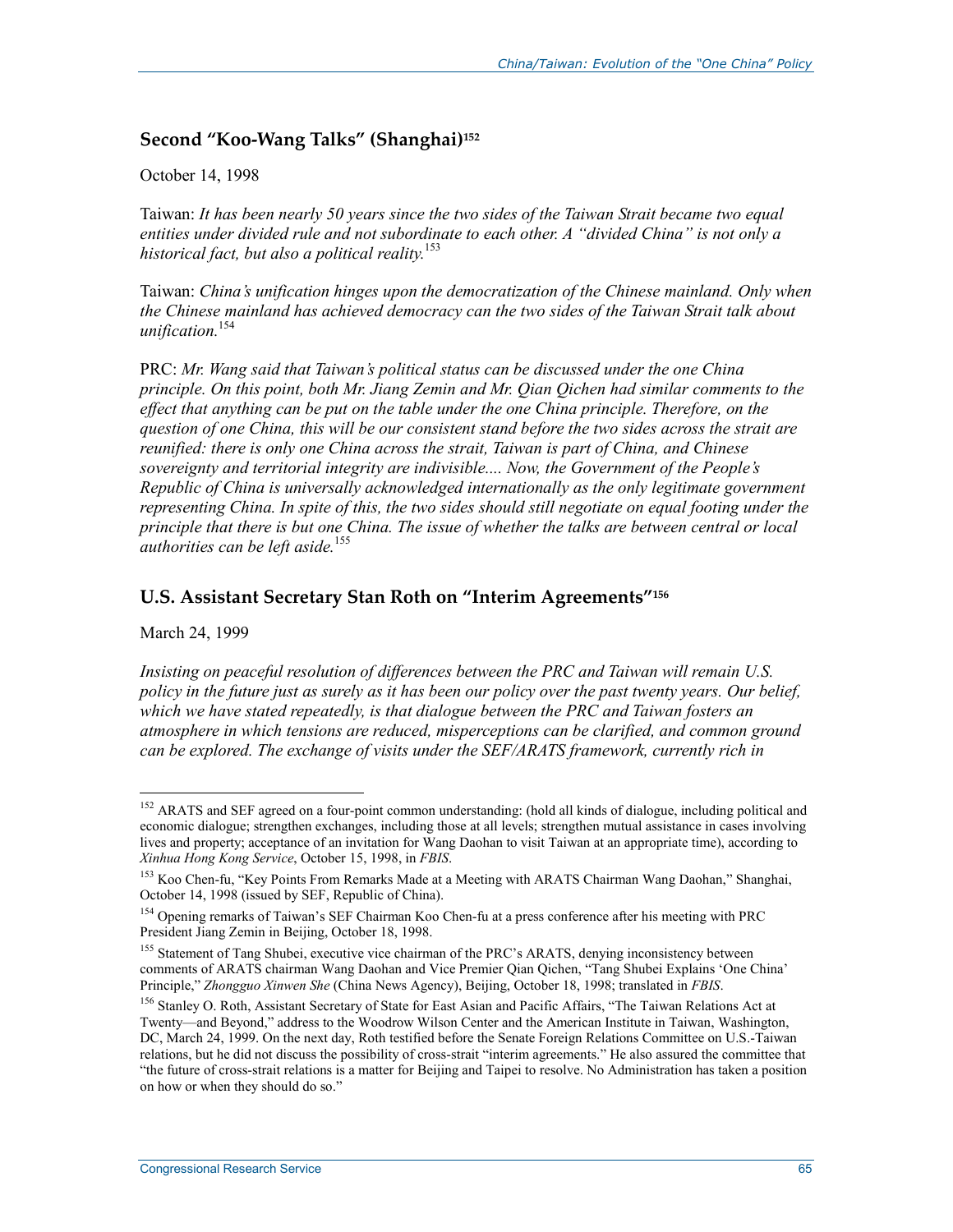*symbolism but still nascent in substance, has the potential to contribute to the peaceful resolution of difficult substantive differences.* 

*Clearly, this will not be easy, but this Administration has great confidence in the creativity of the people of Taiwan and the people of the mainland, working together, to identify the necessary human contacts and the most comfortable processes to give the dialogue real meaning. Using a phrase that has garnered much favor in Washington of late, I could imagine that "out of the box" thinking within this dialogue might contribute to interim agreements, perhaps in combination with specific confidence building measures, on any number of difficult topics. But, as the U.S. has steadfastly held, we will avoid interfering as the two sides pursue peaceful resolution of differences, because it is only the participants on both sides of the strait that can craft the specific solutions which balance their interests while addressing their most pressing concerns.*

# **Taiwan's Lee Teng-hui on "Special State-to-State" Relations157**

July 9, 1999<sup>158</sup>

*The fact that disregarding the reality that the two sides of the Taiwan Strait are under separate administrations of different governments, the Chinese communist authorities have been threatening us with force is actually the main reason why cross-strait ties cannot be improved thoroughly.... Since the PRC's establishment, the Chinese communists have never ruled Taiwan, Penghu, Kinmen, and Matsu, which have been under the jurisdiction of the Republic of China.... Since our constitutional reform in 1991, we have designated cross-strait ties as nation-to-nation, or at least as special state-to-state ties, rather than internal ties within "one China" between a legitimate government and a rebellion group, or between central and local governments....*

# President Clinton on the "Three Pillars" of Policy Toward Taiwan<sup>159</sup>

July 21, 1999

1

Clinton [on whether the United States is obligated to defend Taiwan militarily if it abandons the one China policy and would continue to provide military aid if Taiwan pursues separatism]: *Well, let me say first of all, a lot of those questions are governed by the Taiwan Relations Act, which we intend to honor. Our policy is clear: We favor the one China policy; we favor the cross-strait dialogues. The understanding we have had all along with both China and Taiwan is that the*  differences between them would be resolved peacefully. If that were not to be the case, under the *Taiwan Relations Act we would be required to view it with the gravest concern....*

<sup>157</sup> President Lee Teng-hui's interview with the Voice of Germany, Taipei, July 9, 1999, reported in *Chung-Yang Jih-Pao*, July 10, 1999, in *FBIS*. Lee was responding to a question about Beijing viewing Taiwan as a "renegade province." Some observers note that Lee may have specifically chosen German media, because Germany was once a divided country. In Congress, the Senate Foreign Relations Subcommittee on East Asian and Pacific Affairs held a hearing, chaired by Senator Craig Thomas, on "Chinese-Taiwanese Relations," on July 21, 1999.

<sup>&</sup>lt;sup>158</sup> Three days later, Taiwan's Mainland Affairs Council (MAC) Chairman Su Chi added that "While we continue to show our goodwill, Mainland China continues to tighten its 'one China principle.' Therefore, it is unnecessary for us to stick to our previous position. We shall clearly define equal footing in order to usher in better cross-strait relations toward the next century." From: "MAC Chairman Su Chi at July 12, 1999, Press Conference," *Taipei Speaks Up: Special State-to-State Relationship, Republic of China's Policy Documents*, Mainland Affairs Council, Executive Yuan, Republic of China, August 1999.

<sup>&</sup>lt;sup>159</sup> White House, Office of the Press Secretary, "Press Conference by the President," Washington, DC, July 21, 1999.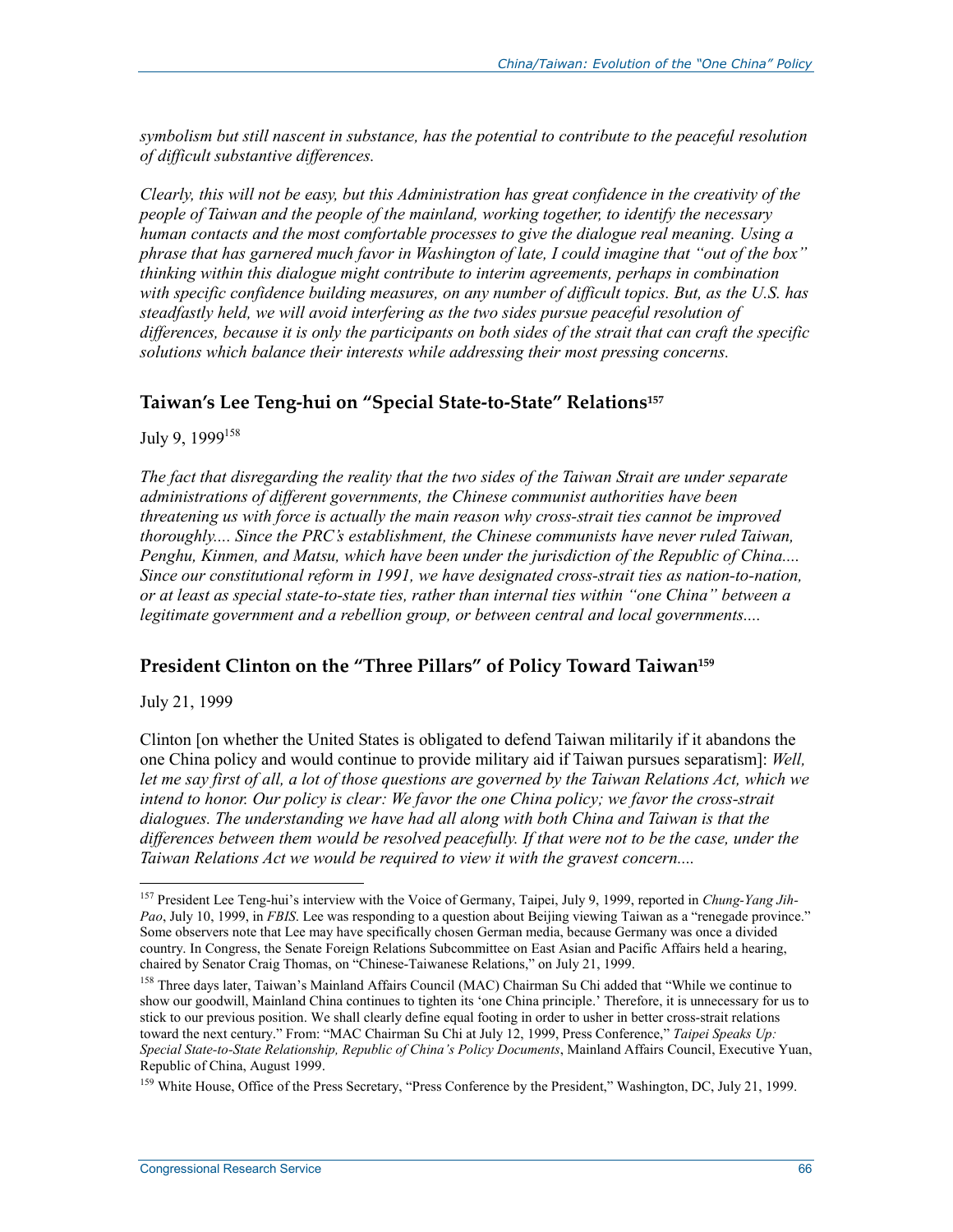Clinton [on delaying a Pentagon delegation's visit to Taiwan]: *I didn't think this was the best time to do something which might excite either one side or the other and imply that a military solution is an acceptable alternative. If you really think about what's at stake here, it would be unthinkable. And I want—I don't want to depart from any of the three pillars. I think we need to stay with one China; I think we need to stay with the dialogue; and I think that no one should contemplate force here.*

# **Taiwan's Position Paper on "Special State-to-State Relationship"160**

August 1, 1999

*President Lee's remarks concerning the nature of the cross-strait relationship were based on the necessity of protecting national interests and dignity. From the political, historical, and legal perspectives, he merely clarified an existing fact. He by no means twisted or exaggerated the truth, nor did he exclude the goal of unifying both sides of the Strait as a new, democratic China....* 

*Taiwan and the Chinese mainland have always differed in their definition of "one China." Thus, in 1992, ... the two sides eventually reached an agreement on "one China, with each side being entitled to its respective interpretation." ... However, Beijing has unilaterally abandoned this agreement in recent years.... In the framework of the 1992 agreement, whereby each side is entitled to its respective interpretation, we have always maintained that the "one China" concept refers to the future rather than the present. The two sides are not yet unified, but are equals, ruled separately. We both exist concurrently. Therefore, the two sides can be defined as sharing a "special state-to-state relationship," prior to unification....*

# **Presidents Clinton and Jiang at APEC Meeting161**

September 11, 1999 $^{162}$ 

<u>.</u>

Clinton [on his message concerning Taiwan]: *My message is that our policy has not and will not change. We favor one China. We favor a peaceful approach to working out the differences. We favor the cross-strait dialogue. Our policy has not changed and it will not change.*

Jiang [on whether the PRC will maintain its threat to use military force against Taiwan]: *Our policy on Taiwan is a consistent one. That is, one, peaceful unification, one country-two systems.* 

<sup>&</sup>lt;sup>160</sup> "Parity, Peace, and Win-Win: The Republic of China's Position on the 'Special State-to-State Relationship'," Mainland Affairs Council, Executive Yuan, Republic of China, August 1, 1999.

<sup>&</sup>lt;sup>161</sup> White House, Office of the Press Secretary, "Remarks by the President and President Jiang Zemin of the People's Republic of China in Photo Opportunity," Auckland, New Zealand, September 11, 1999. In a press briefing just after President Clinton's meeting with Jiang, National Security Advisor Sandy Berger said that Clinton told Jiang that if he were to resort to military force, "there would be grave consequences in the United States." Berger said Clinton also stated that U.S. policy would continue "as it has been since the presidency of Richard Nixon," to be based on the "three fundamental pillars" of the one China policy, a peaceful resolution of the Taiwan issue, and the cross-strait dialogue.

<sup>&</sup>lt;sup>162</sup> A few days, later, on September 15, 1999, the United States spoke out, for the first time, against the ROC's bid for re-entering the United Nations, reported *Reuters*. Previously, the United States remained outside the debate on whether to place the issue of the ROC's membership on the General Assembly's agenda. This year, an unnamed U.S. official was quoted: "we wanted to make clear that our 'one-China' policy is unchanged." The annual outcome, since Taiwan's effort began in 1993, has been a failure to get the issue of its membership on the agenda.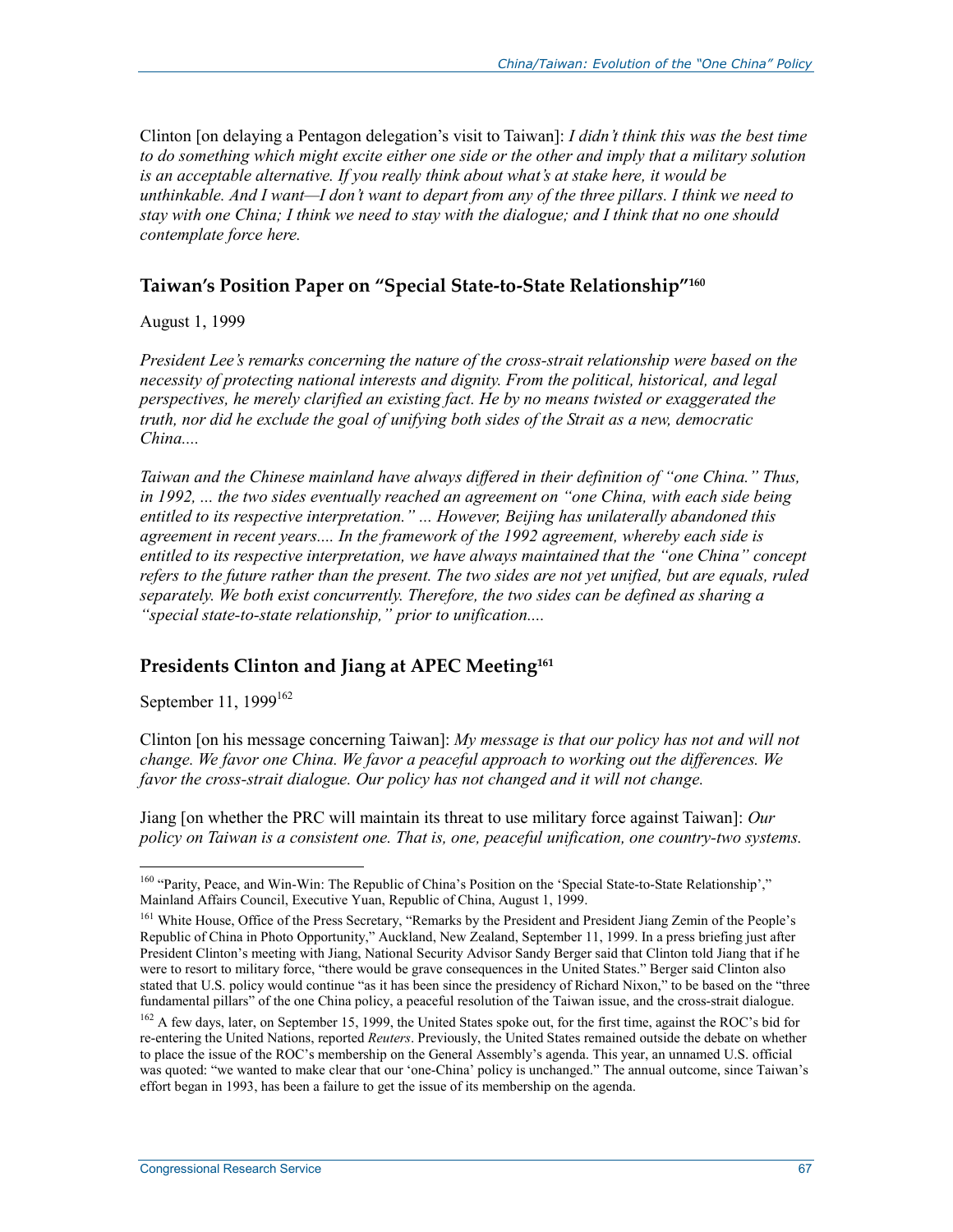*However, if there were to be any foreign intervention, or if there were to be Taiwan independence, then we would not undertake to renounce the use of force.*

### **PRC's Second Taiwan White Paper and "Three Ifs"163**

February 21, 2000<sup>164</sup>

1

*On October 1, 1949, the Central People's Government of the PRC was proclaimed, replacing the government of the Republic of China to become the only legal government of the whole of China and its sole legal representative in the international arena, thereby bringing the historical status of the Republic of China to an end.... so the government of the PRC naturally should fully enjoy and exercise China's sovereignty, including its sovereignty over Taiwan....* 

*The Chinese government is actively and sincerely striving for peaceful unification. To achieve peaceful unification, the Chinese government has appealed time and again for cross-strait negotiations on the basis of equality and the One China principle.... The Chinese government has also proposed that dialogue (that includes political dialogue) may start first, which may gradually move on to procedural consultations for political negotiation (to resolve issues for formal negotiation, such as the name, topics for discussion, and format), then political negotiation may begin. Political negotiation may be carried out step-by-step....* 

*However, since the early 1990s, Lee Teng-hui has gradually deviated from the One China principle... In military affairs, the Taiwan authorities have bought large quantities of advanced weapons from foreign countries and sought to join the TMD system, attempting to covertly establish certain forms of military alliance with the United States and Japan....* 

<sup>&</sup>lt;sup>163</sup> The PRC's Taiwan Affairs Office and Information Office of the State Council, "The One China Principle and the Taiwan Issue," February 21, 2000, the English version as published by *Xinhua [New China News Agency]* and translated in *FBIS*, and the Chinese version as published by *People's Daily Online*.

<sup>&</sup>lt;sup>164</sup> The PRC issued this White Paper just after a U.S. delegation left Beijing. The delegation included Deputy National Security Advisor James Steinberg, Under Secretary of Defense Walter Slocombe, Vice Chairman of the Joint Chiefs of Staff General Joseph Ralston, and Deputy Secretary of State Strobe Talbott, who were given no indication that the White Paper would be issued. The PRC also issued the White Paper on the eve of Taiwan's presidential election scheduled for March 18, 2000, with the possibility that Chen Shui-bian would win. Moreover, the House just passed (341-70) H.R. 1838, "the Taiwan Security Enhancement Act," or TSEA, on February 1, 2000. The Senate's version of the TSEA, S. 693, was opposed by Beijing and the Clinton Administration, and remained pending after a hearing of the Senate Foreign Relations Committee on S. 693 on August 4, 1999. News reports said that Taipei and Washington were discussing Taiwan's possible procurement of Aegis-equipped destroyers, missile defense systems, and other advanced U.S. weapons, leading to annual arms sales talks in April. In his response to the PRC's White Paper on Taiwan, Undersecretary of Defense Slocombe, who just returned from Beijing, warned on February 22 that the PRC would face "incalculable consequences" if it used force against Taiwan as the White Paper threatened (quoted in *Washington Post*, February 23, 2000). On February 22, 2000, Assistant Secretary of State Stanley Roth testified at a hearing on "East Asian Hotspots" held by Senator Craig Thomas, chairman of the Senate Foreign Relations Subcommittee on East Asian and Pacific Affairs. Roth said that "the threat of the use of force to resolve the Taiwan question is contrary to the commitments contained in the communiques that are the bedrock of U.S. policy." Concerning the White Paper, Roth reiterated the Administration's "three principles" (peaceful resolution, cross-strait dialogue, and "one China"). On the same day, Senator Jesse Helms, chairman of the Senate Foreign Relations Committee, and Representative Benjamin Gilman, chairman of the House International Relations Committee, issued statements of concern about the PRC's threat against Taiwan and about the extent of the Clinton Administration's support for Taiwan. Senator Helms also critized the Administration for what he called its refusal to testify at a hearing scheduled for the next day on Taiwan's annual request for security assisance in defense. The Foreign Relations Committee canceled the hearing.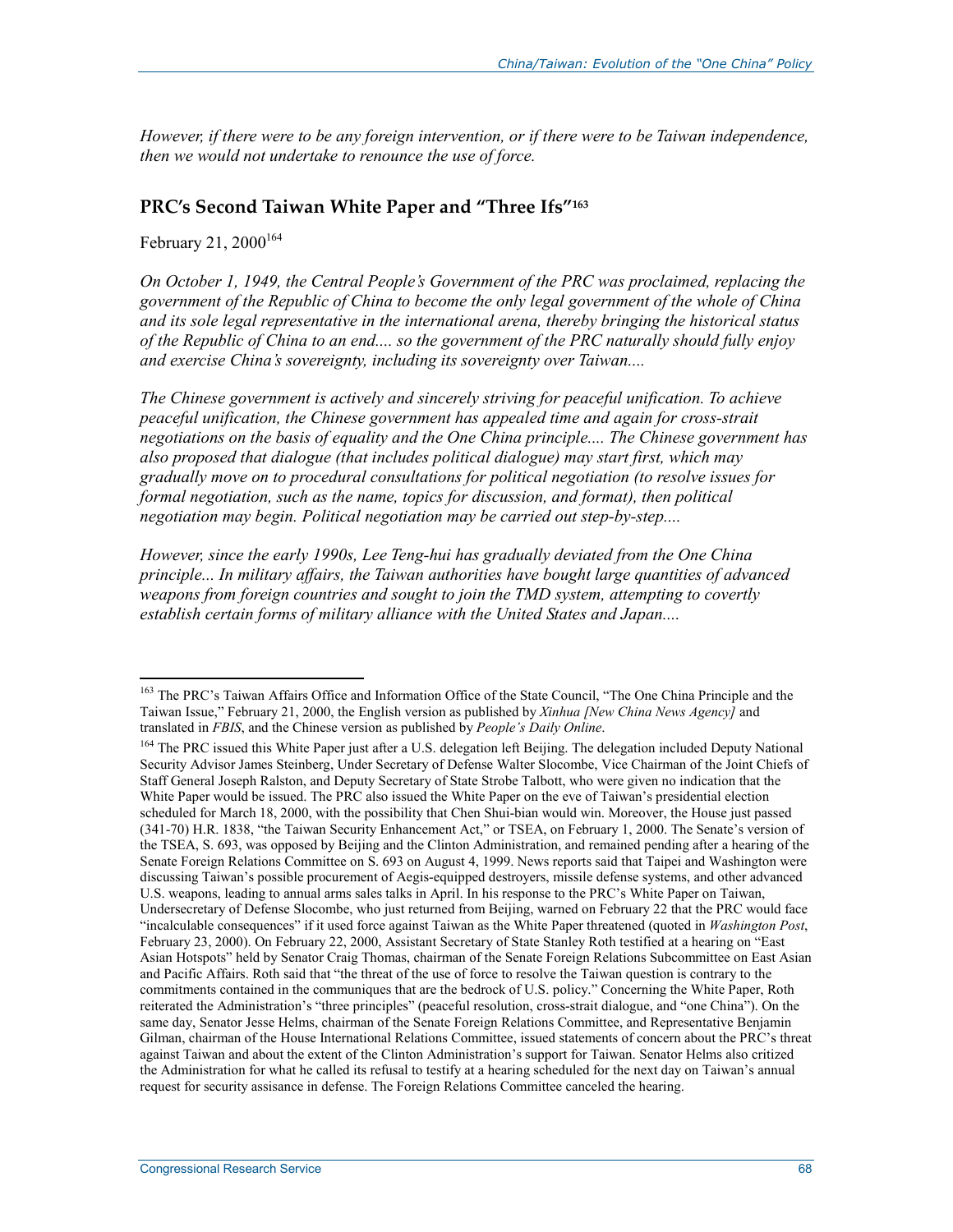*Facts prove that a serious crisis still exists in the situation of the Taiwan Strait. To safeguard the interests of the entire Chinese people, including compatriots in Taiwan, and maintain the peace and development of the Asia-Pacific region, the Chinese government remains firm in adhering to "peaceful unification, one country/two systems;" upholding the eight propositions put forward by President Jiang Zemin for the development of cross-strait relations and the acceleration of the peaceful unification of China; and doing its utmost to achieve the objective of peaceful unification. However, if a grave turn of events occurs leading to the separation of Taiwan from China in any name, or if there is foreign invasion and occupation of Taiwan,*<sup>165</sup> *or if Taiwan authorities indefinitely refuse to peacefully resolve the cross-strait unification problem through negotiations, then the Chinese government will only be forced to adopt all possible drastic measures, including the use of force, to safeguard China's sovereignty and territorial integrity, and fulfill the great cause of China's unification....* 

*Countries maintaining diplomatic relations with China must not sell arms to Taiwan or enter into any forms of military alliance with Taiwan ... or help Taiwan to produce weapons....*

# **President Clinton on Resolution with "Assent" of Taiwan's People166**

February 24, 2000

*We'll continue to reject the use of force as a means to resolve the Taiwan question. We'll also continue to make absolutely clear that the issues between Beijing and Taiwan must be resolved peacefully and with the assent of the people of Taiwan*.

# **Taiwan President Chen's Inauguration Speech and "Five Noes"167**

May 20, 2000<sup>168</sup>

*Today, as the Cold War has ended, it is time for the two sides to cast aside the hostilities left from the old era. We do not need to wait further because now is a new opportunity for the two sides to create an era of reconciliation together.* 

*The people across the Taiwan Strait share the same ancestral, cultural, and historical background. While upholding the principles of democracy and parity, building upon the existing foundations, and constructing conditions for cooperation through goodwill, we believe that the leaders on both sides possess enough wisdom and creativity to jointly deal with the question of a future "one China."* 

<sup>&</sup>lt;u>.</u> <sup>165</sup> This second phrase can be interpreted to mean U.S. involvement in Taiwan's defense.

<sup>166</sup> Remarks by the President to the Business Council, February 24, 2000. Later, Clinton added a third point, saying also that "there must be a shift from threat to dialogue across the Taiwan Strait, and we will continue to encourage both sides to seize this opportunity after the Taiwan election" (Remarks by the President on China, March 8, 2000). <sup>167</sup> ROC, Office of the President, "Taiwan Stands Up: Toward the Dawn of a Rising Era," May 20, 2000 (English and Chinese versions via the Government Information Office).

<sup>&</sup>lt;sup>168</sup> On March 18, 2000, Chen Shui-bian of the Democratic Progressive Party (DPP) won the presidential election in Taiwan with 39 percent of the vote. Independent candidate James Soong won 37 percent. The ruling Kuomintang (KMT), or Nationalist Party's, Lien Chan won 23 percent. The DPP has leaned toward favoring Taiwan's independence. Chen's DPP administration brought Taiwan's first democratic transfer of power from one party to another, after 55 years of KMT rule.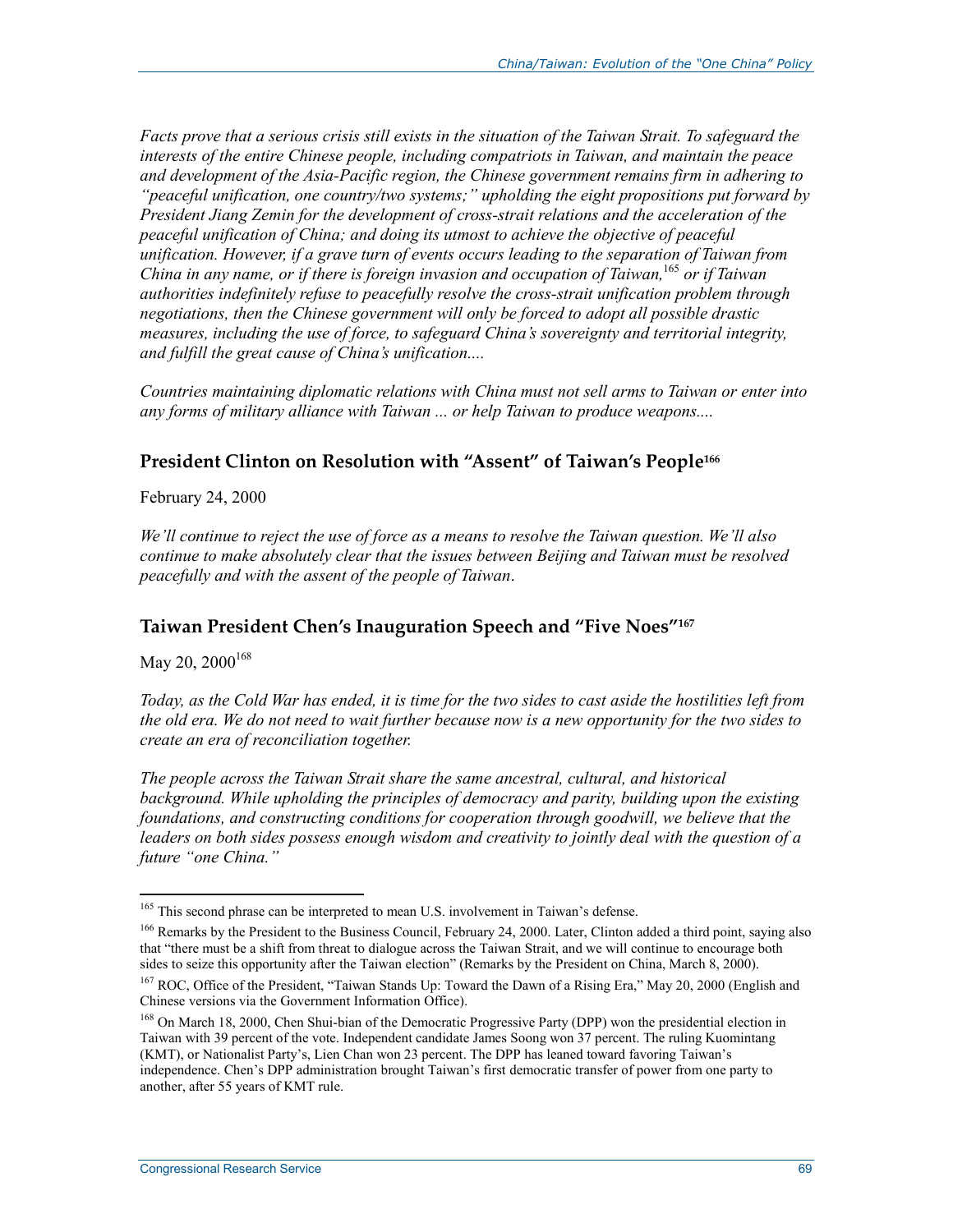*I fully understand that as the popularly elected 10<sup>th</sup>-term President of the Republic of China, I must abide by the Constitution, maintain the sovereignty, dignity, and security of our country, and ensure the well-being of all citizens. Therefore, as long as the CCP regime has no intention to use military force against Taiwan, I pledge that during my term in office, I will not declare independence, I will not change the national title, I will not push forth the inclusion of the socalled "state-to-state" description in the Constitution, and I will not promote a referendum to change the status quo in regards to the question of independence or unification. Furthermore, the abolition of the National Unification Council or the Guidelines for National Unification will not be an issue.*

# PRC Vice Premier Qian Qichen's New Formulation<sup>169</sup>

July-August 2000<sup>170</sup>

*With regard to cross-strait relations, the one China principle we stand for is that there is only one China in the world; the mainland and Taiwan all belong to one China; and China's sovereignty and territorial integrity are indivisible.*

# **Taiwan President Chen on "Integration"171**

December 31, 2000

*I have always felt that the people on both sides of the Taiwan Strait came from the same family and that they all pursue the same goals of peaceful coexistence and mutual prosperity. Since both sides with to live under the same roof, we should be more understanding and helpful rather than harming or destroying each other.... The integration of our economies, trade, and culture can be a starting point for gradually building faith and confidence in each other. This, in turn, can be the basis for a new framework of permanent peace and political integration.* 

<sup>&</sup>lt;u>.</u> <sup>169</sup> *Xinhua* [New China News Agency], August 25, 2000, in FBIS.

<sup>&</sup>lt;sup>170</sup> In July 2000, while meeting with visiting Taiwan lawmakers and journalists, Qian Qichen began to articulate this more flexible formulation of the "one China" principle, particularly in saying that the mainland and Taiwan both belong to one China (vs. that Taiwan is a part of the PRC or China), according to Taiwan media (e.g., *Central News Agency*, July 18, 2000). Later, looking towards an incoming Bush Administration, Qian granted an interview at Zhongnanhai (the leadership compound) to the *Washington Post* to reiterate what he described as a new flexibility on Taiwan to the United States (John Pomfret, "Beijing Signals New Flexibility on Taiwan," *Washington Post*, January 5, 2001). In a speech on January 11, 2001, outgoing Assistant Secretary of State Stanley Roth praised the "significant formulation by Vice Premier Qian Qichen to the effect that the PRC and Taiwan are both parts of China." In an interview with the *Washington Post* (March 24, 2001), however, President Jiang Zemin ruled out applying the models of confederation or federation.

<sup>&</sup>lt;sup>171</sup> Chen Shui-bian, President of the Republic of China, "Bridging the New Century: New Year's Eve Address," December 31, 2000. For "integration," Chen used "*tong he*."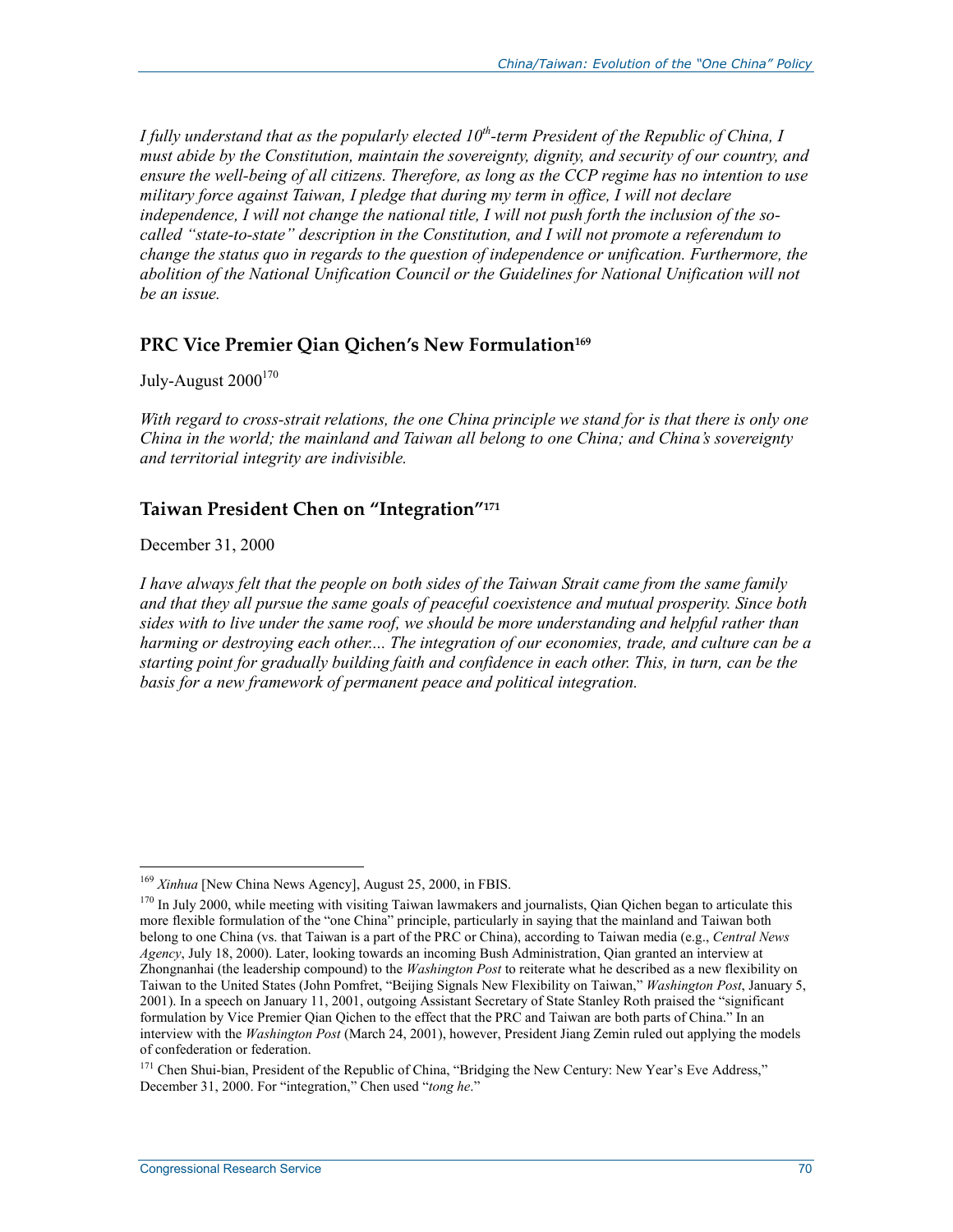# **Statements During the George W. Bush Administration**

## **President Bush on "Whatever It Takes"172**

April 25, 2001

On ABC: *[If Taiwan were attacked by the PRC, the United States has an obligation to use] whatever it took to help Taiwan defend herself.*

On CNN: *Well, I think that the Chinese must hear that ours is an administration, like other administrations, that is willing to uphold the spirit of the ... Taiwan Relations Act. And I'll do so. However, I think it's important for people to also note that mine is an administration that strongly supports the one China policy, that we expect any dispute to be resolved peacefully. And that's the message I really want people to hear. But as people have seen, that I'm willing to help Taiwan defend herself, and that nothing has really changed in policy, as far as I'm concerned. This is*  what other presidents have said, and I will continue to say so.... I have said that I will do what it *takes to help Taiwan defend herself, and the Chinese must understand that. Secondly, I certainly hope Taiwan adheres to the one China policy. And a declaration of independence is not the one China policy, and we will work with Taiwan to make sure that that doesn't happen. We need a peaceful resolution of this issue.*

# **PRC Vice Premier Qian Qichen's Invitation to the DPP173**

January 24, 2002<sup>174</sup>

1

*The refusal to accept the principle of one China and recognize the "1992 consensus" by the*  leader of the Taiwan authorities is the crucial reason leading to a deadlock in cross-strait *relations and also the root cause of instability of the situation and possible danger in the Taiwan Strait.... We hold that political differences must not interfere with economic and trade exchanges*  between the two sides of the strait.... We are willing to hear opinions from people in Taiwan on the *establishment of a mechanism for economic cooperation and the promotion of economic relations between the two sides.... The Democratic Progressive Party should think more about the welfare of the people in Taiwan, thoroughly discard its "Taiwan independence party platform," and* 

<sup>&</sup>lt;sup>172</sup> President's interview on ABC's "Good Morning America" program, April 25, 2001; followed by interview on "CNN Inside Politics," April 25, 2001. The interviews took place one day after the annual arms sales talks with Taiwan authorities in Washington. Elaborating on the President's statements, Vice President Dick Cheney said that "the kind of diplomatic ambiguity people talk about may be OK in diplomacy sometimes. But when we get into an area where one side is displaying increasingly aggressive posture, if you will, toward the other, then it's appropriate to clarify here that in fact we're serious about this. It is an important step for the United States, and we don't want to see a misjudgment on the part of the Chinese" (interview on "Fox News Sunday," April 29, 2001).

<sup>&</sup>lt;sup>173</sup> The adjustment in PRC policy came after Taiwan's elections on December 1, 2001, in which the DPP made significant gains in the legislature. The DPP won 87 seats, compared with the KMT's 68 seats, the People First Party (PFP)'s 46 seats, the Taiwan Solidarity Union (TSU)'s 13 seats, and the New Party's 1 seat. Independents make up the other 10 seats of the 225-seat Legislative Yuan. Also, the speech was given as the United States and the PRC prepared for President Bush's visit to Beijing on February 21-22, 2002.

<sup>&</sup>lt;sup>174</sup> People's Daily (in Chinese and English) and *Xinhua* as translated by FBIS. The occasion for Vice Premier Qian Qichen's speech was the 7th anniversary of Jiang Zemin's "Eight Points." Also, the *People's Daily* published a related editorial on January 25, 2002.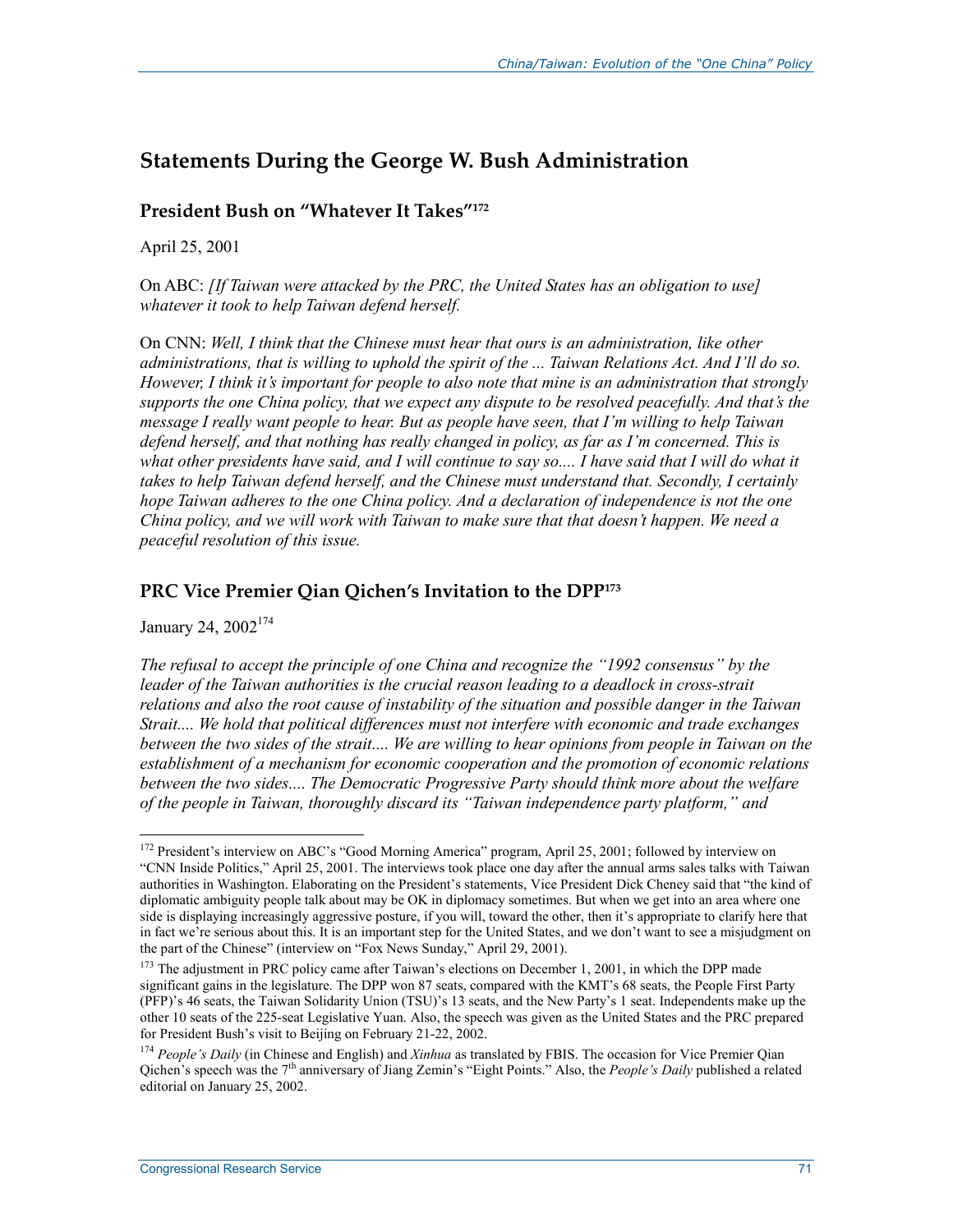*develop cross-strait relations with a sincere attitude. We believe that the broad masses of the DPP are different from the minority of stubborn "Taiwan independence" elements. We welcome them to come, in appropriate capacities, to sightsee, visit, and increase their understanding*. 175

# **Bush-Jiang Press Conference in Beijing176**

#### February 21, 2002

Jiang: *President Bush emphasized that the United States upholds the one China policy and will abide by the three Sino-U.S. joint communiques.*

Bush: *As [President Jiang] mentioned, we talked about Taiwan. The position of my government has not changed over the years. We believe in the peaceful settlement of this issue. We will urge there be no provocation. The United States will continue to support the Taiwan Relations Act.*

# **Taiwan President Chen on "One Country on Each Side"177**

August 3, 2002

1

*I would like to take a moment here to make a few calls for your consideration: (1) During these past few days, I have said that we must seriously consider going down Taiwan's own road.... What* 

<sup>&</sup>lt;sup>175</sup> While saying that its fundamental policy was unchanged, the PRC signaled a new receptive policy toward the ruling DPP and a change in tone (without reiterating the threat to use force). But, a week later, a spokesman for the PRC's Taiwan Affairs Office, Zhang Mingqing, excluded Chen Shui-bian and his vice president, Annette Lu, from the invitation to visit. While visiting Taiwan at about the same time, the chairman and Managing Director of AIT, Richard Bush, spoke on January 28, 2002, saying that "it does not seem constructive for one side to set pre-conditions for a resumption of dialogue that the other side even suspects would be tantamount to conceding a fundamental issue before discussion begins."

<sup>&</sup>lt;sup>176</sup> White House, "President Bush Meets with Chinese President Jiang Zemin," Great Hall of the People, Beijing, February 21, 2002. The visit to China was the President's second in four months, after the September 11, 2001, terrorist attacks. National Security Adviser Condoleezza Rice said that, in his meeting with Jiang, Bush restated the U.S. policy on Taiwan as a consistent policy and said that he hoped for a peaceful resolution and no provocations by either side, and that the United States will live up to the TRA. Bush also talked with students at Tsinghua University on February 22, and he explicitly mentioned the "one China policy" as one he has not changed. Nonetheless, Bush emphasized the U.S. defense commitment in the TRA and warned both Beijing and Taipei against provocations.

<sup>&</sup>lt;sup>177</sup> Office of the President of the Republic of China, "Chen Shui-bian's Opening Address to the  $29<sup>th</sup>$  Annual Meeting of the World Federation of Taiwanese Associations (in Tokyo, Japan) via Live Video Link," Chinese version (basis of the translation here) issued on August 3, and English version issued on August 7, 2002. Chen's remarks raised questions about whether he was changing policy to seek an independent Taiwan, whether there was coordination within his government, whether the speech would provoke tensions in the Taiwan Strait, and whether U.S. policy needed adjustment. On August 4, 2002, the NSC spokesman responded briefly that U.S. policy has not changed, and added on August 7, that "we have a one-China policy, and we do not support Taiwan independence" and that the United States "calls on all parties to avoid steps with might threaten cross-strait peace and stability, and urges a resumption of dialogue between Beijing and Taiwan." On August 8, the chairwoman of Taiwan's Mainland Affairs Council, Tsai Ingwen, visited Washington to tell the Administration and Congress that Taiwan's policy on cross-strait relations has not changed, remaining consistent with Chen's inauguration address. While in Beijing on August 26, 2002, Deputy Secretary of State Richard Armitage responded to a question about Chen's speech, saying that "the United States does not support Taiwan independence." He later explained that "by saying we do not support, it's one thing. It's different from saying we oppose it. If people on both sides of the strait came to an agreeable solution, then the United States obviously wouldn't inject ourselves. Hence, we use the term we don't 'support' it. But it's something to be resolved by the people on both sides of the question."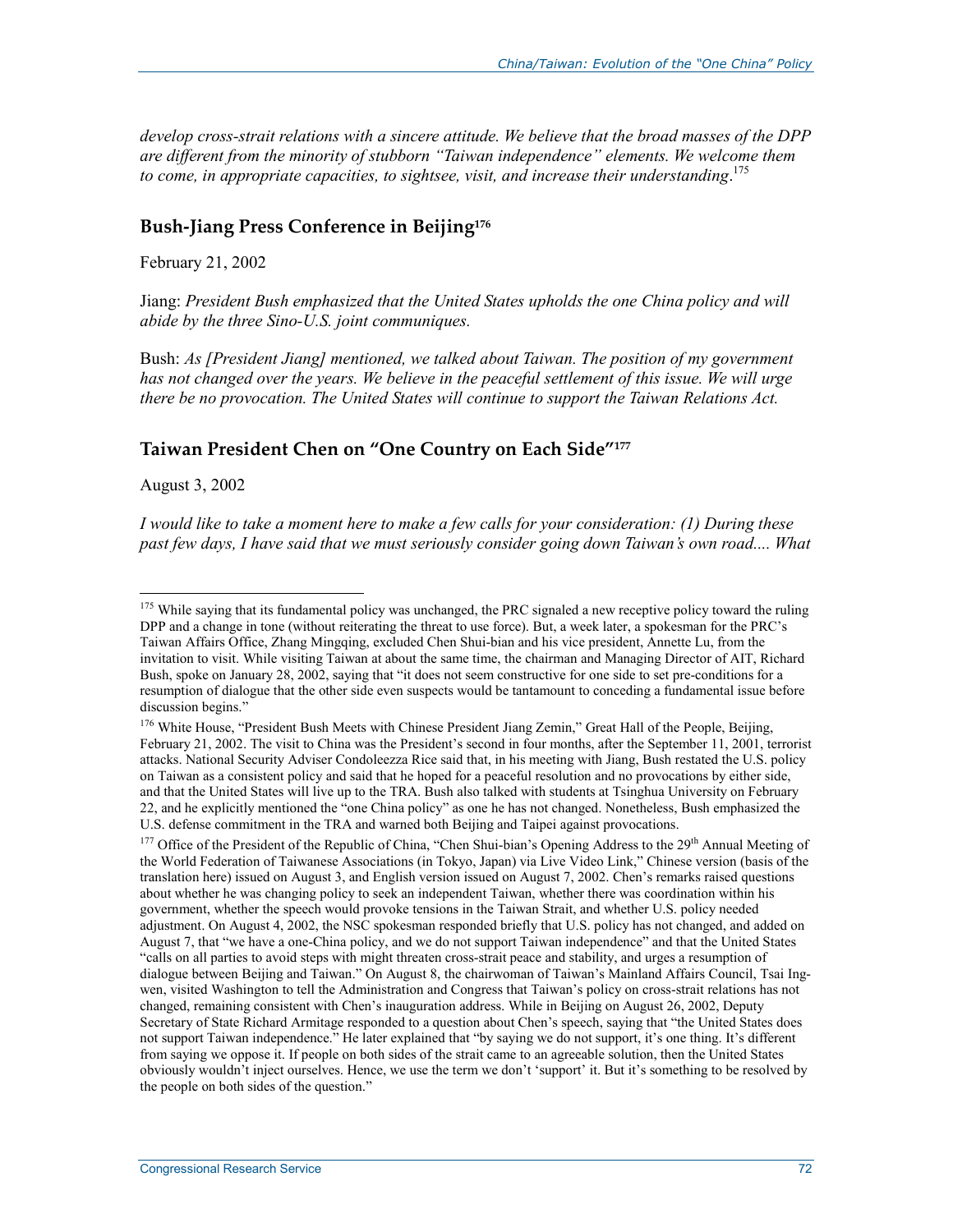*does "Taiwan's own road" mean? ... Taiwan's own road is Taiwan's road of democracy, Taiwan's road of freedom, Taiwan's road of human rights, and Taiwan's road of peace.* 

*(2) Taiwan is our country, and our country cannot be bullied, diminished, marginalized, or downgraded as a local entity. Taiwan does not belong to someone else, nor is it someone else's local government or province. Taiwan also cannot become a second Hong Kong or Macau, because Taiwan is a sovereign independent country. Simply put, it must be clear that Taiwan and China are each one country on each side [yibian yiguo] of the strait.* 

*(3) China has never renounced the use of force against Taiwan and continues to suppress Taiwan in the international community.... China's so-called "one China principle" or "one country, two systems" would change Taiwan's status quo. We cannot accept this, because whether Taiwan's future or status quo should be changed cannot be decided for us by any one country, any one government, any one political party, or any one person. Only the 23 million great people of Taiwan have the right to decide Taiwan's future, fate, and status. If the need arises, how should this decision be made? It is our long-sought ideal and goal, and our common idea: a referendum.... I sincerely call upon and encourage everyone to seriously consider the importance and urgency of legislation for holding referendums.*

# **Bush-Jiang Summit in Crawford, Texas178**

October 25, 2002

1

Bush: *On Taiwan, I emphasized to the President that our one China policy, based on the three communiques and the Taiwan Relations Act, remains unchanged. I stressed the need for dialogue between China and Taiwan that leads to a peaceful resolution of their differences.... The one China policy means that the issue ought to be resolved peacefully. We've got influence with some in the region; we intend to make sure that the issue is resolved peacefully and that includes making it clear that we do not support independence.*<sup>179</sup>

Jiang: *We have had a frank exchange of views on the Taiwan question, which is of concern to the Chinese side. I have elaborated my government's basic policy of peaceful unification and one country, two systems, for the settlement of the Taiwan question. President Bush has reiterated his clear-cut position, that the U.S. government abides by the one China policy.*<sup>180</sup>

<sup>&</sup>lt;sup>178</sup> White House, "Remarks by the President and Chinese President Jiang Zemin in Press Conference," Bush Ranch, Crawford, TX, October 25, 2002. This summit was the third meeting between the two presidents.

<sup>&</sup>lt;sup>179</sup> In contrast, PRC media reported that President Bush expressed to Jiang that the United States "opposes" (*fandui*) Taiwan independence. See "During Talks with Jiang Zemin, Bush Explicitly States for the First time 'Opposition to Taiwan Independence'," *Zhongguo Xinwen She*, October 26, 2002; *People's Daily* editorial (considered authoritative statement of PRC leadership views), "New Century, New Situation, New Actions," October 30, 2002. When asked about Bush's comments to Jiang, Assistant Secretary of State James Kelly maintained, at a November 19, 2002, press briefing, that "there has been no change in American policy and there was no change in the meeting or out of the meeting with respect to our position on Taiwan." Still, in a meeting with Rep. Henry Hyde, chairman of the House International Relations Committee in Beijing on December 10, 2002, Jiang said he appreciated President Bush's "opposition" (*fandui* in Chinese version) to Taiwan independence, according to *People's Daily*. PRC experts on U.S.- China relations have reported since the meeting that Bush said that he was "against" Taiwan independence.

<sup>&</sup>lt;sup>180</sup> As confirmed to Taiwan's legislature by its envoy to Washington, C.J. Chen, and reported in Taiwan's media (*Chung-Kuo Shih-Pao [China Times]*, November 22, 2002), President Jiang Zemin offered in vague terms a freeze or reduction in China's deployment of missiles targeted at Taiwan, in return for restraints in U.S. arms sales to Taiwan. President Bush reportedly did not respond to Jiang's linkage.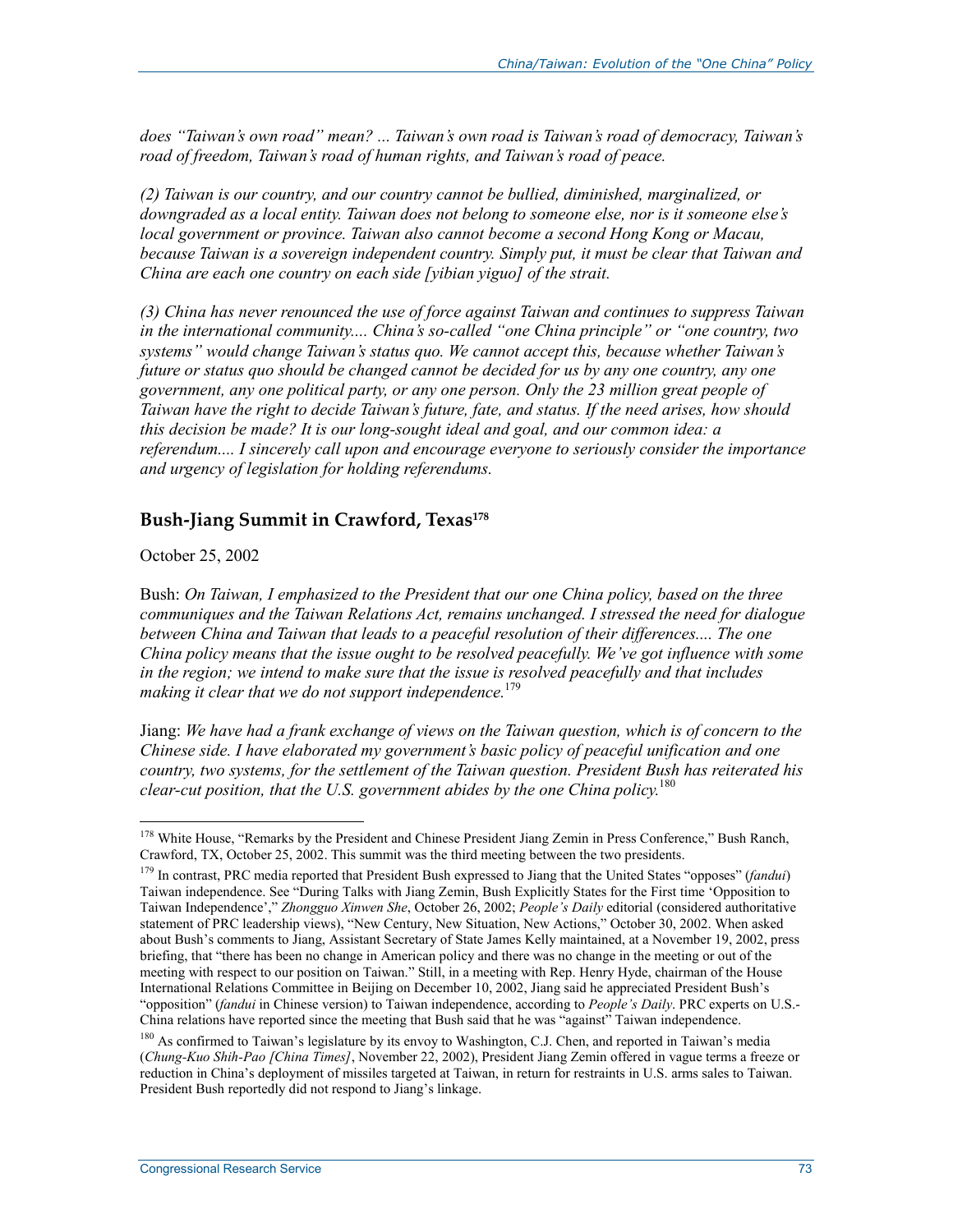# **Bush's Meeting with PRC President Hu Jintao in France**

June 1, 2003<sup>181</sup>

**U.S.**: *On Taiwan, the President repeated our policy of a one-China policy, based on the three communiques, the Taiwan Relations Act, no support for Taiwan independence. The Chinese basically accepted that, and said, okay, that's positive. They did say that they have concerns about forces on Taiwan moving towards independence. The President said, we don't support independence.*<sup>182</sup>

**PRC**: *President Hu reiterated China's principled stand on the Taiwan issue.... Bush said that the U.S. government will continue to follow the "one China" policy, abide by the three U.S.-China joint communiques, oppose "Taiwan independence," and that this policy has not changed and will not change.*<sup>183</sup>

# **President Chen Shui-bian on a New Constitution184**

September 28, 2003<sup>185</sup>

*If we consider the 1996 direct presidential election as the most significant symbol of Taiwan becoming a sovereign, democratic country, then, in 2006, this "complete" country will be 10 years old. Going through 10 years of practical experience, we must consider what we should seek next as a sovereign, democratic country. I must say that, in the next phase, we should further seek the deepening of democracy and a more efficient constitutional system, in order to lead Taiwan's people to face the rigorous challenges of the new century.*<sup>186</sup>

<sup>1</sup> <sup>181</sup> After the PRC blocked Taiwan's efforts to participate in the WHO in May 2003, despite the SARS epidemic, President Chen Shui-bian announced in a May 20, 2003, speech to the DPP, that he would promote a referendum on whether Taiwan should join the WHO. He called for that referendum and one on construction of a nuclear power plant to coincide with the presidential election in March 2004.

<sup>&</sup>lt;sup>182</sup> In a background briefing released by the White House on June 1, 2003, an unnamed senior administration official volunteered to reporters this version of Bush's discussions on Taiwan in his first meeting with Hu Jintao after he became PRC president, in Evian, France.

<sup>183</sup> *People's Daily*, June 2, 2003. The official report in Chinese used *fandui* (oppose).

<sup>184</sup> On September 22-23, 2003, PRC Foreign Minister Li Zhaoxing visited Washington and met with President George Bush, Vice President Dick Cheney, National Security Advisor Condoleezza Rice, Secretary of State Colin Powell, and Secretary of Defense Donald Rumsfeld. Li reportedly complained about U.S. handling of the Taiwan issue.

<sup>185</sup> *Central News Agency*, Taipei, September 28, 2003; *Taipei Times*, September 29, 2003; *World Journal*, New York, September 30, 2003. Leading up to the next presidential election in March 2004, Chen Shui-bian announced a goal of enacting a new constitution for the people of Taiwan in time for the  $20<sup>th</sup>$  anniversary of the founding of the DPP on September 28, 2006. Chen elaborated on his proposal in a speech on September 30, 2003, at a meeting of the Central Standing Committee of the DPP (translated from Chinese text). In response, on September 29, 2003, the State Department's spokesman called Chen's announcement an "individual campaign statement" and declined to take a position on Taiwan's domestic politics. Nonetheless, the U.S. response stressed "stability in the Taiwan Strait" and reminded Chen of his pledges in his inauguration speech of May 2000, saying that the United States "take them seriously and believe they should be adhered to."

<sup>&</sup>lt;sup>186</sup> On November 11, 2003, Chen Shui-bian also issued a timetable: a new draft constitution by September 28, 2006; a referendum on the constitution on December 10, 2006; and enactment of the new constitution on May 20, 2008.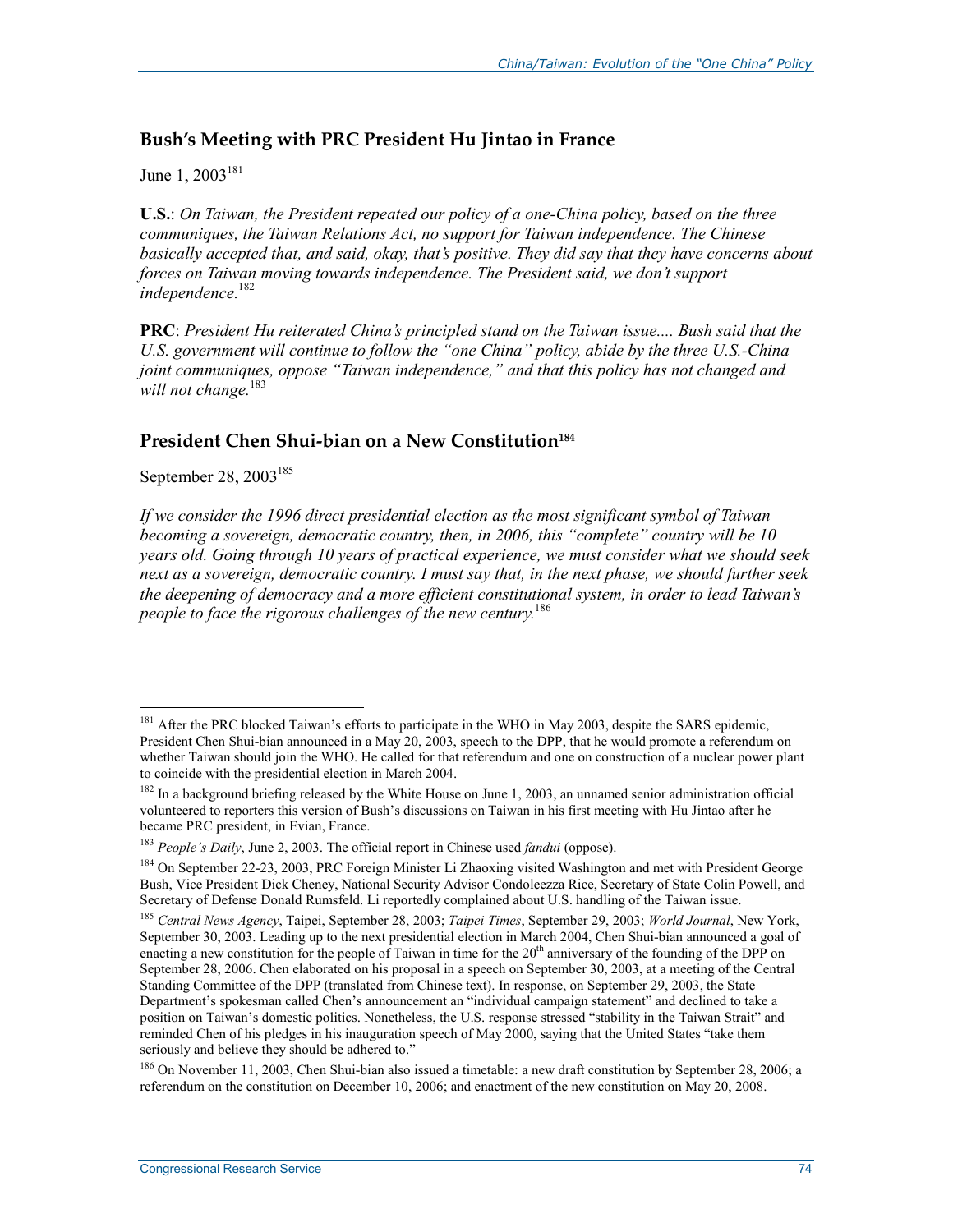# **Bush's Meeting with Hu Jintao in Thailand187**

October 19, 2003<sup>188</sup>

**Bush**: *President Hu and I have had a very constructive dialogue....*

**Hu**: *President Bush reiterated his government's position of adhering to the one China policy, the three China-U.S. joint communiques, and his opposition to Taiwan independence.*

# **Chen Shui-bian's Speech in New York189**

October 31,  $2003^{190}$ 

1

*The hastening of a new Taiwan constitution will determine whether or not our democracy can come into full bloom. This, strengthened and supplemented by the institutions of direct democracy, such as referendums, will be a necessary step in advancing Taiwan's human rights and the deepening of its democracy. One must not be misled by the contention that holding referendums or re-engineering our constitutional framework bears any relevance to the "Five Noes" pledge presented in my inaugural speech. Neither should matters concerning Taiwan's constitutional development be simplistically interpreted as a political debate of unification versus independence.*

<sup>&</sup>lt;sup>187</sup> In briefing the press on President Bush's trip to Asia, National Security Advisor Condoleezza Rice said on October 14, 2003, that "nobody should try unilaterally to change the status quo... There must be a peaceful resolution of the cross-strait issue," in response to a question about Taiwan President Chen Shui-bian's statements regarding "one country on each side" of the Taiwan Strait.

<sup>&</sup>lt;sup>188</sup> White House, "Remarks by President Bush and President Hu Jintao of China," Bangkok, Thailand, October 19, 2003. In making their joint public appearance, President Bush did not address the U.S. position on the Taiwan issue and did not correct President Hu's characterization of the U.S. position, including "opposition" to Taiwan independence. On October 20, 2003, *People's Daily* gave the PRC's official version of the meeting, reporting that Bush told Hu that the U.S. government upholds the one China policy, abides by the three communiques, and "opposes" (*fandui*) Taiwan independence, and that this policy will not change. An unnamed senior administration official briefed the press on the U.S. version of the meeting, according to a White House press release on October 19, 2003. When asked about Hu Jintao's characterization of Bush's "opposition" to Taiwan independence, the U.S. official said that U.S. policy on "one China" has not changed and that "we don't support Taiwan moving toward independence." When asked whether Hu Jintao misrepresented the U.S. view, the U.S. official replied, "I don't know" and reiterated Rice's message as one of not wanting either party to change the status quo unilaterally in the Taiwan Strait in a way that would upset peace and stability. "We're trying to make that clear," the official said.

<sup>189</sup> *Central News Agency*, Taipei, "Taiwan Never Slows Its Pace of Human Rights Reform: President," October 31, 2003. The United States allowed Chen Shui-bian to transit through New York on his way to Panama. While in New York, Chen received an award from the International League for Human Rights and gave this speech. At the Heritage Foundation, Deputy Assistant Secretary of State Randall Schriver told reporters that the Administration "appreciated" Chen's reiteration of his pledges in the inauguration speech of 2000 and that the transit "went very well." (*Central News Agency*, November 3, 2003). He also said that the Administration supported Chen's attendance at the "private event" and received an advance copy of Chen's speech "as a courtesy" (*Taipei Times*, November 5, 2003).

<sup>&</sup>lt;sup>190</sup> On the same day, Chen Ming-tong, a vice chairman of Taiwan's Mainland Affairs Council (MAC), gave a speech at the 2<sup>nd</sup> World Convention of the Global Alliance for Democracy and Peace held in Houston, TX. He contended that Taiwan is already a sovereign, democratic country that is in a "post-independence period" and that the proposals for referendums and a new constitution are not meant to declare independence. He also said that Chen Shui-bian instructed Lee Yuan-tse, Taiwan's envoy to the APEC summit in Thailand in October 2003, to tell President Bush that the referendums have nothing to do with promoting Taiwan's independence.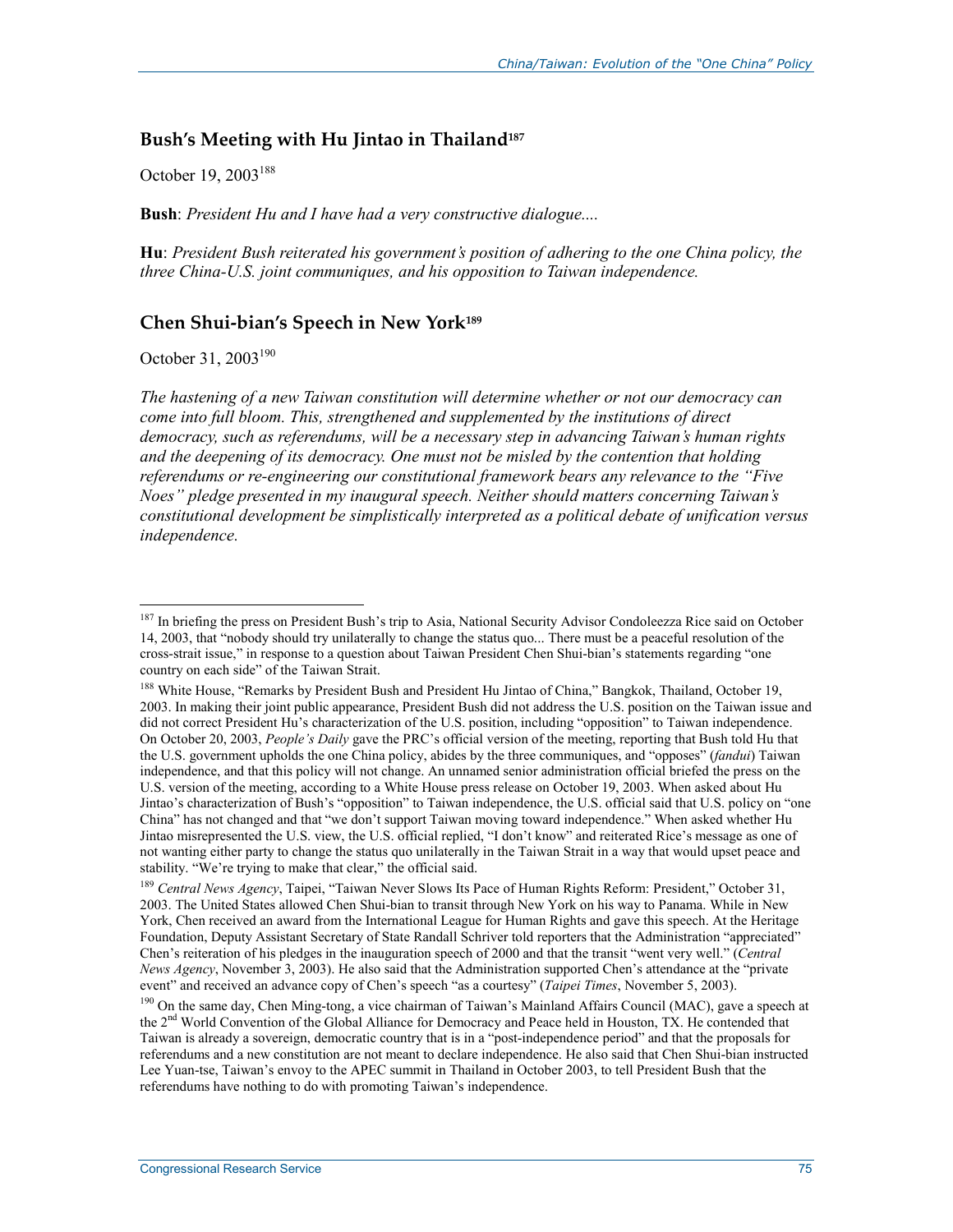# U.S. "Opposition" to Change in Taiwan's Status<sup>191</sup>

#### December 1,  $2003^{192}$

*We oppose any attempt by either side to unilaterally change the status quo in the Taiwan Strait. We also urge both sides to refrain from actions or statements that increase tensions or make dialogue more difficult to achieve. Therefore, we would be opposed to any referenda that would change Taiwan's status or move toward independence. The United States has always held, and again reiterates, that cross-strait dialogue is essential to peace and stability in the Taiwan Strait area. President Chen pledged in his inaugural address in the year 2000 not to declare independence, not to change the name of Taiwan's government, and not to add the "state-tostate" theory to the constitution, and not to promote a referendum to change the status quo on independence or unification. We appreciate President Chen's pledge in 2000, and his subsequent reaffirmations of it, and we take it very seriously.*

# President Bush's Meeting with PRC Premier Wen Jiabao<sup>193</sup>

December 9, 2003

1

Bush [on whether Taiwan's President should cancel the referendum planned for March 20, 2004]: *The United States Government's policy is one China, based upon the three communiques and the Taiwan Relations Act. We oppose any unilateral decision by either China or Taiwan to change the status quo. And the comments and actions made by the leader of Taiwan indicate that he may be willing to make decisions unilaterally to change the status quo, which we oppose.*

Wen: *On many occasions, and just now in the meeting as well, President Bush has reiterated the U.S. commitment to the three Sino-U.S. Joint Communiques, the one China principle, and opposition to Taiwan independence. We appreciate that. In particular, we very much appreciate the position adopted by President Bush toward the latest moves and developments in Taiwan that is, the attempt to resort to referendums of various kinds as an excuse to pursue Taiwan independence. We appreciate the position of the U.S. government.*

 $191$  On November 27, 2003, Taiwan's legislature passed legislation favored by the opposition parties (KMT and PFP) governing referendums while excluding a DPP proposal for referendums on the national name, flag, and other sovereignty issues. The law did authorize the president to hold a referendum on national security issues if Taiwan's sovereignty faced an external threat. President Chen then announced on November 29 that he would indeed hold a "defensive referendum" on the day of the election, on March 20, 2004.

<sup>&</sup>lt;sup>192</sup> State Department Spokesman Richard Boucher, press briefing, December 1, 2003. National Security Advisor Condoleezza Rice stated on October 14, 2003, that "nobody should try unilaterally to change the status quo," but this was the first time the Bush Administration publicly stated "opposition" to any referendum that would change Taiwan's status. On the same day, the Senior Director of Asian Affairs at the National Security Council, James Moriarty, secretly met with President Chen in Taiwan and expressed U.S. concerns about "provocations," the *United Daily News* reported on December 1, 2003.

<sup>&</sup>lt;sup>193</sup> White House, Remarks by President Bush and Premier Wen Jiabao in Photo Opportunity, the Oval Office, December 9, 2003. Bush did not make public remarks against the PRC's military threats toward Taiwan. On December 11, 2003, Representatives Brown, Chabot, Rohrabacher, and Wexler, the four co-chairs of the Taiwan Caucus, wrote to President Bush, criticizing his remarks with Wen and urging him to support Taiwan's referendums. On March 17, 2004, 36 Members of the House, led by Representatives Peter Deutsch and Dana Rohrabacher, signed a letter to Taiwan's people in support of their right to hold referendums and to self-determination.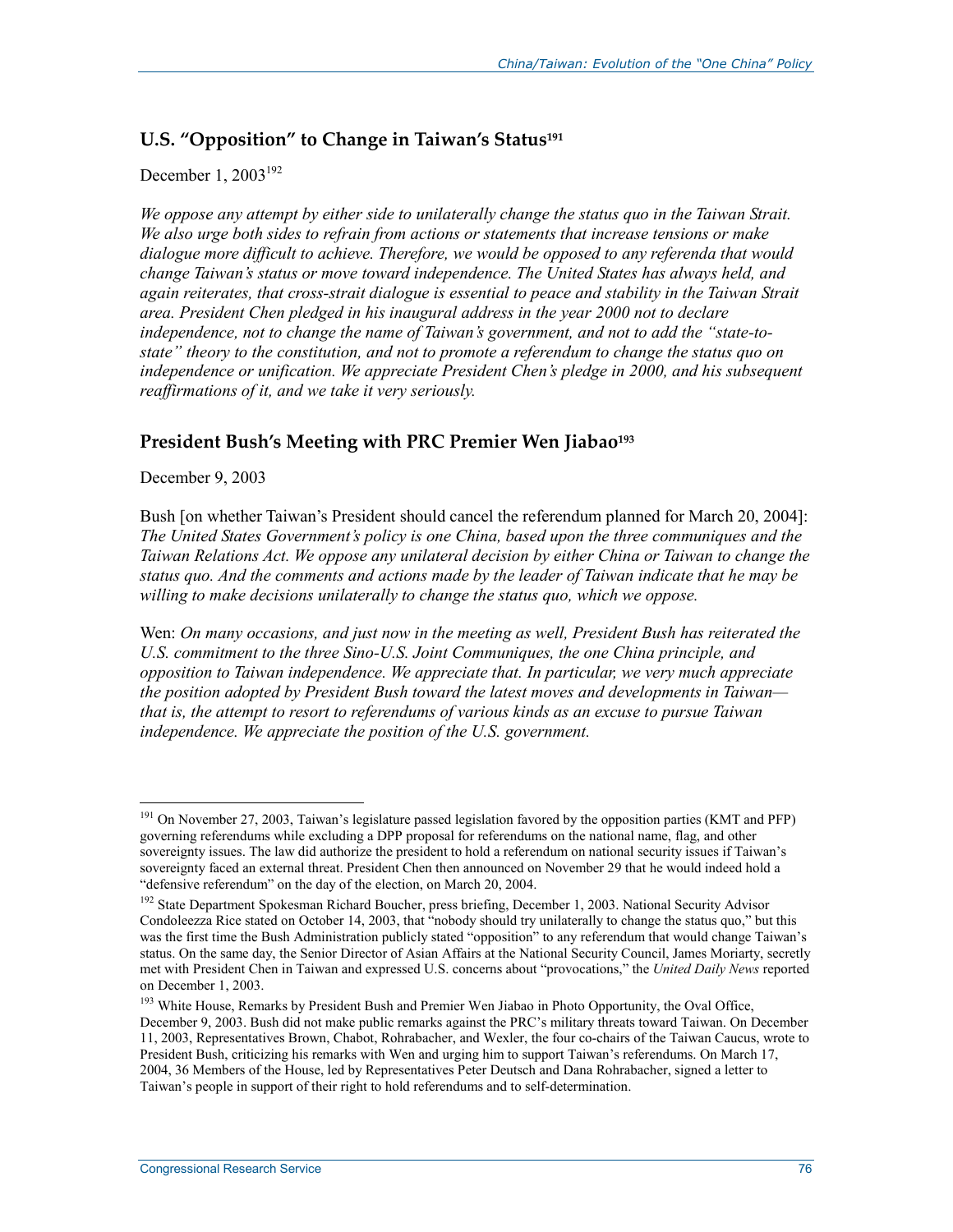# State Department's Testimony After Chen's Re-election<sup>194</sup>

#### April 21, 2004

*The United States does not support independence for Taiwan or unilateral moves that would change the status quo as we define it. For Beijing, this means no use of force or threat to use force against Taiwan. For Taipei, it means exercising prudence in managing all aspects of crossstrait relations. For both sides, it means no statements or actions that would unilaterally alter Taiwan's status....* 

*The President's message on December 9 of last year during PRC Premier Wen Jiabao's visit reiterated the U.S. Government's opposition to any unilateral moves by either China or Taiwan to change the status quo.... The United States will fulfill its obligations to help Taiwan defend itself, as mandated in the Taiwan Relations Act. At the same time, we have very real concerns that our efforts at deterring Chinese coercion might fail if Beijing ever becomes convinced Taiwan is embarked on a course toward independence and permanent separation from China, and concludes that Taiwan must be stopped in these efforts....*

*The United States strongly supports Taiwan's democracy, ... but we do not support Taiwan*  independence. A unilateral move toward independence will avail Taiwan of nothing it does not *already enjoy in terms of democratic freedom, autonomy, prosperity, and security....*

*While strongly opposing the use of force by the PRC, we must also acknowledge with a sober mind what the PRC leaders have repeatedly conveyed about China's capabilities and intentions.... It would be irresponsible of us and of Taiwan's leaders to treat these statements as empty threats.... We encourage the people of Taiwan to regard this threat equally seriously. We look to President Chen to exercise the kind of responsible, democratic, and restrained leadership that will be necessary to ensure a peaceful and prosperous future for Taiwan....*

*As Taiwan proceeds with efforts to deepen democracy, we will speak clearly and bluntly if we feel as though those efforts carry the potential to adversely impact U.S. security interests or have the potential to undermine Taiwan's own security. There are limitations with respect to what the United States will support as Taiwan considers possible changes to its constitution....*

*Our position continues to be embodied in the so-called "Six Assurances" offered to Taiwan by President Reagan. We will neither seek to mediate between the PRC and Taiwan nor will we exert pressure on Taiwan to come to the bargaining table. Of course, the United States is also committed to make available defensive arms and defensive services to Taiwan in order to help Taiwan meet its self-defense needs. We believe a secure and self-confident Taiwan is a Taiwan that is more capable of engaging in political interaction and dialogue with the PRC, and we expect Taiwan will not interpret our support as a blank check to resist such dialogue....*

*War in the Strait would be a disaster for both sides and set them back decades, and undermine everything they and others in the region have worked so hard to achieve. We continue to urge Beijing and Taipei to pursue dialogue as soon as possible through any available channels, without preconditions....*

1

<sup>&</sup>lt;sup>194</sup> Testimony of Assistant Secretary of State for East Asian and Pacific Affairs James Kelly at hearing held by the House International Relations Committee on "The Taiwan Relations Act: The Next 25 Years," April 21, 2004.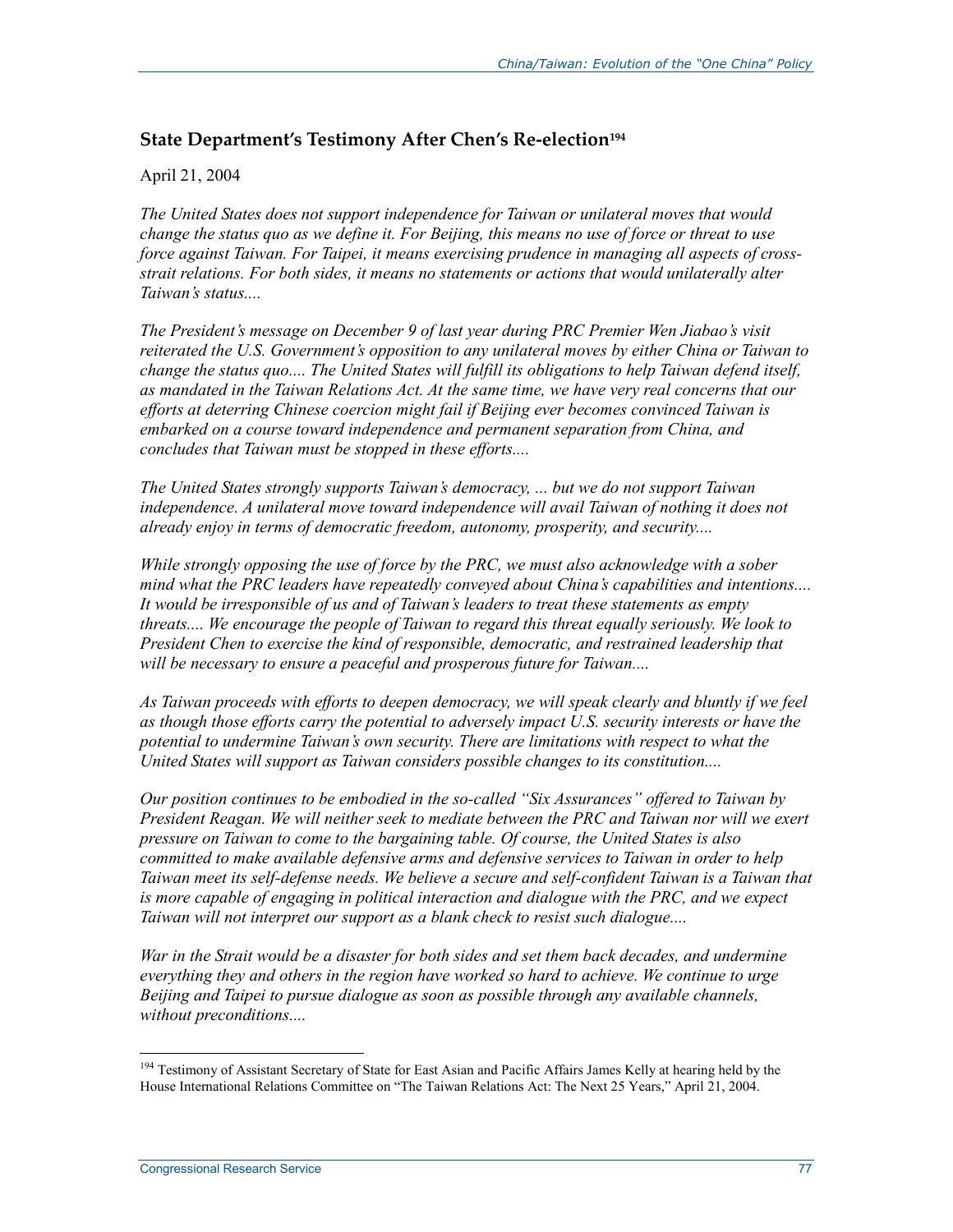*The United States is committed to make available defensive arms and defensive services to Taiwan in order to help Taiwan meet its self-defense needs.... The PRC has explicitly committed itself publicly and in exchanges with the United States over the last 25 years to a fundamental policy "to strive for a peaceful resolution of the Taiwan question." If the PRC meets its obligations, and its words are matched by a military posture that bolsters and supports peaceful approaches to Taiwan, it follows logically that Taiwan's defense requirements will change....*

# **Chen Shui-bian's Second Inaugural Address195**

May 20,  $2004^{196}$ 

*The constitutional re-engineering project aims to enhance good governance and increase administrative efficiency, to ensure a solid foundation for democratic rule of law, and to foster long-term stability and prosperity of the nation.... By the time I complete my presidency in 2008, I hope to hand the people of Taiwan and to our country a new constitution*<sup>197</sup>—*one that is timely, relevant, and viable—as my historic responsibility and my commitment to the people. In the same context, I am fully aware that consensus has yet to be reached on issues related to national sovereignty, territory, and the subject of unification/independence; therefore, let me explicitly propose that these particular issues be excluded from the present constitutional re-engineering project. Procedurally, we shall follow the rules set out in the existing Constitution and its amendments....* 

*If both sides are willing, on the basis of goodwill, to create an environment engendered upon "peaceful development and freedom of choice," then in the future, the Republic of China and the People's Republic of China—or Taiwan and China—can seek to establish relations in any form whatsoever. We would not exclude any possibility, so long as there is the consent of the 23 million people of Taiwan....* 

*Today, I would like to reaffirm the promises and principles set forth in my inaugural speech in 2000. Those commitments have been honored. They have not changed over the past four years, nor will they change in the next four years....*<sup>198</sup>

<sup>&</sup>lt;u>.</u> <sup>195</sup> Presidential Office of the Republic of China, "President Chen's Inaugural Address: Paving the Way for a Sustainable Taiwan," May 20, 2004, in Chinese with English version.

<sup>&</sup>lt;sup>196</sup> On March 20, 2004, Chen Shui-bian of the DPP won re-election with 50.1 percent of the votes, while Lien Chan of the KMT received 49.9 percent. The opposition disputed the result of the election, in which Chen won with a margin of 0.2 percent, after surviving an assassination attempt the day before the election. The White House did not congratulate Chen Shui-bian on his victory until March 26, 2004, after official certification in Taiwan.

<sup>&</sup>lt;sup>197</sup> While President Chen said "new constitution" in Chinese, the official English translation used "a new version of our constitution."

<sup>&</sup>lt;sup>198</sup> The speech showed Chen Shui-bian responding positively to U.S. concerns after his re-election in March 2004 as to whether he would be pragmatic, predictable, and non-provocative. He did not repeat what Beijing perceives as antagonistic phrases such as "one country on each side" or "the status quo is Taiwan as an independent state." Chen did not rule out options for Taiwan's future. He also promised to seek constitutional changes using the process under the existing constitution and did not reiterate his call to use a referendum instead. Chen promised to exclude sovereignty issues from the constitutional changes. He reaffirmed the commitments in his inaugural address of 2000, while not explicitly re-stating the "Five Noes." The White House responded that the speech was "responsible and constructive" and presented another opportunity to restore cross-strait dialogue.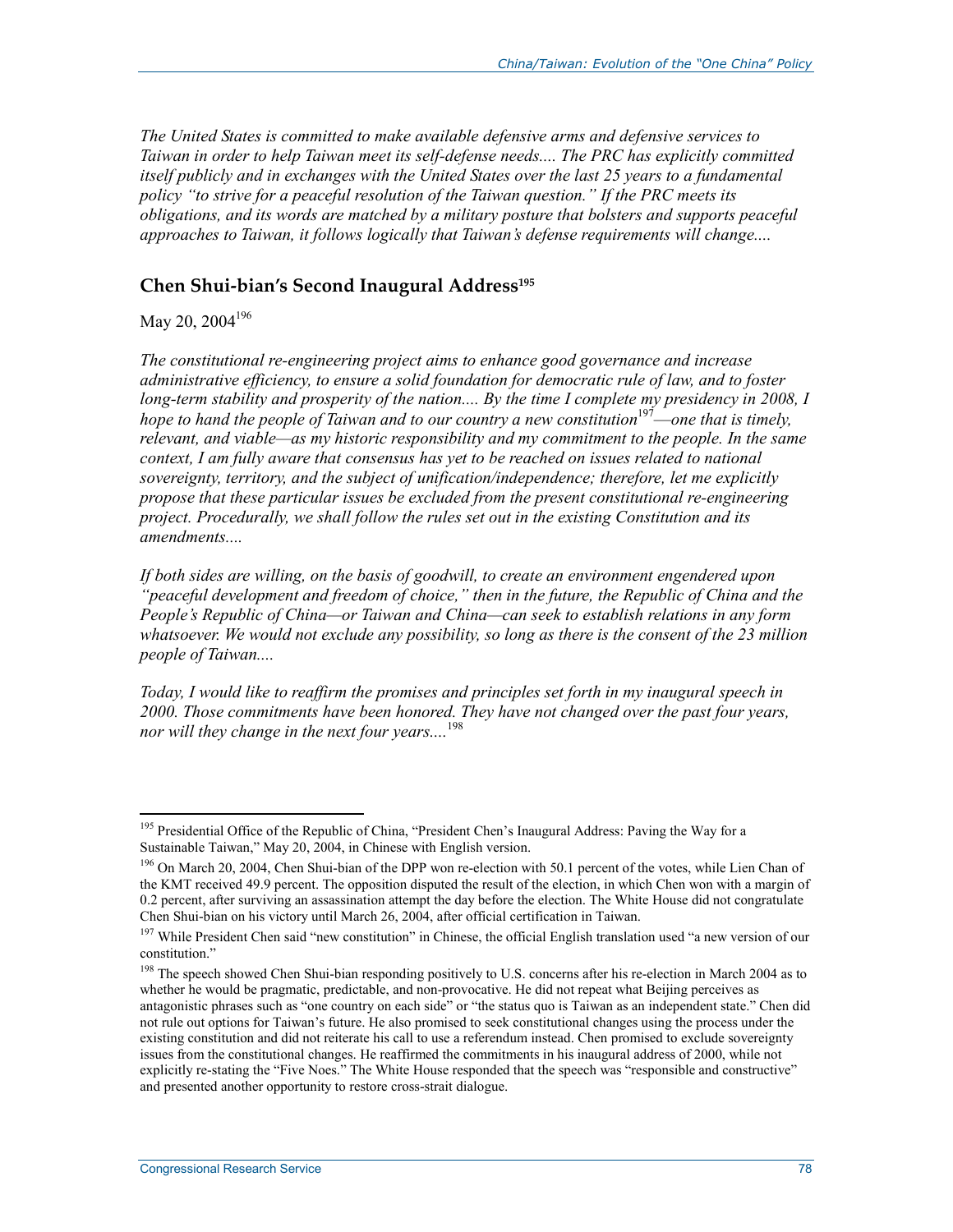# **Colin Powell on Taiwan's Lack of Sovereignty199**

October 25, 2004

*There is only one China. Taiwan is not independent. It does not enjoy sovereignty as a nation, and that remains our policy, our firm policy. And it is a policy that has allowed Taiwan to develop a very vibrant democratic system, a market economic system, and provided great benefits to the people of Taiwan. And that is why we think it is a policy that should be respected and should remain in force and will remain in force, on the American side, it is our policy that clearly rests on the Three Communiques. To repeat it one more time: we do not support an independence movement in Taiwan.* 

# **U.S.-Japan "2+2 Statement"200**

February 19, 2005

[A common strategic objective is] "to encourage the peaceful resolution of issues concerning the Taiwan Strait through dialogue."

## **PRC's Hu Jintao on "Four-Point Guideline"201**

March 4, 2005

*1. Never sway in adhering to the one China principle.* 

*2. Never give up efforts to seek peaceful reunification.* 

*3. Never change the principle of placing hope on the Taiwan people.* 

*4. Never compromise in opposing "Taiwan independence" secessionist activities.* 

# **PRC's "Anti-Secession Law" of 2005202**

March 14,  $2005^{203}$ 

<sup>&</sup>lt;u>.</u> <sup>199</sup> Secretary of State Colin Powell, Interview with Phoenix TV, Beijing, October 25, 2004.

<sup>&</sup>lt;sup>200</sup> Secretary of Defense Donald Rumsfeld and Secretary of State Condoleezza Rice along with counterparts from Japan issued a Joint Statement of the U.S.-Japan Security Consultative Committee. China strongly objected to the alliance's mere mention of Taiwan.

<sup>&</sup>lt;sup>201</sup> Right before adoption of the "Anti-Secession Law," Hu declared his "Four-Point Guidelines" before the Chinese People's Political Consultative Conference (CPPCC).

<sup>202</sup> Translation of Article 8 of China's "Anti-Secession Law," adopted on March 14, 2005.

<sup>&</sup>lt;sup>203</sup> At the February 15, 2005, hearing of the Senate Foreign Relations Committee on the nomination of Robert Zoellick to be Deputy Secretary of State, Zoellick responded to a question from Senator Lisa Murkowski on the Anti-Secession Law by publicly criticizing it as an action that would run counter to a peaceful resolution and dialogue. On March 16, the House passed (424-4) H.Con.Res. 98 (Hyde) to express grave concern about the "Anti-Secession Law," and the House Taiwan Caucus hosted a briefing by Taiwan's Ambassador David Lee. On April 6, 2005, the House International Relations Subcommittee on Asia and the Pacific held a hearing on China's "Anti-Secession Law."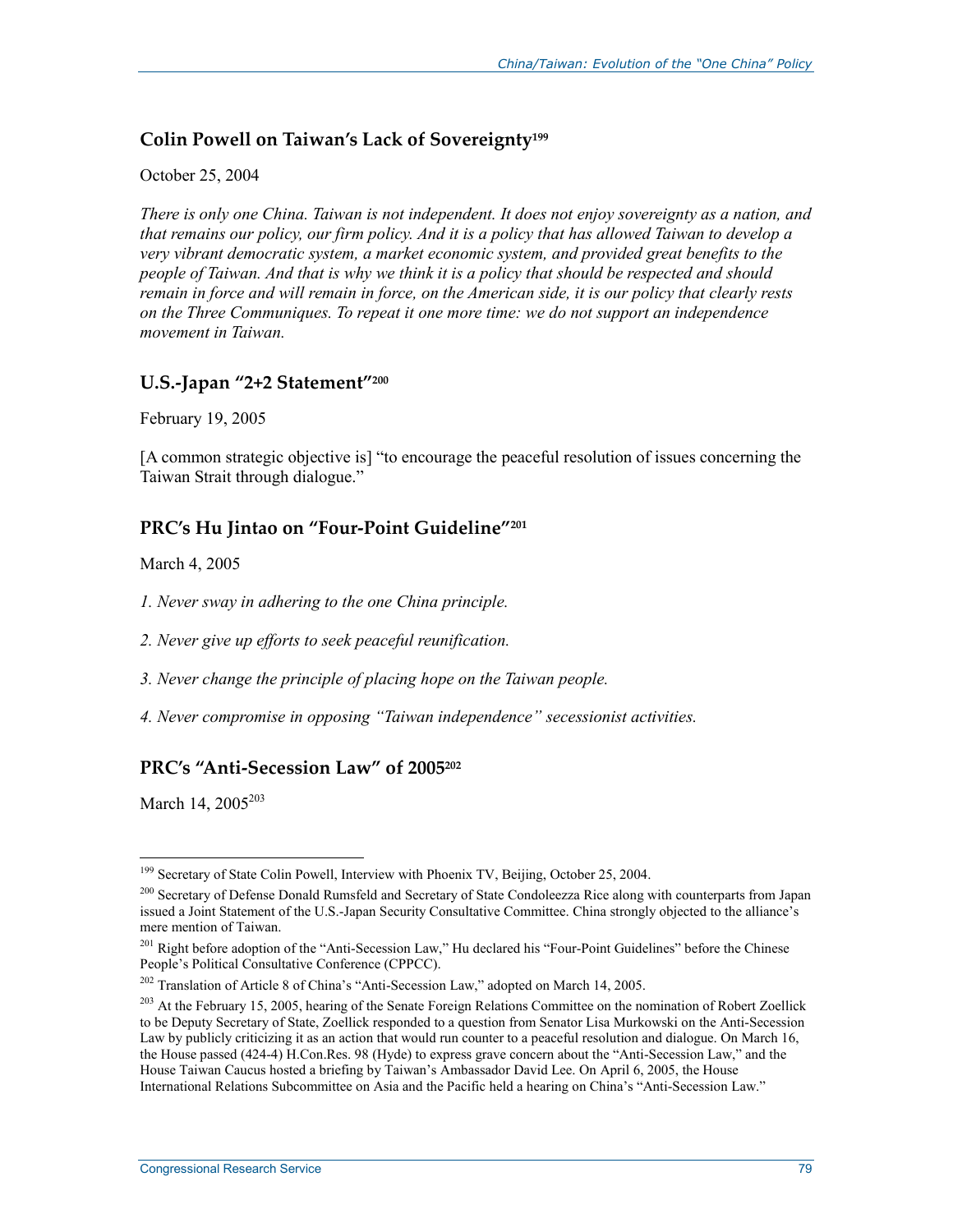*If the separatist forces of "Taiwan independence" use any name or any means to cause the fact of Taiwan's separation from China, or a major incident occurs that would lead to Taiwan's separation from China, or the possibilities of peaceful unification are completely exhausted, the country may adopt non-peaceful means and other necessary measures to safeguard national sovereignty and territorial integrity*.

# **KMT-CPC Joint Statement of 2005 on "Peaceful Development"**

April 29, 2005<sup>204</sup>

Hu Jintao and Lien Chan issued a joint press statement to summarize their agreement on goals: (1) resume cross-strait negotiation on the basis of the "1992 Consensus;" (2) cease hostilities, conclude a peace agreement, and launch military confidence building measures (CBMs); (3) comprehensively expand economic engagement; (4) negotiate Taiwan's international participation including in the WHO; (5) set up party-to-party platform.

## **Bush on U.S. Response to Provocations205**

June 8, 2005

*If China were to invade unilaterally, we would rise up in the spirit of the Taiwan Relations Act. If Taiwan were to declare independence unilaterally, it would be a unilateral decision, that would then change the U.S. equation, the U.S. look at what the ... the decision-making process. My attitude is, is that time will heal this issue. And therefore we're trying to make sure that neither side provokes the other through unilateral action.* 

# **Chen Terminates the National Unification Guidelines206**

February 27, 2006<sup>207</sup>

<u>.</u>

*The National Unification Council will cease to function. No budget will be earmarked for it, and its personnel must return to their original posts. The National Unification Guidelines will cease to apply.* 

<sup>&</sup>lt;sup>204</sup> Despite the PRC's "Anti-Secession Law," KMT Chairman Lien Chan flew to Beijing for a historic meeting with CPC General-Secretary Hu Jintao. Some say, this first KMT-CPC meeting in 60 years began their  $3^{rd}$  United Front. Indeed, in June 1983, Deng Xiaoping said that "reunification must be brought about in a proper way. That is why we propose holding talks between the two Parties on an equal footing to achieve the third round of Kuomintang-Communist cooperation, rather than talks between the central and local governments." ( "An Idea for the Peaceful Reunification of the Chinese Mainland and Taiwan," *Selected Works of Deng Xiaoping*, Volume III, 1994.)

<sup>205</sup> George W. Bush, Interview with *Fox News*, June 8, 2005.

<sup>&</sup>lt;sup>206</sup> Despite his "Five Noes," on January 29, 2006, Chen Shui-bian called for consideration of whether to "abolish" the largely symbolic National Unification Council (NUC) and National Unification Guidelines (NUG). President Bush sent NSC official Dennis Wilder to Taipei with U.S. concerns. Representatives Dana Rohrabacher and Steve Chabot wrote a supportive commentary, "Principled Defense of Freedom," *Washington Times*, February 17, 2006. On February 27, Chen chaired a national security meeting and announced he would "terminate" (vs. "abolish") the NUC and NUG.

<sup>&</sup>lt;sup>207</sup> Senator John Warner, chairman of the Armed Services Committee, told Admiral William Fallon, Commander of the Pacific Command, at a committee hearing on March 7, 2006, that "if conflict were precipitated by just inappropriate and wrongful politics generated by the Taiwanese elected officials, I'm not entirely sure that this nation would come full force to their rescue if they created that problem."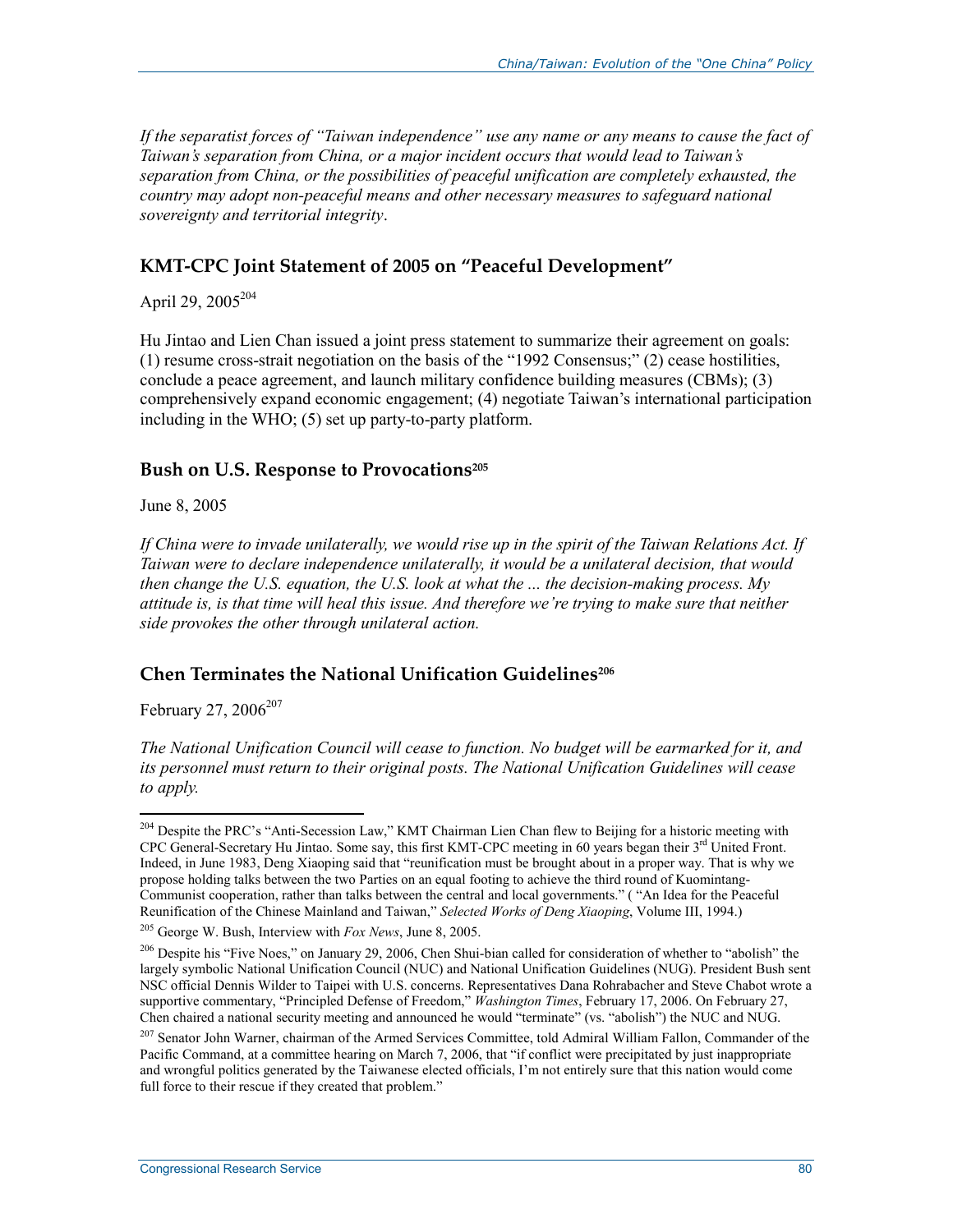# **Bush-Hu Summit and "Peace and Stability"208**

#### April 20, 2006

Bush: *We spent time talking about Taiwan, and I assured the President my position has not changed. I do not support independence for Taiwan*.

Hu: *During the meeting, I stressed the importance of the Taiwan question to Mr. President. Taiwan is an inalienable part of Chinese territory, and we maintain consistently that under the*  basis of the one China principle, we are committed to safeguard peace and stability in the Taiwan *Strait, and to the promotion of the improvement and development of cross-strait relations.... We will by no means allow Taiwan independence. President Bush gave us his understanding of Chinese concerns. He reiterated the American positions and said that he does not hope that the moves taken by the Taiwan authorities to change the status quo will upset the China-U.S. relationship, which I am highly appreciative.*

# **State Department on a "Second Republic" in Taiwan209**

October 17, 2006

*The United States does not support Taiwan independence. We oppose unilateral changes to the status quo by either side.*

## **State Department on "Name Rectification" in Taiwan210**

February 9, 2007 $^{211}$ 

*We do not support administrative steps by the Taiwan authorities that would appear to change Taiwan's status unilaterally or move toward independence. The United States does not, for instance, support changes in terminology for entities administered by the Taiwan authorities.* 

<sup>1</sup> <sup>208</sup> White House, "President Bush Meets with President Hu of the People's Republic of China," April 20, 2006.

<sup>&</sup>lt;sup>209</sup> State Department, question taken at the press briefing, October 17, 2006. On October 15, President Chen Shui-bian called for consideration of a proposal for a "second republic" made by former presidential advisor Koo Kwang-ming. Later, Chen elaborated on the concept of a constitution for a "second republic" by saying: "The current constitution would be frozen, and a new Taiwan constitution would be written. Freezing the [Republic of China] constitution also means keeping some kind of a link to the [old] ROC constitution and not cutting if off completely. The preamble to a new constitution could address the territory of Taiwan, but the relevant sections of the old constitution defining the territory would not be touched, thus avoiding a change to the status quo." (Interview with Kathrin Hille, "Taiwan Set for New Clash With Beijing," *Financial Times*, November 1, 2006). Shortly before he became chairman of the Mainland Affairs Commission, Chen Ming-tong released such a draft constitution on March 18, 2007.

<sup>210</sup> State Department, question taken at the press briefing, February 9, 2007. On February 8, President Chen Shui-bian supported DPP Chairman Yu Shyi-kun's proposal to promote a "name rectification" campaign, by renaming three state-owned entities: China Petroleum Corporation to CPC Corporation Taiwan; China Shipbuilding Corporation to CSBC Corporation Taiwan; and Chunghwa Postal Company" to "Taiwan Postal Company." But people in Taiwan at the time did not voice major concern about the changes in name.

<sup>&</sup>lt;sup>211</sup> On February 20, 2007, Representative Tom Tancredo wrote a letter to Secretary of State Condoleezza Rice to criticize her department's rebuke of Chen over "trivial things" and to question how changing the names of local businesses would change Taiwan's status. On April 24, 2007, at a hearing of the Senate Armed Services Committee, Senator John Warner said to the Pacific Command's commander, Admiral Timothy Keating, that the U.S. military is heavily engaged worldwide and that Taiwan should not play the "TRA card."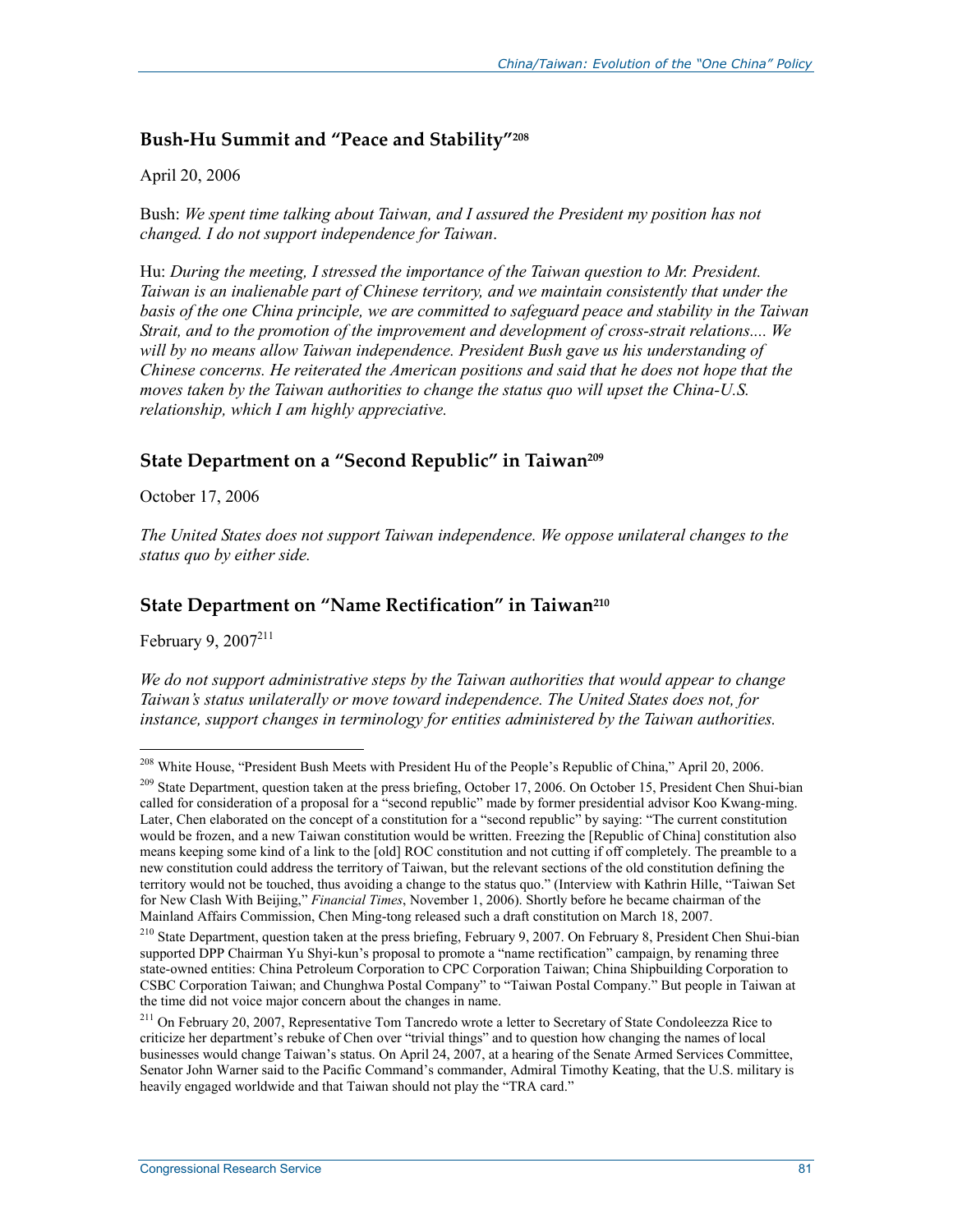*President Chen's fulfillment of his commitments will be a test of leadership, dependability, and statesmanship, as well as ability to protect Taiwan's interests, its relations with others, and to maintain peace and stability in the Strait.*

# **U.S. Opposition to Taiwan's Referendum on Joining U.N.**

June 19,  $2007^{212}$ 

*The United States opposes any initiative that appears designed to change Taiwan's status unilaterally. This would include a referendum on whether to apply to the United Nations under the name Taiwan. While such a referendum would have no practical impact on Taiwan's U.N. status, it would increase tensions in the Taiwan Strait. Maintenance of peace and stability across the Taiwan Strait is of vital interest to the people of Taiwan and serves U.S. security interests as well. Moreover, such a move would appear to run counter to President Chen's repeated commitments to President Bush and the international community. We urge President Chen to exercise leadership by rejecting such a proposed referendum.*

# **U.S. Non-Support for "Taiwan's" Membership in the U.N.**

September 21, 2007<sup>213</sup>

1

<sup>213</sup> Departing from previous applications since 1993 to join the U.N. under the formal name of Republic of China, President Chen Shui-bian wrote letters in July 2007 to apply for membership for "Taiwan." At a press conference at the White House on August 30, 2007, NSC official Dennis Wilder said that "membership in the United Nations requires statehood. Taiwan, or the Republic of China, is not at this point a state in the international community." The United States did not agree with Taiwan or with the PRC, which claimed that **U.N. Resolution 2758** of October 25, 1971, recognized Taiwan as a part of China. The PRC's interpretation was used by U.N. Secretary-General Ban Ki-moon of South Korea. In fact, that resolution restored the legal rights of the PRC in the U.N. and expelled "the representatives of Chiang Kai-shek" but did not address the status of or mention Taiwan. Three of the co-chairs of the House Taiwan Caucus wrote to criticize Ban's "diplomatic error" and to urge U.S. support for "Taiwan's right to apply for a meaningful U.N. role" (Representatives Steve Chabot, Shelley Berkley, and Dana Rohrabacher, "Don't Abandon Taiwan," *Washington Times*, September 17, 2007). While the State Department did not speak at the General Assembly on Taiwan's application to join the U.N., the U.S. Mission to the U.N. issued a statement on September 21, 2007.

<sup>&</sup>lt;sup>212</sup> State Department, daily press briefing, June 19, 2007. On June 18, President Chen Shui-bian called for a referendum on whether to join the U.N. using the name "Taiwan" to be held at the time of the presidential election in March 2008. Chen contended that Taiwan long participated in various international gatherings using different designations. Representative Tom Lantos, chairman of the House Foreign Affairs Committee, met with Taiwan's Vice President Annette Lu during her transit in San Francisco on July 2, 2007, and said in an interview that it is impractical for Taiwan to seek membership in the U.N. and that neither the Bush Administration nor Congress supported a referendum on Taiwan's membership in the U.N. (*Central News Agency*, July 4, 2007). Later, Representative Tom Tancredo wrote a letter on August 30, 2007, to Secretary of State Condoleezza Rice to criticize Deputy Secretary of State John Negroponte's comments opposing the referendum as "a step towards a declaration of independence of Taiwan" (in interview by pro-PRC *Phoenix TV* of Hong Kong on August 27, 2007). On September 6, PRC ruler Hu Jintao told President Bush in Sydney, Australia, that the situation in Taiwan entered a "highly dangerous period." Deputy Assistant Secretary of State Thomas Christensen followed with a strongly-worded speech on September 11, that stressed U.S. opposition to this referendum as "an apparent pursuit of name change." On September 30, the DPP passed a "Resolution on a Normal Country." On December 6, Christensen criticized the referendum as intended to pursue a "unilateral change in the status quo." On December 19, Representatives Tom Tancredo and Dana Rohrabacher wrote a letter to Secretary of State Rice asking her department to "cease its repeated efforts to affect the outcome of the upcoming elections in Taiwan, and specifically, the outcome of the planned referendum on membership in the United Nations." But at a press conference two days later, Rice attacked the referendum as "provocative."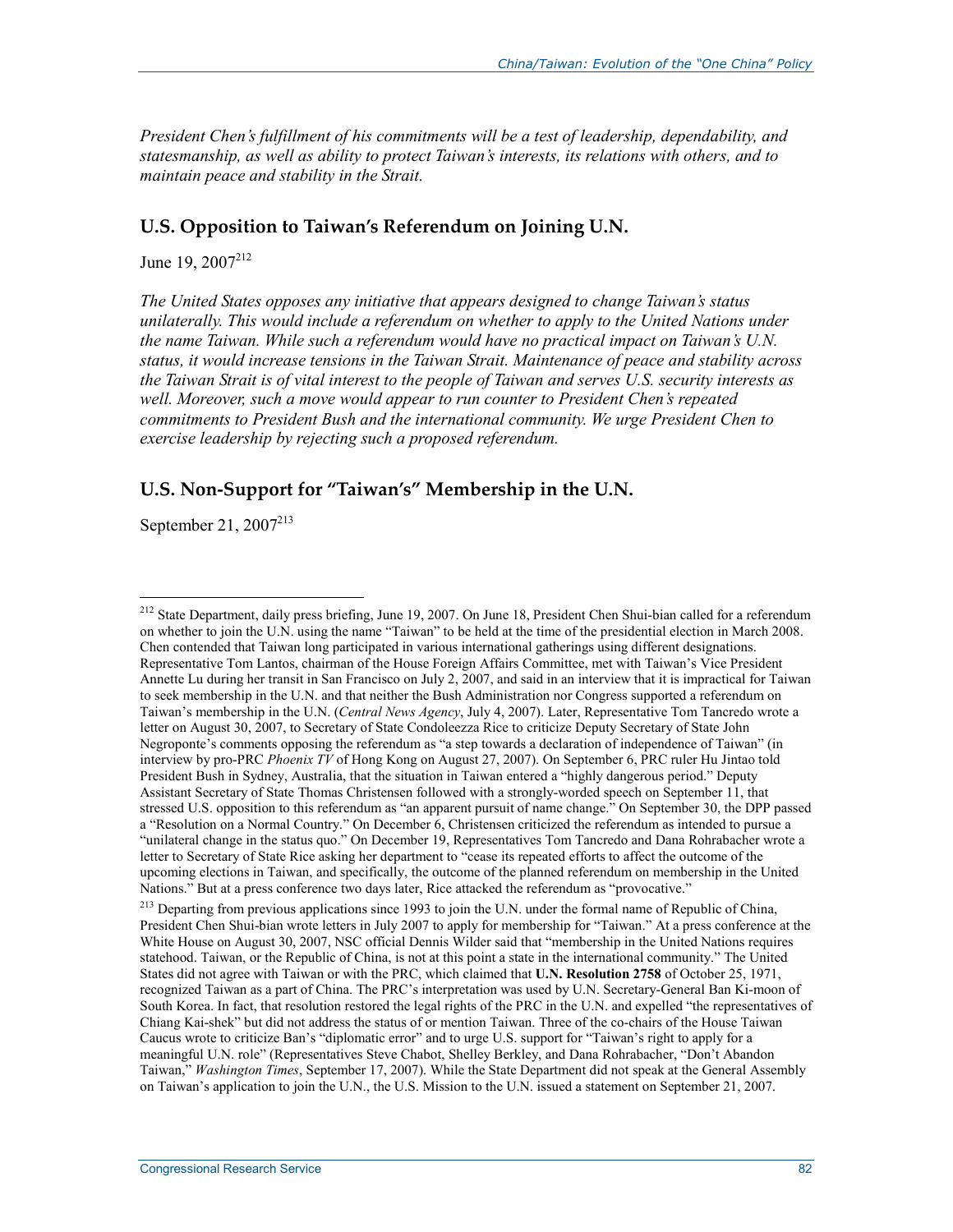*The United States supports Taiwan's meaningful participation in international organizations whenever appropriate. Such involvement is in the interest of the 23 million people of Taiwan and the international community, and we urge all UN members to set aside preconditions and work creatively toward this goal. Consistent with our long-standing One China policy, the United States does not support Taiwan's membership in international organizations where statehood is a requirement, so it cannot support measures designed to advance that goal. We believe that efforts to urge UN membership for Taiwan will detract from our goal of advancing Taiwan's involvement in international society.*

# **KMT President Ma Ying-jeou's First Inaugural Address and "Three Noes"**

May 20, 2008<sup>214</sup>

*I sincerely hope that the two sides of the Taiwan Strait can seize this historic opportunity to achieve peace and co-prosperity. Under the principle of "no unification, no independence, and no use of force," as Taiwan's mainstream public opinion holds it, and under the framework of the ROC Constitution, we will maintain the status quo in the Taiwan Strait. In 1992, the two sides reached a consensus on "one China, respective interpretations." Many rounds of negotiation were then completed, spurring the development of cross-strait relations. I want to reiterate that, based on the "1992 Consensus," negotiations should resume at the earliest time possible.… We will also enter consultatons with mainland China over Taiwan's international space and a possible cross-strait peace accord.… In resolving cross-strait issues, what matters is not sovereignty but core values and way of life.* 

# **PRC Leader Hu Jintao on "Peaceful Development"**

December 31, 2008<sup>215</sup>

Hu Jintao made six proposals: (1) Abide by the "one China" principle and enhance political mutual trust; (2) advance economic cooperation and common development; (3) promote Chinese culture and strengthen the spiritual bond; (4) strengthen people-to-people exchanges, with the DPP putting an end to "Taiwan independence" separatist activities; (5) safeguard national sovereignty and consult on foreign affairs, including Taiwan's participation in the activities of international organizations; (6) end the state of hostility and reach a peace agreement, including exploring the establishment of a mechanism of mutual trust for military security.

1

<sup>&</sup>lt;sup>214</sup> For Taiwan's second democratic turnover of power, the KMT's Ma Ying-jeou won the presidential election on March 22, 2008, with a surprising, solid margin of victory (by 17% points; 2.2 million votes), against DPP candidate Frank Hsieh. Ma won 58.5% of the votes, while Hsieh won 41.5%. The KMT and DPP referendums on membership in the U.N., targets of U.S. and PRC condemnation, failed to become valid after only 36% of voters participated in both referendums (50% participation was required for validity).

<sup>&</sup>lt;sup>215</sup> Responding to Ma Ying-jeou's overtures, Hu Jintao apparently authorized potential cross-strait military negotiations that could include confidence building measures (CBMs), a goal also raised in the CPC-KMT statement of 2005.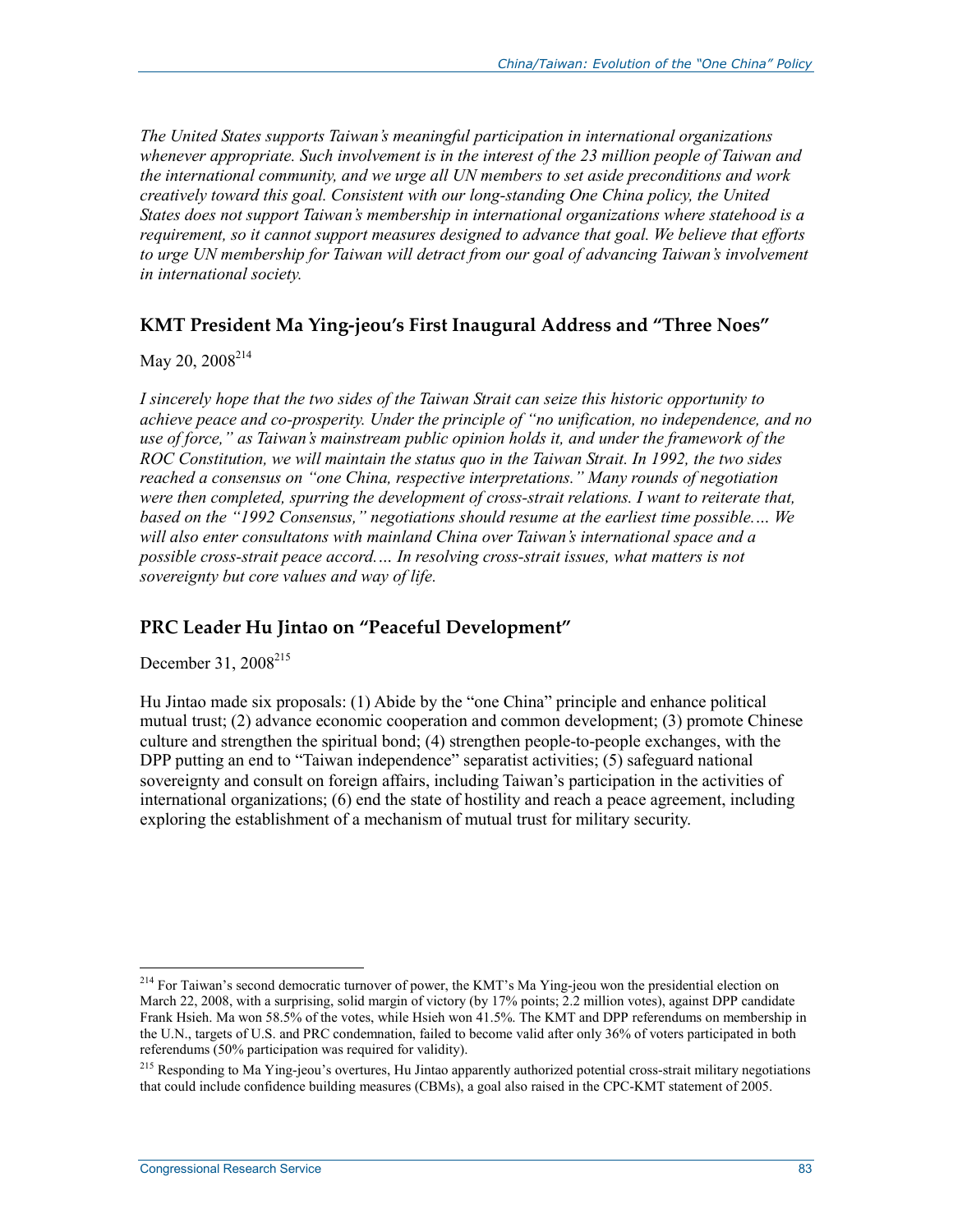# **Statements During the Obama Administration**

# **President Obama Reiterated "One China" Policy, including TRA**

November 17, 2009

*We also applauded the steps that the People's Republic of China and Taiwan have already taken to relax tensions and build ties across the Taiwan Strait. Our own policy, based on the three U.S.- China communiqués and the Taiwan Relations Act, supports the further development of these ties—ties that are in the interest of both sides as well as the broader region and the United States.*<sup>216</sup>

# **U.S.-PRC Joint Statement of 2009 on "Peaceful Development"**

November 17, 2009

1

*The United States and China underscored the importance of the Taiwan issue in U.S.-China relations. China emphasized that the Taiwan issue concerns China's sovereignty and territorial integrity, and expressed the hope that the United States will honor its relevant commitments and appreciate and support the Chinese's side position on this issue. The United States stated that it follows its One China policy and abides by the principles of the three U.S.-China Joint Communiques. The United States welcomes the peaceful development of relations across the Taiwan Strait and looks forward to efforts by both sides to increase dialogues and interactions in economic, political, and other fields, and develop more positive and stable cross-strait relations.*<sup>21</sup>

<sup>&</sup>lt;sup>216</sup> White House, "Joint Press Statement by President Obama and President Hu of China," Beijing, November 17, 2009. The two leaders issued statements rather than offer a news conference during their summit. President Obama reiterated his commitment to the TRA and continuity in policy, but the day before, he neglected to include the TRA as part of U.S. policy on Taiwan. At a town hall in Shanghai on November 16, President Obama answered a question on arms sales to Taiwan by saying that "I have been clear in the past that my administration fully supports a one China policy, as reflected in the three joint communiqués that date back several decades, in terms of our relations with Taiwan as well as our relations with the People's Republic of China. We don't want to change that policy and that approach."

<sup>217</sup> White House, "U.S.-China Joint Statement," November 17, 2009, issued during Obama's summit with Hu Jintao in Beijing as the first such joint statement in 12 years. After that paragraph on Taiwan, a question arose about whether the next one applied to Taiwan: "The two countries reiterated that the fundamental principle of respect for each other's sovereignty and territorial integrity is at the core of the three U.S.-China Joint Communiques which guide U.S.-China relations. Neither side supports any attempts by any force to undermine this principle. The two sides agreed that respecting each other's *core interests* [emphasis added] is extremely important to ensure steady progress in U.S.-China relations." However, AIT Chairman Ray Burghardt clarified at a news conference in Taipei on November 24, 2009, that in the negotiating history of the Joint Statement, only one paragraph was relevant to Taiwan, while the next paragraph on "core interests" was negotiated to cover Tibet and Xinjiang. Burghardt also stated that the Joint Statement should not be interpreted as putting pressure on Taiwan to negotiate with the PRC. He concluded that the TRA remained "the core document that guides relations between the people of the United States and Taiwan."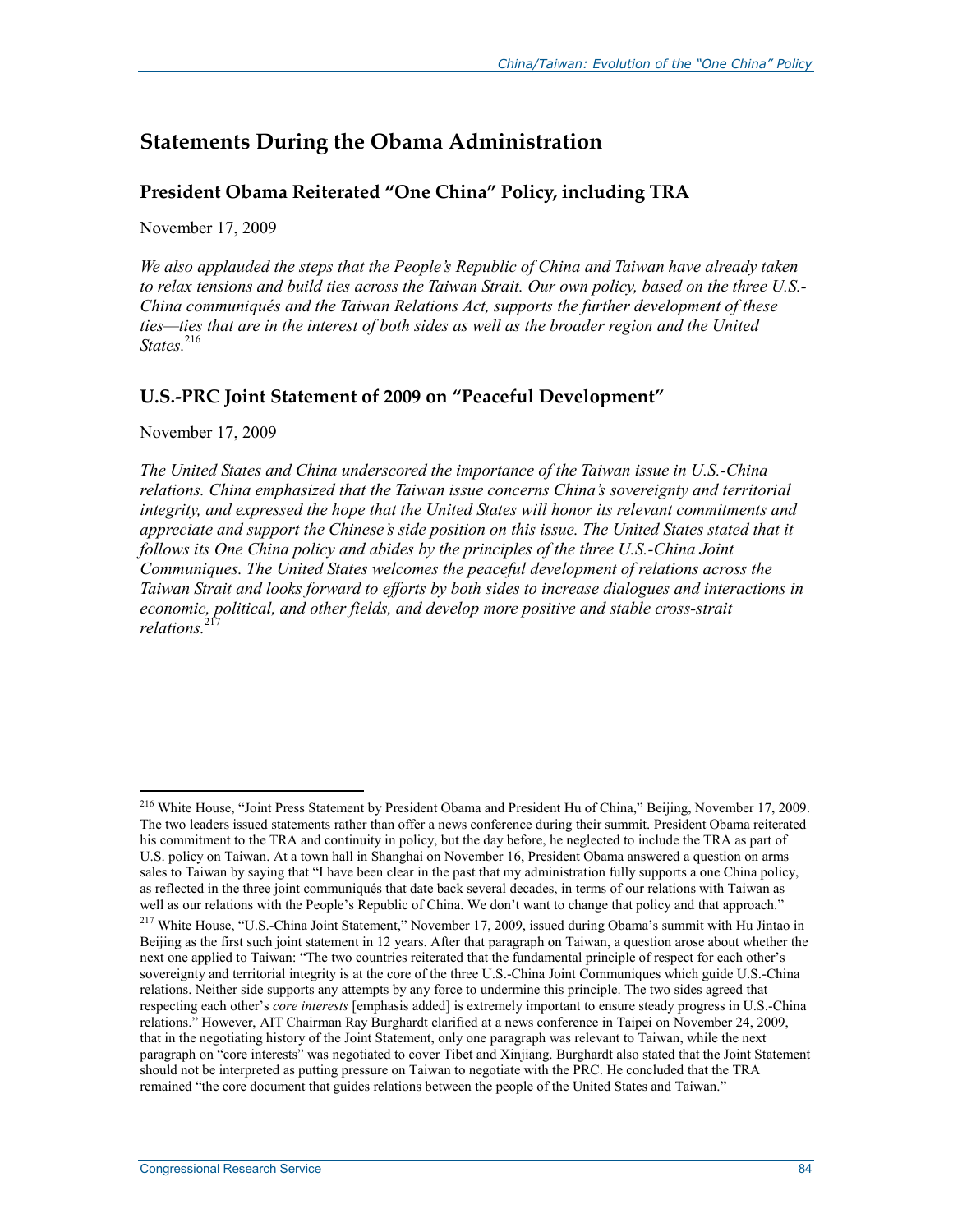# **Ma Ying-jeou on Never Asking for U.S. Defense of Taiwan**

April 30, 2010

*We will continue to reduce the risks so that we will purchase arms from the United States, but we will never ask the Americans to fight for Taiwan.*<sup>218</sup>

# **U.S.-PRC Joint Statement of 2011**

#### January 19, 2011<sup>219</sup>

*Both sides underscored the importance of the Taiwan issue in U.S.-China relations. The Chinese side emphasized that the Taiwan issue concerns China's sovereignty and territorial integrity, and expressed the hope that the U.S. side will honor its relevant commitments and appreciate and support the Chinese side's position on this issue. The U.S. side stated that the United States follows its one China policy and abides by the principles of the three U.S.-China Joint Communiqués. The United States applauded the Economic Cooperation Framework Agreement between the two sides of the Taiwan Strait and welcomed the new lines of communications developing between them. The United States supports the peaceful development of relations across the Taiwan Strait and looks forward to efforts by both sides to increase dialogues and interactions in economic, political, and other fields, and to develop more positive and stable cross-Strait relations.* 

# **Ma Ying-jeou's Second Inaugural Address and "One ROC, Two Areas"**

May 20, 2012<sup>220</sup>

<u>.</u>

*According to our Constitution, the sovereign territory of the Republic of China includes Taiwan and the mainland. At present, the ROC government has authority to govern only in Taiwan,* 

<sup>218</sup> President Ma's interview with *CNN*, published on May 1, 2010; author's consultation, Taipei, June 2010. In addition, Ma reiterated this stance in an attempt to assure visiting Senator Dianne Feinstein the next month.

<sup>&</sup>lt;sup>219</sup> Presidents Obama and Hu issued their second U.S.-PRC Joint Statement, during Hu's state visit in Washington. While a joint statement would not refer to the TRA, Secretary of State Hillary Clinton delivered a speech five days prior that explicitly stated U.S. policy as guided by the three Joint Communiqués as well as the TRA and added a call for China to reduce military tension and deployments affecting Taiwan. President Obama cited the TRA in his remarks at the joint press conference. On January 25, AIT Chairman Ray Burghardt visited Taipei and discussed Hu's visit and the Joint Statement with President Ma Ying-jeou. President Ma noted that U.S. policy has been consistent with the TRA as well as the Six Assurances. In his press conference, Burghardt also reaffirmed aspects of the Six Assurances, assured that the United States was mindful of Taiwan, and clarified that the United States did not agree to issue the statement if China insisted on calling it another "communique" or including "core interests." In contrast to the Joint Statement of 2009, this Joint Statement did not repeat a reference to China's "core interests." The Joint Statement of 2011 added a new reference to the cross-strait Economic Cooperation Framework Agreement (ECFA) of 2010, which was pushed by the ruling KMT and President Ma but criticized by the opposition DPP. (PRC State Councilor Dai Bingguo issued an article in December 2010 that re-affirmed China's "core interests" as leadership of the Communist Party of China (CPC); sovereignty and territorial integrity; and economic and social development.)

 $220$  President Ma upheld the "1992 Consensus" (explicitly defined as "One China, Different Interpretations"). Ma added that "one ROC, two areas" defines the two sides of the strait. Ma asserted that the two sides practice "mutual nonrecognition of sovereignty and mutual non-denial of governing authority." Taiwan held elections on January 14, 2012, with the first combined presidential and legislative elections on one day. KMT President Ma won re-election with 51.6% of the votes, a victory of 6 percentage points over DPP Chairwoman Tsai Ing-wen, who won 45.6% of the votes.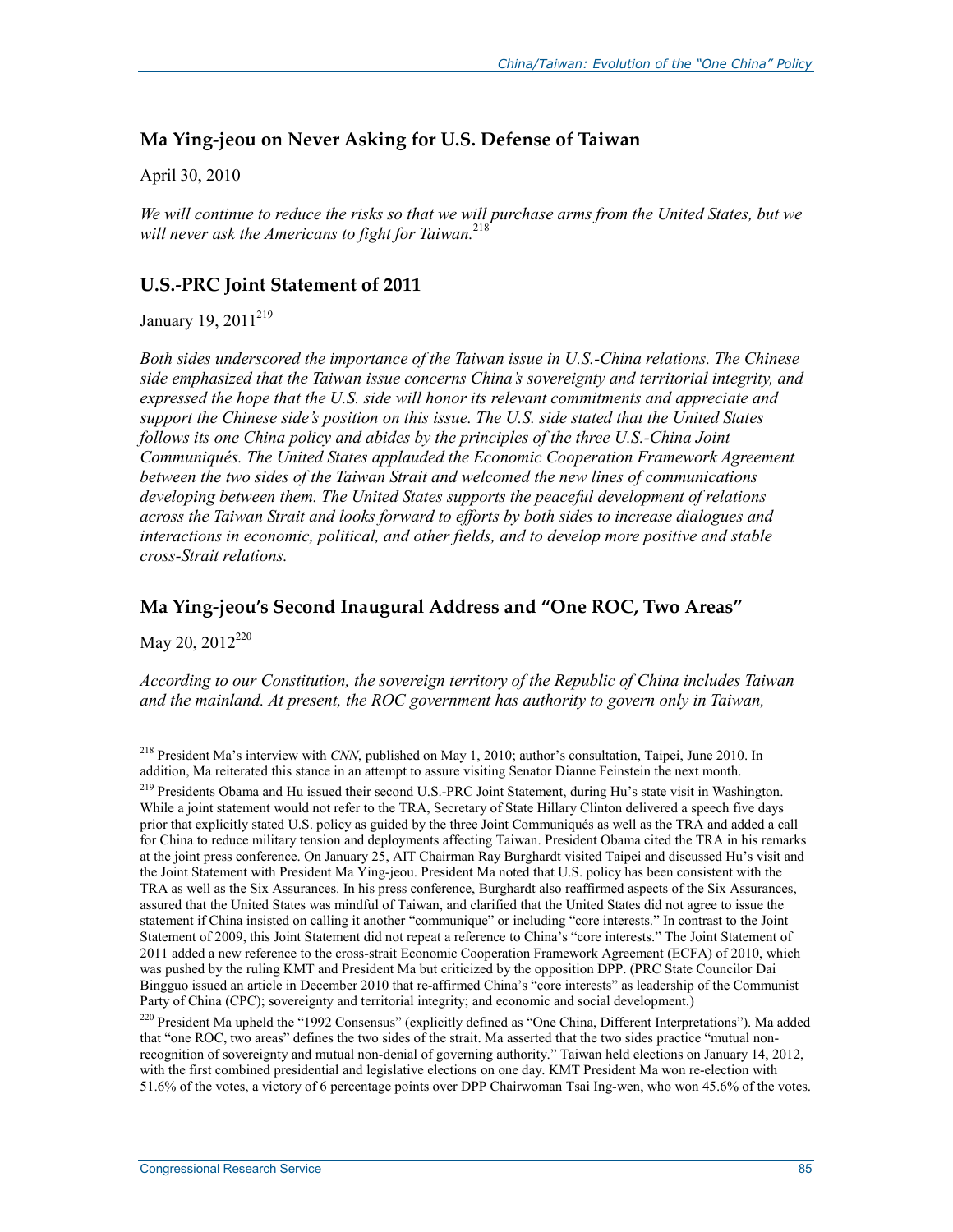*Penghu, Kinmen, and Matsu. In other words, over the past two decades, the two sides of the Taiwan Strait have been defined as "one Republic of China, two areas."* 

#### **Ma Ying-jeou on West Germany and East Germany**

May 24,  $2012^{221}$ 

*[The principle of the "1992 Consensus; One China, Respective Interpretations"] is based on the concept of "mutual non-recognition of sovereignty and mutual non-denial of governing authority." This concept is inspired by the German experience. The relationship between East Germany and West Germany was primarily based on the Basic Treaty of 1972. Both sides used "supreme power" instead of "sovereignty" and distinguished between "sovereignty" and "governing authority."* 

## **KMT's "One China Framework"**

June 13, 2013<sup>222</sup>

1

*Laws and institutions on both sides of the Strait support the one China principle and use the one China framework to determine that the relationship between the two sides is not state-to-state.* 

<sup>&</sup>lt;sup>221</sup> Office of the President, "President Attends 2012 Conference on International Comparative Law," May 24, 2012; and *CNA*, May 30, 2012. On May 30, the TAO in Beijing rejected the use of the model of the two Germanys, saying that "the situation of the 'two Germanys' was different from that between two sides of the Strait." Again, on February 25, 2014, President Ma cited the German model of "one Germany, two States" and referred to the Basic Treaty between West Germany and East Germany. (That Basic Treaty of December 21, 1972, recognized two German States in a special relationship, and the two sides opened permanent legations, not embassies, in both German states.) Again, in an interview with German media on September 22, 2014, Ma cited the German model, saying that "the 1972 agreement went so far as to recognize the territory of East and West Germany, but they went short of recognition of sovereignty. ... So what I'm trying to say is that this is a very delicate maneuver, and though we consult, we use that as a reference, but we have so far not used the idea of Ein Deutschland, zwei Staaten, or one Germany, two States, because that will also have a constitutional problem in my country." See Office of the President, news release, September 25, 2014; and "*Deutsche Welle* Corrects Misrepresentation of President Ma's Comment," *CNA*, September 26, 2014.

<sup>&</sup>lt;sup>222</sup> KMT Honorary Chairman Wu Poh-hsiung met with CPC General Secretary Xi Jinping in Beijing on June 13, 2013. The KMT used another phrase different from the vague "1992 Consensus." The DPP criticized the KMT's use of "one China framework" as harming Taiwan's sovereignty. The KMT's use of "one China framework" seemed to complicate efforts for forging a domestic consensus in Taiwan. The nuanced shift came as the DPP shifted to be willing to discuss the "1992 Consensus." In July, the DPP's China Affairs Committee held a meeting on the "1992 Consensus."